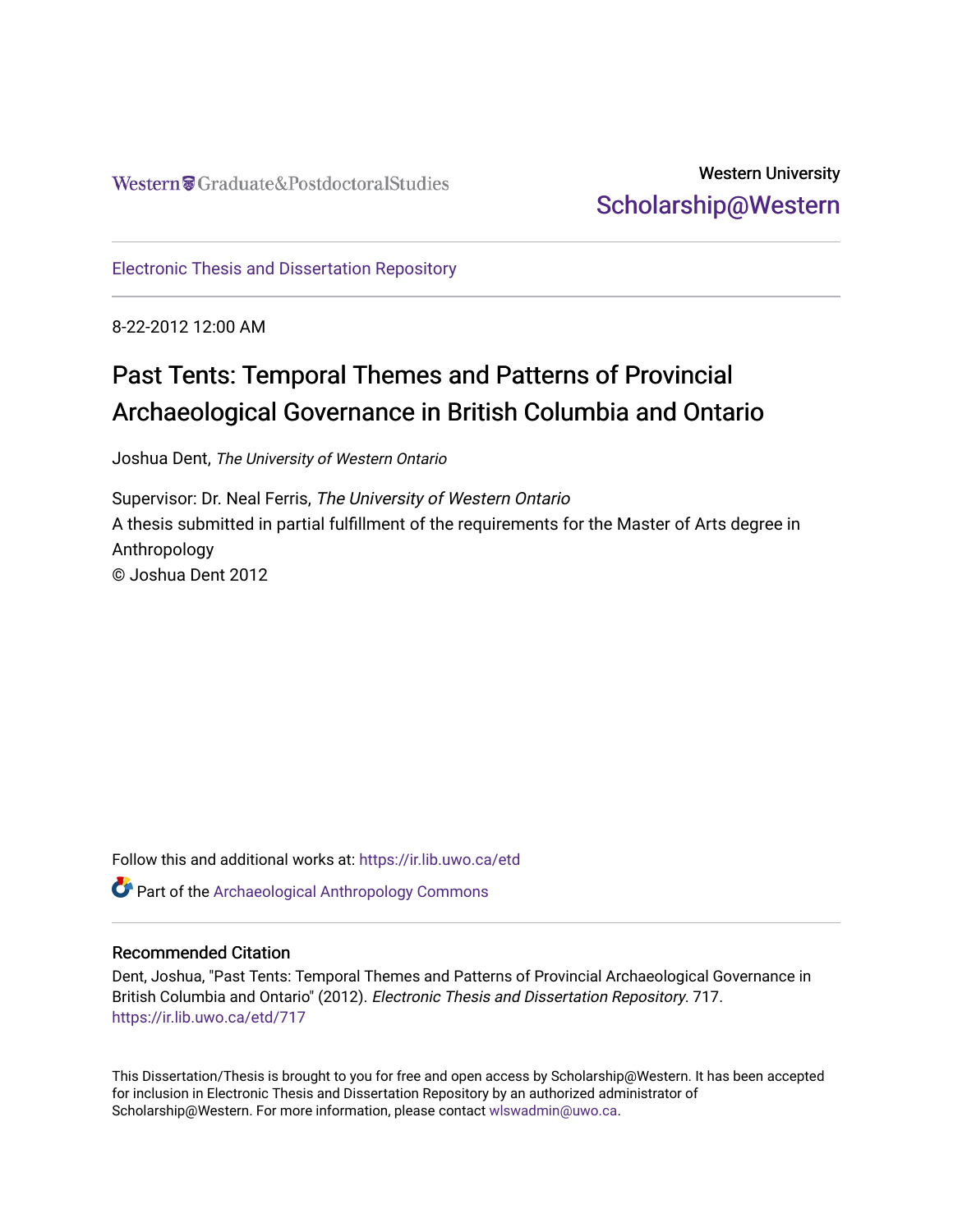#### PAST TENTS: TEMPORAL THEMES AND PATTERNS OF PROVINCIAL ARCHAEOLOGICAL GOVERANCE IN BRITISH COLUMBIA AND ONTARIO

(Spine title: Temporal Themes and Patterns of Archaeological Governance)

(Thesis format: Monograph)

by

Joshua Dent

Graduate Program in Anthropology

A thesis submitted in partial fulfillment of the requirements for the degree of Master of the Arts

The School of Graduate and Postdoctoral Studies The University of Western Ontario London, Ontario, Canada

© Joshua Dent 2012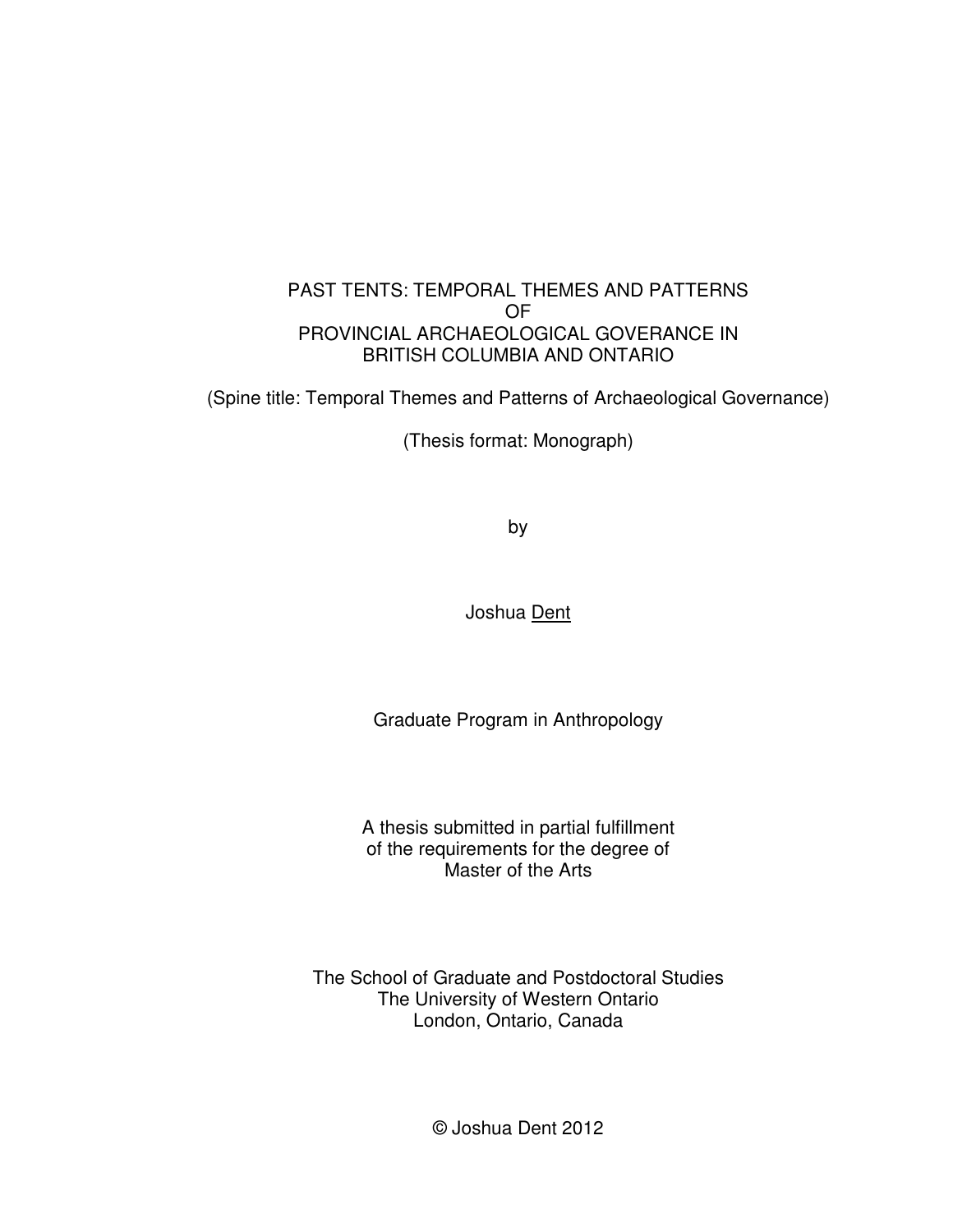THE UNIVERSITY OF WESTERN ONTARIO School of Graduate and Postdoctoral Studies

CERTIFICATE OF EXAMINATION

Supervisor

**Examiners** 

\_\_\_\_\_\_\_\_\_\_\_\_\_\_\_\_\_\_\_\_\_\_\_\_\_\_\_\_\_\_ Dr. Neal Ferris

Supervisory Committee

\_\_\_\_\_\_\_\_\_\_\_\_\_\_\_\_\_\_\_\_\_\_\_\_\_\_\_\_\_\_

\_\_\_\_\_\_\_\_\_\_\_\_\_\_\_\_\_\_\_\_\_\_\_\_\_\_\_\_\_\_

\_\_\_\_\_\_\_\_\_\_\_\_\_\_\_\_\_\_\_\_\_\_\_\_\_\_\_\_\_\_ Dr. Peter Timmins

\_\_\_\_\_\_\_\_\_\_\_\_\_\_\_\_\_\_\_\_\_\_\_\_\_\_\_\_\_\_ Dr. Andrew Walsh

\_\_\_\_\_\_\_\_\_\_\_\_\_\_\_\_\_\_\_\_\_\_\_\_\_\_\_\_\_\_ Dr. Robert MacDonald

The thesis by

## **Joshua Benjamin Dent**

entitled:

## **PAST TENTS: TEMPORAL THEMES AND PATTERNS OF PROVINCIAL ARCHAEOLOGICAL GOVERANCE IN BRITISH COLUMBIA AND ONTARIO**

is accepted in partial fulfillment of the requirements for the degree of Master of the Arts

 $\overline{\phantom{a}}$  , and the contract of the contract of the contract of the contract of the contract of the contract of the contract of the contract of the contract of the contract of the contract of the contract of the contrac Date Chair of the Thesis Examination Board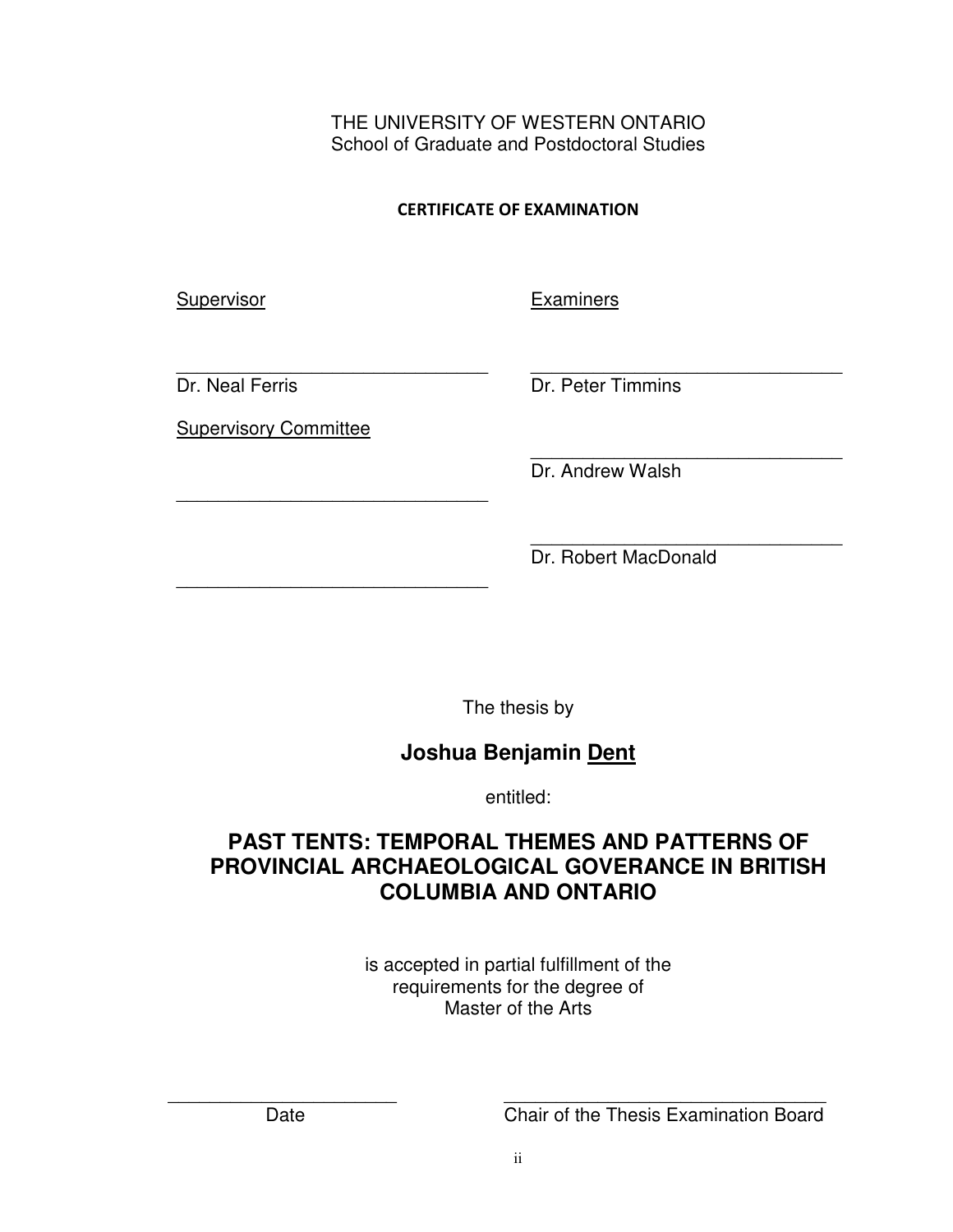#### Abstract

Archaeological governance in Canada is a patchwork of provincial jurisdiction. Comparing past and present archaeological legislation, regulation and policy in British Columbia and Ontario, this thesis identifies temporal themes and patterns both common and distinct in the two provinces. Themes of process, performance and balance and the common transition from empirical archaeological values to conceptual valuations of heritage are discussed using a combination of literary review, archival research and interviews. Analysis of the past and present offers insight into the trajectory of heritage governance and the increasing role of descendant communities in managing their own heritage. The role of archaeologists in this new environment, particularly in Ontario, is still nascent however cross-jurisdictional comparison provides a degree of foresight.

# Keywords

Cultural resource management, heritage studies, heritage policy, archaeological policy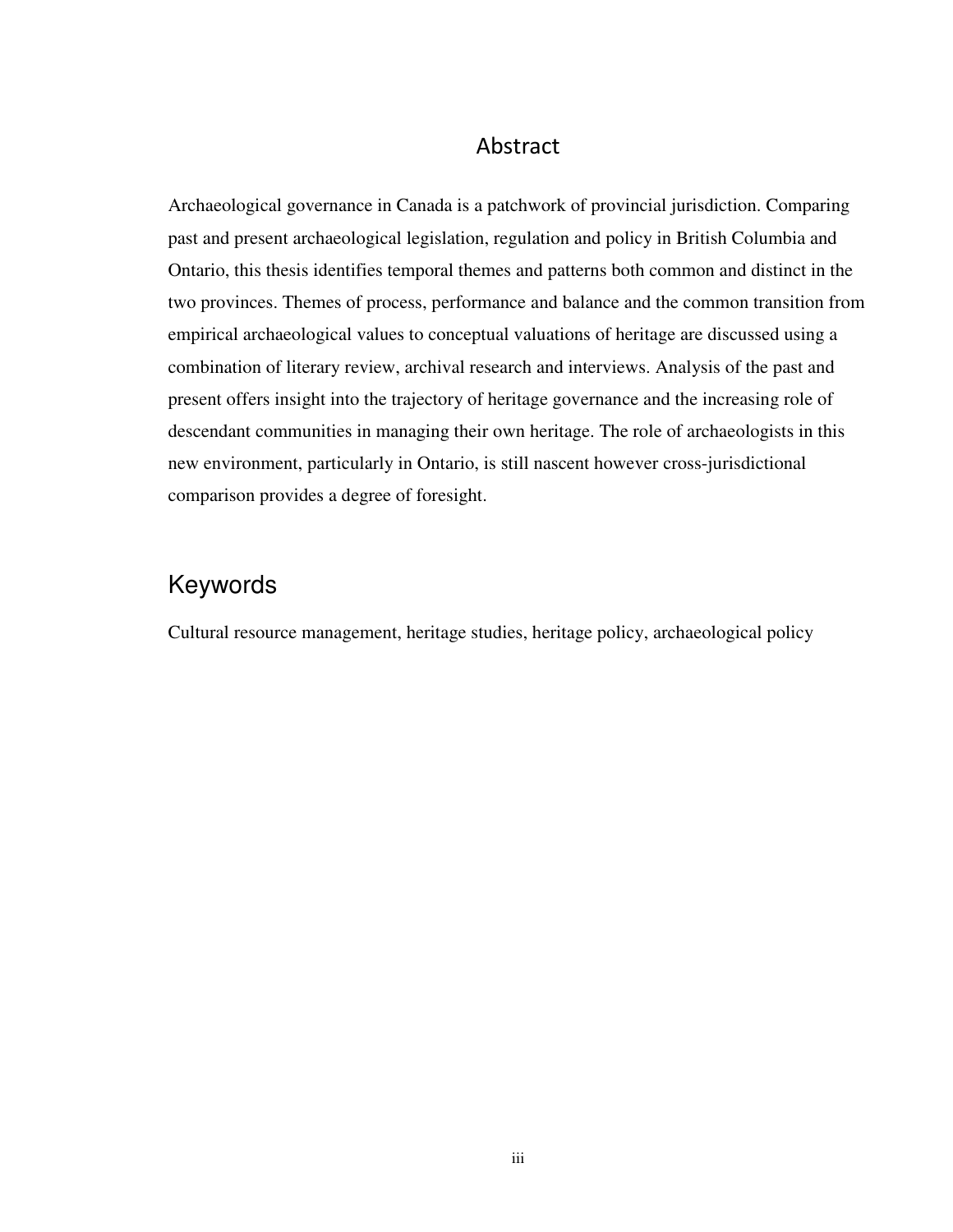## Acknowledgments

This thesis would not exist without the invaluable contributions of all interview participants. Their first-hand insights into past and present archaeological governance and their willingness to share those insights helped me to only begin to comprehend the depth and complexity of the subject. My supervisor, Dr. Neal Ferris, especially deserves credit for encouraging me to dig deeper into the sub-strata of governments and policies past. Thanks also and always to my wife, Kerry, for keeping me focused and for providing an important, non-archaeological perspective.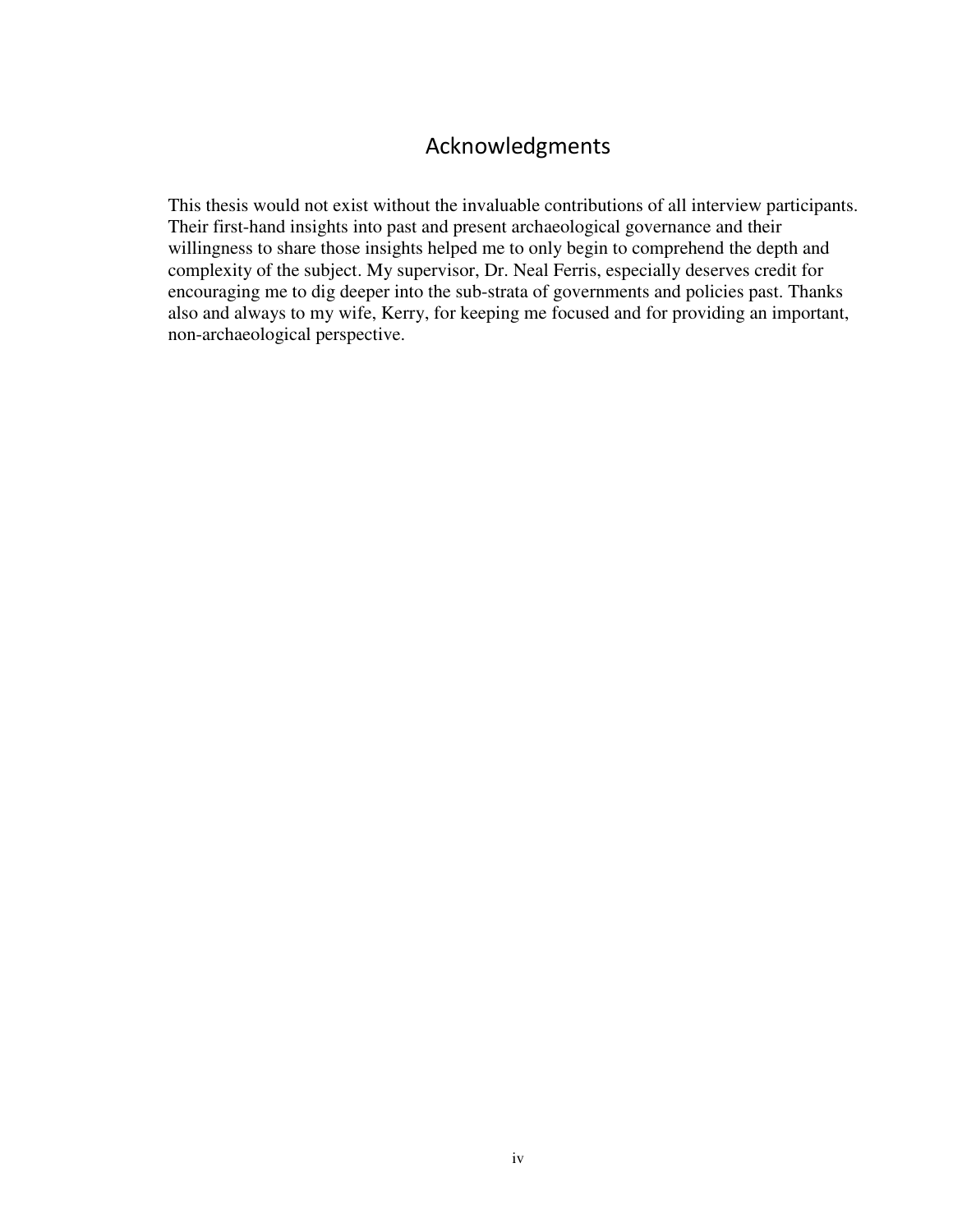| 2.2.1                                                                        |  |
|------------------------------------------------------------------------------|--|
|                                                                              |  |
|                                                                              |  |
| 2.3.1                                                                        |  |
|                                                                              |  |
| 2.3.3                                                                        |  |
|                                                                              |  |
| 3 Histories of Archaeological Governance in British Columbia and Ontario  21 |  |
|                                                                              |  |

# **Table of Contents**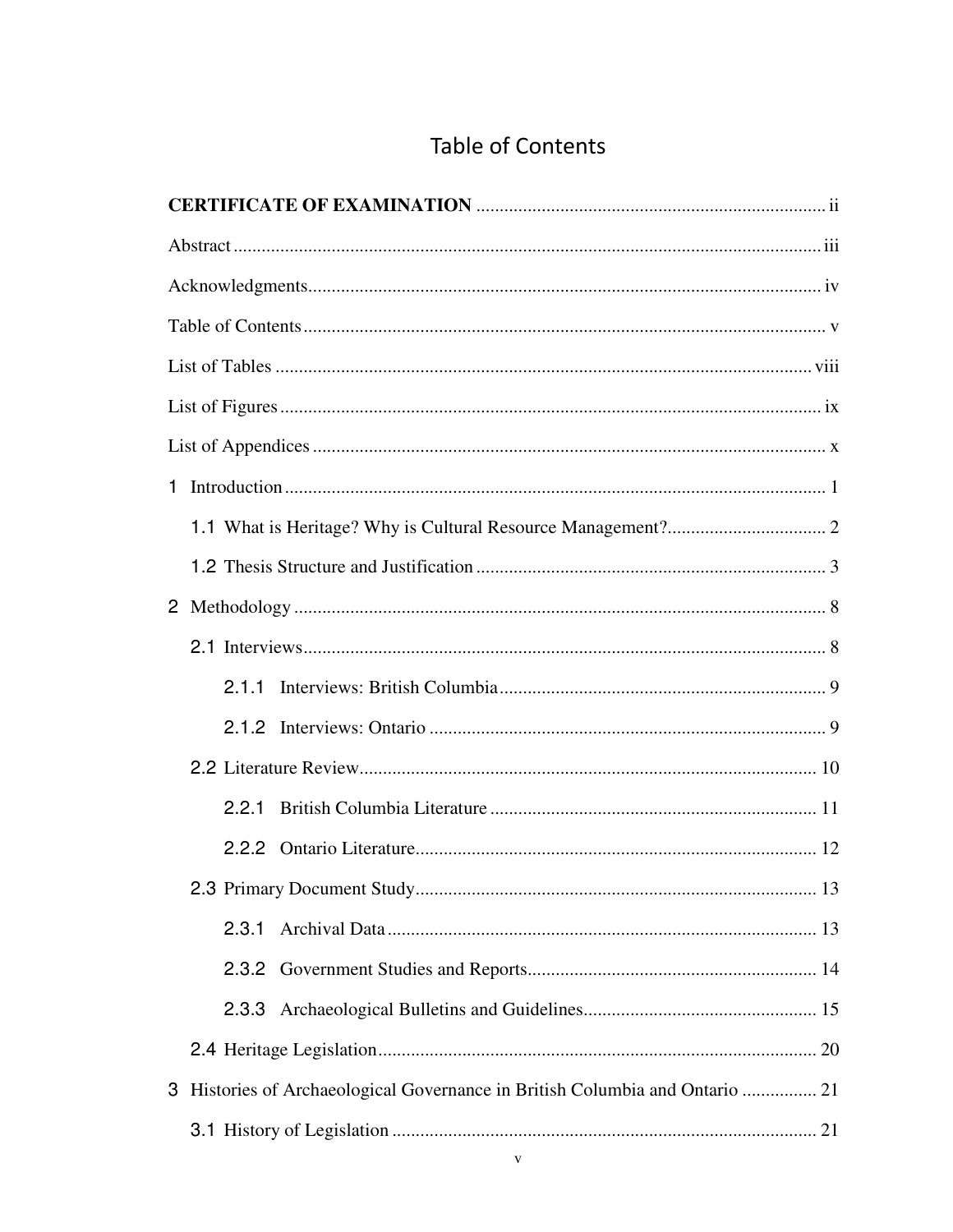|   |  | 4.1 Contemporary British Columbian Heritage Legislation and Administration  57 |  |
|---|--|--------------------------------------------------------------------------------|--|
|   |  |                                                                                |  |
|   |  |                                                                                |  |
|   |  |                                                                                |  |
|   |  | 4.2.1 Foundations of Contemporary Ontario Heritage Administration  71          |  |
|   |  | 4.2.2 Standards, Guidelines and Extra-Provincial Government Developments 75    |  |
|   |  |                                                                                |  |
|   |  |                                                                                |  |
|   |  |                                                                                |  |
|   |  |                                                                                |  |
|   |  |                                                                                |  |
|   |  |                                                                                |  |
|   |  |                                                                                |  |
| 7 |  |                                                                                |  |
|   |  |                                                                                |  |
|   |  |                                                                                |  |
|   |  |                                                                                |  |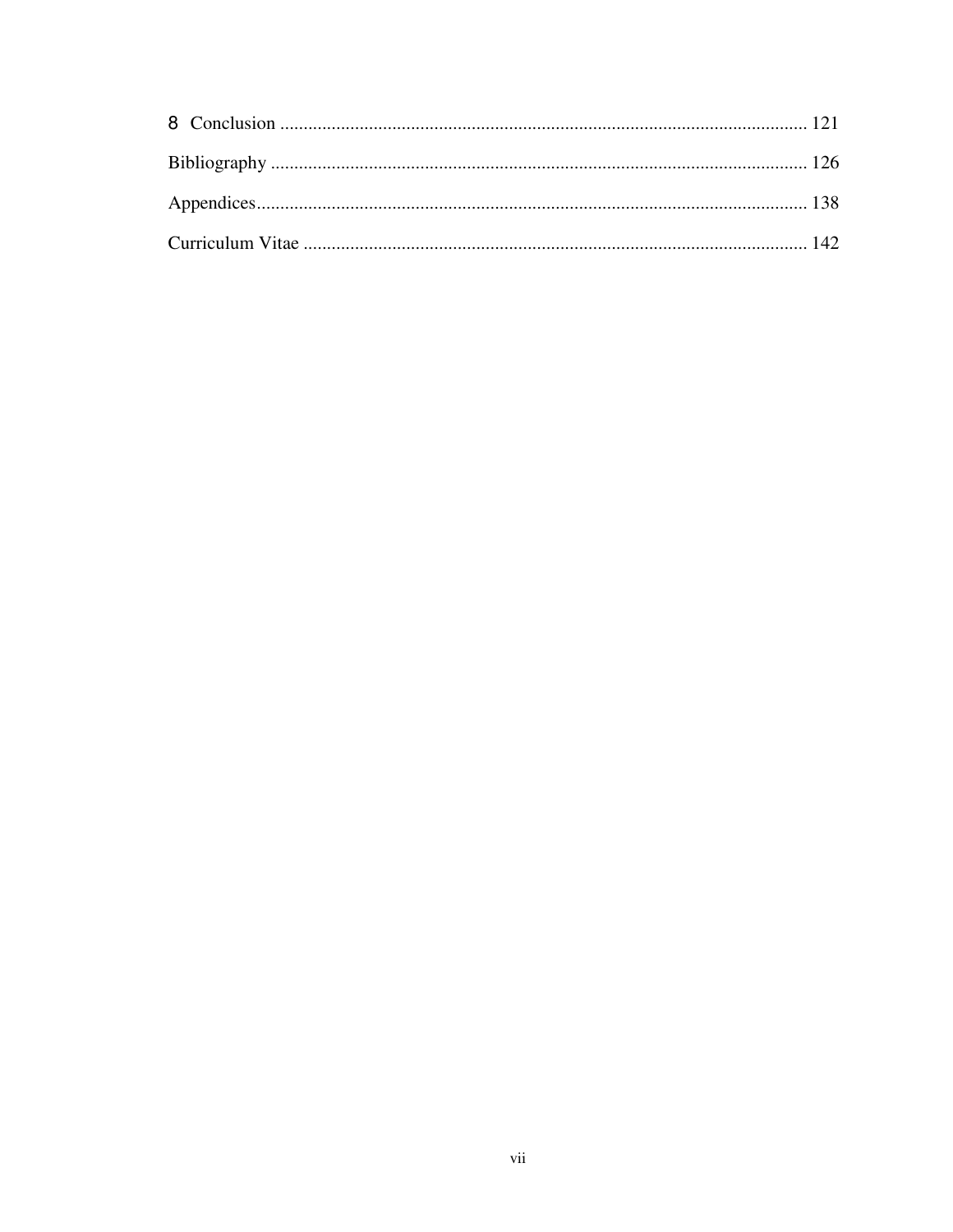# List of Tables

| Table 1: Sequence of British Columbia's Archaeological Guidelines  17              |  |
|------------------------------------------------------------------------------------|--|
| Table 2: Current Versions of Archaeological Bulletins in British Columbia 18       |  |
|                                                                                    |  |
|                                                                                    |  |
|                                                                                    |  |
| Table 6: Excerpt from Standards and Guidelines regarding Stage 2 Pedestrian Survey |  |
|                                                                                    |  |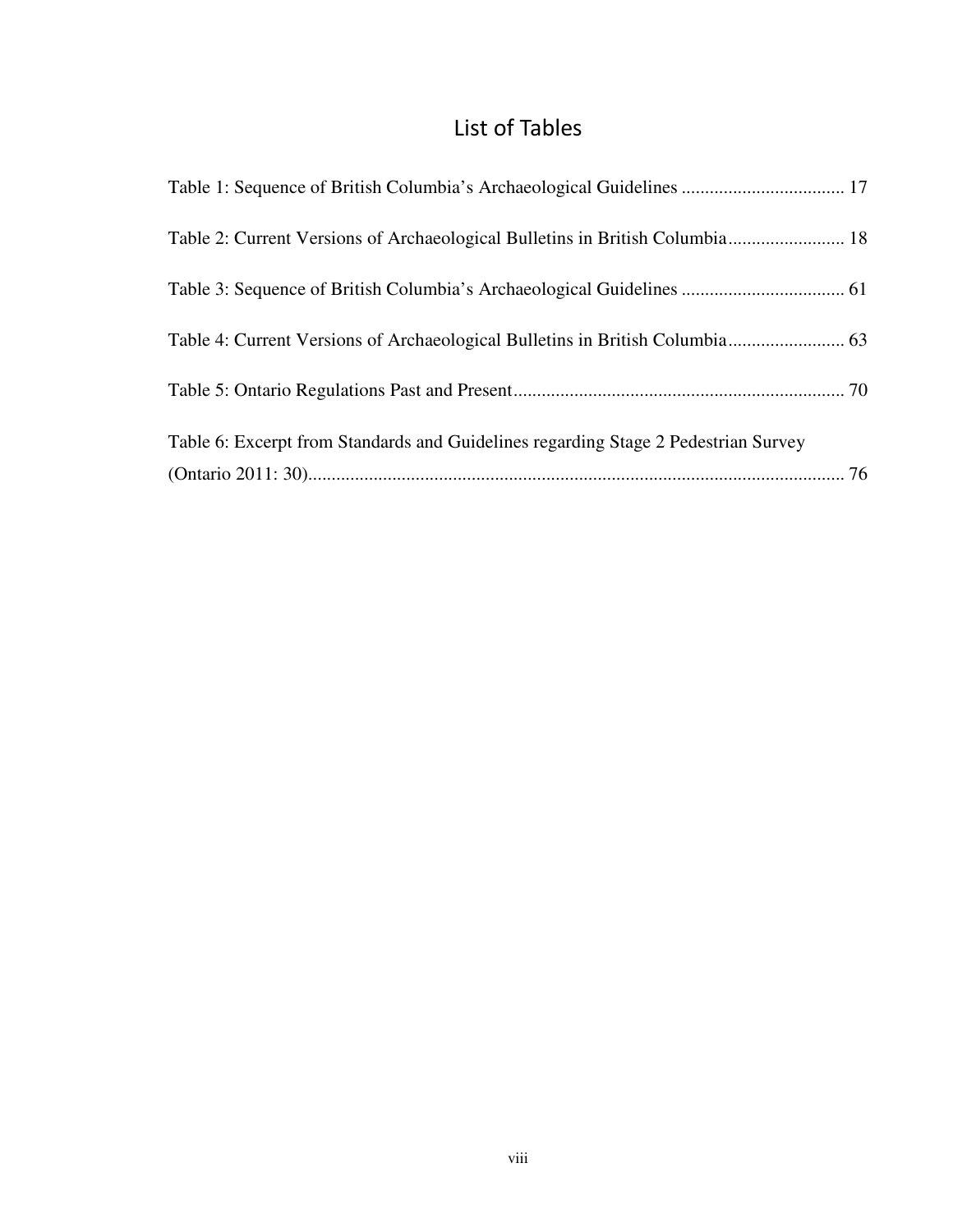# List of Figures

|--|--|--|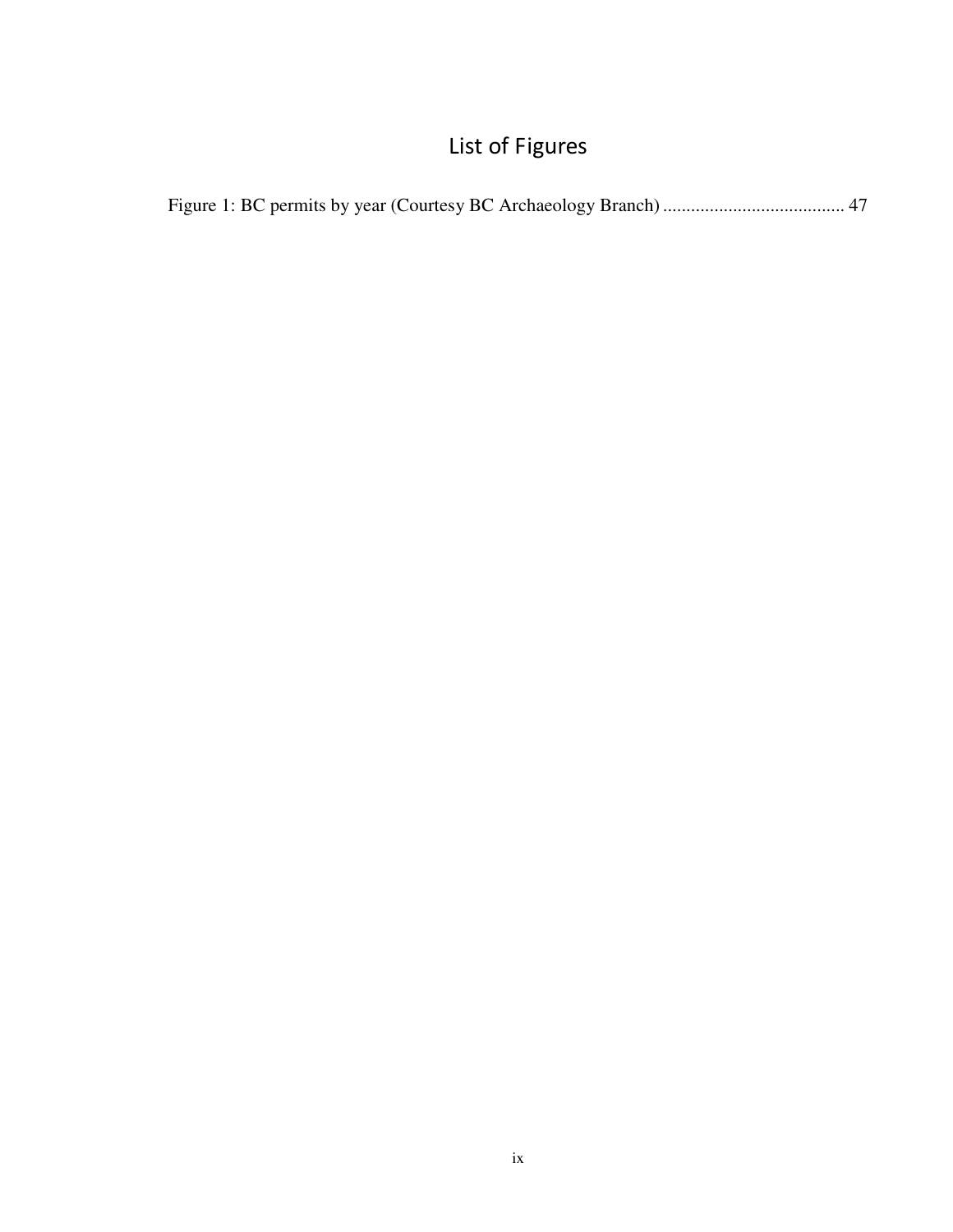# List of Appendices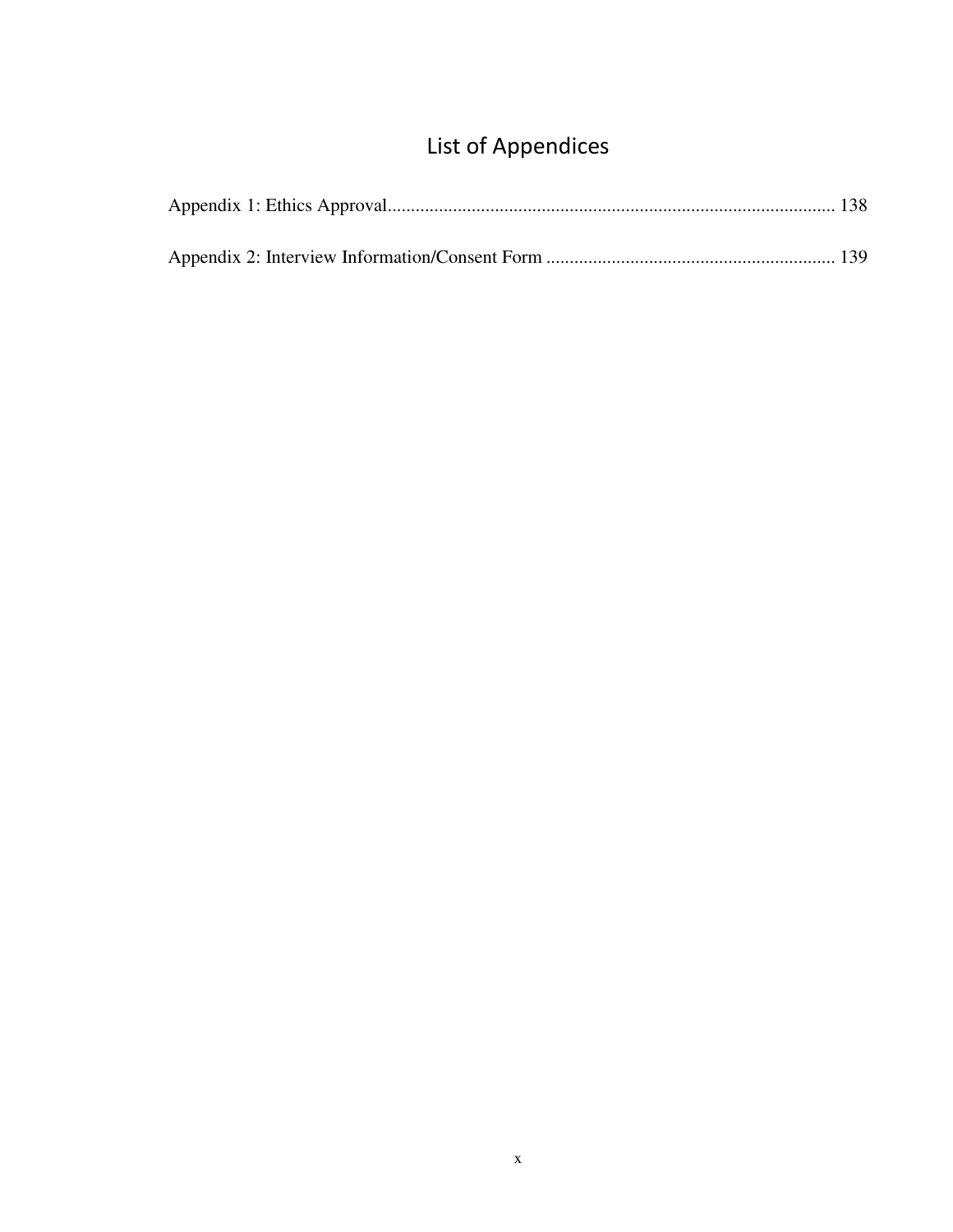### 1 Introduction

Working as a field archaeologist in cultural resource management teaches me a great deal, not only in terms of professional skills but personally. Any simultaneous exercise of physical and mental durability, as are often necessary during fieldwork, strips away the protective layers individuals encase themselves in, laying bare a glimpse at something raw beneath. Negotiating with this exposure is often a sense of obligation, of integrity, of wanting to do what is felt to be correct, what is expected.

What is expected of the field archaeologist can originate from a variety of sources: academia, employers, colleagues, descendant communities, ourselves and, as is most often the case in CRM, government. Expectation in this context originates from the coalescence of a public value in and of the past as expressed by their representatives in government. These expectations take a number of different forms: legislation, regulation, policy, and to a certain extent, individual agents. Legislation, enacted by elected bodies and intermittently changing through time, establishes the foundations upon which modern society draws its stability. Regulation, created by bureaucrats the authority for which is delegated by legislation, details the enforceable practicalities of a regulation's corresponding legislation. Policy, responsive and reflexive (or reactive and defensive), is the practical bounds of legislation. Bending, pushing, altering in intensity, policy accommodates the ever-shifting nature of the contemporary in a way stoic legislation cannot. In this dynamic environment are found the agents of policy: the bureaucrats guiding, responding, failing at times; operating at the nexus of public values and social structure and attempting to reflect each upon the other.

Archaeology's entrée into this maelstrom is a relatively recent occurrence when compared with other more inherent elements such as natural resources and land titles. Though perhaps like natural resources, archaeology's value arises only when the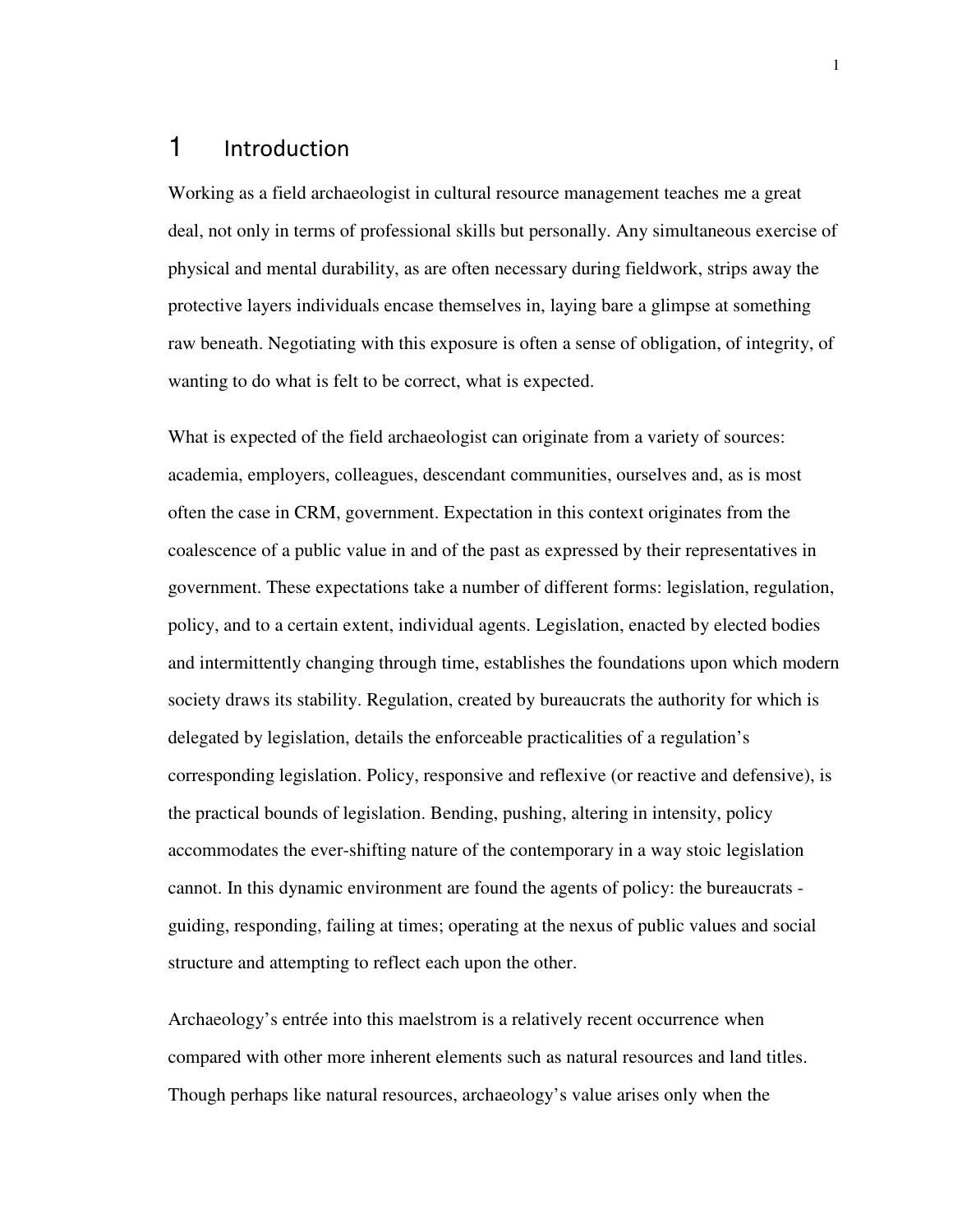discipline's potential quantifiable extent is hinted at, particularly given that the further a society progresses through time the more archaeology there is to study as evidenced by recent focus on the recent past (Zimmerman et al. 2010). While particular archaeological resources are finite and subject to destruction, archaeological resources as a research subject are perpetually renewing even to the most recent deposits. Is then archaeology truly the ultimate renewable resource? Or is it simply a perpetual hindrance, constantly underfoot? Accepting that legislation is the expression of public will, the indication seems to be towards the former, at least in the Canadian context. Understanding archaeology's position within Canadian provincial legislation and its satellites, policy and bureaucrat, can shed light on the expectations of the authority-bestowing State towards the field archaeologist.

#### 1.1 What is Heritage? Why is Cultural Resource Management?

To begin to answer these questions within a provincial context is a, if not the, primary objective of this research. I say "to begin", when I should really say "to continue to answer these questions", as they are pervasive within heritage studies literature and cultural resource management discourse. Researchers and theorists have grappled with the nature of heritage and the purpose of cultural resource management probably for as long as these areas have been objects of study.

In this thesis I show that even provincial legislation, foundational to the legal system and requiring operable definitions, nonetheless employs and has employed vague or circuitous representations of what heritage is. Intentional or not this uncertainty filters into related heritage policy and even into the inconsistent definitions of individuals working within the same heritage department. However, it is a mistake to think that this inconsistency is somehow wrong or in need of remedy. Over the course of this thesis I hope to show how the absence of a firm definition of heritage has become an operable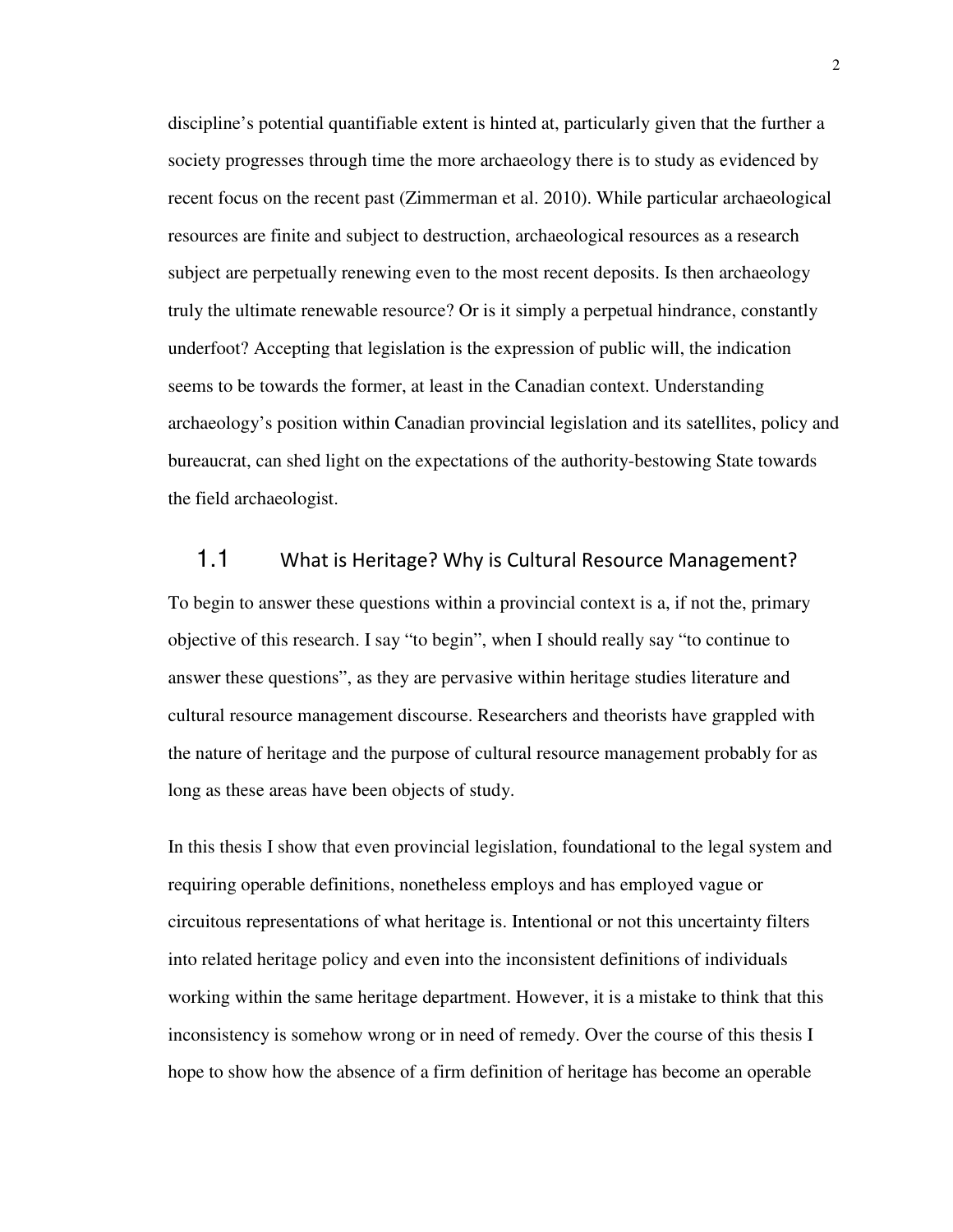definition in and of itself. In other words, the ability of heritage as expressed in legislation to be construed in multiple ways by multiple people or communities simultaneously has enabled its continued relevance.

Paralleling the amorphous qualities of heritage are the seemingly physically bound properties of cultural resource management. Cultural resource management (CRM) as used in this thesis refers to the coordination between government and culturally-affiliated disciplines, in particular archaeology, in administering the remnants of the past. These remnants have been traditionally considered tangible, however, as will be discussed, the consideration of intangible cultural resources as drawn from conceptual interpretations of heritage is of growing concern. Drawing authority from intellectual and academic disciplines and invoking obligation from interpretation of a universal heritage value, cultural resource practitioners operate in a liminal state between translating and evaluating empirical and conceptual notions of value and significance from and onto sites and objects in the physical landscape. Provincial governance oversees this operation from an imperfect understanding that varying notions and values of these physical elements can result in contested, political engagements between individuals and/or communities.

#### 1.2 Thesis Structure and Justification

The physical and temporal parameters of a Master's thesis played a large role in defining the limits of this research. Ideally all Canadian provincial jurisdictions could be examined within a single project providing broad comparative context, however the consequences of undertaking such expansive research would be the investment of several more years and several hundred more pages. As such, my research is limited to the provincial contexts of British Columbia and Ontario. Why two provinces and why these two specifically? Answering these projected questions is accomplished in two parts; the first relies on the benefits of comparative work when discussing cultural heritage legislation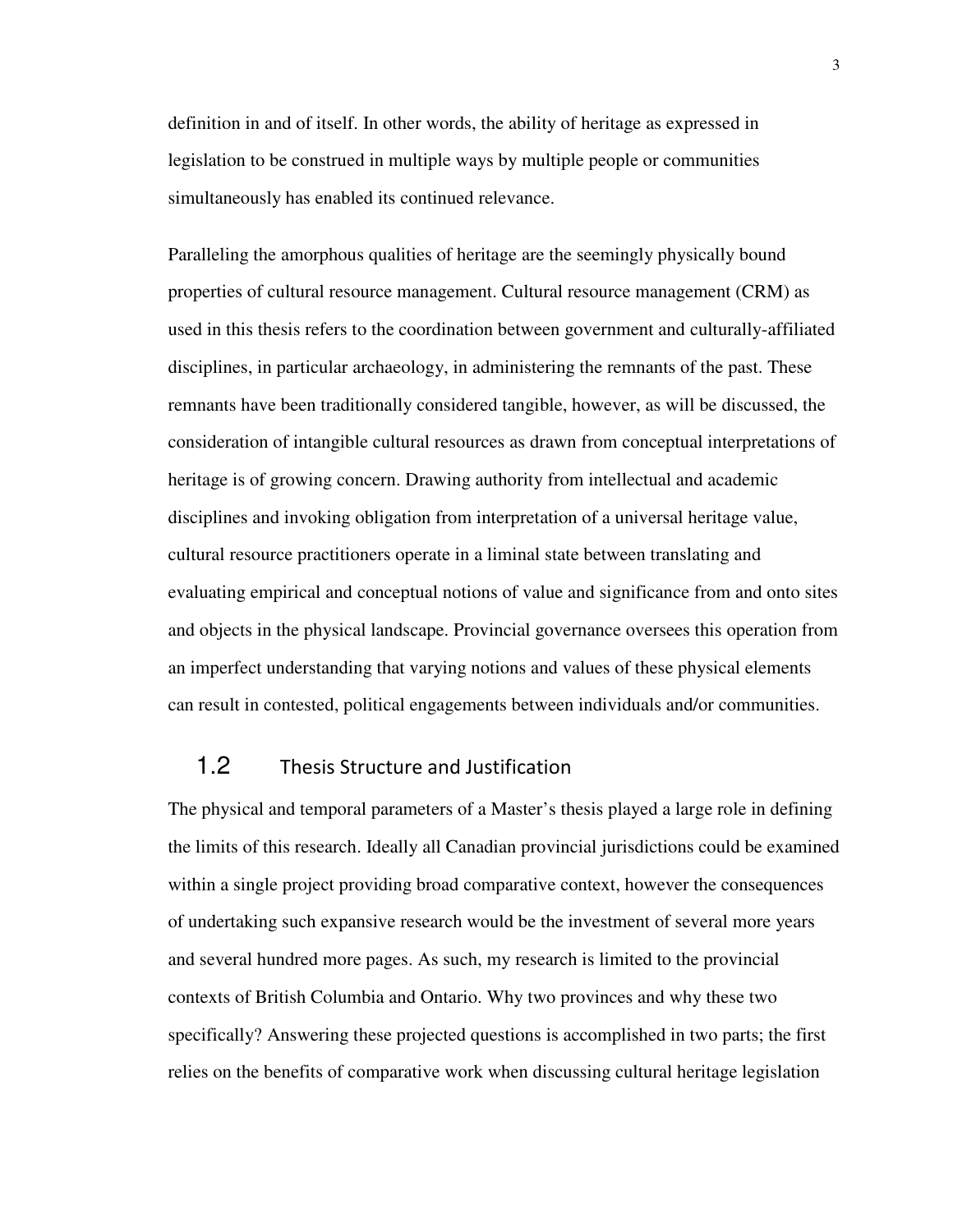and policy; the second on my familiarity with British Columbia and recent relocation to Ontario.

Analysis of legislation and policy from an archaeological perspective is not something new. The incorporation of archaeological values and expertise into a legislative framework has resulted in many archaeologists, not surprisingly, wanting to understand the context of this new operational environment. Much of this research uses comparative analyses to highlight their findings. Laurajane Smith's (2004) seminal work on the theory and politics behind cultural resource management compared Australian and American heritage environments; Brian Spurling's (1986) doctoral dissertation compared the heritage policies of Western Canadian provinces; and there are occasional papers addressing the varied nature of CRM administration across Canada (Pokotylo and Mason 2010 most recently). The inconsistency with which heritage resources are administered, even within the same country, provides a plethora of jurisdictional and comparative contexts. Considering a lone example would unnecessarily constrain me and limit the broader applicability of my research. To this end the decision to work from a comparative approach was not a difficult one. However, the question of why the Ontario and British Columbia provincial contexts still remains.

The answers to this question are primarily practical. Accessibility, applicability and uniqueness all played roles in defining the research subjects. Accessibility arose from two sources corresponding to the two provinces. In British Columbia, my previous experience working as a field archaeologist for three years provided me with valuable insight into the processes of heritage administration in that province. In Ontario, working out of the University of Western Ontario provided me with an invaluable network of contacts that had been unavailable to previous western Canadian research (Spurling 1986). The combination of knowledge and network opened many doors that would have otherwise remained closed.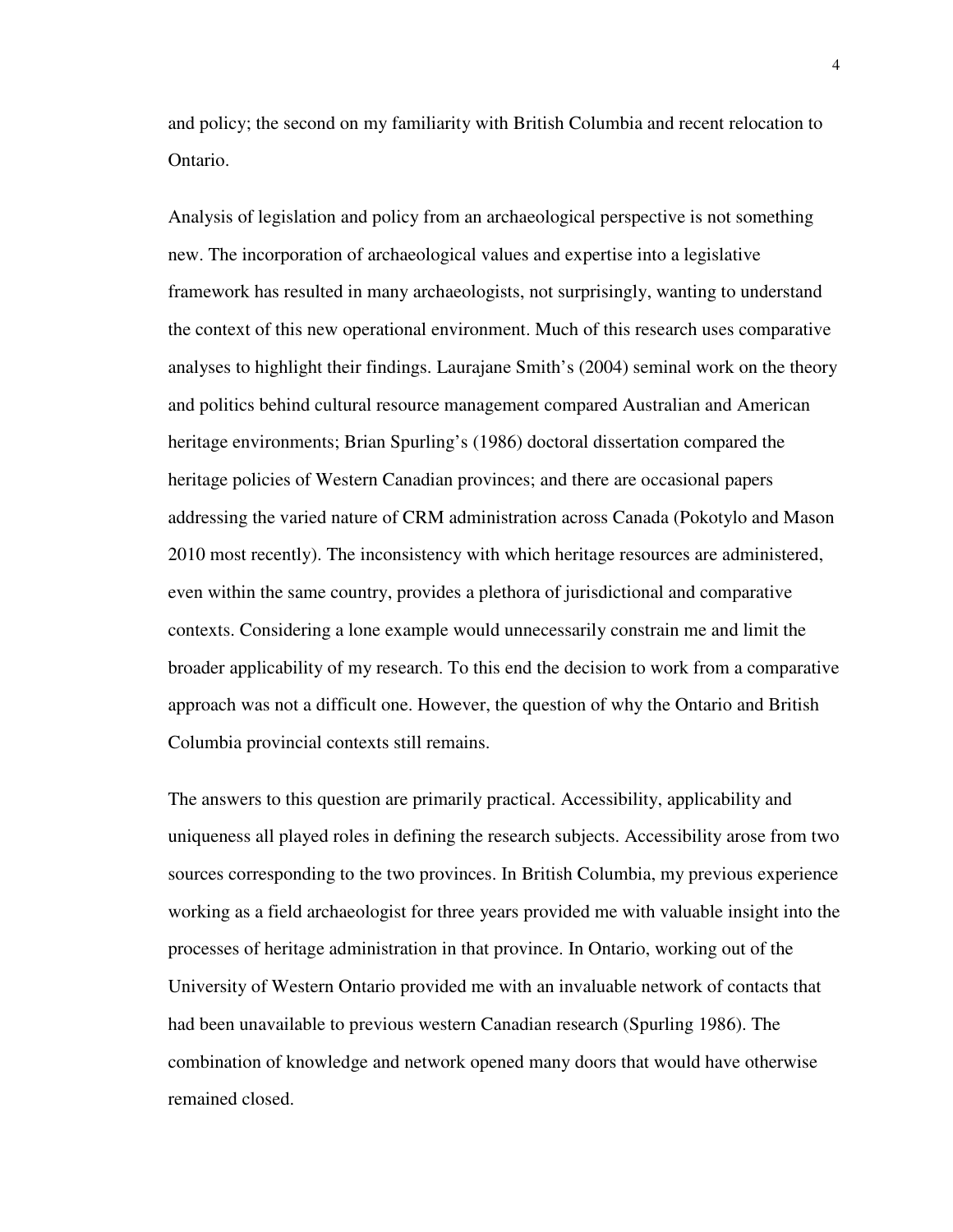Knowledge is fortunately easier to acquire independently than a network of contacts is and my experiences working and living in Ontario contributed to an understanding of the applicability of comparing Ontario and British Columbia. Moving between provinces I became aware of a general perception of Ontario archaeologists towards British Columbia as being "further ahead" with regards to archaeological governance. Whether Ontario and British Columbia share a common progression in heritage administration is discussed in Ch. 7, however the lack of previous comparative research between these provinces made it an interesting area to study. The "uniqueness" of this research lies in the subjects being compared rather than in using comparison as a methodology in studying heritage administration. Spurling (1986) qualified his exclusion of Ontario in his comparative study as a result of regional and pragmatic factors. The regional factors included the political inter-relationships of the provinces of British Columbia, Alberta, Saskatchewan and Manitoba as separate from those of eastern Canada and the incorporation of western Canada as a valid research area by the Western Canadian Archaeological Council in 1960 (Spurling 1986: 15). The pragmatic factor was Spurling's ability to access large quantities of unpublished documents from western Canada for which the "chances to do so decline at the Ontario and international borders…" (1986: 16).

Overcoming this pragmatic factor which Spurling avoided, and establishing that despite regional variation there exist fundamental consistencies between heritage management in the two provinces, enabled me to undertake a comparative study. The most evident of these consistencies revolves around the practice of archaeological resource management, a thread shown to enable even national comparisons (Cleere 1989; Smith 2004). Important to note here is the deployment of various terms referring to the subject matter in this thesis. Cultural resource management, archaeological resource management and heritage resource management are used relatively interchangeably. Cultural resource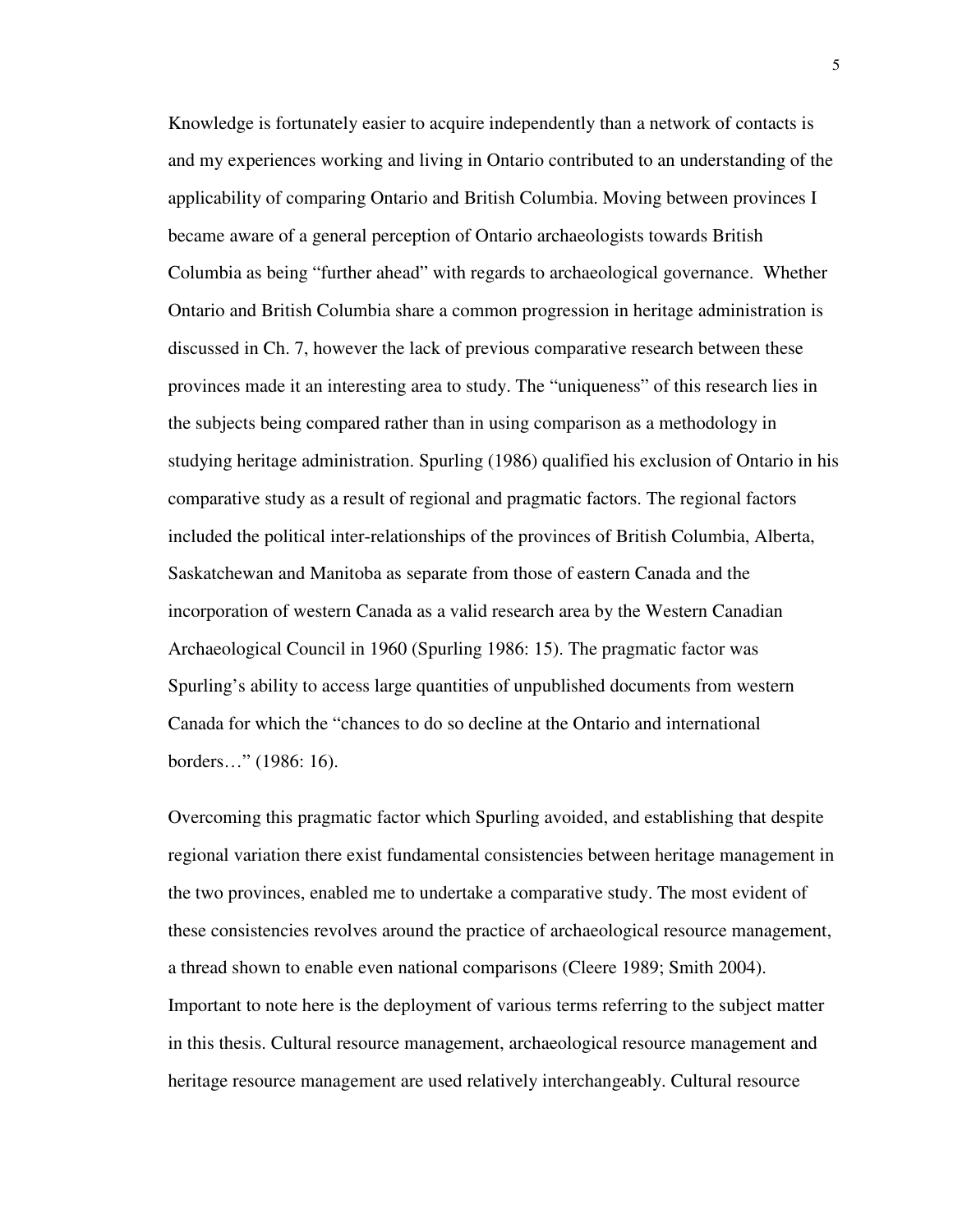management and heritage resource management represent significantly more than simply that which is archaeological, particularly buildings of historic value and more recently, intangible resources. The use of these terms in the archaeological context of this thesis is meant to highlight the archaeology-centric nature of Canadian cultural resource management.

Field archaeologists operate within the discipline of cultural resource management (CRM). Put simply CRM is the deployment of effort, wealth and power towards the protection, preservation and consideration of the cultural past. Explicit in the term CRM is that this past retains inherent value as a resource. The extent of this value is subject to ongoing debate and is represented in oft-changing definitions within the legislation and policy concerned with this evaluation. The historical origins of CRM internationally are well represented elsewhere (Kristiansen 1989; Schiffer and Gumerman 1977 ) and as such this thesis does not explicitly address these origins, concerning itself instead with the emergence of CRM-related policy and legislation within the Ontario and British Columbia contexts.

That being said, it is important to note that the historical emergence of provincial heritage protection is contemporaneous with increased heritage legislation in other parts of the world. As the  $20<sup>th</sup>$  century progressed the global pattern appears to be one of increasing cultural heritage protection evidenced in the increasing number of archaeological and heritage-related international agreements (see Smith 2006; Hinshelwood 2010 for a detailed list of these agreements). Provincial antiquities legislation undoubtedly emerged not only as a result of internal pressures from the domestic archaeological community, but also from this international environment acknowledging the importance of preserving and benefiting from the remains of the human past. Similarities in the evolution of legislation (Ch. 3.1), of policy (Ch. 3.2) and of the role of archaeologists in the governance of archaeological resources (Ch. 3.3) in both provinces allude to the broader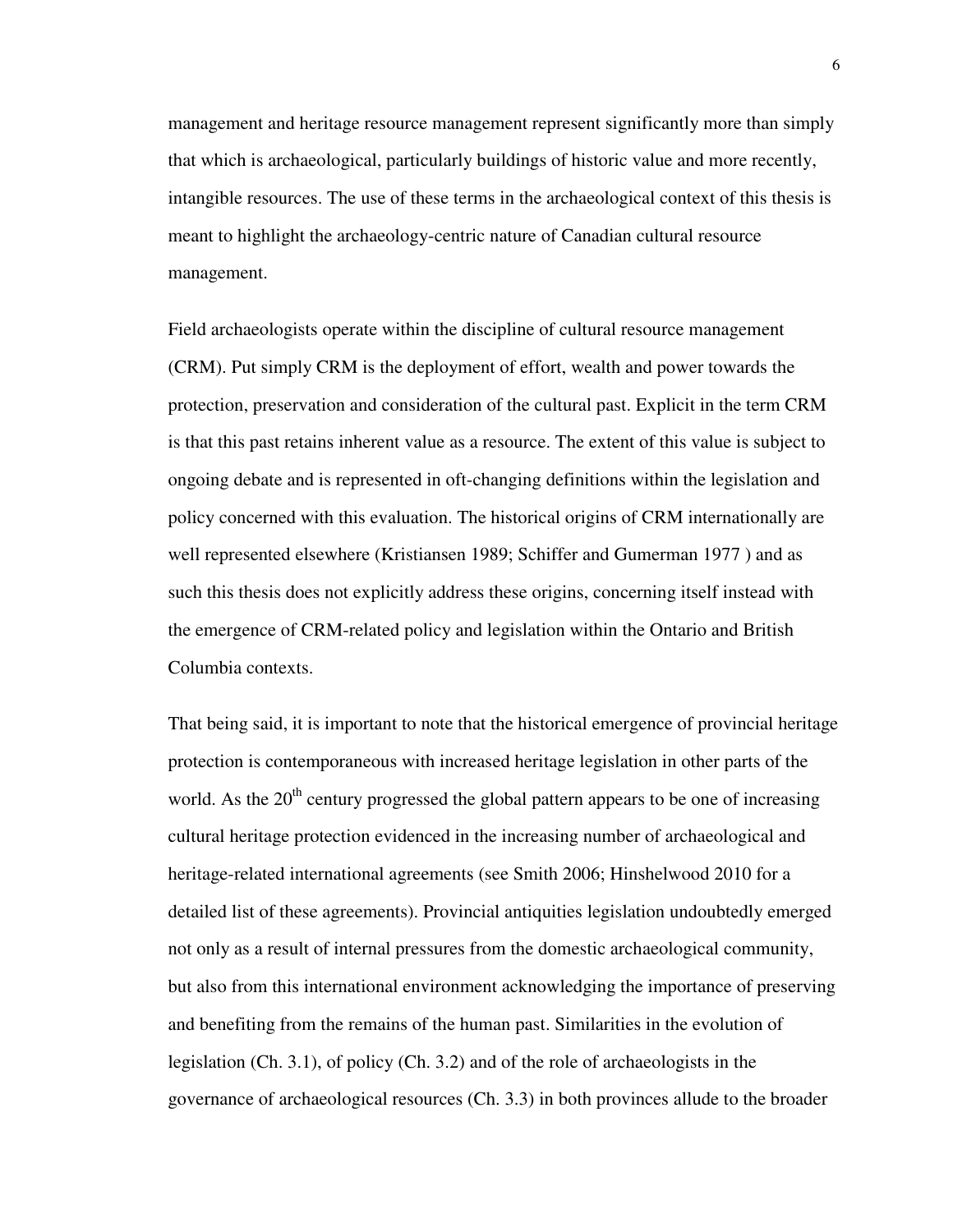temporal themes and patterns at play during this formative period. Understanding the *heritage* of heritage governance provides insight into its contemporary environment in British Columbia (Ch. 4.1) and Ontario (Ch. 4.2). Temporal consistencies come into sharp relief via this exercise as themes of bureaucratic process, performance, and stakeholder balance all assert their prevalence in the literature and in interviews (Ch. 5). Finally, patterns in how *heritage* has been operationally defined (Ch. 6) and similar successive governance initiatives in both provinces hint at the possibility of a common progression as research findings are synthetically considered (Ch. 7). The aim of these considerations - employing literature reviews, primary document surveys and interviews is to begin to grasp the circumstances of archaeological expectations within CRM in the environments I am familiar with.

As research unfolded the role of archaeology as a discipline in heritage governance was realized as diminishing, both as a consequence of better understanding the processes of governance, the subjugation of archaeological expertise and its replacement with bureaucratic expertise, but also as a historic trend with practical archaeological control over CRM diminishing through time. With *heritage* having gradually ascended to prominence as the concept of choice when referring to the protection of the past, archaeological or otherwise, archaeology's role appears now to be one of a means to that heritage end rather than an inherently valuable end in itself. The consequences of this transition must be a reflection on the identities and roles of archaeologists within this increasingly non-archaeology-centric context. The difficulty with this exercise is that it threatens to strip away one of those few protective layers left, that of an inherent selfworth to *being* an archaeologist and *doing* archaeology.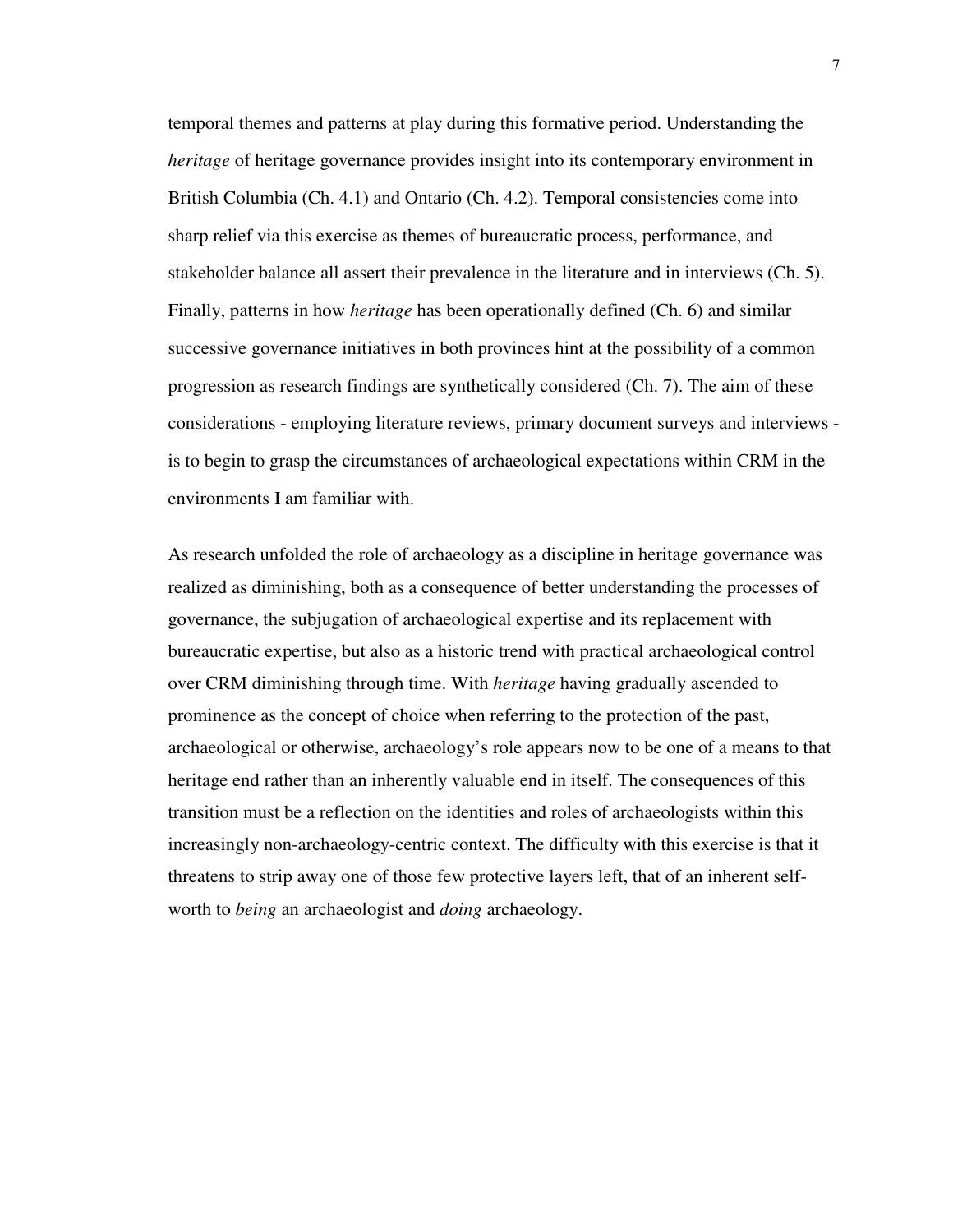## 2 Methodology

*Being* a heritage legislation researcher in British Columbia and Ontario uncovered a substantial amount of information concerning the origins and management of the various acts and policies that have shaped heritage statute formation in these two provinces. Interviews, an extensive literature review and a substantial primary document study all contributed valuable data to this thesis. The following sections will examine each of the data collection methodologies employed during research and include occasional distinctions between research conducted in British Columbia and Ontario. These distinctions are important because what elicited data in one province did not necessarily do so in the other.

### 2.1 Interviews

Given the relatively recent and ongoing changes to heritage policy in British Columbia and Ontario, I decided that interviews should supplement the document research that would frame the majority of data collected for this thesis. A total of seven interviews were conducted (three from British Columbia, four from Ontario) in-person and over the phone. Interviews were modeled after Bernard's (2006) informal interviews. Participants were encouraged to speak about their experiences with archaeological legislation and management. In every case, participants actively engaged in discussion requiring little in the way of external motivation. A brief list of themes and questions were brought into the interview however these were only explicitly addressed if they did not emerge during conversation. These themes were available to the interviewees via the information/consent form (Appendix 2) they received prior to their participation. The consent section of the form was fairly standardized with one exception: participants were given the opportunity to consent to their participation both before and after the interview. This feature was included to provide interviewee's with more control over the outcome of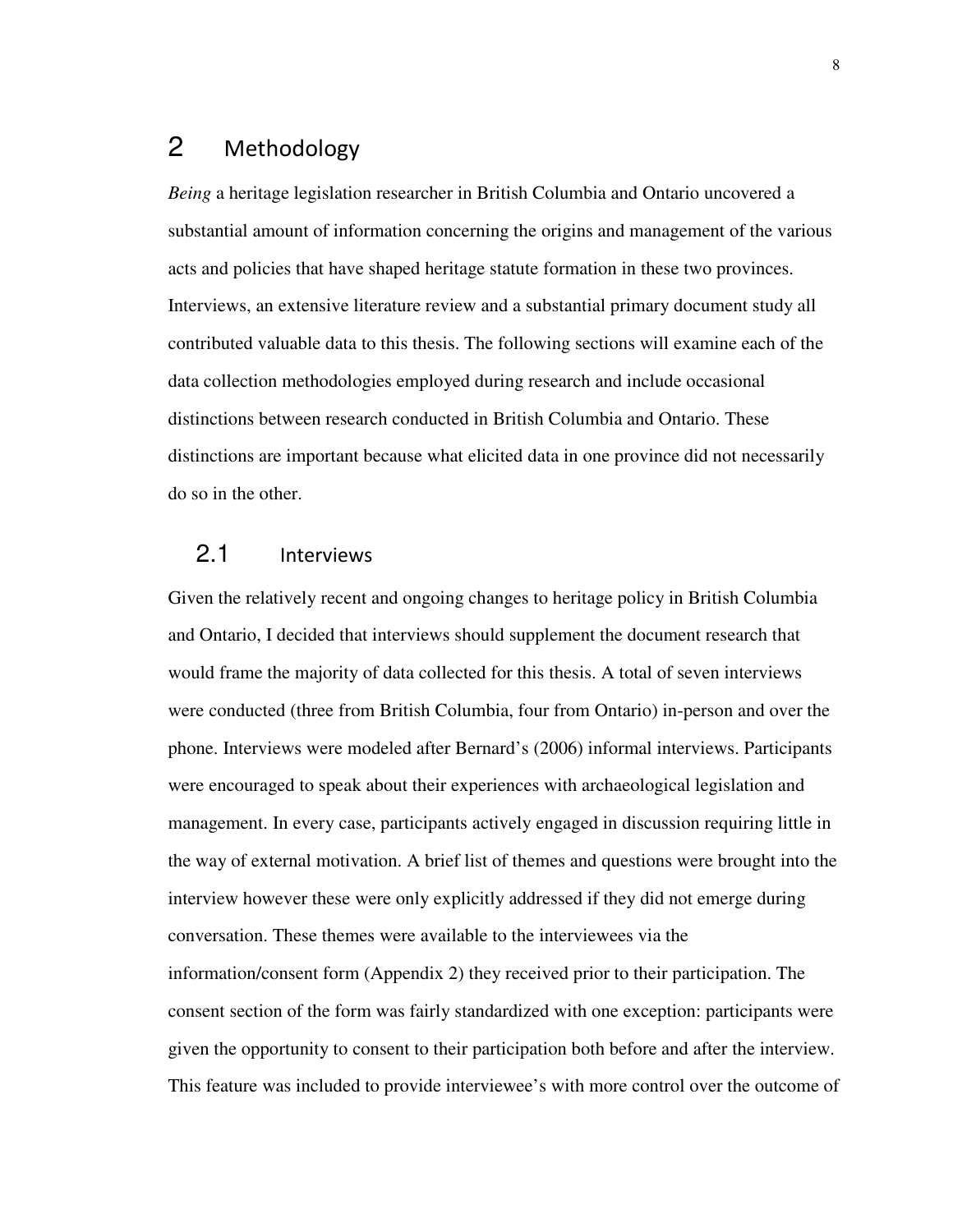the conversation. The potentially sensitive nature of policy and legislation discussion with individuals currently or previously employed by enacting governments, I felt, required mechanisms ensuring their comfort and the option of anonymity. While the nature of this dialogue had the potential to be quite sensitive, participants were enthusiastic and eloquent in their contributions, conditions for which I am very grateful. In recognizing these contributions in this thesis each anonymous participant was assigned a code primarily reflecting their provincial expertise in addition to a number of other confidential criteria (example: ON 315, Ontario), while each participant wishing to be openly associated with their contribution is identified by name (example: Bill Huot, British Columbia). When these names and codes appear in the text of the thesis they source the preceding information with a corresponding participant.

#### 2.1.1 Interviews: British Columbia

The interviews conducted in British Columbia were somewhat of a disappointment in terms of number of participants but a massive benefit qualitatively. As specified above, three interviews were conducted in the context of British Columbian heritage legislation and management. Fortunately the interviews were always regarded as supplementary to the document review and indeed this research was designed with the possibility of having no interviews inform the findings. The quality of the feedback the participants provided more than compensated for the lack of numbers, since the informants all had a combination of expertise and first hand involvement in the structure of contemporary heritage legislation and policy in the province.

#### 2.1.2 Interviews: Ontario

Four interviews were conducted with Ontario informants. Correspondence and interview methodologies remained consistent with those employed in British Columbia. The element which encouraged more Ontario participation was likely the familiarity of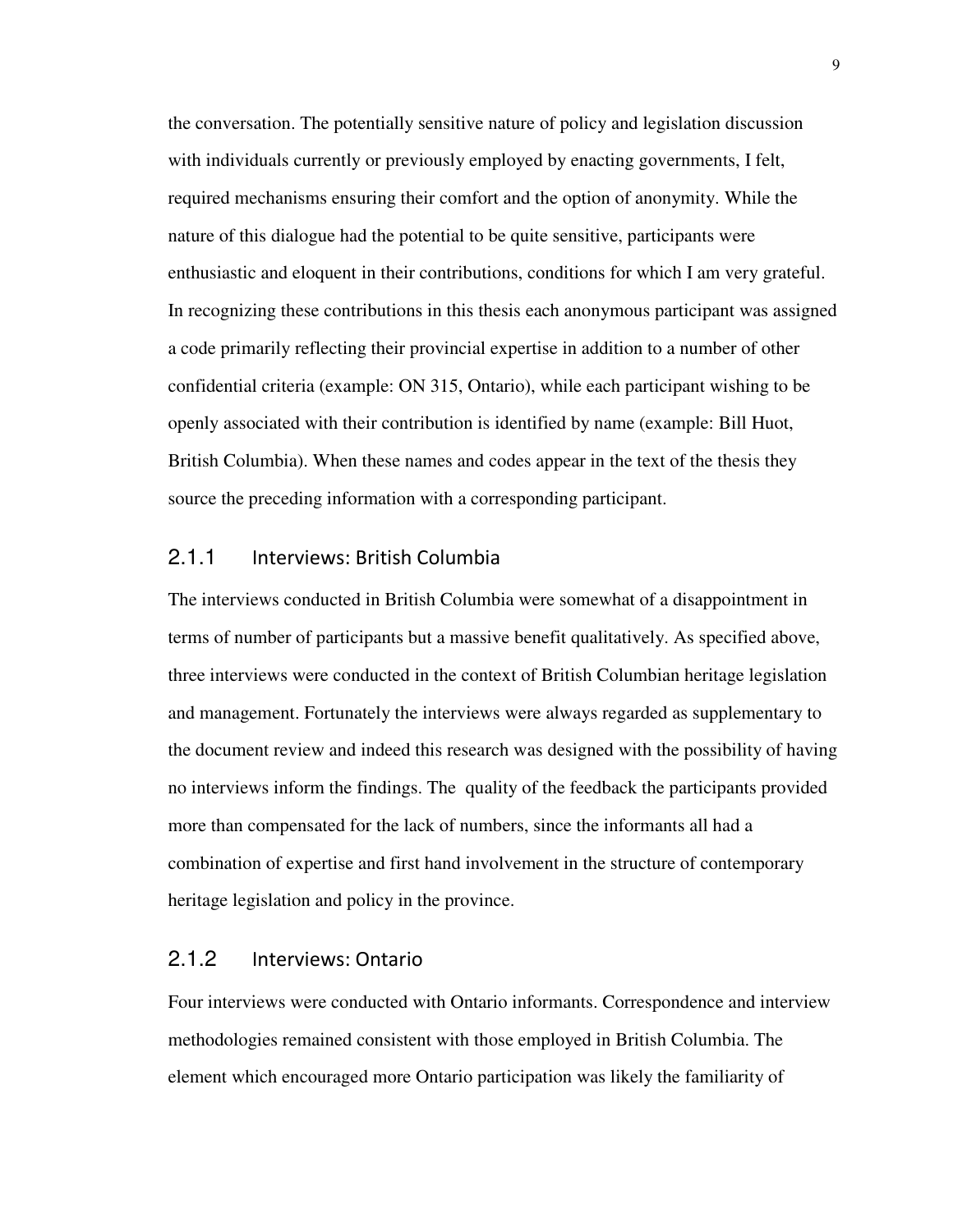participants with the faculty of the University of Western Ontario. Provincial heritage jurisdiction appears to encourage fairly tight-knit (insulated, exclusive) communities in each province. Having an "in" with the community in Ontario almost certainly encouraged participation, surmounting obstacles that would have otherwise limited participation as was likely the case in British Columbia. Future research in this area should focus on fostering these relationships as their value to projects will quickly become apparent.

#### 2.2 Literature Review

The related literature on the subject of heritage legislation and policy derives from several forms of review. The first, British Columbia and Ontario accounts of the formation and management of archaeological-related legislation, remain largely introverted with limited reference to other jurisdictions (for exceptions, see Pokotylo and Mason 2010; Spurling 1986). There are also a few articles that consider legislation in the country as a whole, most notably Pokotylo and Mason (2010). The third form of review revolves around what could be considered more theoretical or policy-oriented analyses. These works are widely applicable, drawing from a range of themes and disciplines to make general statements which are then studied in the context of specific case studies and regions. Policy studies, philosophy and political science are just a few examples of the disciplines whose theories and methodologies are adapted into anthropological and archaeological contexts, creating a genre of multidisciplinary heritage-focused work. Examples of this genre include *Archaeology as Political Action* (2008) by Randall McGuire and *Archaeological Theory and the Politics of Cultural Heritage* (2004) by Laurajane Smith. Finally there are works within policy studies and political science that are not adapted to the heritage context (e.g., Aucoin 1995; Borins 2002; Broadbent and Laughlin 2002; Christensen and Laegreid 2011; and Pollitt 2008). These analyses must be drawn into anthropological and archaeological contexts in a similar way to Smith's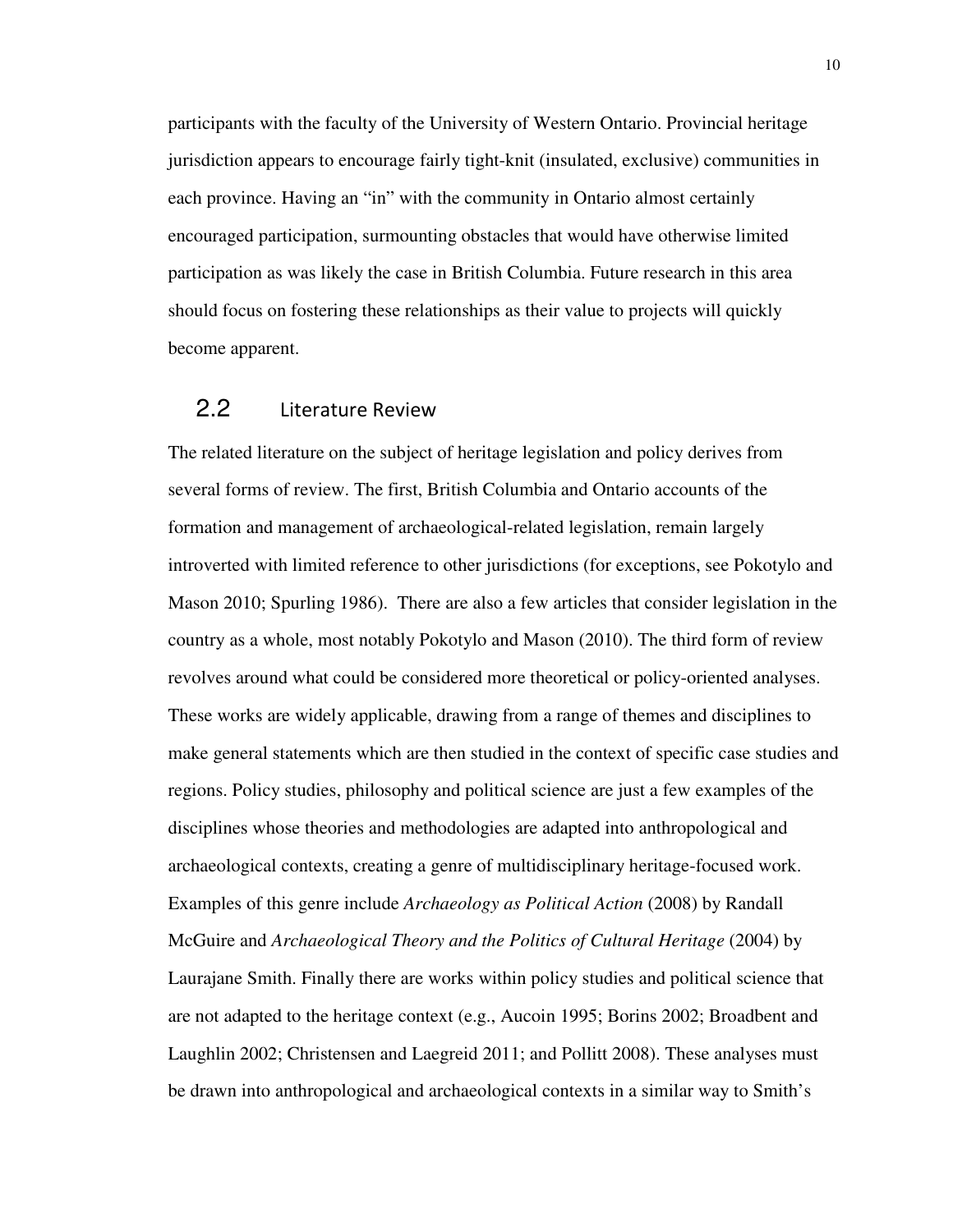and Spurling's methods, applying broader concepts to specific examples, in this thesis emerging from heritage legislation and policies.

#### 2.2.1 British Columbia Literature

Contemporary analysis and criticism of heritage legislation and government policy in British Columbia continues a fairly well-established tradition in the province. The earliest example found in the course of this research was Charles Borden's unpublished work *British Columbia's Archaeological Sites Protection Act and the Continuing Depletion of the Province's Archaeology Resources* (1965). Sporadic criticism appears in the minutes of the Archaeological Sites Advisory Board (ASAB), and the Provincial Heritage Advisory Board (PHAB), whose meetings appeared to serve as a sounding board for many of the individuals capable of critiquing existing legislation. Perhaps consequently, early published criticisms appear to have been relatively limited. This trend ended with the abolition of the PHAB in the 1980s. No longer able to bring their concerns directly to government, archaeologists eventually resorted to publishing their concerns in various journals (e.g., Burley 1994; Russell 1981; Spurling 1982; Wickwire 1991). Fuelling this early concern was the 1977 *Heritage Conservation Act* (R.S.B.C. 1977 c.37), widely viewed as ineffectual and destructive (Apland 1992, 1993; Russell 1978). The criticisms of the 1977 HCA culminated in Brian Apland's article, *The Roles of Provincial Government in British Columbia Archaeology* (1993) detailing not only the failings of the then contemporary Act but providing a comprehensive analysis of previous pieces of legislation, including the *Indian Graves Ordinance*, *Historic Objects Protection Act* and the *Archaeological and Historical Sites Protection Act* (discussed in Ch. 3.1). One year after Apland's article was published in BC Studies, the long process of changing the HCA ended with the passing of the 1994 and subsequent 1996 *Heritage Conservation Act*(s) (R.S.B.C. 1996 c.187). Though widely regarded as an improvement, criticism did not cease. Contemporary discourse centers on a number of contentious features of the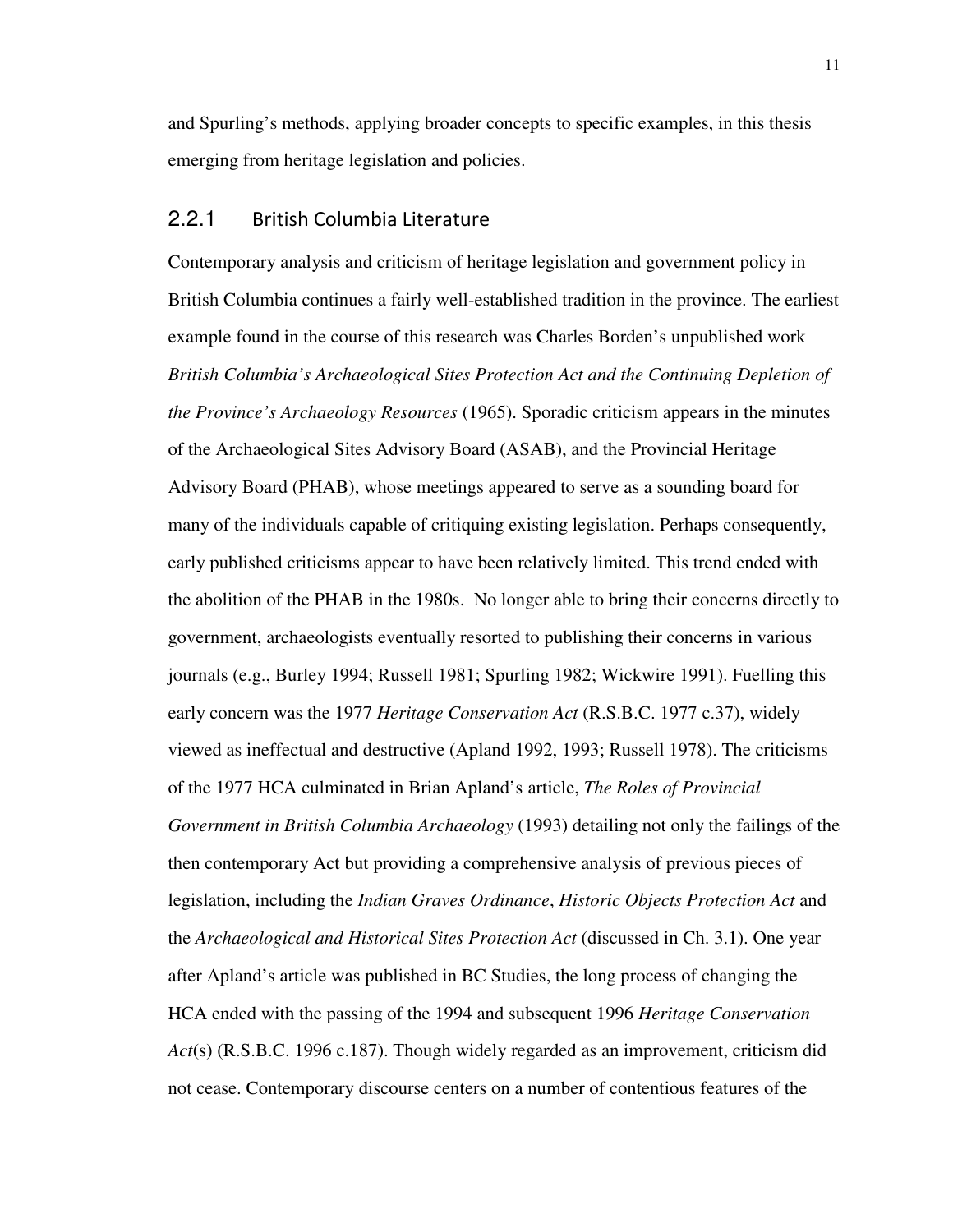HCA and on the policies of the Archaeology Branch itself. These features included issues related to culturally modified trees (CMTs) (Klassen, Budhwa and Reimer/Yumks 2009; Nicholas 2006); the 1846 cut-off for automatic protection (Klassen, Budhwa and Reimer/Yumks 2009); enforcement (Apland 1997; Klassen, Budhwa and Reimer/Yumks 2009); and most prevalent, Indigenous inclusion and stewardship (Budhwa 2005; De Paoli 1999; Hammond 2009; King 2008; Klassen, Budhwa and Reimer/Yumks 2009). Criticism of contemporary British Columbia heritage legislation is not likely to end any time soon as many of these concerns emerged before the legislation was enacted (Bernwick 1990; 1991). Given the scope of heritage legislation in British Columbia, archaeologists are understandably not the only professionals and academics interested in its implementation and administration. Environmental management (Flahr 2002), regional and municipal planning (Habkirk 1990; Holman 1996; Savoie 1994), and law (Ward 1988) have also weighed in on the various manifestations of legislation.

#### 2.2.2 Ontario Literature

Ontario heritage researchers are also well-represented by their analyses of Ontarian heritage policy and legislation. Ontario consistently produces papers from individuals with substantial experience in the spectrum of CRM related fields, including academia (Finlayson 1977; Hayden 1976; Noble 1977, 1982), government (Ferris 1998, 2002, 2007a, 2007b, 2007c; Fox 1986), private consulting (Mayer 1994, 2000, Racher 2006; Williamson 2010) and museums (Della Valle 2004; Pearce 1989). This breadth of expertise as applied to the study of heritage legislation contributed greatly to this thesis's understanding of the context of Ontario heritage and effectively supplemented data gathered from other sources.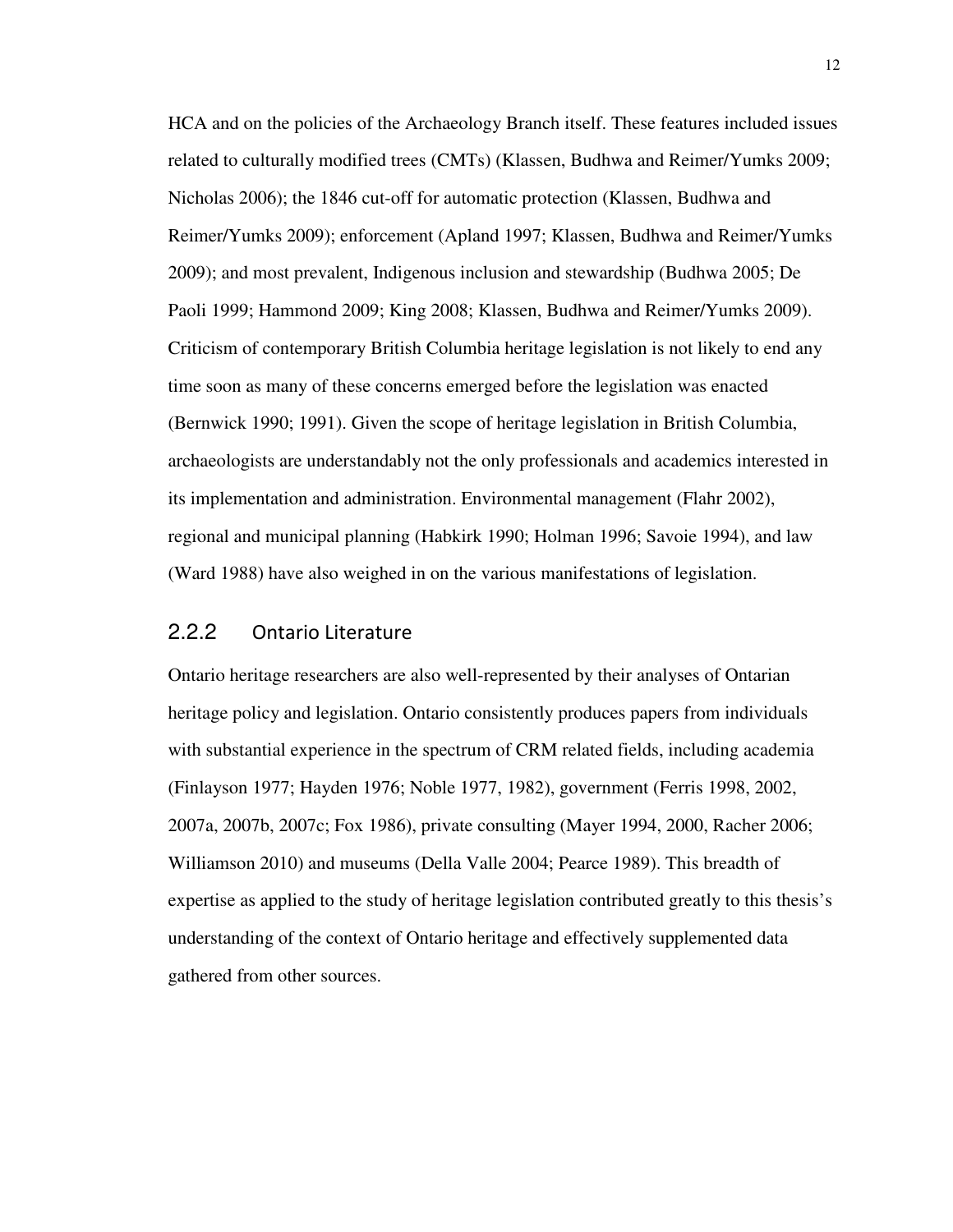#### 2.3 Primary Document Study

Archival visits, interviews and literature reviews provided a great deal of additional data in the form of primary documents. Each source of primary documents contributes substantially to this thesis's understanding of the temporal context of contemporary heritage policy and legislation.

#### 2.3.1 Archival Data

Unfortunately Ontario's provincial archives are relatively inaccessible with many documents subject to Freedom of Information and Protection of Privacy Act restrictions. The archives fees and processing times are not conducive to a Master's thesis and as such data from the Archives of Ontario is not present. Where possible this information was acquired from other sources, foremost of which were the online archives of OurOntario.ca and the University of Western Ontario's government document repository.

The British Columbia Archives housed at the Royal British Columbia Museum contains several boxes of historical papers primarily dealing with the period from 1960 – 1982 and concerning the activities of the ASAB and subsequent PHAB as formed by the *Archaeological and Historic Sites Protection Act* (R.S.B.C. 1960 c.15) and *Heritage Conservation Act* (R.S.B.C. 1977 c. 37), respectively. Minutes from board meetings, unpublished papers, publications, and internal and external correspondence composed the majority of these archival files. The information contained in the archives provides a detailed picture of the formation of these public bodies and their duties. Especially interesting are the records concerning repeated attempts by the ASAB to establish an archaeological position/office within the provincial government. Eventually successful in the 1970s, these attempts demarcate the congenial shift from academic oversight of CRM in BC to bureaucratic oversight. This bureaucratization of CRM administration coincided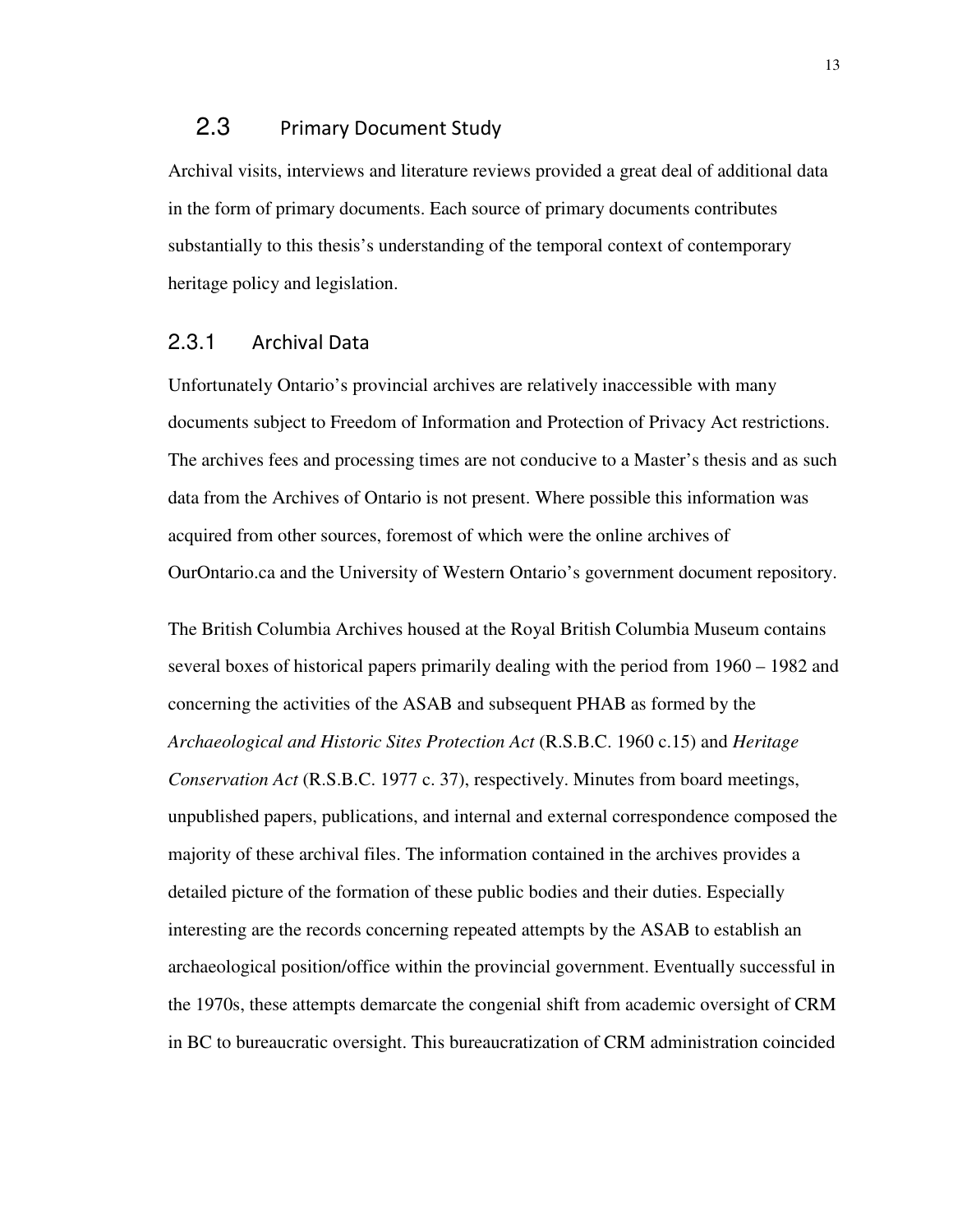with a temporary increase in government sponsored heritage-related studies and reports which were also present in the archives.

#### 2.3.2 Government Studies and Reports

Acquired from a number of different sources including interview participants, archives and online research, government authored/authorized studies and reports, the published products of projects, inquiries and commissions originate from both BC and Ontario during the late 70s, 80s and 90s. British Columbia commissioned and produced several such documents including two White Papers (British Columbia 1990, 1991), two task force reports (British Columbia 1979, 1987a) and various other discussion and policy papers (British Columbia 1978, 1979; Hout 1985). Ontario also produced several studies including the Ontario Heritage Policy Review (1987, 1988) and the Red Tape Review Commission (1997). These published documents reveal the polished, publically perceived structure of provincial heritage management and provide an interesting contrast to the less disseminated minutes and correspondence of the previous archival section. Many of these studies also included opinions from outside the heritage establishment. *Stewardship and Opportunity* (British Columbia 1987a), for instance, was the culmination report of Project Pride, an initiative that gathered opinions regarding heritage from experts and laypeople alike from across the province. The importance of nonprofessional (here meaning not involved in CRM) views emphasizes the responsibility of government in responding to the concerns of various publics (McManamon 1991). The balance the provincial heritage establishment strikes between these publics, industry, First Nations and CRM professionals is one of the integral concepts presented in this thesis and will be discussed in detail in Ch. 5. The breadth of this balance is often lost in the seemingly archaeologically exclusive instructions delivered to CRM professionals by arbitrating ministries.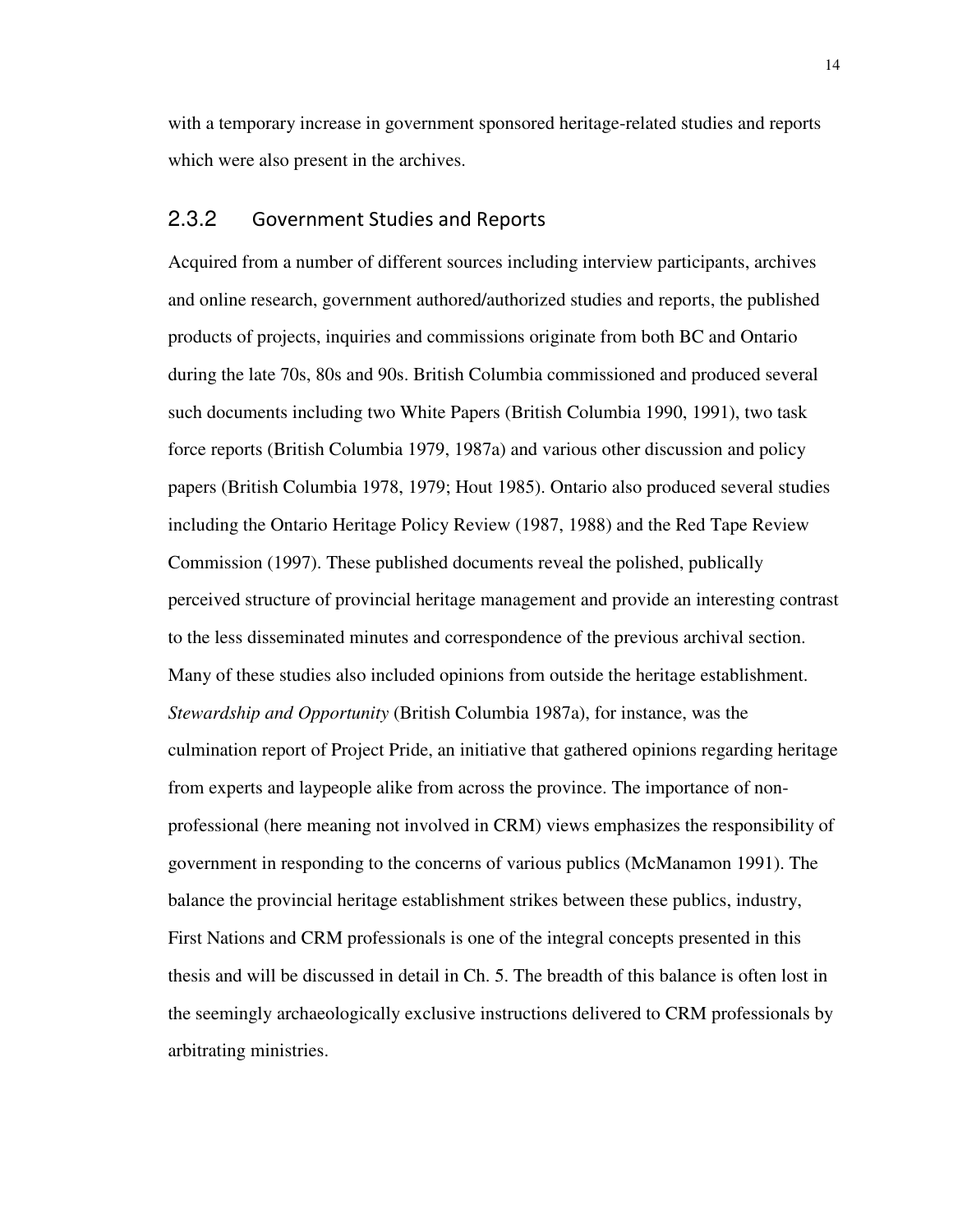#### 2.3.3 Archaeological Bulletins and Guidelines

Archaeology's position as an academic discipline is determined not only by the theoretical foundations upon which it is based but also on the tried and tested methodologies archaeologists employ. Transplanting the intellectual authority from academia to government requires the incorporation of these "accepted" methodologies as part of the heritage administration establishment. The results are the standards, guidelines and bulletins produced by the heritage establishment intended to govern archaeological participation in CRM. The contemporary versions of these documents are readily available online on provincial ministry websites. Past versions are somewhat more elusive. Fortunately the University of Western Ontario library retains several past copies of the BC guidelines on microfiche. Past Ontario guidelines were also generously provided by individuals and organizations that had held onto them.

Both British Columbia and Ontario have created directing principles and methodologies and both continue to alter these guidelines in response to various stimuli (court decisions, complaints, obvious deficiencies, attrition, shifts in conventions and attitudes, etc.). However given the diversity in each province's heritage legislation it should come as no surprise that these guidelines are equally diverse both in content and in the history of their development, as such British Columbia's and Ontario's versions will be introduced here separately and then expanded upon in subsequent chapters.

#### 2.3.3.1 British Columbia

British Columbia's first set of guidelines emerged not from the provincial government but from the British Columbia Provincial Museum, which published the *Archaeological Data Recording Guide* (Loy and Powell) in 1977. These guidelines were an attempt to standardize the types of data present in the record entries of a catalogue accompanying a submitted archaeological collection. The museum, in conjunction with the Heritage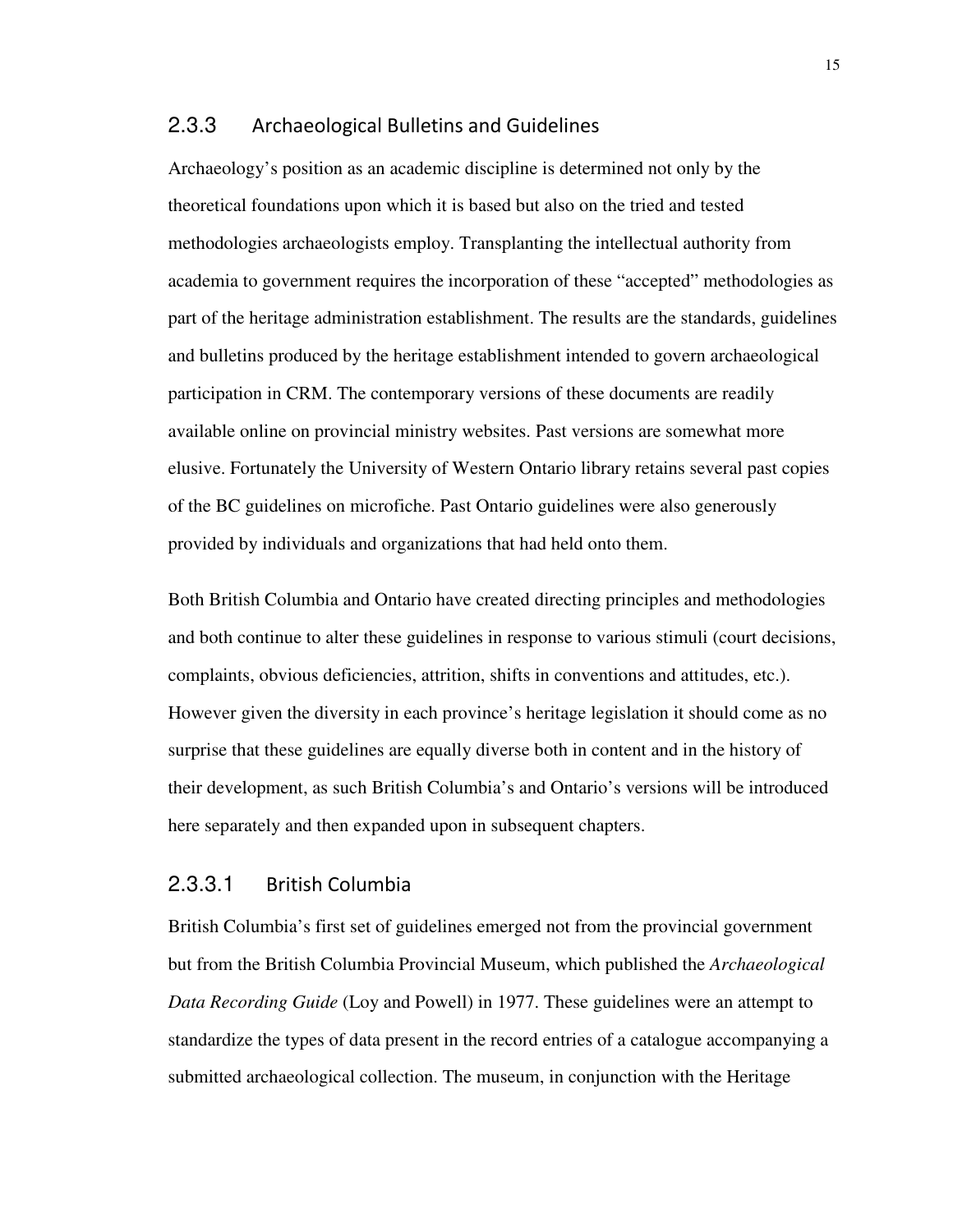Conservation Branch, also released the *Guide to BC Archaeological Site Form* in a revised version in 1981. This document acted not only as a guide but established some basic methodological standards through the minimum information required for site recording. The first of what would be many archaeological/heritage impact assessment guidelines published by the province was adapted from Carlos Germann's 1981 MA thesis, *Guidelines for Heritage Resources Impact Assessment in British Columbia*. The guidelines went through several revisions before being adapted into the *British Columbia Archaeological Impact Assessment Guidelines* (Apland, Kenny and British Columbia, Archaeology Division) in 1989 (Table 1).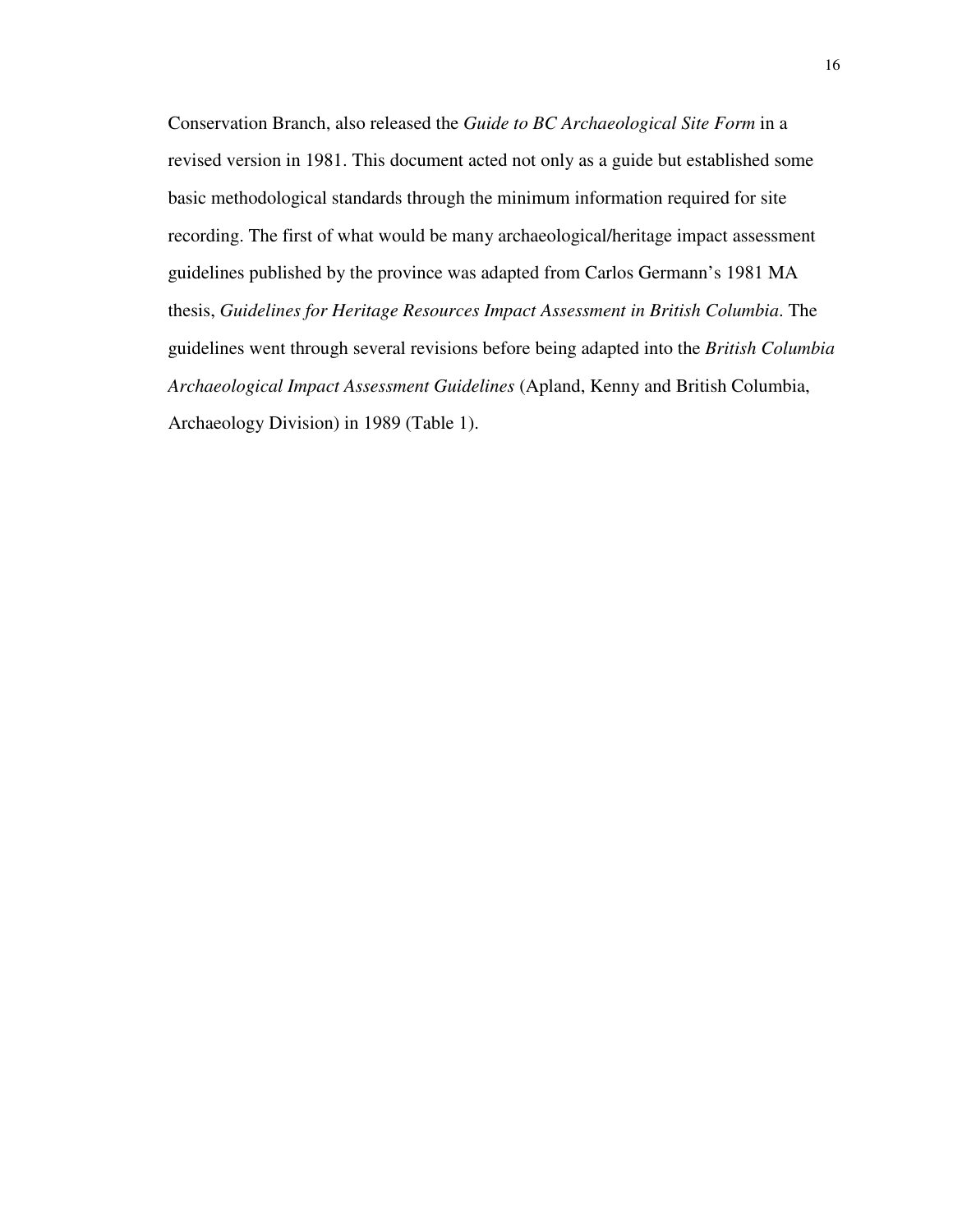| Date<br><b>Released</b> | <b>Title</b>                                                                          | Author(s)                                                                    |
|-------------------------|---------------------------------------------------------------------------------------|------------------------------------------------------------------------------|
| 1981                    | Guidelines for heritage resources<br>impact assessment in British<br>Columbia (Draft) | Carlos Germann                                                               |
| 1982                    | Guidelines for heritage resources<br>impact assessment in British<br>Columbia         | <b>Heritage Conservation</b><br>Branch, British Columbia<br>(Carlos Germann) |
| 1987                    | Guidelines for heritage resources<br>impact assessment in British<br>Columbia         | Archaeology Division, British<br>Columbia (Carlos<br>Germann)                |
| 1989                    | British Columbia archaeological<br>impact assessment guidelines                       | Brian Apland and Ray Kenny<br>(BC Archaeology Branch)                        |
| 1991                    | British Columbia archaeological<br>impact assessment guidelines<br>(revised)          | Brian Apland and Ray Kenny<br>(BC Archaeology Branch)                        |
| 1992                    | British Columbia archaeological<br>impact assessment guidelines<br>(revised)          | Brian Apland and Ray Kenny<br>(BC Archaeology Branch)                        |
| 1995                    | British Columbia archaeological<br>impact assessment guidelines<br>(revised)          | <b>British Columbia</b><br>Archaeology Branch                                |
| 1996                    | British Columbia archaeological<br>impact assessment guidelines<br>(revised)          | <b>British Columbia</b><br>Archaeology Branch                                |
| 1998                    | British Columbia archaeological<br>impact assessment guidelines<br>(revised)          | <b>British Columbia</b><br>Archaeology Branch                                |

**Table 1: Sequence of British Columbia's Archaeological Guidelines**

The 1998 revision is still in use as of this writing. The purpose of these guidelines,

especially when compared to those of Ontario, will be discussed in subsequent chapters.

The Archaeology Branch in British Columbia has also employed a system of bulletins in order to make immediate changes to accepted archaeological methodologies especially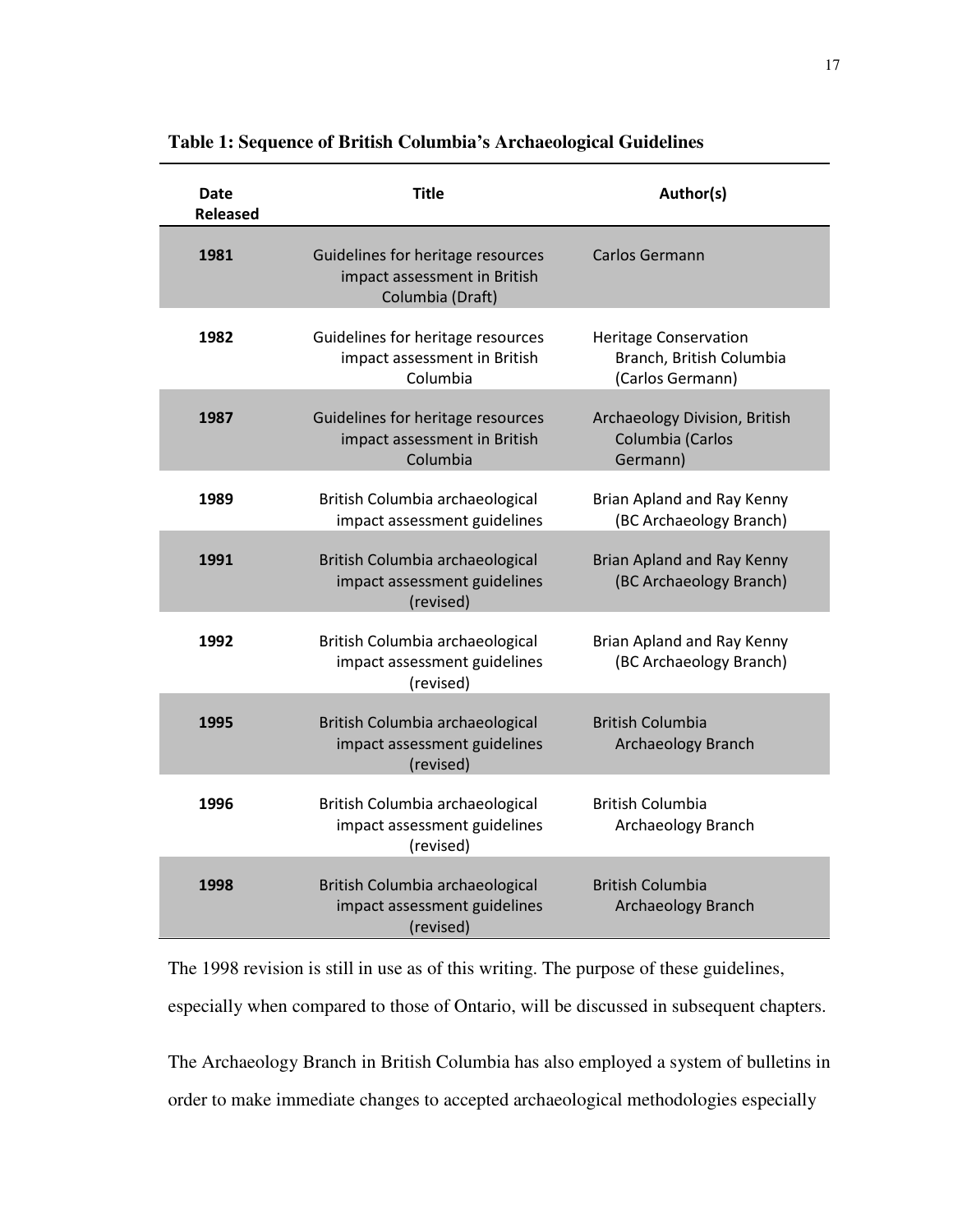recording and reporting practices (Table 2). These bulletins appear to act in place of consistently revised impact assessment guidelines given their frequency and relatively recent use and the comparatively dated nature of the original guidelines.

| <b>Bulletin#</b> | <b>Title</b>                                                                                   | <b>Last Revised</b> |
|------------------|------------------------------------------------------------------------------------------------|---------------------|
| $\mathbf{1}$     | Recording post-1846 CMTs                                                                       | May 2001            |
| $\mathbf{2}$     | <b>Recording Property Identifiers</b>                                                          | May 2002            |
| 3                | Personal Information and Permit Applications                                                   | Oct 2002            |
| 4                | Archaeological Site Inventory Form and Guide                                                   | Aug 2005            |
| 5                | Winter Methodology for Oil and Gas AIAs                                                        | May 2003            |
| 6                | Copying Permit Report Review Comments to Clients                                               | Oct 2003            |
| 7                | <b>Standards for Electronic Submission of Permit</b><br>Reports                                | <b>Nov 2009</b>     |
| 8                | <b>Permit Report Citations</b>                                                                 | Nov 2003            |
| 9                | <b>Client Certification</b>                                                                    | Jan 2004            |
| 10               | <b>Interim Permit Reporting Procedures</b>                                                     | Mar 2004            |
| 11               | Protocol Agreement with BC Oil and Gas Commission                                              | Apr 2004            |
| 12               | Defining Culturally Modified Tree Site Boundaries                                              | May 2004            |
| 13               | Application Review Process and Guidelines for<br><b>Consulting Archaeologists</b>              | May 2008            |
| 14               | Post-construction AIAs for Oil and Gas                                                         | Mar 2005            |
| 15               | Permits and Archaeological Site Boundaries                                                     | <b>Jun 2005</b>     |
| 16               | Using the Archaeological Site Inventory Form and<br>Detailed Data Table to Record CMT Features | Jan 2006            |
| 17               | <b>Field Director Qualifications</b>                                                           | May 2007            |
| 18               | <b>Site Alteration Permit Reports</b>                                                          | Nov 2010            |

**Table 2: Current Versions of Archaeological Bulletins in British Columbia**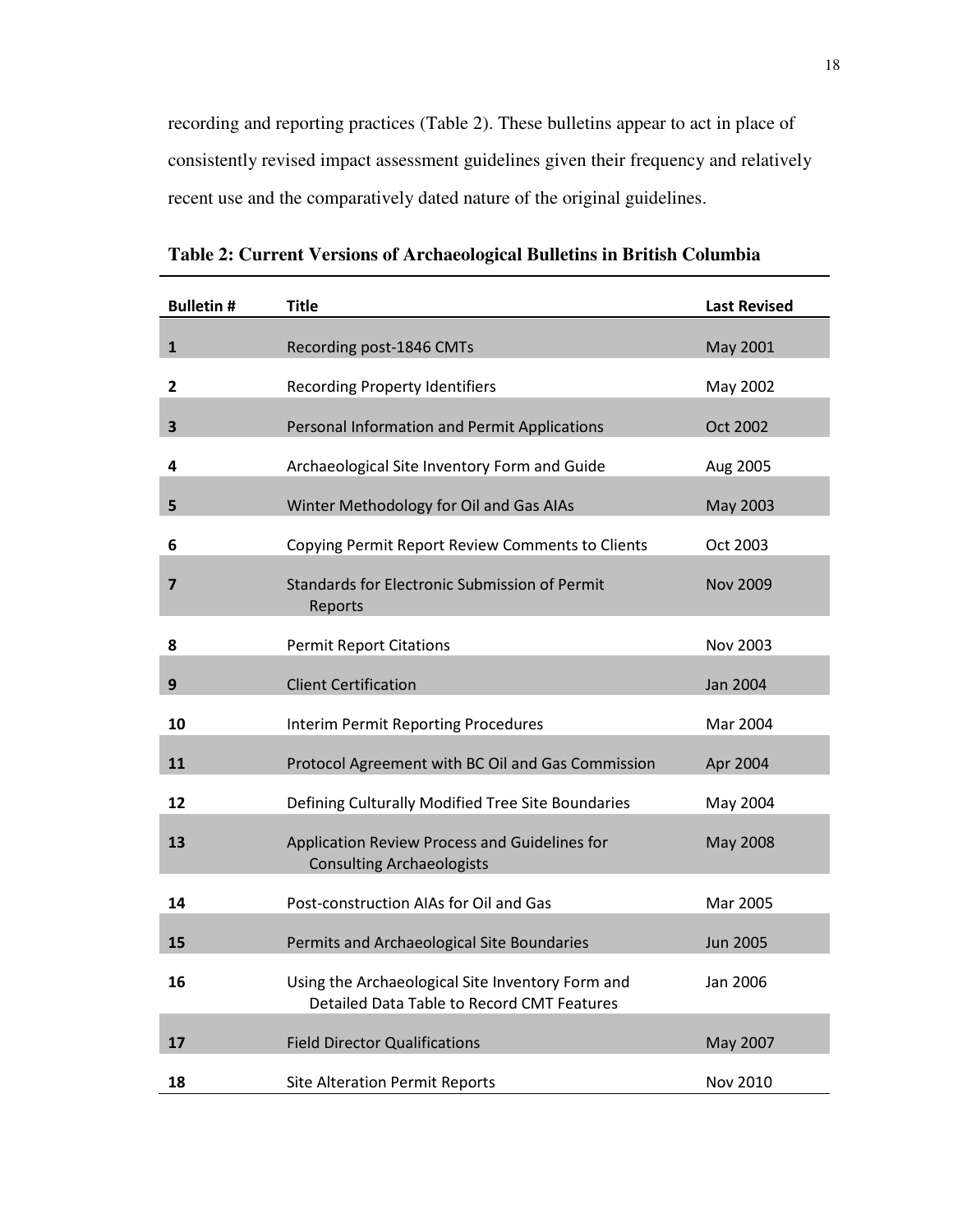| <b>Bulletin#</b> | <b>Title</b>                                                                  | <b>Last Revised</b> |
|------------------|-------------------------------------------------------------------------------|---------------------|
| 19               | Minimum Content and Format Requirements for<br>Recording Archaeological Sites | May 2009            |
| 20               | Permit Report Copyright                                                       | May 2009            |
| 21               | <b>Restrictive Covenant Process for Consulting</b><br>Archaeologists          | Nov 2007            |
| 22               | <b>Enhanced Site Form Mapping Standards</b>                                   | May 2008            |
| 23               | Recording Archaeological Study Areas                                          | <b>Jun 2011</b>     |

Source: http://www.for.gov.bc.ca/archaeology/bulletins/index.htm

Easily noticeable are the inconsistencies between the consecutive bulletin numbers and the last updated dates. This is a result of the branch continually updating old bulletins rather than replacing them with new ones. Ontario operates under a significantly different set of recently updated standards and guidelines.

#### 2.3.3.2 Ontario

Ontario's *Standards and Guidelines for Consulting Archaeologists* is a comparatively new document that has nonetheless gone through several iterations, the first being in 1993 and the most recent in 2011. The predecessor to this document was the *Guidelines on the Man-Made Heritage Component of Environmental Assessments* (Ontario 1980). This early manifestation contained general attributes and methodologies for all heritagerelated sites triggering survey and protection. Eventually, unlike BC's guidelines, Ontario developed very clear methodologies operating on a formulaic approach, for instance determining archaeological sites based on quantities of artifacts and the presence of significant tools. The standards and guidelines also set out specific survey and excavation methodologies, a very clear contrast from BC's more judgmental approach.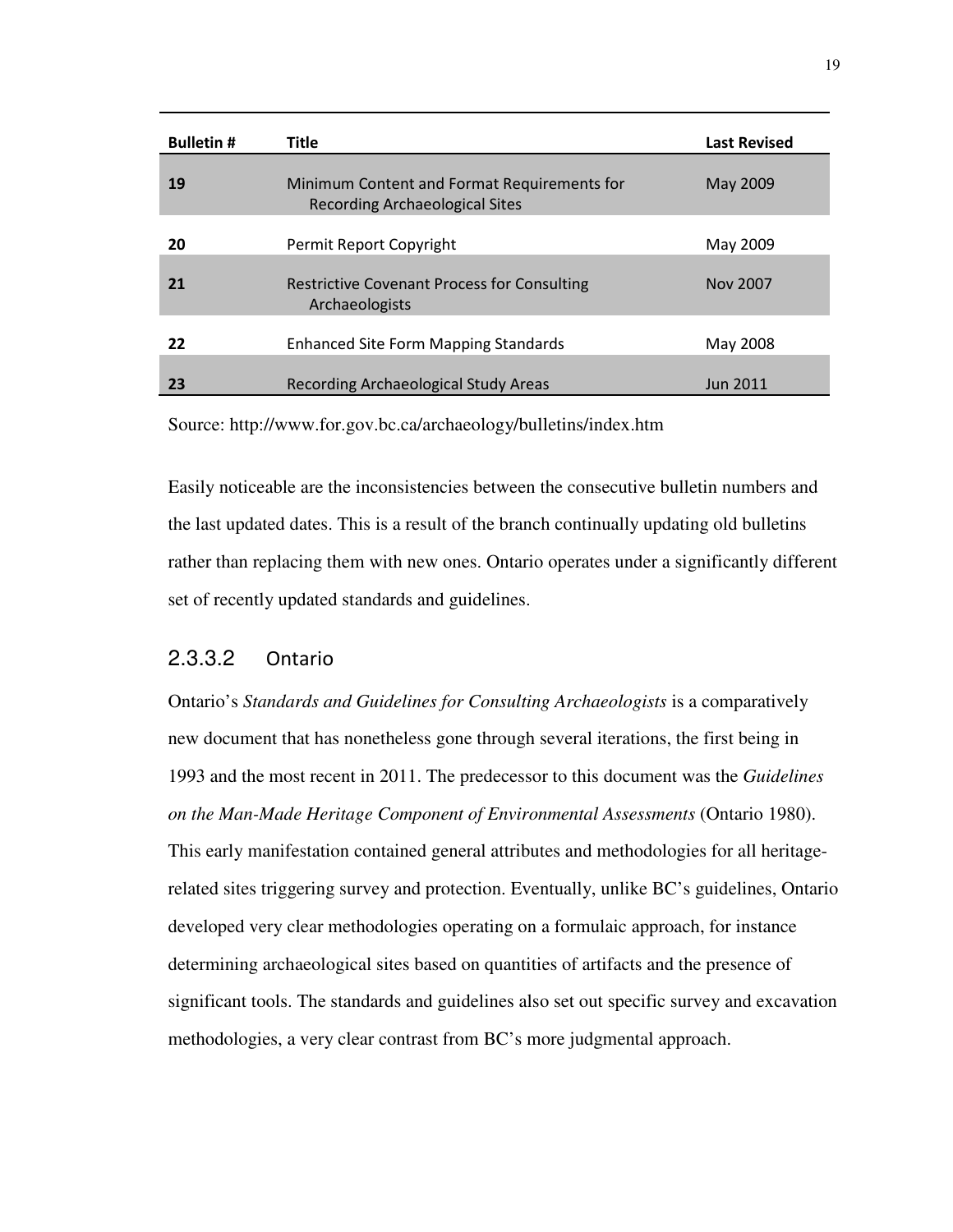Ontario does, however, appear to be following British Columbia in employing more specific bulletins as a tool for the immediate dissemination of new policies and expectations. In addition to *Engaging Aboriginal Communities in Archaeology*, the Ontario Ministry of Tourism, Culture and Sport released two additional bulletins in 2011: *Forest Operations on Crown Land* and *Project Information Forms and the Report Review Process*. The possibility that BC's and Ontario's heritage establishments are slowly growing to resemble each other will be examined in Ch. 7. A primary contributor to this potential trend could lie in the successive pieces of provincial heritage legislation, the last area of primary document survey.

### 2.4 Heritage Legislation

The legal foundation for the various provincial fields of CRM is contained within the respective pieces of provincial heritage legislation passed in British Columbia and Ontario. My study sought to understand how this legislation has changed over time and hints not only at the driving forces behind the heritage establishment, but also reveals interprovincial patterns in the development of heritage law. Contemporary provincial acts and policies are examined within their temporal context, essentially considering the *heritage* of the provincial heritage establishment. Contemporary versions of acts are available online through various provincial and legal media. Copies of past acts were provided by interview participants, found in several primary documents (British Columbia 1979; Huot 1983), and accessed via the Law Library at the University of Western Ontario. Detailed analysis of each province's legislative history begins in the next chapter.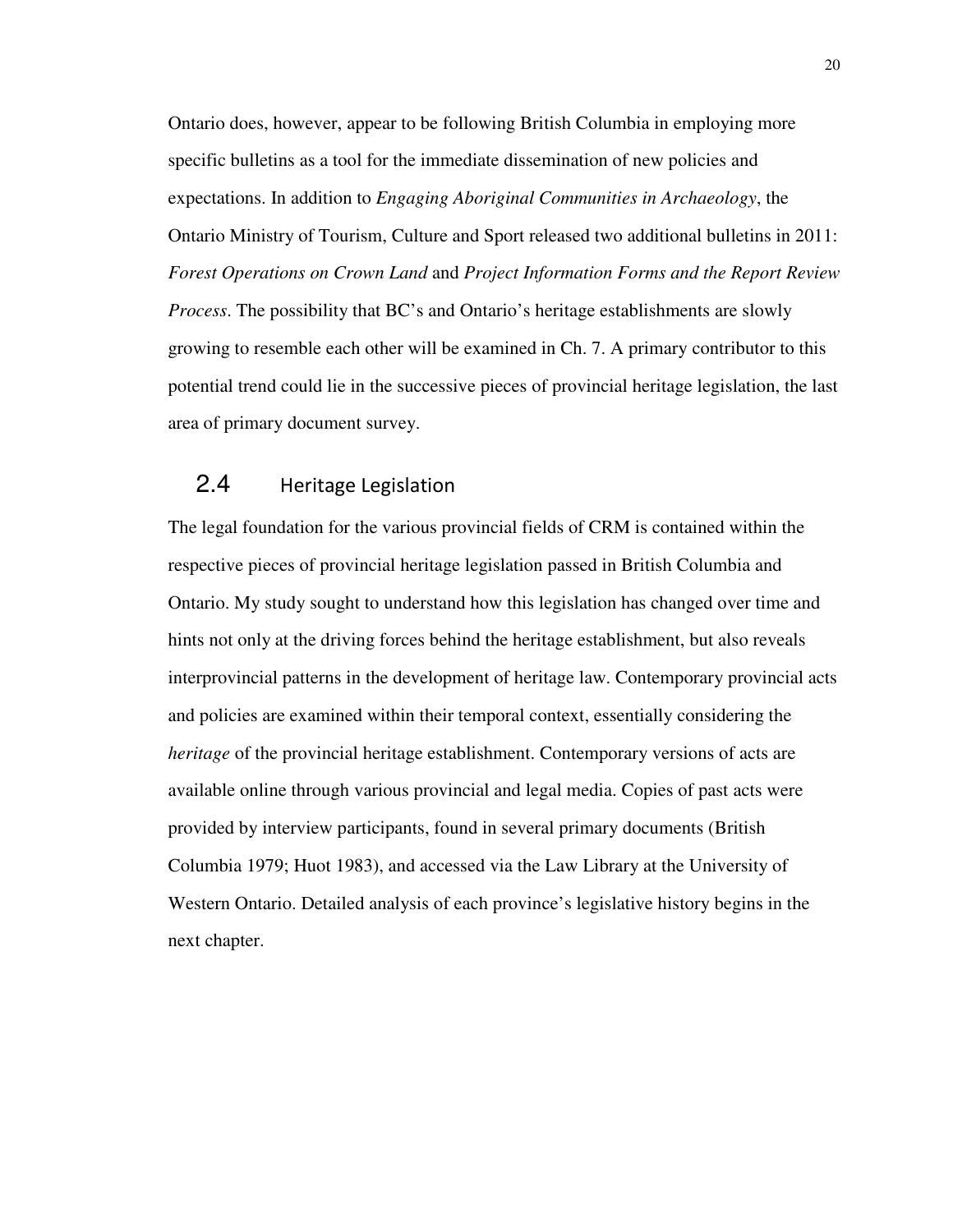## 3 Histories of Archaeological Governance in British Columbia and Ontario

The foundations of the contemporary are in the past, a seemingly self-evident statement to an archaeologist, the past as subject is apparently a neglected area of legislation/policy research (Pollitt 2008). Documenting the progression of legislation, policy and bureaucratic agent provides formational context to contemporary heritage governance and illustrates historical trends. As already mentioned, provincial jurisdiction over property rights has resulted in a myriad of different contemporary laws concerning archaeology. What has not been discussed is how these laws have changed over time, a process unique to each province.

#### 3.1 History of Legislation

The history of archaeological heritage legislation in the province of British Columbia is a progression from narrow to broad, increasing the administration by intellectuals (both inside and outside of government) in determining what is designated heritage and protected as such, while simultaneously eroding the ability of said intellectuals to make such decisions based solely on the values of their respective disciplines. Ontario shares many of these elements in its legislative history, although distinguishes itself in a number of ways. As with any historical comparison, variance arises not only in content but in implementation. An act passed in one province may resemble an act in the other however the timing and regulatory framework will vary. The difference between regulatory frameworks in British Columbia and Ontario are especially evident given the absence of significant heritage regulation in British Columbia. Provided for in corresponding pieces of legislation, regulations provide a means through which bureaucrats can make legally enforceable requirements without the need to amend or reintroduce legislation. Often central in the structure of governance their absence from heritage oversight in British Columbia is contrasted against their prevalence in Ontario. The consequences of this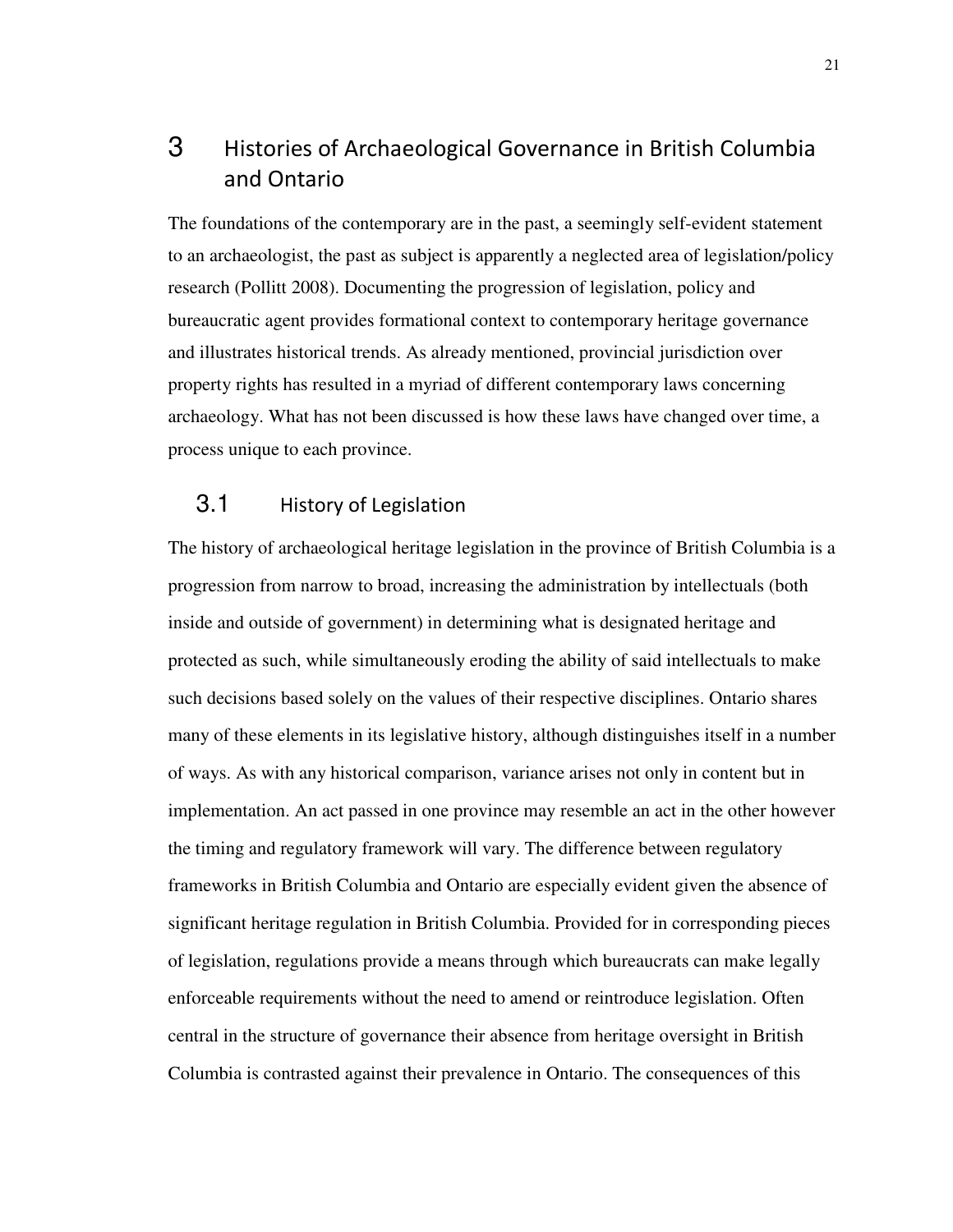variation are not yet apparent but their potential impact is discussed in subsequent sections (Ch. 4). This section will provide a brief outline of the history of archaeologyrelated legislation in both provinces that, combined with the history of policy and the history of the archaeobureaucrat, provides a temporal context to discussions of the contemporary in subsequent chapters.

#### 3.1.1 History of BC Legislation

British Columbia's heritage legislation has been the subject of a relatively substantial amount of historical research (Huot 1983; Apland 1993; Holman 1996; Pokotylo and Mason 2010). Therefore this section will briefly outline each significant piece of heritage legislation in the province guided by the thesis's ultimate objective of identifying temporal themes and patterns.

#### 3.1.1.1 Indian Graves Ordinance, 1865/1867

Pre-dating the creation of the province, British Columbia's heritage legislation can trace its origins to the colonial administration of the separate British colonies of Vancouver Island and British Columbia (mainland). The Colony of British Columbia enacted the Indian Graves Ordinance (IGO) in 1865, a measure intended to curb growing issues surrounding the looting of grave goods from First Nations graves and cemeteries. The IGO was replaced in 1867 with another ordinance of the same name when the colonies of British Columbia and Vancouver Island merged. Like the name, the intent of the law remained the same:

From and after the passing of this Ordinance, if any person or persons shall steal, or shall, without the sanction of the Government, cut, break, destroy, damage, or remove any image, bones, article, or thing deposited on, in, or near any Indian Grave in this Colony, or induce or incite any other person or persons so to do, or purchase any such article or thing after the same shall have been so stolen, or cut, broken, destroyed, or damaged, knowing the same to have been so acquired or dealt with; every such offender being convicted thereof before a Justice of the Peace, in a summary manner, shall for every such offence be liable to be fined a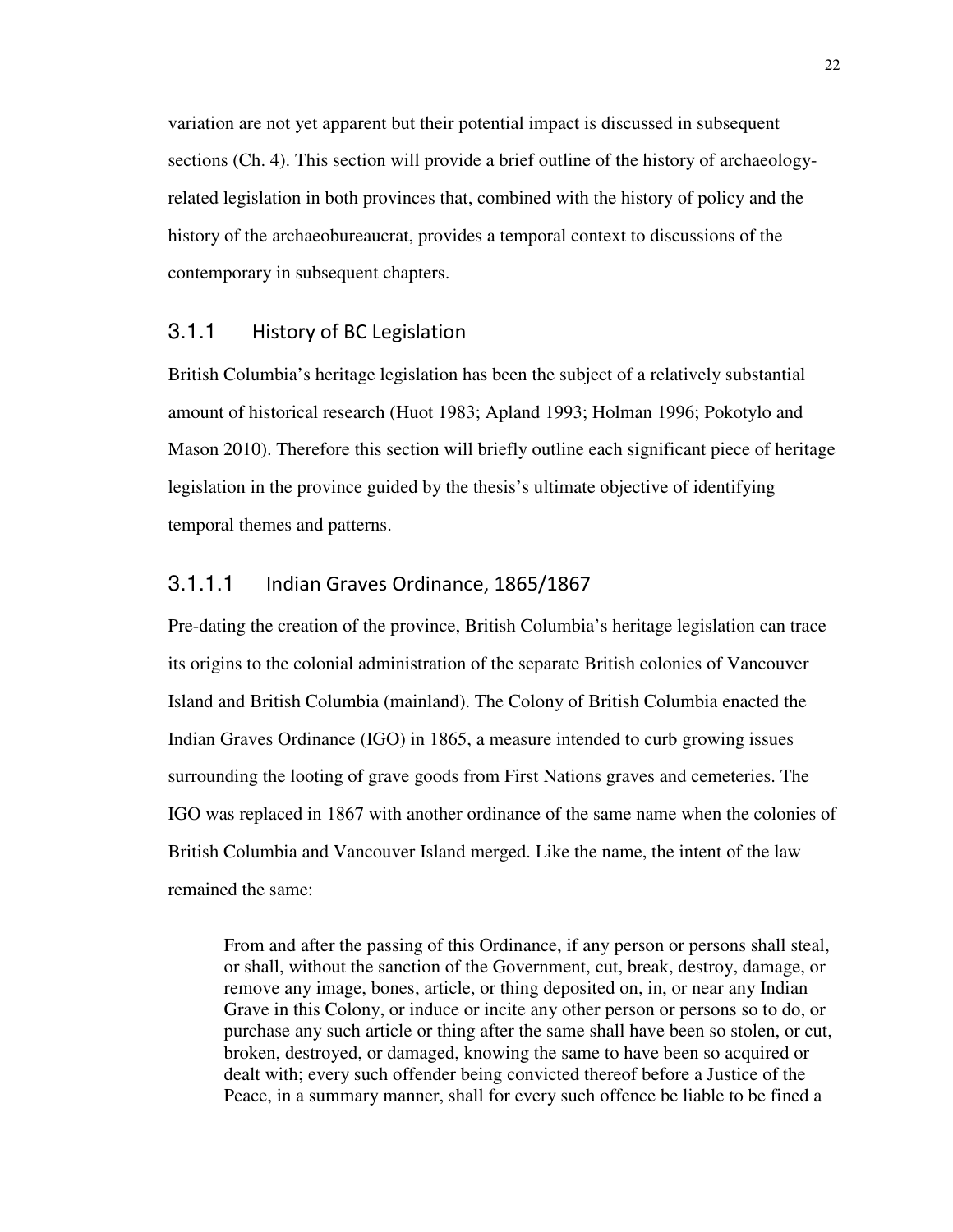sum not exceeding one hundred dollars, with or without imprisonment for any term not exceeding three months for the first offence, in the discretion of the Magistrate convicting. (C.S.B.C. c. 86 s. 2)

The law made a crime of damaging graves or grave goods in addition to the crimes of looting and trafficking, indicating a value placed on the sanctity of Indigenous graves. Whether this was the result of Christian Indigenous cemeteries being looted or an attempt at a broader non-theistic protection is subject to interpretation. It has been noted (Huot 1983: 1) that "both ordinances appear to claim Indian graves and grave goods as Crown property"; a paternalistic approach consistent with colonial administrators' actions towards First Nations groups and foreshadowing contemporary site/artifact ownership issues.

The IGO was supposedly repealed in 1886 by the federal government after British Columbia joined Confederation, although there is some argument as to whether this fell within the federal government's jurisdiction, and thus if it ever truly was repealed in British Columbia (Bill Huot, British Columbia). Nonetheless, it would be 40 years before the now Province of British Columbia readdressed the issue.

#### 3.1.1.2 Historic Objects Preservation Act, 1925

Enacted in December of 1925, the Historic Objects Preservation Act (HOPA) created protections for not only objects, but for sites of historic significance:

The Lieutenant-Governor in Council may declare any primitive figure or legend cut in or painted upon rock, or any group of such figures or legends, or any structure, or any natural object existing within the Province to be a "historic object" within the meaning and scope of this Act, and may make provision for the erection and maintenance in the vicinity of such historic object of a notice referring to this act, in such form as may be deemed advisable (R.S.B.C. 1925 c. 17 s. 2)

Although broad in its potential scope, inclusive of petroglyphs, pictographs, structures and "natural objects", the Act was only applied to 17 locales over its life of 35 years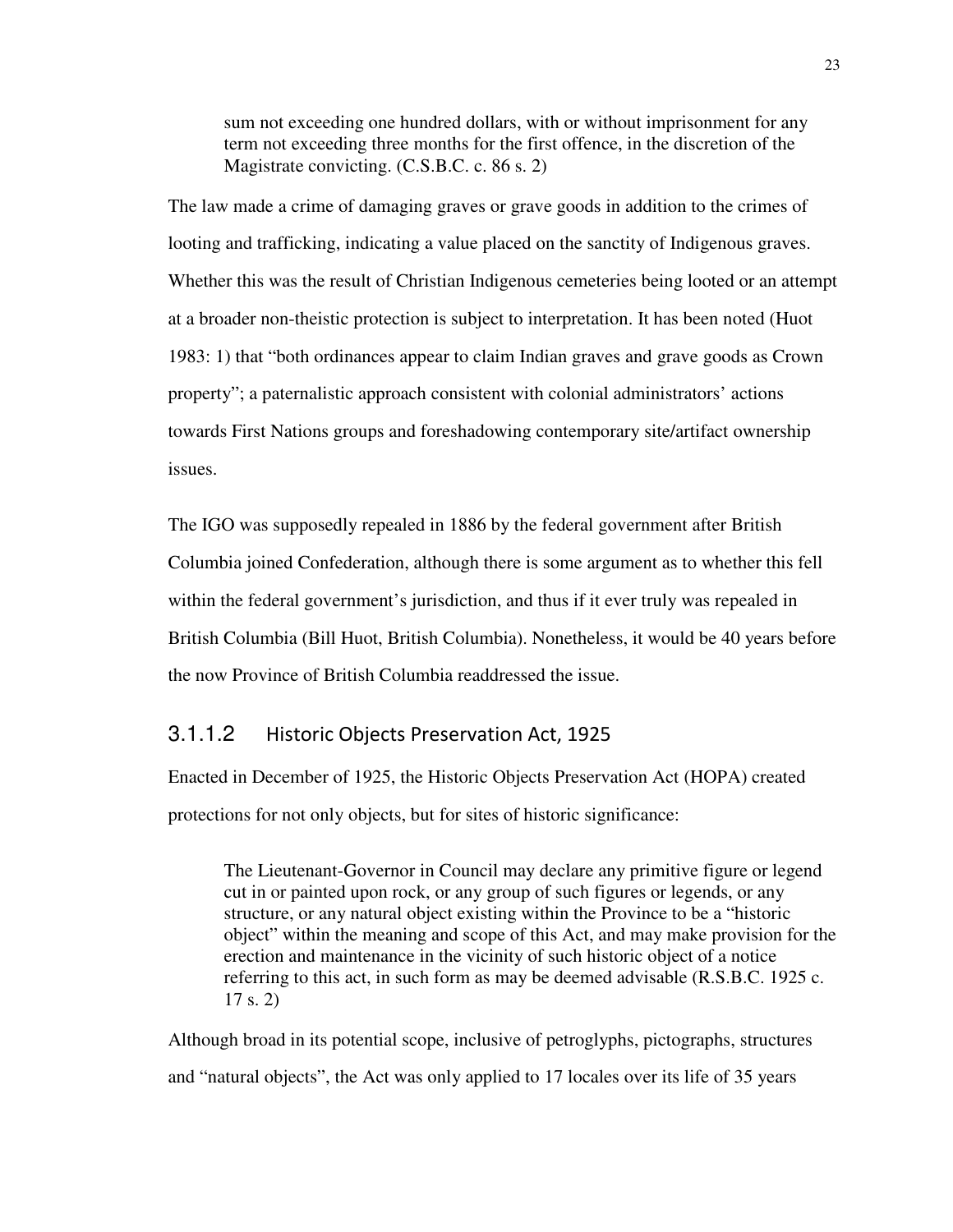(Huot 1985: 10). Of these locales only 3 were designated through the efforts of archaeologists, the remaining 14 exemplified the "gee-whiz" nature of early heritage preservation (Bill Huot, British Columbia). Popular notions of heritage sites outweighed early technical definitions, resulting in the absence of many contemporarily protected sites:

What was their rationale? As I examined the list of protected sites I tried to infer from what they were choosing why they were choosing it. For example, why were petroglyphs and pictographs among the first sites to be protected, but not the well-known Marpole midden and village site in Vancouver? I concluded that the selection wasn't based on what archaeologists or First Nations would want protected they're 'gee whiz' kinds of things that the general public can appreciate as a historical curiosity (Bill Huot, British Columbia)

The "gee whiz" kind of sites essentially refers to sites immediately noticeable, accessible and known to the general public; one informant referred to these types of sites as the kind anyone could find within sight of a highway (Bill Huot, British Columbia). Another potential reason for HOPA's lack of impact was the requirement of a "notice" in the vicinity of the site:

Where a notice has been erected in the vicinity of any historic object pursuant to this Act, no person shall, except pursuant to a permit in writing of the Provincial Secretary first obtained, remove, deface, obliterate, alter, add to, or otherwise interfere with that historic object, or the notice so erected, nor shall any person cut, or carve, or write, or paint any figure, legend, or name in or upon any rock or material comprised in or appurtenant to that historic object. (R.S.B.C. 1925 c. 17 s. 3)

The absence of a notice meant the absence of liability meaning that readily apparent sites and locales with no notice were not subject to the government's protection.

#### 3.1.1.3 Archaeological and Historic Sites Protection Act, 1960

The first substantive piece of heritage legislation in BC was introduced in 1960. The

Archaeological and Historic Sites Protection Act (hereafter referred to as the BC

AHSPA) brought archaeological and historical expertise to the fore in the identification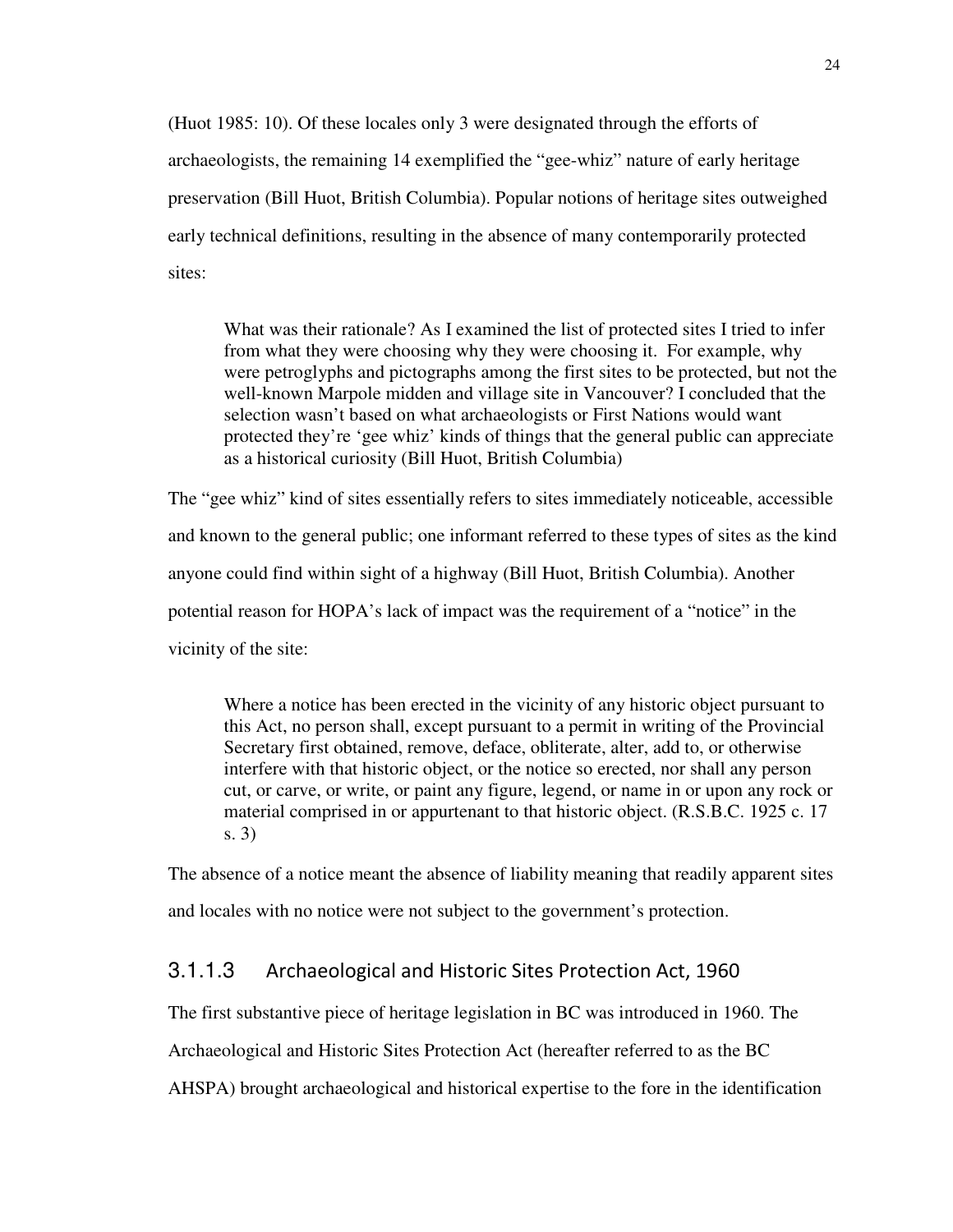and preservation of heritage sites in British Columbia. Traditional academic definitions and policies lacking from HOPA permeate the BC AHSPA, marking a transition from popular to technical priorities. *Archaeological*, as administered through the BC AHSPA, referred to traditional archaeological sites (middens, house-pits, etc.), while *historic*  referred to built structures. There is some indication that the distinction between archaeological and historic in the BC AHSPA mirrors the distinction between prehistoric and historic, and/or, aboriginal and non-aboriginal, though it is never clearly defined as such. The BC AHSPA contained the first examples of contemporary cultural resource management norms in the province including the issuance of permits, the "polluter pays" mentality, the preservation of objects in addition to sites, automatic protection of sites not yet designated (on Crown land), and the formation of bodies dedicated to overseeing the Act. This last point established archaeologists and historians as able to guide the implementation, policies and oversight of heritage resource management. Several of these initiatives were not unique to the British Columbian context; Ontario had passed its own Archaeological and Historic Sites Preservation Act in 1953 which included a limited permitting system and the creation of an advisory board. A perfect example of similarities in legislative content, the divergent fates of these advisory boards in both provinces highlight differences in practice.

The Archaeological Sites Advisory Board (ASAB) and the Historical Sites Advisory Board were created to advise their corresponding cabinet Minister, as ultimate authority under the legislation, on their duties as specified in the BC AHSPA. These duties included the designation of protected sites, the management of the new permitting system, and the enforcement of the Act's various protections. Membership of the ASAB was, at least partially, laid out in the legislation:

Any Advisory Board or Boards established under subsection (1) shall include the Director of the Provincial Museum of Natural History and Anthropology or his representative, the Provincial Archivist or his representative, and a representative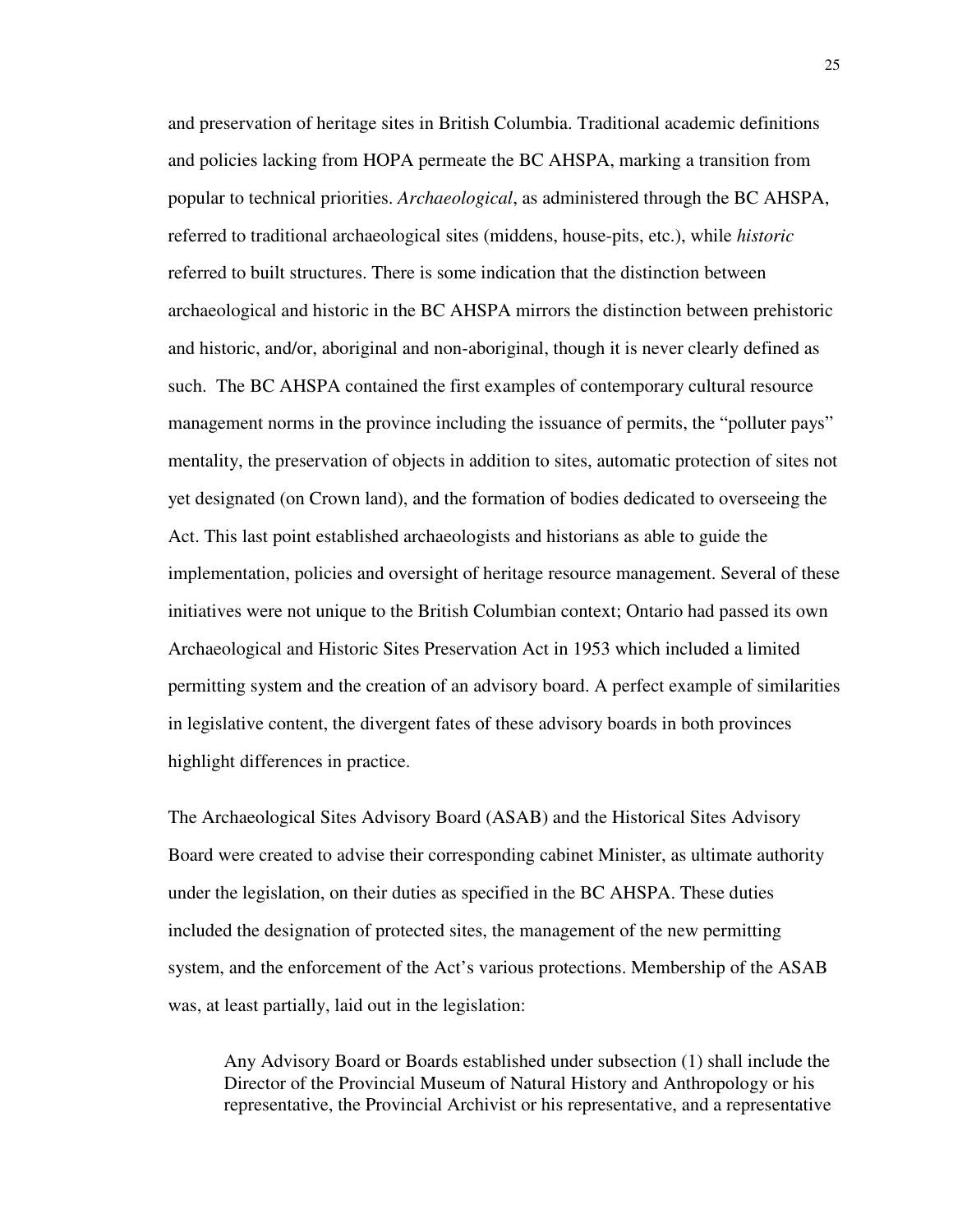from the appropriate department of the University of British Columbia, or any two of them (R.S.B.C. 1960 c. 15 s. 13[1]).

Also worth noting in this legislation is the appearance of the word *significance* in section 2, definitions: "'historic object' meant any object of historic significance found in or on a historic site". Although limited in its early application, *significance* will re-emerge in subsequent legislation and management guidelines as central to determining a site's worth and designation.

The BC ASHPA's reference to the ability of the Minister to designate sites, and the objects found in or on them, continued and expanded the specific categories designated in the IGO and HOPA:

- 3. (1) The Minister may designate any
	- (i) Indian kitchen-midden;
	- (ii) Indian shell-heap;
	- (iii) Indian house-pit;
	- (iv) Indian cave;
	- (v) other Indian habitation;
	- (vi) cairn;
	- (vii) mound;
	- (viii) fortification;
	- (ix) structure;
	- (x) painting or carving on rock;
	- (xi) grave or other burial-place
	- (xii) other prehistoric or historic remain as an archaeological site

(R.S.B.C. 1960 s. 2 c. 15)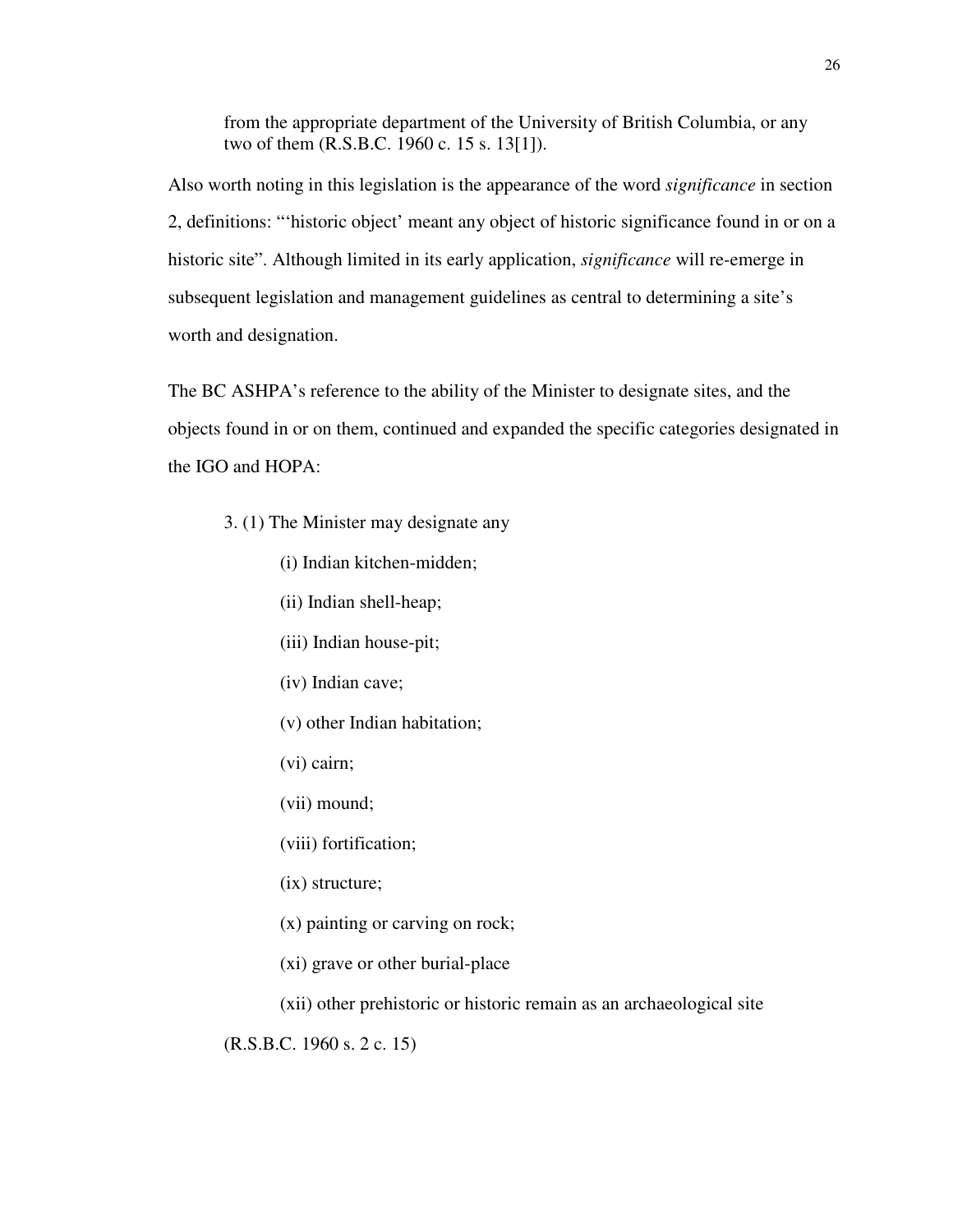The final clause however accommodates such a general class of sites as to make the previous categories almost redundant. In fact, when the Act was reintroduced in 1972 the preceding list was removed and replaced with the following:

2. (1) Where, in the opinion of the minister, land is of exceptional archaeological or historic significance, he may, by order, designate it as an archaeological or as an historic site (R.S.B.C. 1972 c. 4 s.2).

Here *significance* reappears as the deciding factor in determining a site's designation; however nowhere in the act is the term *significance* defined or quantified, effectively leaving determinations to the expertise of the group administering the Act, the ASAB. In this way, the legislation, through its non-specificity allowed the administration, the bureaucracy, the greatest leeway in the interpretation and application of the BC ASHPA. Apland (1993: 10) criticized the 1972 BC AHSPA's shift to *significance* and the subsequent 1977 Heritage Conservation Act, as reducing the power to designate sites given the undefined nature of the term. The 1972 Act did however achieve one important element, the extension of automatic protection to sites not yet designated by the government and situated on private lands (R.S.B.C. 1972 c. 4 s. 6).

#### 3.1.1.4 Heritage Conservation Act, 1977

After 17 years of the BC AHSPA, the provincial government introduced new legislation in the form of the Heritage Conservation Act (HCA) in 1977. This new act was intended to create the British Columbia Heritage Trust, a primary goal of the provincial administration of the time (Bill Huot, British Columbia). The HCA also made several other remarkable changes, some of which met with a fair amount of skepticism from the archaeological community. These included the formation of the Provincial Heritage Advisory Board, and the introduction of *heritage* as opposed archaeological or historic as the term of choice when referring to these resources (further discussed in Ch. 4). The creation of the Heritage Trust concerned historic structures and is not discussed here,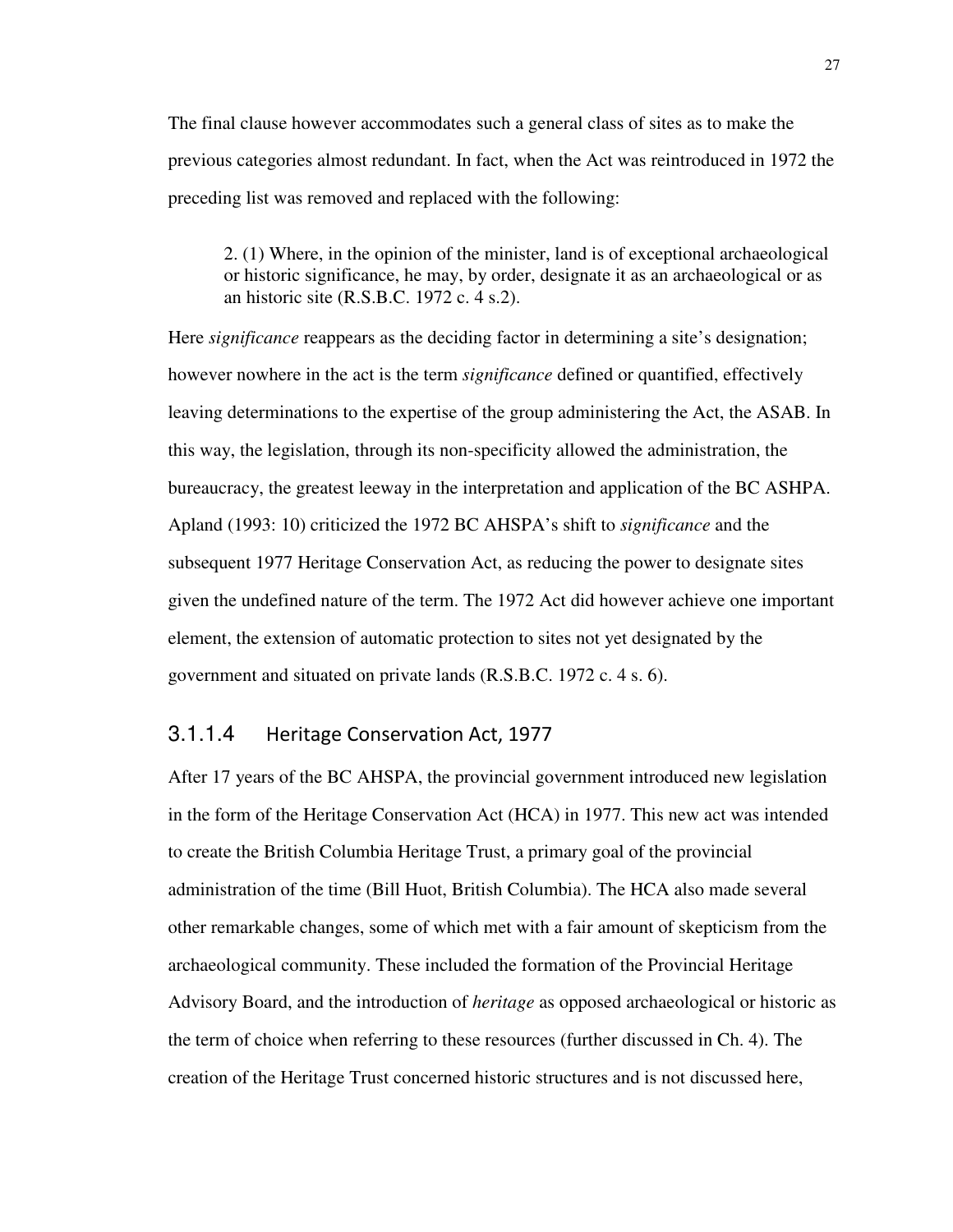however the other two changes had a direct impact on archaeology in the province. Whether these changes were intended to be as substantive to archaeology as they were or simply by-products of facilitating the Trust is unclear.

The first change resulted in the disbanding of the ASAB and the HSAB in favour of a single advisory board, the Provincial Heritage Advisory Board (PHAB). The consequences of this change and its effect on policy are discussed later in this chapter.

The second change surrounded the addition of the term heritage to the provincial vocabulary. The HCA defined heritage in its opening section as "of historic, architectural, archaeological, palaeontological, or scenic significance to the Province or a municipality, as the case may be" (R.S.B.C. 1977 s.1 c.37). Apland's concern with the vagaries of this definition has already been mentioned, extending from similar concerns with the BC AHSPA 1972. The addition of "scenic significance" as a determining factor in designating a site also added to the confusion, as "scenic" was an even more subjective qualification of significance and could feasibly be determined without the input of a "qualified" professional, distinguishing it from archaeological, architectural, historic and palaeontological significances. The emergence of heritage in legislation marks a shift from technical priorities to a more holistic environment inclusive of multiple definitions of heritage and the past. This shift however, was not without some structural faults.

 Ward (1988) criticizes the HCA stating that the government "failed to ensure that the end product was internally consistent" (74). In 1979 the Heritage Legislation Task Force, including Bill Huot who would go on to play a central role in the writing of the subsequent HCA, circulated its report: *A Proposal for a New Heritage Conservation Act*, a mere two years after the passage of the original HCA. The HCA was widely criticized from within and without, however it would be almost 19 years before significant changes were affected.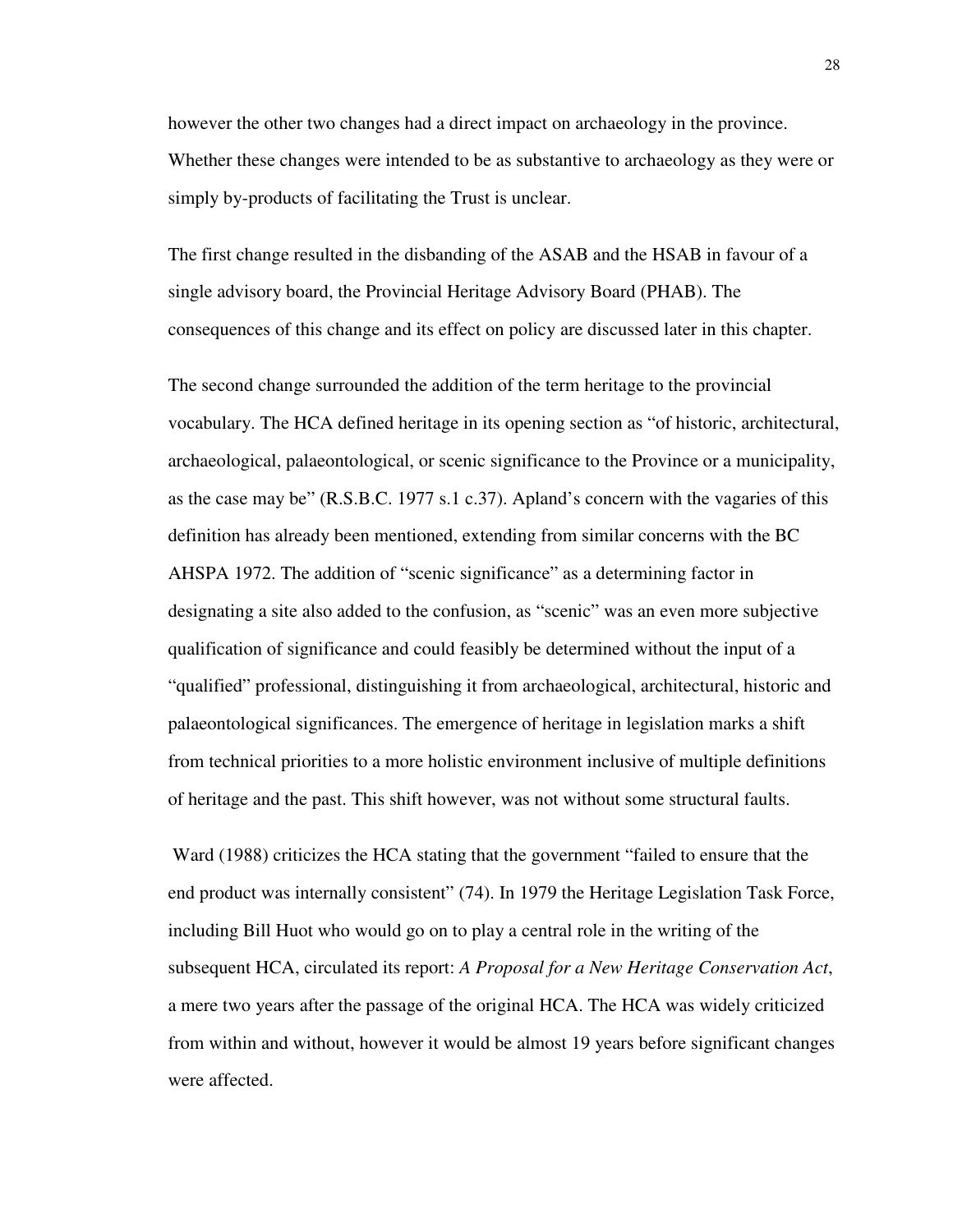## 3.1.2 History of Ontario Legislation

### 3.1.2.1 Early Legislation

Unlike British Columbia, Ontario does not appear to have any pre-1953 legislation specific to the preservation of archaeological or historic sites and artifacts; however the colony of Upper Canada, Ontario's geographic predecessor did introduce protection for Indigenous burial grounds as early as 1796 (Ferris pers. comm.). There are two acts from the first half of the  $20<sup>th</sup>$  century that may be viewed as having some relation to preservation, the 1912 Royal Ontario Museum Act and the 1923 Archivists Act. Both acts rely on very vague historic premises and their connection to archaeology may be circumspect.

The Royal Ontario Museum Act provided for the creation of one of Ontario's premier institutions. In providing the museum's mandate, the provincial government at the time included a section inferring the importance, or value, of preserving elements of the human past:

4. The purposes of the museum shall be –

(a) The collection and exhibition of objects of every kind calculated to illustrate the natural history of Ontario, and thereby to aid in a knowledge of what it is able to contribute to science and industry;

(b) The collection and exhibition of objects of any kind calculated to illustrate the natural history of the world and the history of man in all ages;

(c) Such other objects as may be authorized by the Lieutenant-Governor in Council.

(R.S.O. 1912 c. 80 s. 4)

The Archivists Act also included a possible reference to archaeological material wherein

"the objects of the department shall be… the discovery, collection and preservation of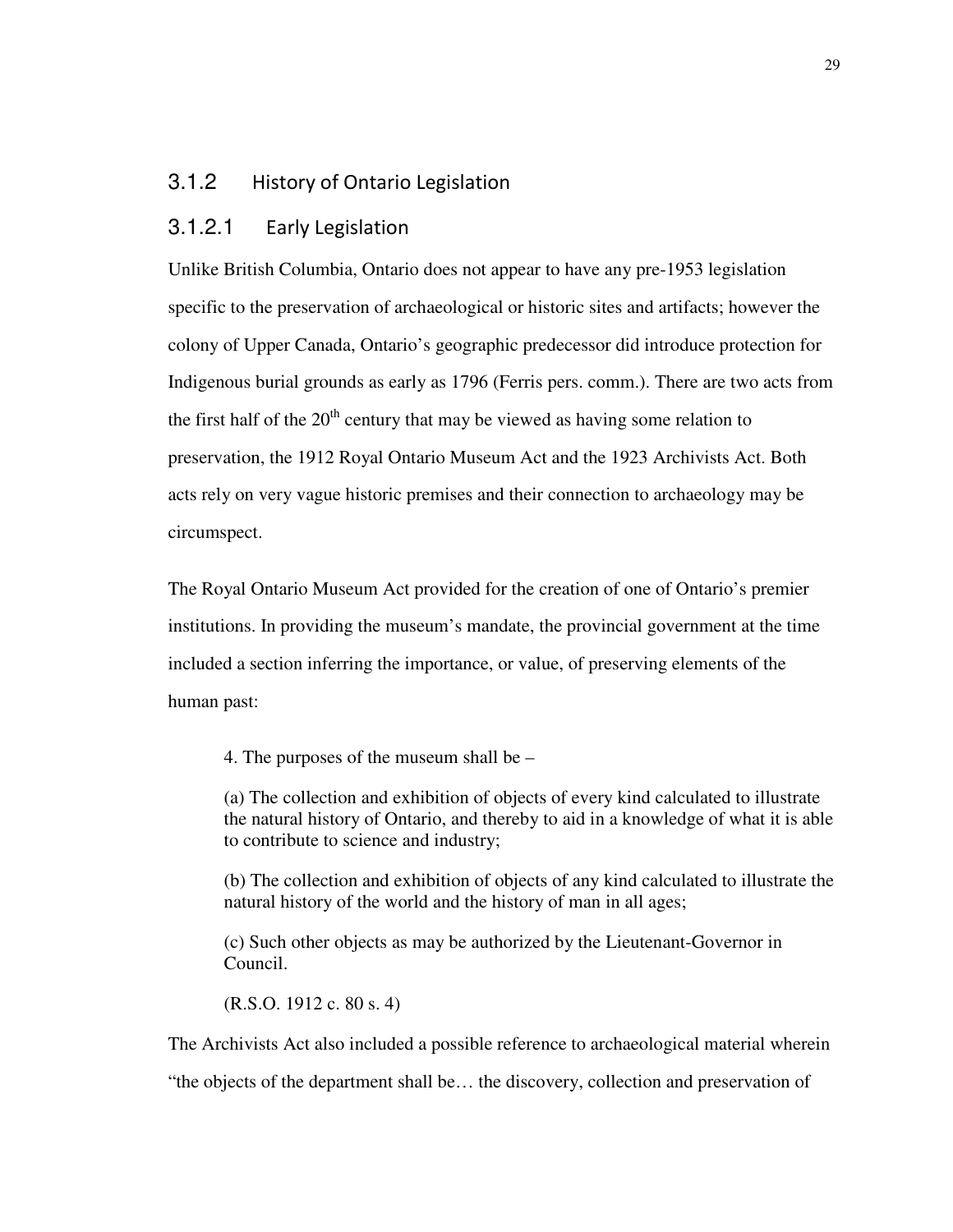material having any bearing upon the history of Ontario wherever attainable" (R.S.O. 1923 c. 20 s. 6b).

Neither of these acts explicitly reference archaeological remains, a stark contrast to HOPA in British Columbia. It was not until 1953 that the province introduced legislation that specifically addressed the archaeological and historic features in Ontario.

### 3.1.2.2 Archaeological and Historic Sites Protection Act 1953

Relatively little is known about this early piece of legislation, particularly given its substantive absence from contemporary literature on the subject of heritage legislation. Predating the BC legislation of the same name by seven years, the Archaeological and Historic Sites Protection Act (ON AHSPA) was the first piece of Ontario legislation to explicitly address archaeological material. The ON AHSPA established several key elements of heritage preservation in Ontario, several of which are still in use today.

The first element revolved around the incorporation of "archaeological significance" as a standard of designation. Being the first Ontario act to include this designation, the ON AHSPA also began a pattern of circular definitions involving archaeological remains as evident in Section 1 of the act:

- (a) "archaeological object" means an object of archaeological significance found at an archaeological site;
- (b) "archaeological site" means land of archaeological significance that is designated by the minister. (R.S.O. 1953 c. 4 s. 1)

Nowhere in the act is "archaeological significance" defined, arguably resulting in a technically driven document giving a fair amount of authority to those capable of assigning such significance, archaeologists, facilitating the second element.

This second element was the establishment of the Minister and his representatives as authorities over provincial heritage. The ON AHSPA gave the Minister sole power to designate sites (Section 2), issue permits for excavation of designated sites (Section 4),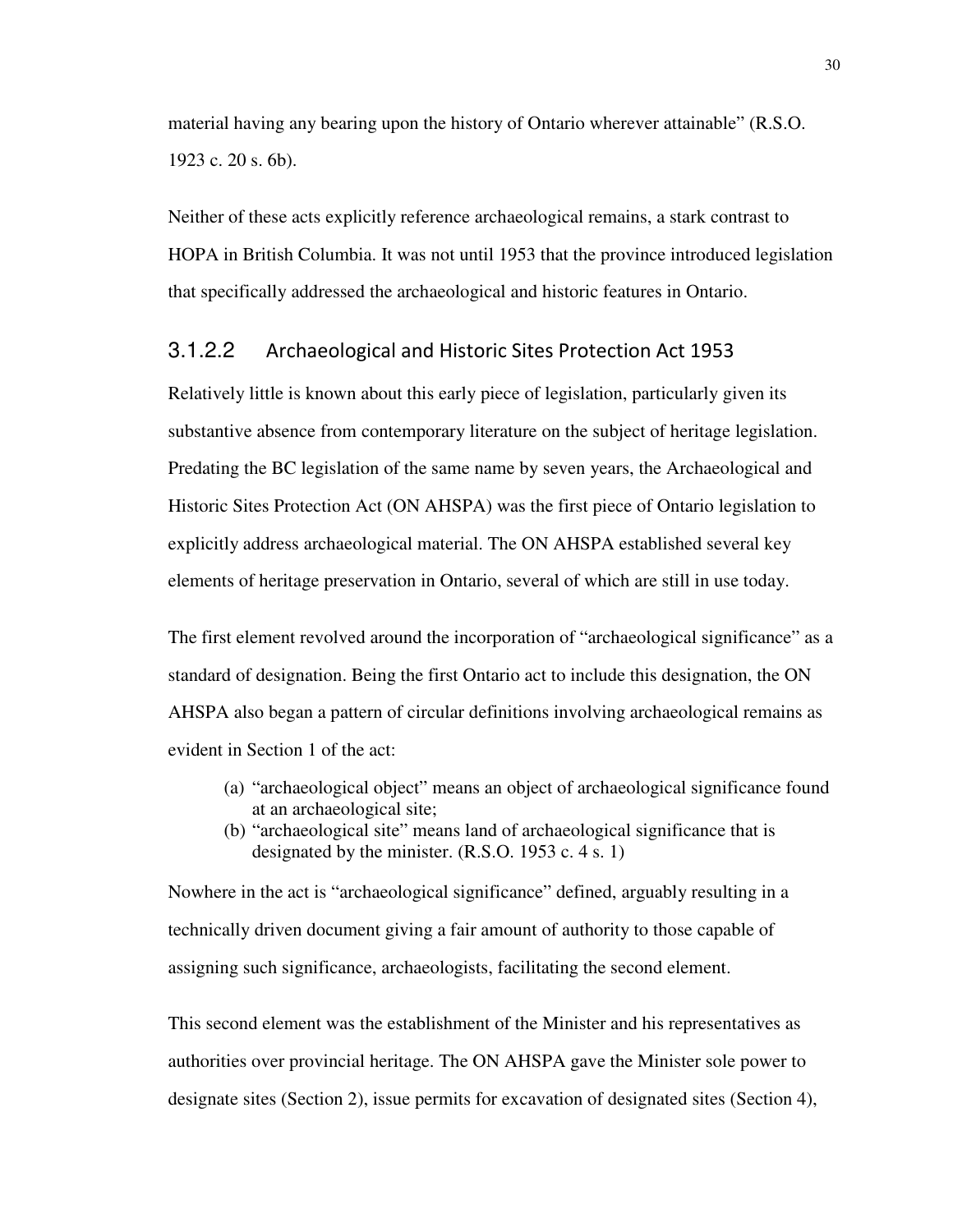receive reports from permit holders (Section 6), determine where recovered artifacts were stored (Section 7), and appoint an unpaid advisory board to assist in the administration of the act (Section 9); it should be noted Sections 2, 6 and 7 are still largely present in contemporary legislation. In addition to the establishment of ministerial powers concerning heritage, the ON AHSPA also instituted punishments for anyone found in violation of the act up to a maximum \$1,000 fine and/or six months in prison (Section 8).

Several amendments were made to the act over the course of its 21 year lifespan, most of which concerned the advisory board. A 1956 amendment saw the board expand to nine members; in 1959 the board members began receiving remuneration; and in 1965 the board was expanded again to twelve members. A final set of amendments to the ON AHSPA was made in 1971 under the Civil Rights Statute Law Amendment Act. These largely redefined ministerial powers of designation and the issuance of permits but also included landowner compensation for losses incurred as a result of designation (Section 2c).

While the ON AHSPA established the discipline of archaeology as a cornerstone of legislative protection and conservation authority it was not without faults in the eyes of archaeologists. Only requiring permits on designated sites and encouraging a patchwork of inconsistent practices the ON AHSPA met with resistance (Dawson et al. 1971; Savage 1972; Noble 1977) as well as success. Successes emerged when particular archaeologists were able to develop relationships with particular projects, encouraging rescue archaeology initiatives (Emerson 1959; Knechtel 1960). The exclusiveness and perceived value of these relationships did contribute to a fairly factionalized environment which undoubtedly extended to the archaeologists on the advisory board. This placement of archaeologists on the minister's advisory board in what would eventually become paid positions marked the incorporation of the intellectual authority derived from archaeology into the legislative establishment. Aspects of this archaeological environment created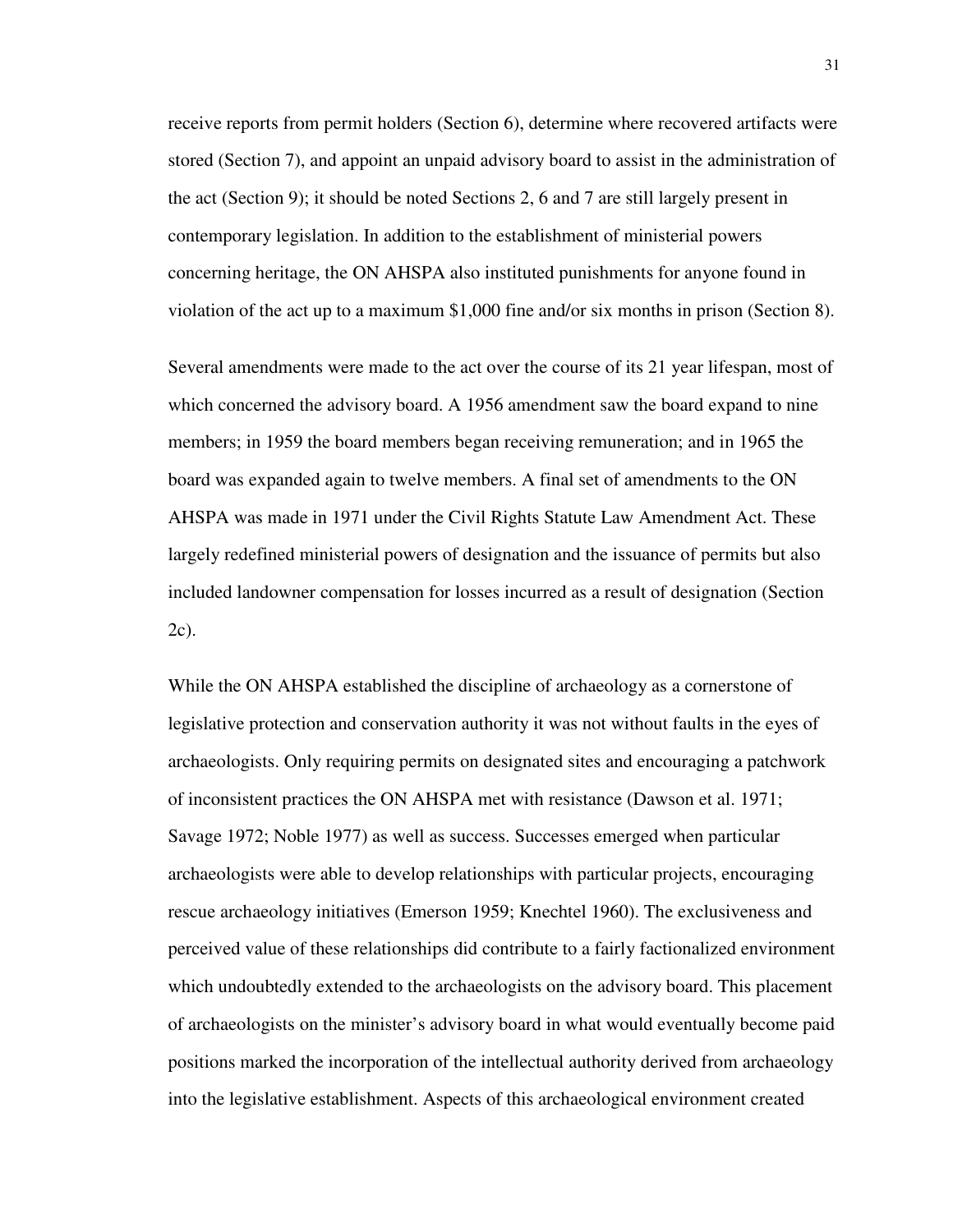under the ON AHSPA would eventually respond critically to its successor the 1975 Ontario Heritage Act.

#### 3.1.2.3 Ontario Heritage Act 1975

The passage of the Ontario Heritage Act (OHA), which received Royal Assent in 1975, was largely driven by the archaeological community's desire to protect archaeological resources not covered under the previous act and that all archaeological work require a permit (Dawson et al. 1971; Savage 1972; Noble 1977). This drive came primarily from a proposal drafted by archaeologists in 1971 concerning antiquities and licensing (Dawson et al. 1971), and an Ontario Archaeological Society brief prepared by then chief archaeologist Donald MacLeod at the Ministry of Natural Resources (Noble 1982). Despite this initial input, the perceived ramifications of the OHA would not be fully realized until years later as early supporters of the act (Noble 1977) converted to critics (Noble 1982).

The OHA continued the spirit of heritage preservation present in the Archaeological and Historic Sites Protection Act and added to it the requirement that anyone dealing with this heritage be a licensee (Noble 1982; Ferris 1998). The OHA also began a shift in authority from arms-length advisory boards comprising of private archaeologists to publically employed archaeologists positioned within the bureaucracy, what Noble referred to as a "cadre of provincial government archaeologists" (1982: 172), while the advisory board of the AHSPA was shifted into the Ontario Heritage Foundation where it retained consultative powers, particularly with regards to license applications, until the 1990s. Regional archaeological offices were established in six areas (London, Toronto, Ottawa, Kenora, Thunder Bay and Sault Ste Marie) and managed through the then Ministry of Culture and Recreation (Ferris 1998). The rise of the archaeobureaucrat in the Ontario context is discussed in greater detail in Ch. 3.3.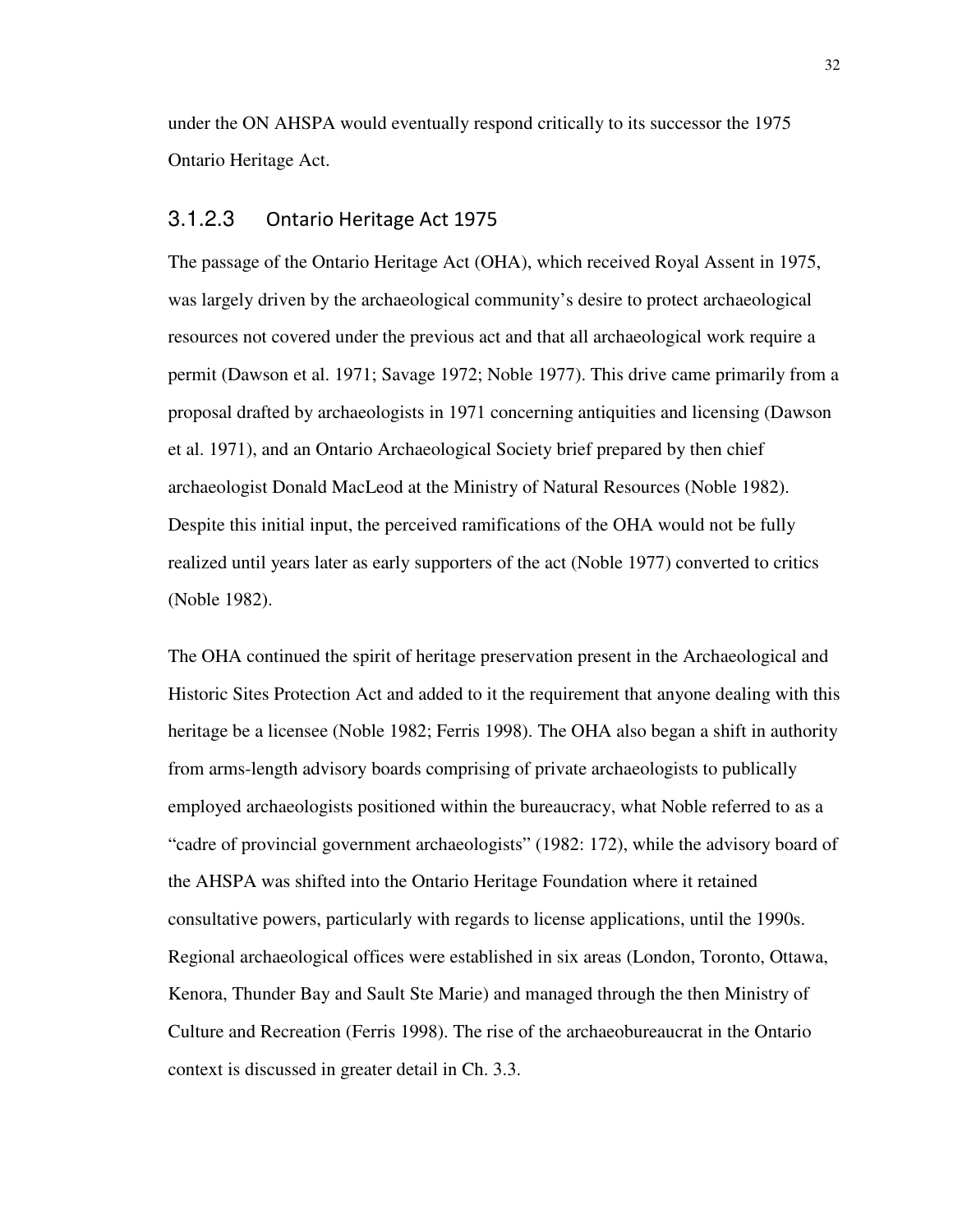The 1975 OHA (R.S.O. 1974 c.122) is split into seven parts of which parts VI and VII directly relate to archaeological management. Part VI details the various areas of political oversight of archaeology including licensing (s. 48), hearings (s. 49), compensation (s. 63), reporting (s. 65), and the fate of artifacts (s. 66). The new licensing process and the old reporting requirement are of particular note. The licensing aspect of the OHA largely broadened the previous scope of the permit requirement of the ON AHSPA requiring all that archaeological excavations, even on previously undesignated sites, be conducted by a license holder. The new act did retain the requirement that previously designated sites be excavated under a permit in addition to requiring a license (s.56). Section 48 laid out two general requirements of license holders: that they be competent (ss. 8a) and that they conduct themselves properly (ss. 8b). *Competency* enabled the government to define who could and could not hold licenses based on selected criteria while *proper conduct* enabled government to monitor a license holder's activities and, in theory, provided government with the means to remove a license, based on the selected criteria of what was "proper conduct". One area of proper conduct can be related to section 65 (1) and the reporting requirement of license holders. Unlike other elements of the OHA, section 65 (1) is practically a word-for-word replication of section 6 of the ON AHSPA detailing the reports required by the Minister. This incorporation of previous legislation extends into Part VII of the OHA.

Part VII lays out the miscellaneous guidelines that affect all previous parts of the OHA including fines, Review Board practicalities and, most importantly, an allowance to make regulations. Laid out in section 70, the government is given the authority to impose regulations on the various areas of the act. Subsection "d" refers specifically to regulations dealing with licenses and by extension the activities of their holders. This power provided government agencies the tools (regulation) needed to enforce subsequent policy, tools lacking from the ON AHSPA's section 4 and the more generic, less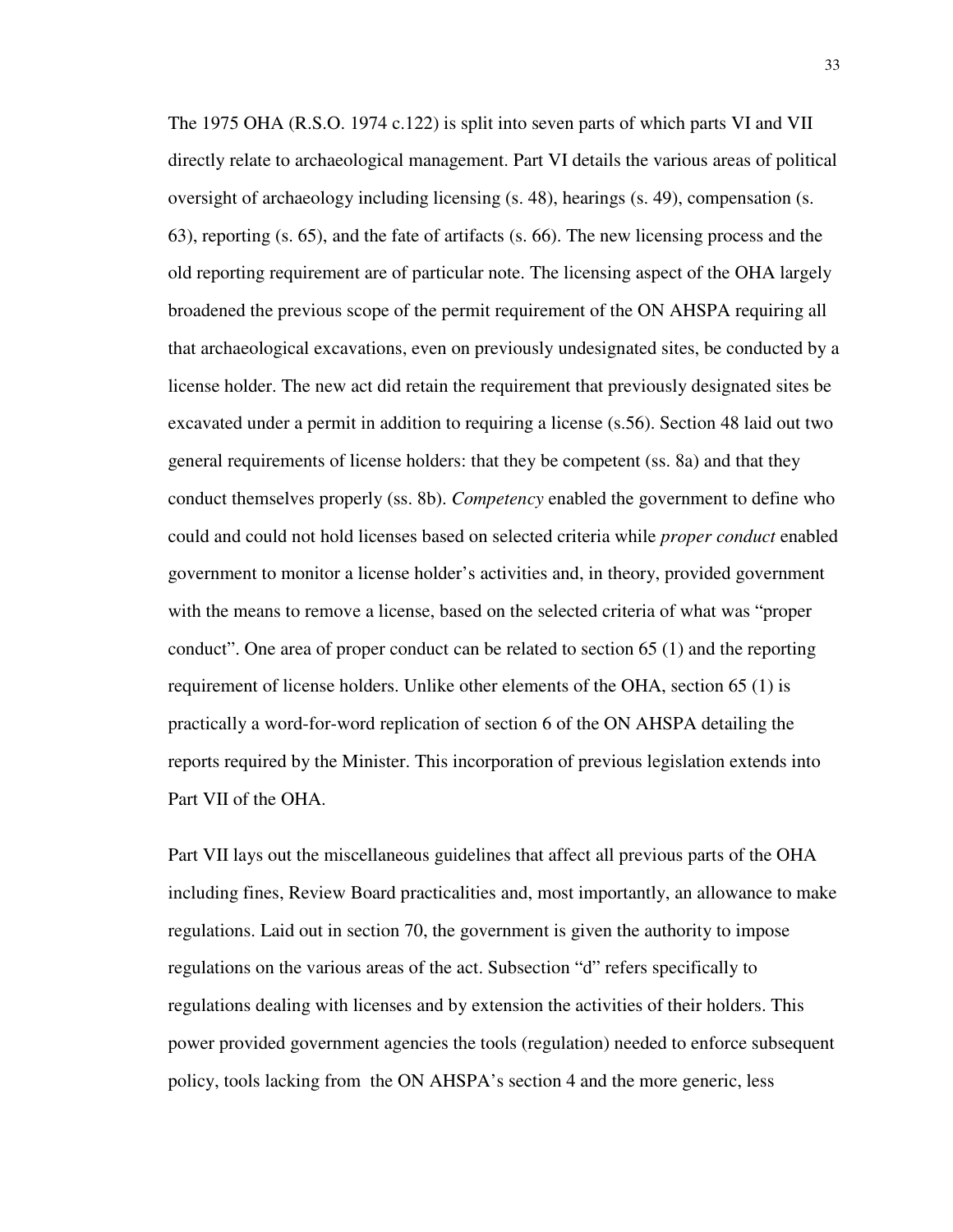enforceable power to impose "terms and conditions"; a phrase retained in the 1975 OHA referring to licenses however now backed up by successive regulations (O. Reg. 8/06 most recently). The nature of these contemporarily in-force regulations will be discussed in Ch. 4.2. However, as indicated, the ability of the provincial government to impose extra-legislative powers did not begin with the OHA and section 70 although this potential of the ON AHSPA was never practically realized. An examination of the history of government archaeological policy is necessary to appreciate the broader context of legislation and the more reactive elements of its implementation.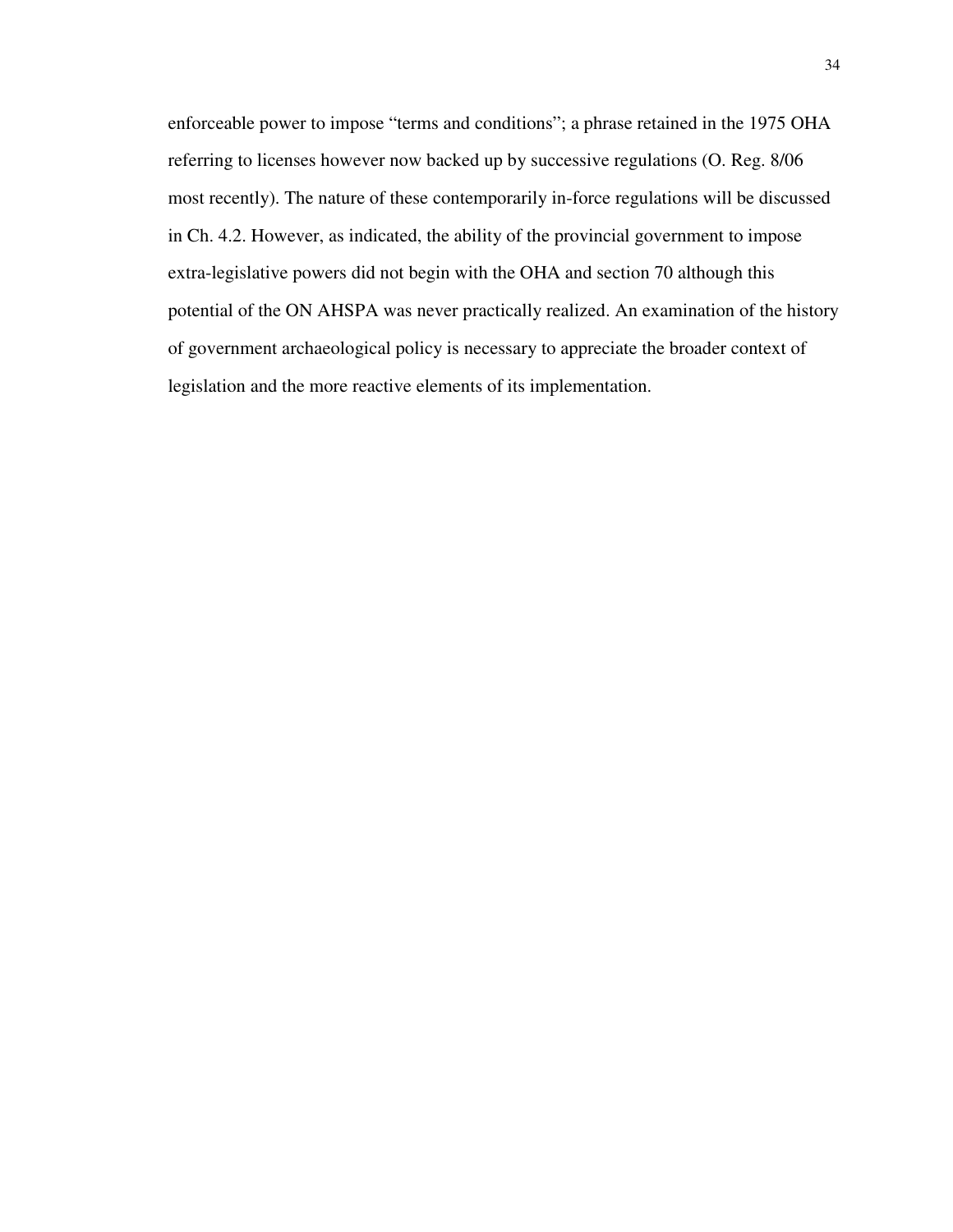## 3.2 History of Archaeological Policy

Archaeological research has already distinguished the implementing of policy from corresponding legislation as an area of viable independent research (Spurling 1986; Hinshelwood 2010). Policy, in these research contexts follows what Hinshelwood (2010: 8) calls the *archaeological policy narrative*, essentially that:

…archaeological sites hold unknown, but discoverable, insights into the history of a group, a people, or a nation, but they are continually under threat from the twin scourges of time and uncontrolled excavation. These fragile and non-renewable vestiges of a national or cultural heritage must be preserved as a public good so that they remain available for future generations to enjoy and study. (Hinshelwood 2010: 8)

Reminiscent of elements of Smith's (2006) *authorised heritage discourse* (AHD), this narrative plays out in the continuous processes of policy implementation. Continuous because policy is the dynamic companion to legislation, clarifying structure and intent, filling perceived gaps and responding to day-to-day practical implications that legislation never foresaw and given the legislative process could never adapt to quickly enough. Occasionally, as will become apparent in the following sections, policy even emerges to counter legislation creating dissonance between the two. Reflecting this pattern, archaeological policy in Ontario and British Columbia has undergone change separate from new legislative initiatives. In other words, all change in archaeological policy does not correspond to change in archaeological legislation. Rather archaeological resource management as a policy area is "subject to shifting political, economic and legal influences" (Spurling 1986: 34). Policy emerges as a much more dynamic element in the governance of heritage than legislation, adapting to changes in the fiduciary relationship between government and Indigenous communities, economic pressures from the development sector and a host of other areas sharing an interest in heritage and development planning. Added to these externally-oriented pressures are forces internal to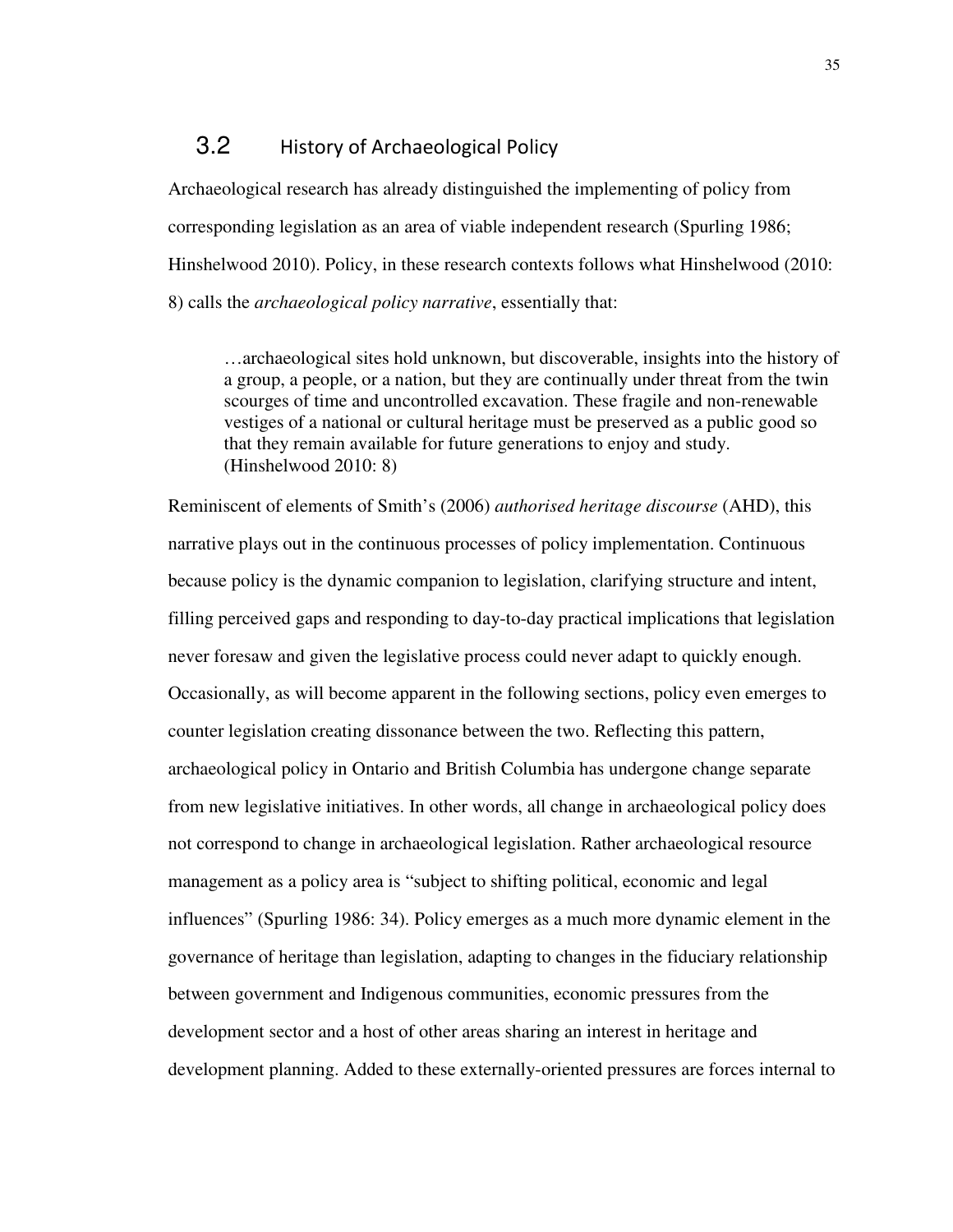the bureaucracy as characterized by Hinshelwood's application of Schattschneider's (1960) conflict theory of politics:

The theory posits that political contests, which I extend to include policy implementation, become destabilized when the scope of participation expands. As implementation contests become destabilized the nature of the contest, and implementation objectives change (2010: 1).

This theory provides the ability and means of policy makers to exercise influence on implementation, understanding that the manipulation of the nature of a political contest can encourage certain desired changes. Hinshelwood (2010: 37) points to one process whereby restricting the scope of a political contest often resulted in the maintenance of the status quo; if change was the goal, the scope of the contest could be expanded with that desired result.

It should be made clear here that policy makers are not a monolithic group pursuing common goals and applying unanimous, unidirectional powers. As Smith (2004) points out in her interpretation of Jessop's state theory:

Jessop (1990) offers a non-reductionist view of the state. He offers a 'relational' perspective which conceives the state as an ensemble of interacting institutions, whose relations, actions and strategies are both contingent and subject to multiple causations (74-75).

The personalities of those in particular positions of authority at auspicious moments in the history of heritage governance have done much to drive change within the provincial management structures. The nature of policy and to a certain extent regulation as readily malleable to these personalities provides individuals with the initiative a means to effect change. How these changes are negotiated within and without government reflect Schattschneider's and Jessop's social political theories, as well as elements of actornetwork theory as applied to archaeological governance by Hinshelwood (2010: 40). Tracing the historical nature of archaeological policy within the provincial contexts provides valuable time-depth to these arguments. Presenting the history of policy and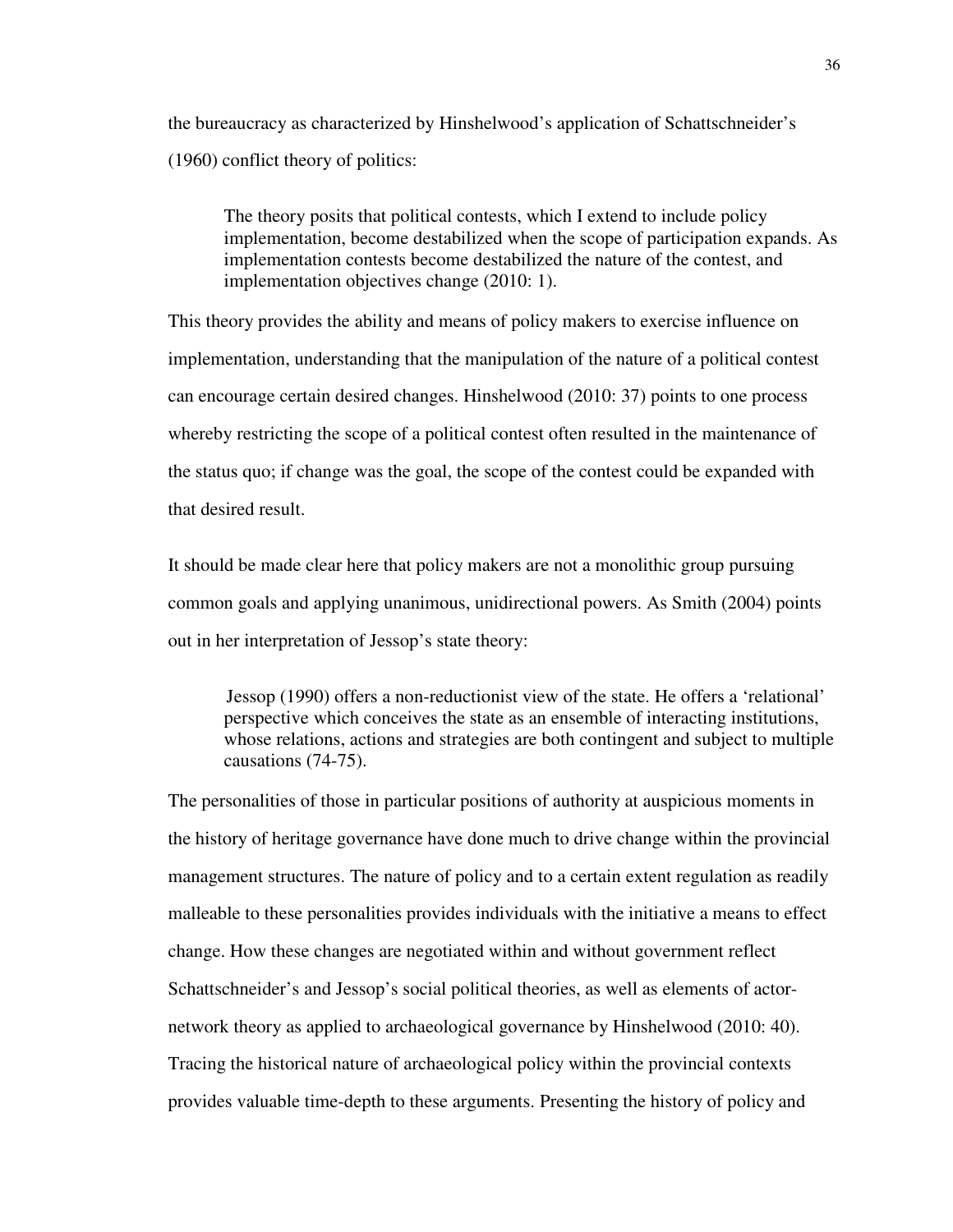legislation can hint at pervasive themes and values that might still be present in contemporary management. As with the previous section, the history of archaeological policy is also separated into its provincial contexts, however commonalities transcending spatial boundaries should become readily apparent.

#### 3.2.1 Ontario

Given that heritage policy derives its functional authority from the interpretation of applicable heritage legislation, policy exists because legislation consistently provides the means and structure through which policy operates; it can be asserted that the archaeological policy in the province of Ontario did not effectively begin until the 1953 Archaeological and Historic Sites Protection Act (ON AHSPA). Prior to this act there appears little in the way of direct government intervention into the affairs of archaeologists or legislated concern for the protection of heritage sites. The impetus for the creation of the ON AHSPA is not very clear although certain motivations can be inferred from the content of the act.

The ON AHSPA refers exclusively to archaeological and historic sites and objects and defines the people capable of altering sites and removing objects in addition to restricting the particular activities undertaken on sites by these individuals. These restrictions coupled with the appointment of an advisory board composed of individuals familiar with archaeological and historic sites, indicates an incorporation and regulation of the intellectual disciplines associated with the past into and by government. Subsuming intellectual authority into governance will be discussed in detail in subsequent chapters; however this early period marks the beginning of a power/knowledge dyad in the administration of Ontario's heritage (Foucault 1991; Smith 2004).

It is unclear how cordial this early relationship between archaeology and the provincial establishment was although there is some indication that it was at least partially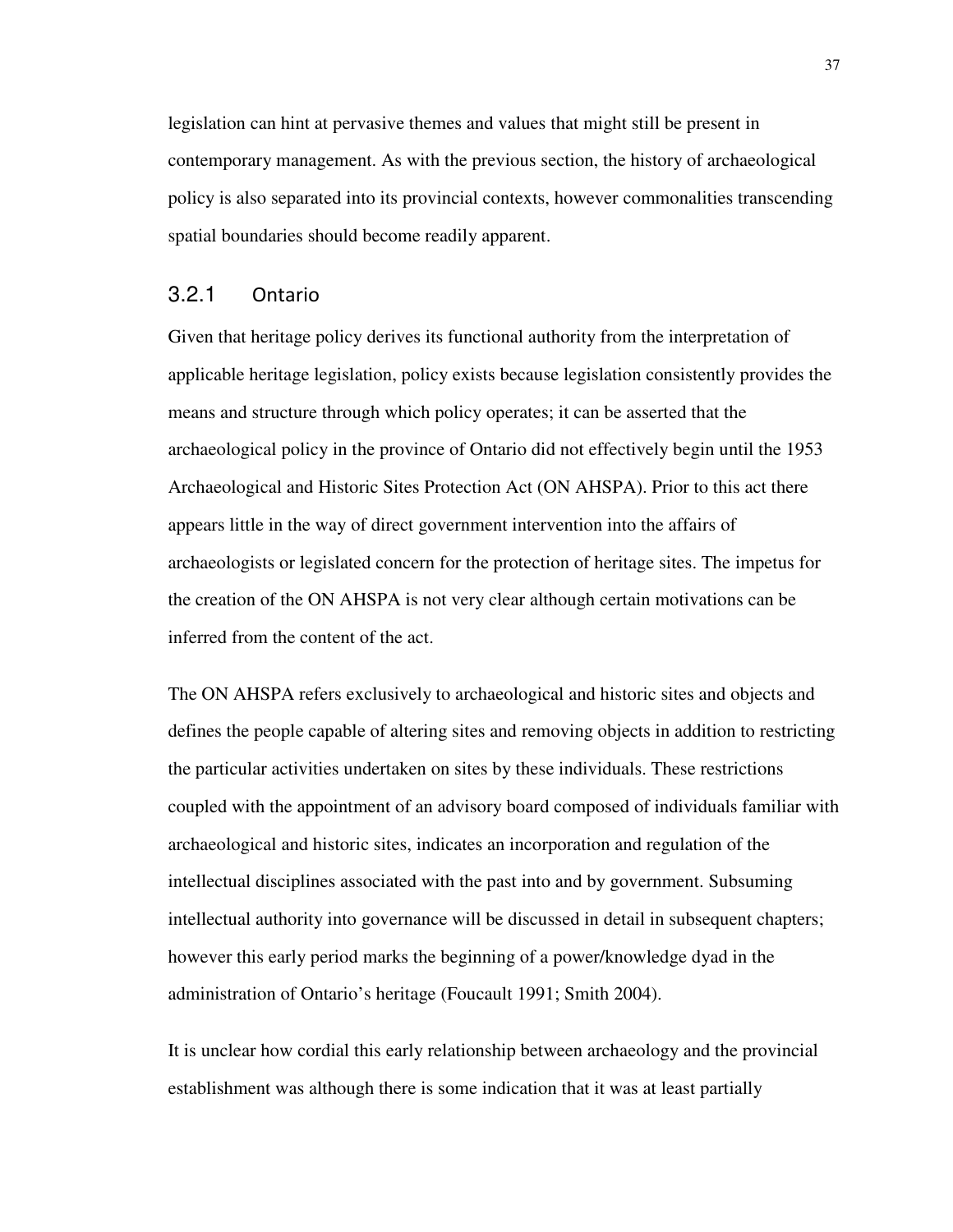appreciated by certain elements of the archaeological discipline given the eventual lament surrounding the era's passing (Noble 1982) and the perceived contributions of the archaeological community, particularly the Ontario Archaeological Society (OAS) in establishing the 1975 Ontario Heritage Act (Dawson et al. 1971; Noble 1977; Savage 1972). If it was anything like the similar scenario existing in British Columbia during the 1960s, then this period of Ontario archaeology saw the advisory board acting on behalf of the Minister in exercising substantial powers to dispense permits, designate sites and conduct government-funded archaeological research (see second half of this section); however it is unclear, to this researcher, to what extent these elements were present in the Ontario context. Nevertheless the volume of activity was enough to see the advisory board increase to twelve paid members by 1965. This relatively shrouded early period ended with the enacting of the Ontario Heritage Act (OHA) in 1975.

The roots of this change can be traced a little earlier to the creation of the Ontario Heritage Foundation in 1967. Initially focused on architectural and historic areas, the Foundation did not incorporate archaeology into its purview until 1970 (Doroszenko 2004). The fundamental shift signified by the creation of the Ontario Heritage Foundation was the formal legislative association of cultural resources under the umbrella term "heritage"; archaeologists had associated heritage with archaeological resources since the end of the 1960s (Ferris pers. comm.). Likewise, when it was enacted in 1975, the OHA replaced explicit reference to archaeological and historical protection with the same term, heritage. While the employment of this term appears underappreciated at the time (Noble 1982), the ramifications of this change, I argue, are still being felt and are discussed in Ch. 6.

The basic concept to understand at this point is that the introduction of heritage occurred simultaneously with the incorporation of archaeologists into the government as direct employees within their own agency rather than on arms-length advisory boards or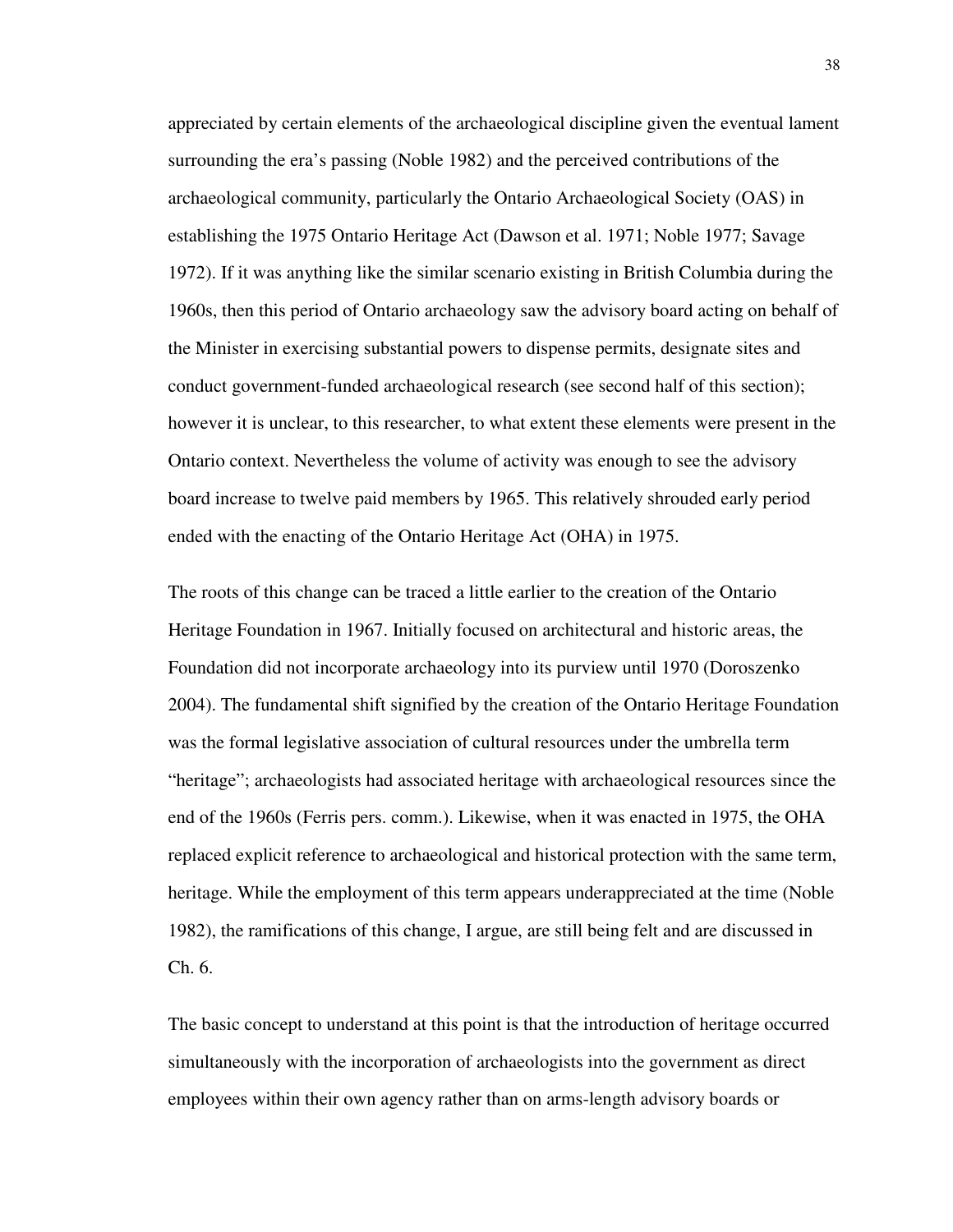operating on ministry-specific projects (e.g. Ministry of Natural Resources). In altering the status quo of discipline-oriented oversight, the provincial government broadened the definition of the past beyond strictly technical definitions through its deployment of the concept of heritage. The government acted in a manner consistent with Hinshelwood's (2010) observations, expanding the scope of a political contest in order to effect change. Whether or not this was an intentional maneuver at the time on the part of government is unclear; however given heritage's reluctance to be ascribed a single definition, the government is currently grappling with a dynamism reminiscent of Pandora's Box, as the scope evoked by heritage has never really narrowed, returning to a framework consistent with maintaining the status quo. This dynamism has placed a heavy burden on policy implementation as there appears to be a continuum in reassessing heritage administration since the implementation of the OHA.

The 1975 OHA affected policy in three key ways: 1) the incorporation of archaeologists into the heritage bureaucracy, 2) licensing, 3) and the emergence of conditions and eventually standards and guidelines. Licensing and the centralization of archaeobureaucrats occurred immediately following the OHA's passing, conditions for licenses emerged as a regulation in 1975 (R.R.O. 715/80), while it took almost two decades before formal standards and guidelines were realized under Part VI section 48 of the act in 1993.

Archaeologists in 1974 had already worked in the Ministry of Natural Resources (MNR) undertaking archaeological work in advance of large provincial projects. The OHA incorporated these archaeologists into a ministry capable of overseeing Part VI of the OHA in addition to continuing to operate as field archaeologists. A more detailed examination of the rise of archaeobureaucrats is conducted in the following section however it is important to note the initial effect these individuals had on policy implementation. As one former archaeobureaucrat put it: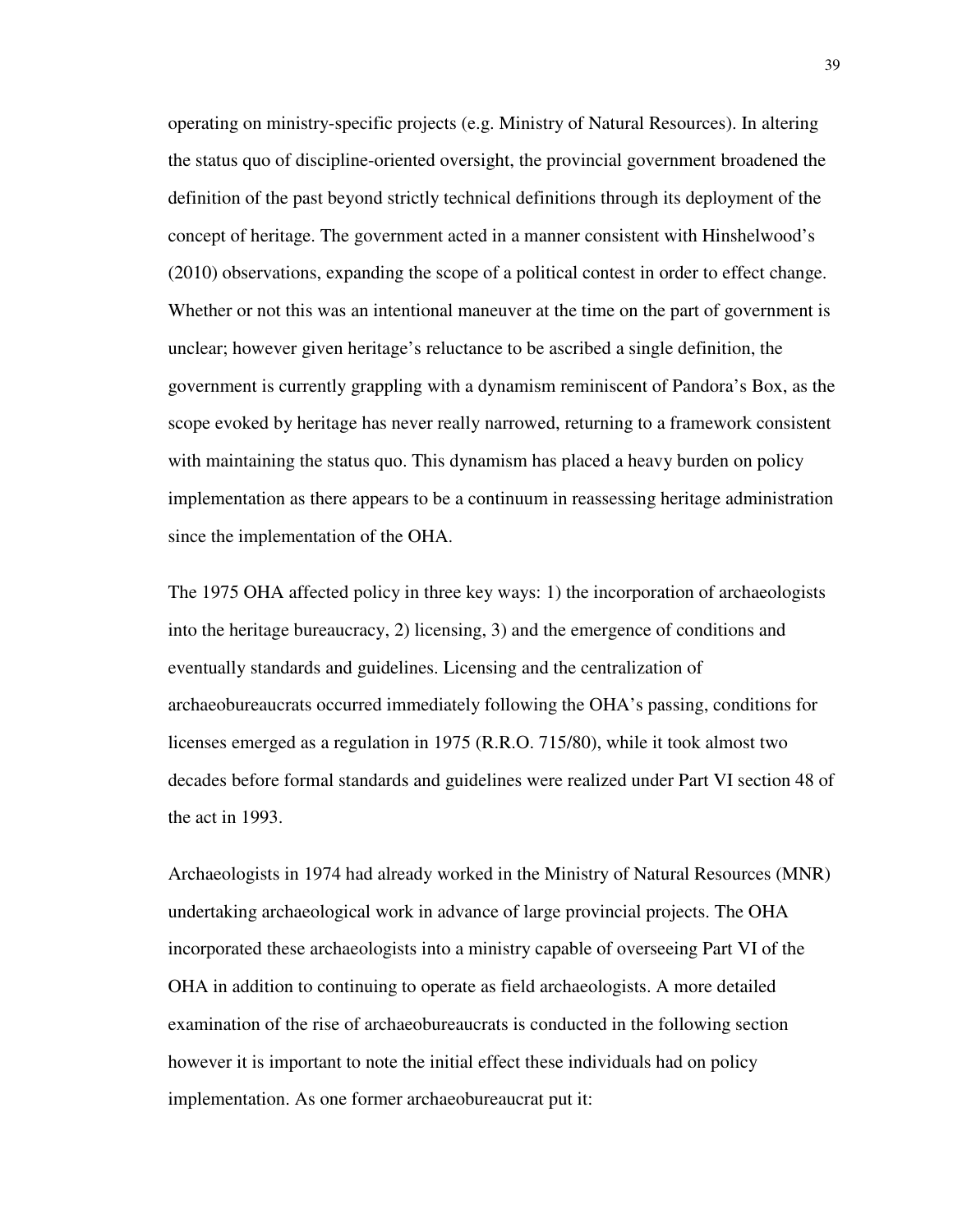We were out there doing things that led to policy and that was not the way things were supposed to work. Policy is supposed to be established at the top by policy wonks and then applied in the field as opposed to the field creating policy by their actions. (O225, Ontario)

The consequence of archaeological policy driven by the new archaeobureaucrats as opposed to the old members of the ON AHSPA advisory board now incorporated into the Ontario Heritage Foundation and still acting in an advisory role was a schism between the two groups:

…we [archaeobureaucrats] had a very vibrant program in the 70s and into the 80s… I mean in the early 70s it was quite funny because it was seen as a threat by academic and institutional archaeologists. (O225, Ontario)

Archaeological policy in this period appears a contested area between different factions of archaeologists navigating transitional legislative waters. Archaeobureaucrats would eventually consolidate their position as directors of provincial archaeological policy, largely as a result of the other two shifts in policy from the OHA.

The creation of formalized standards and guidelines in Ontario did not occur until the 1990s, and will be examined in greater detail in Ch. 4.2, however the capability of the provincial establishment to eventually enact such guidelines is rooted in the regulatory and conditional apparatus built into the OHA, which as discussed in Ch. 3.1, pre-existed the OHA in the ON AHSPA. Archaeobureaucrats were the reviewers of the legislationrequired license reports being produced by all archaeologists, but predominantly the private CRM firms that gradually replaced government field workers during the 1980s and 90s (Ferris 1998). The rise of the private CRM firm in Ontario came about through a simultaneous increase in the number of archaeological projects tied to land use development legislation, and a decrease in government-funded excavations (see Ferris 1998 for a good account of the rise of this consulting industry).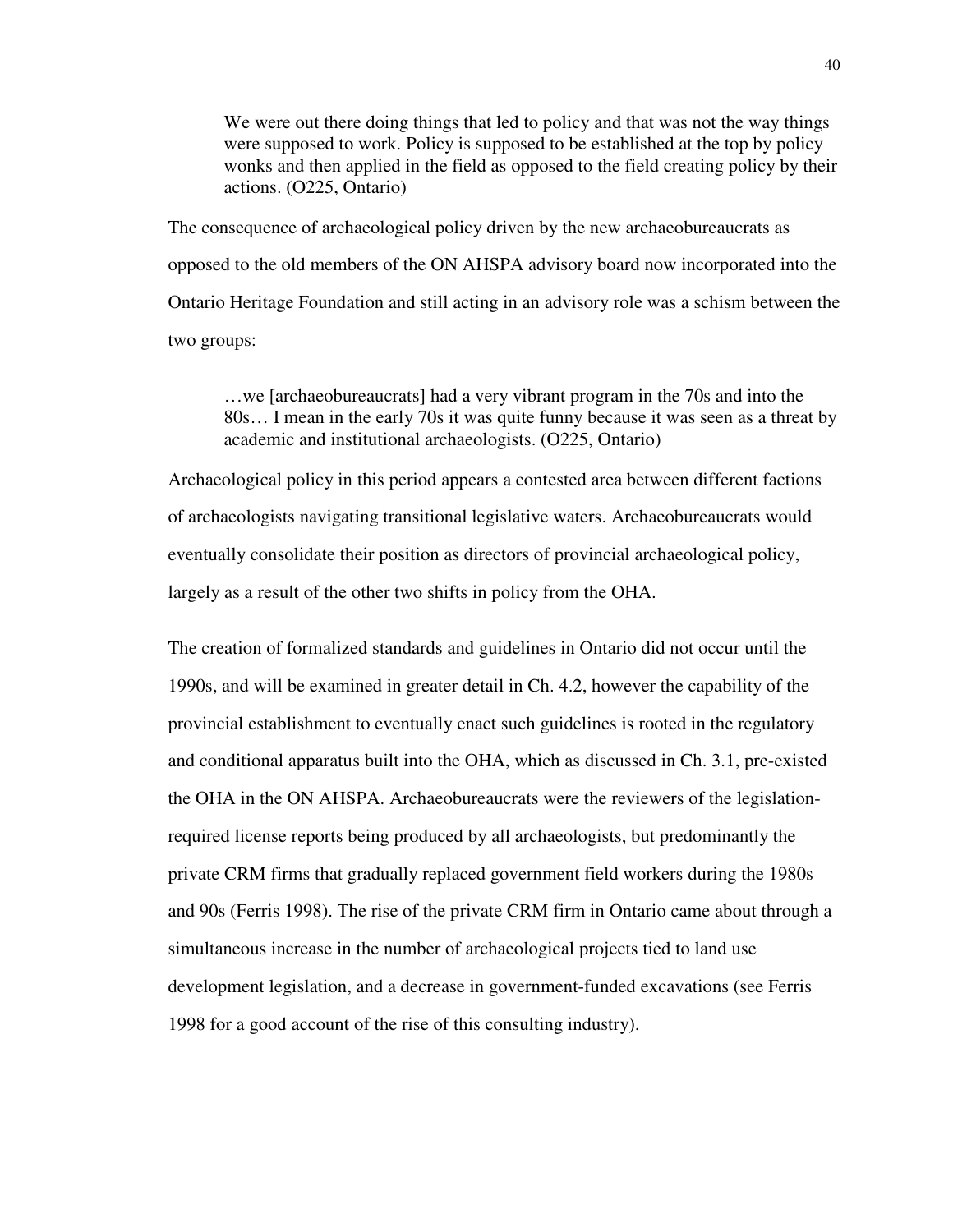The shift from provincial archaeological fieldworker to reviewer/regulator marked a separation of government from discipline. Archaeological practices were no longer of first hand significance to provincial archaeologists excavating sites in the field, instead transitioning to second hand accounts written in reports read by provincial archaeologists behind a desk. Judgments were made by these archaeobureaucrats regarding the quality of fieldwork featured in these reports based on their previous, mostly personal, experiences in the field. In addition, a regional archaeologist reviewed many times more reports than any one archaeologist created and was therefore able to consolidate the lessons learned from these separate projects into a unique set of regional expectations subject to continuous change as new projects encountered original successes or difficulties. Without the means to disseminate these expectations, private archaeologists were subjected to the interpretative shifts of inconsistent bureaucratic oversight. Over time private archaeologists recognized which methodologies were accepted by which provincial archaeologist and adjusted their fieldwork accordingly.

The inconsistency within which the system operated (e.g., no one unifying methodology) in addition to claims by individual consultants and their allies of bureaucratic favoritism (e.g., Red Tape Review Commission) accelerated a pre-existing drive within government to examine whether a common set of standards was possible (Ferris 2007a; 2007b). Discussions in the 1980s and early 1990s led to the first set of technical guidelines released in 1993 (Ferris pers. comm.). The revision to this document began soon after in 1995 culminating in the *Standards and Guidelines for Consulting Archaeologists* released in 2011. These guidelines are examined within the contemporary Ontario context in Ch. 4. The guidelines were made possible by Section 48 in Part VI of the OHA giving government authority to impose conditions specifically dealing with licensees.

Licensing has remained the most consistent element created by the 1975 OHA. While the archaeological bureaucracy has switched ministries and generations and the current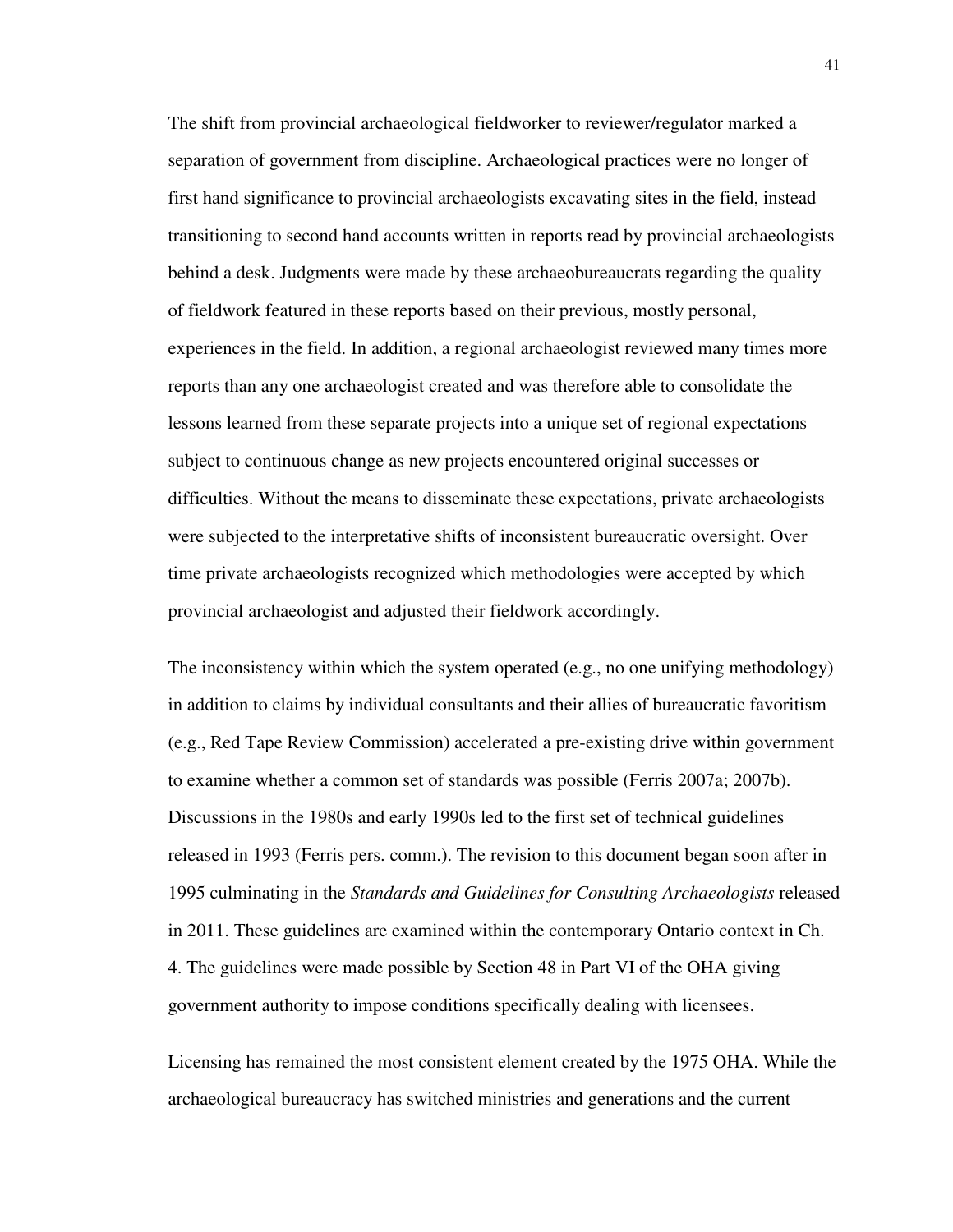standards and guidelines exist in relative infancy, the licensing requirement has remained relatively stable. When licensing was introduced it was a marked departure from the previous system of permits, a system still in use in British Columbia. Rather than exclusively regulating projects, licensing provides for a constant regulation of professionals. Where before individuals were judged on their eligibility to hold each permit applied for work on designated sites, licensing enabled government to designate those capable of conducting any archaeological survey and excavation and administer the processes through which an individual received and retained their particular license. Focusing on administering heritage professionals rather than heritage resources here appears consistent with Apland's (1993) characterization of archaeological oversight in BC during the 1960s:

It may have been a great deal easier for those archaeologists to regulate internally their own small community through the use of the permit system than it was to get a handle effectively on the wide-ranging and complex array of external threats to the resource base (12).

This correlation emphasizes a similarity between Ontario and British Columbia in early archaeological policy.

### 3.2.2 British Columbia

BC archaeological policy developed out of the lessons learned from the successes and failures of early legislation and a coalescing of archaeological values and provincial governance during the 1960s and 70s. The 1925 Historic Objects Preservation Act (HOPA), as already discussed, was the first act under which certain specific archaeological sites were protected. The correlation of the values of the archaeological discipline with governance did not appear until several years after HOPA was enacted. As one BC policy analyst recalls: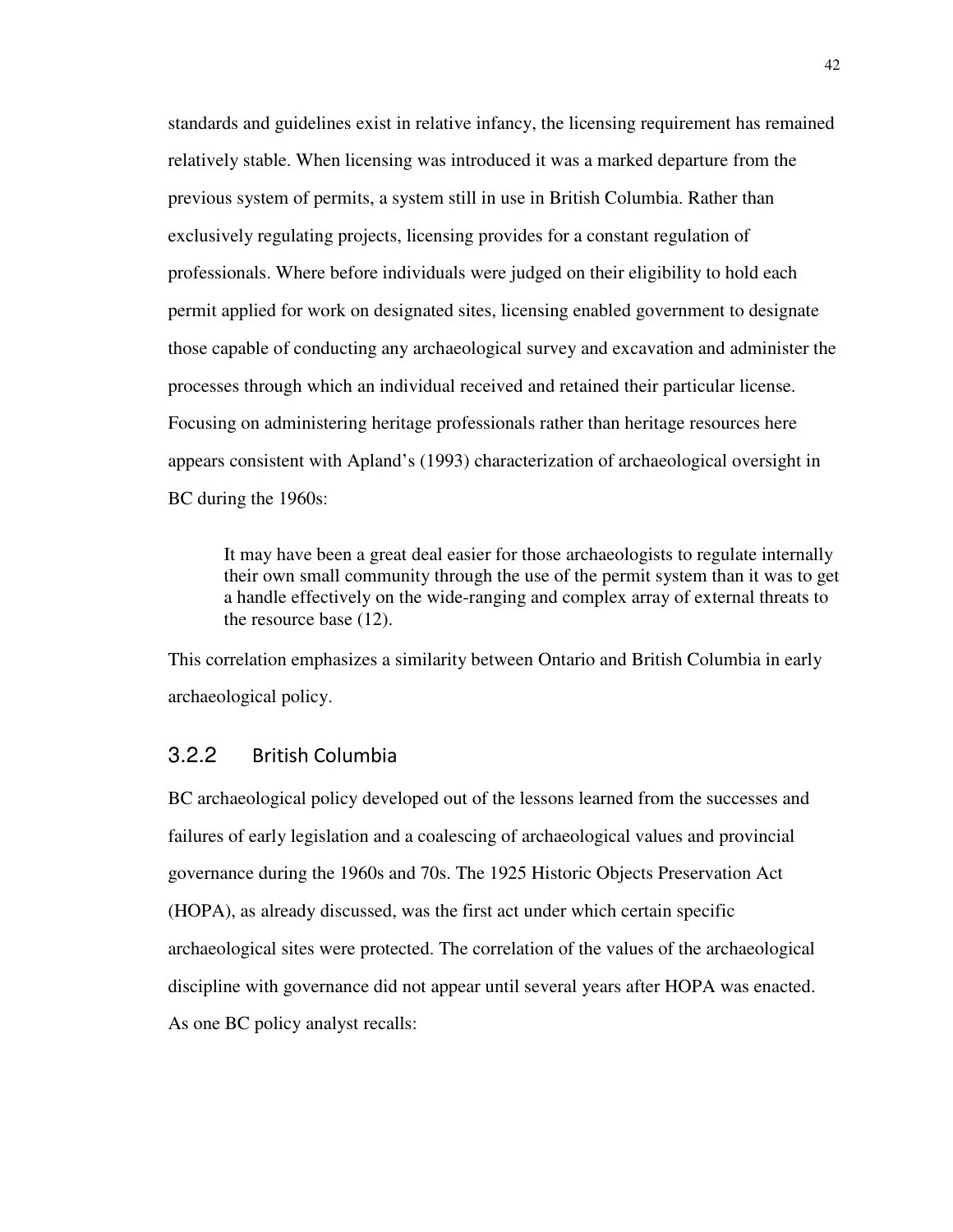…it basically enabled the cabinet to protect sites. Among the earliest sites to be designated were petroglyphs, pictographs and dinosaur tracks. (Bill Huot, British Columbia)

The source indicates that it was likely only a coincidence that these sites were of archaeological value because designation appears to have followed the already mentioned "gee-whiz" approach to protection. Sites that were easily accessible and of wide public knowledge were typically the ones protected. It was not until the transition from HOPA to the Archaeological and Historic Sites Protection Act (BC AHSPA) of 1960 that archaeological values and, by extension, intellectual authority were structurally incorporated into government administration of the past:

…if I remember correctly there were a couple of village type archaeological sites near the end of HOPA that they were looking to protect, on crown land and that would have presumably been at the behest of archaeologists. And they probably would have given the argument that archaeologists still use as to why sites should be protected and so by this stage scientific values were beginning to arise as a reason for heritage protection. (Bill Huot, British Columbia)

Though perhaps informally recognized under HOPA, the Indigenous sites of Chinlac and Milliken did not formally become protected until 1961 under the BC AHSPA (British Columbia 1977b). Apland (1993) points out:

that while most actions were initiated for the purpose of protecting archaeological sites from threats due to natural exploitation and other land development activities, actual regulatory initiatives tended to focus on the activities of archaeologists (11).

He traces this regulatory concern to a Charles Borden assertion that an objective of legislation be the "the control of outside archaeologists" as stated in a 1951 letter to Wilson Duff at the Royal BC Museum (Apland 1993: 12). Borden apparently retained these sentiments through the establishment of the BC AHSPA and his years working with the Archaeological Sites Advisory Board (ASAB) because in 1965, after he left the service of the ASAB, he wrote *British Columbia's Archaeological Sites Protection Act and the Continuing Depletion of the Province's Archaeological Resources* (1965). Never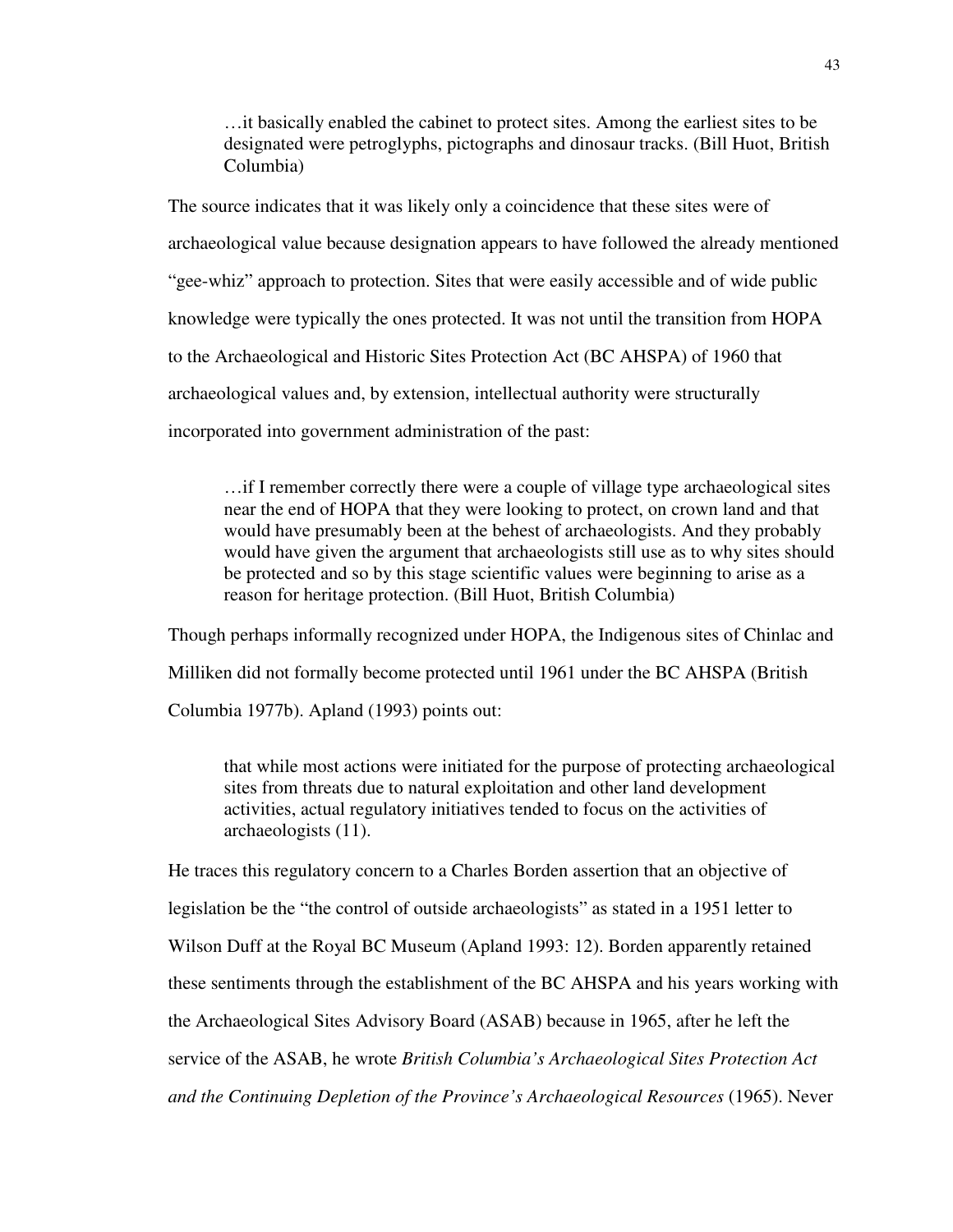published, the paper refers to the "wanton destruction" and "annihilation" of the province's material past (Borden 1965: 1). Borden also makes reference to a "clandestine invasion by archaeologists from outside British Columbia" reinforcing the need for regulatory action (Borden 1965: 2). The initial union between the archaeological discipline and government appears, in this context, driven by a fear instilled in BC academic archaeologists that the archaeological record was under threat from not only development projects and natural erosion but from the activities of "outside" archaeologists. Operating under these premises archaeological policy would seek to dictate not only what archaeological projects needed to occur but who was capable of undertaking them; this is exactly what transpired.

Under the ASAB, several activities began with respect to archaeological governance including the advisory capacity of archaeologists on the board with respect to which sites were designated by the minister, government-sponsored excavations and surveys conducted by academics, reviewing resulting reports, and the issuance of research permits. These early activities of the ASAB would lay the foundation for subsequent archaeological policy, allowing government affiliated archaeologists control over who was able to conduct archaeological projects in the province. Given this continuum between distant past and recent past, a continuum absent in Ontario due to the schism between the advisory board there and emerging archaeobureaucrats, I will briefly discuss each of the above policy activities and their various iterations through changing legislation. I will trace these policies up until the contemporary period which I argue begins in British Columbia in 1994 and is the subject of Ch. 4.1.

Nowhere is the continuum between past and present more explicit and distinct from Ontario than in the roles of archaeologists with respect to archaeological governance. Although the rise of the archaeobureaucrats, as already mentioned, is discussed in the following section, from a policy standpoint it is important to note that the ASAB was a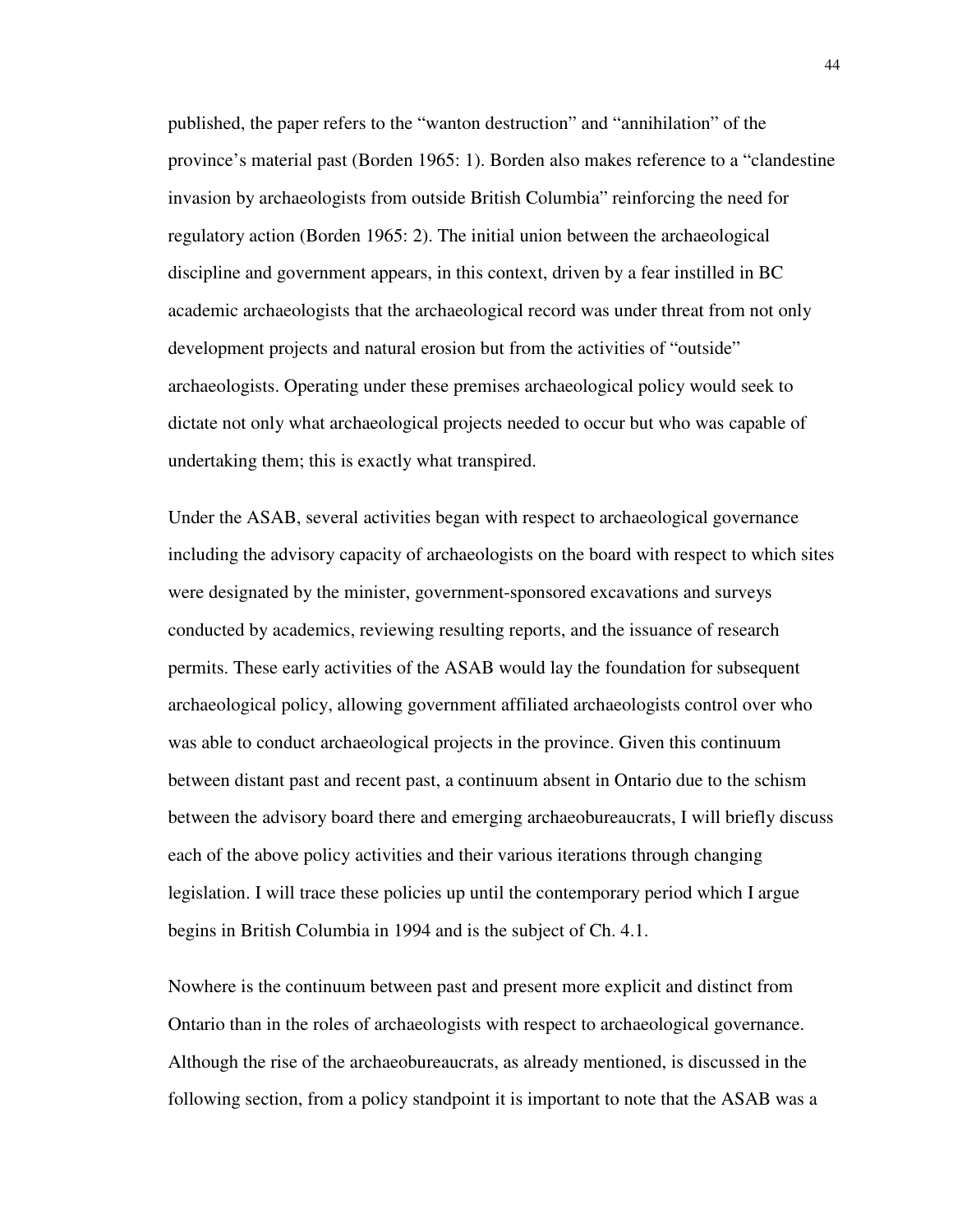consistent and driving force behind the incorporation of archaeologists into the government bureaucracy. As early as 1961 in a letter from then ASAB chair Wilson Duff to L.J. Wallace the Deputy Provincial Secretary of Buildings, the ASAB recommended the appointment of a provincial archaeologist within the government. After further recommendations (ASAB Minutes May 1968) the provincial government finally created the Office of the Provincial Archaeologist in 1971 (Bjorn Simonsen, British Columbia). Bjorn Simonsen, the ASAB's field director since 1970, was the first to occupy the position. The passing of the Heritage Conservation Act in 1977 altered the advisory structure and shifted the Office of the Provincial Archaeologist into the newly formed Heritage Conservation Branch. The ASAB was incorporated into a new Provincial Heritage Advisory Board (PHAB) representing both historic and archaeological disciplines, with some concern about the representation of archaeologists under this new body (ASAB/HSAB Minutes 1977; letter from Borden to Lloyd Brooks 1977). In response, the second meeting of the PHAB saw the creation of the Archaeological General Committee to act in consultation with the Provincial Archaeologist (PHAB December 1977). By 1983 the PHAB had been disbanded, its duties now largely fulfilled within the Heritage Conservation Branch (Spurling 1986). Archaeological concerns about the PHAB were probably well-founded given that the PHAB Docket Summary of issues to 1982 recorded that only 12 of 82 discussions were of an archaeological nature compared with 50 dealing with built historic issues (the remainder dealt with legislation, policy or unknown). Despite the end of the archaeologist as provincial advisor, the archaeologist as provincial employee continued. The positions pushed for by the ASAB and incorporated into the Heritage Conservation Branch would be reorganized again in 1988 into the standalone Archaeology Branch (Apland 1990). The Archaeology Branch remains the hub of archaeological governance in the province today -- governance but not research.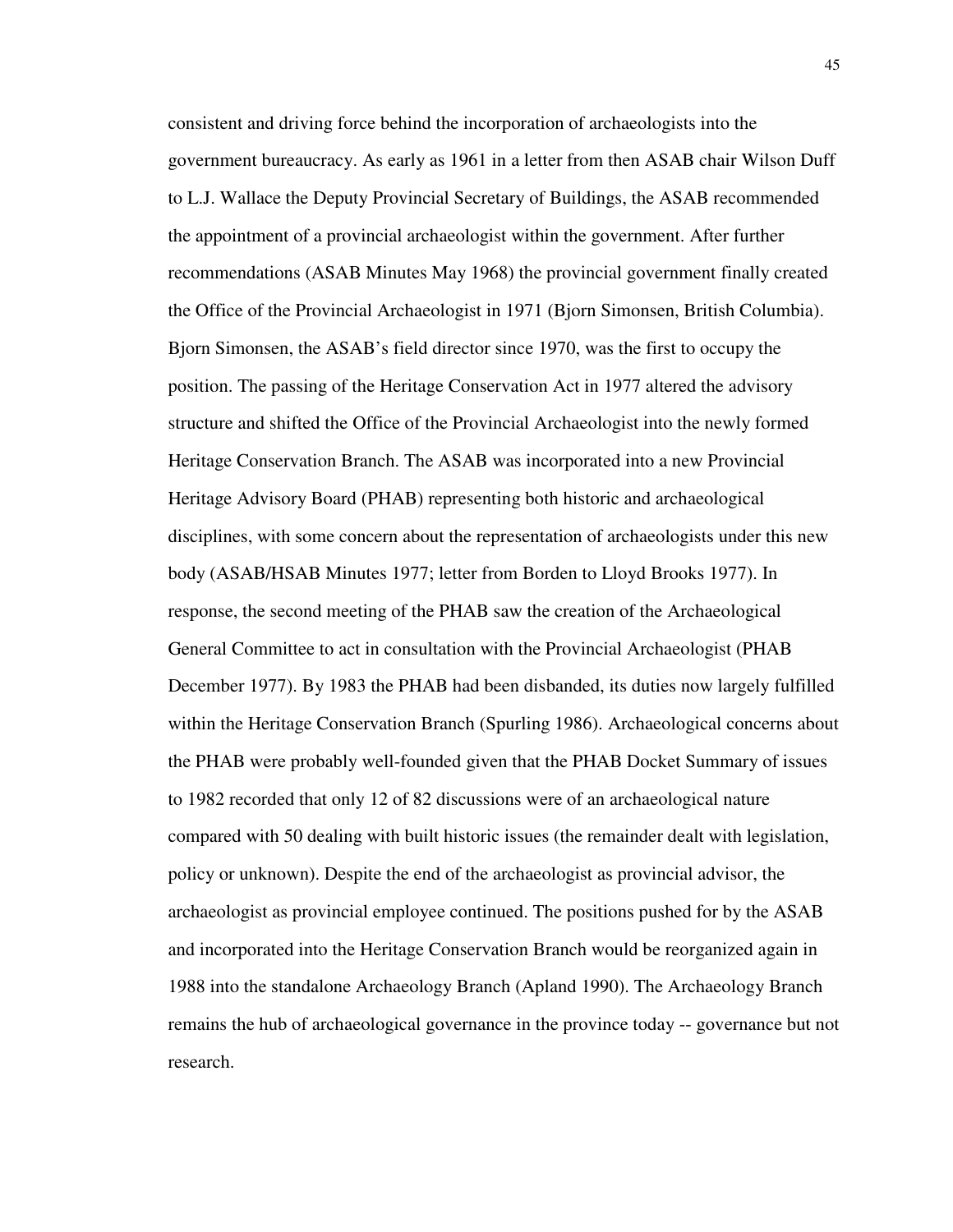In fact the Archaeology Branch, and the Heritage Conservation Branch before it, was never tasked with conducting research in the way the ASAB was and did. Under the 1977 HCA the only mandated concern of government employed archaeologists was the management of the permit system, everything else was "discretionary" (Apland 1993). This was a marked departure from the wide ranging activities conducted throughout the 1960s and early 70s by the ASAB. Funded through provincial capital, surveys and excavation were conducted across the province in such archaeologically rich areas as the Arrow Lakes, the Fraser River and many others. The lists of field directors and crews on these provincially-funded projects read like a who's who of British Columbia archaeology including Charles Borden, Donald Mitchell and Bjorn Simonsen, among many others. The research produced in this period is still central in British Columbia archaeological discourse. I remember being a part of relatively recent fieldwork on the Chilcotin Plateau where the only previous work was a survey conducted under this regime by Grant Keddie in the early 1970s (Keddie 1972). Early archaeological policy emphasized the inventory component of archaeological activities in response to cases of imminent threat to the record. The mechanism through which the ASAB captured this information was the required production of reports by investigators.

Reports in this early period were primarily a means of collecting and disseminating archaeological activities and data to the archaeological community-at-large. The Heritage Conservation Board published a number of these during the 1970s and 80s as occasional papers (ex. Whitlam 1980; Mohs 1981). These contributed to the stated policy goals of the Heritage Conservation Branch during this period:

Knowledge of the past is part of everyone's heritage. Because this knowledge belongs to all, it should not be within the power of any individual or organization to deprive others of such knowledge unless there are over-riding public concerns. (British Columbia 1978: 1)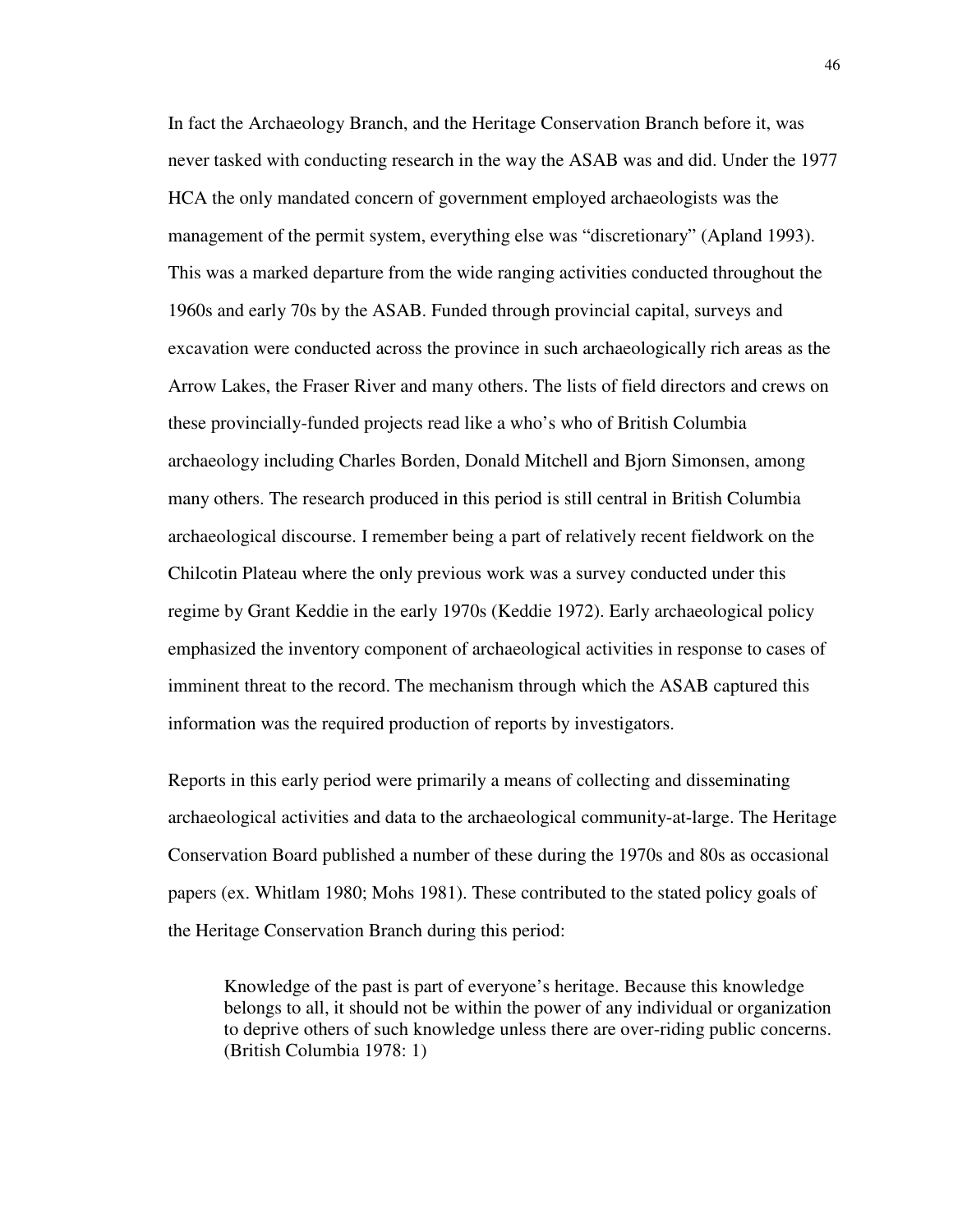A secondary product of these reports was the ability of the reviewer to recognize the methodologies and theories employed and to frame those within the wider context of BC archaeological research. The regulatory possibilities of reports especially given the requirements for developers imposed under the 1977 HCA and the eventual jump in the number of permits in the 1980s (Figure 1; see Ferris 2007c for similar figures in Ontario) eventually eroded the research dissemination policy of the provincial government. This was likely due to an increase in costs resulting from the increase in the volume of permits and the need to review the corresponding reports.



**Figure 1: BC permits by year (Courtesy BC Archaeology Branch)** 

The occasional papers were no longer published and submitted archaeological reports became "grey literature". Another contributing factor might have been the pattern of standardization beginning in the 1970s whereby reports were subject to top-down imposed standards. The first of these was arguably the *Archaeological Data Recording*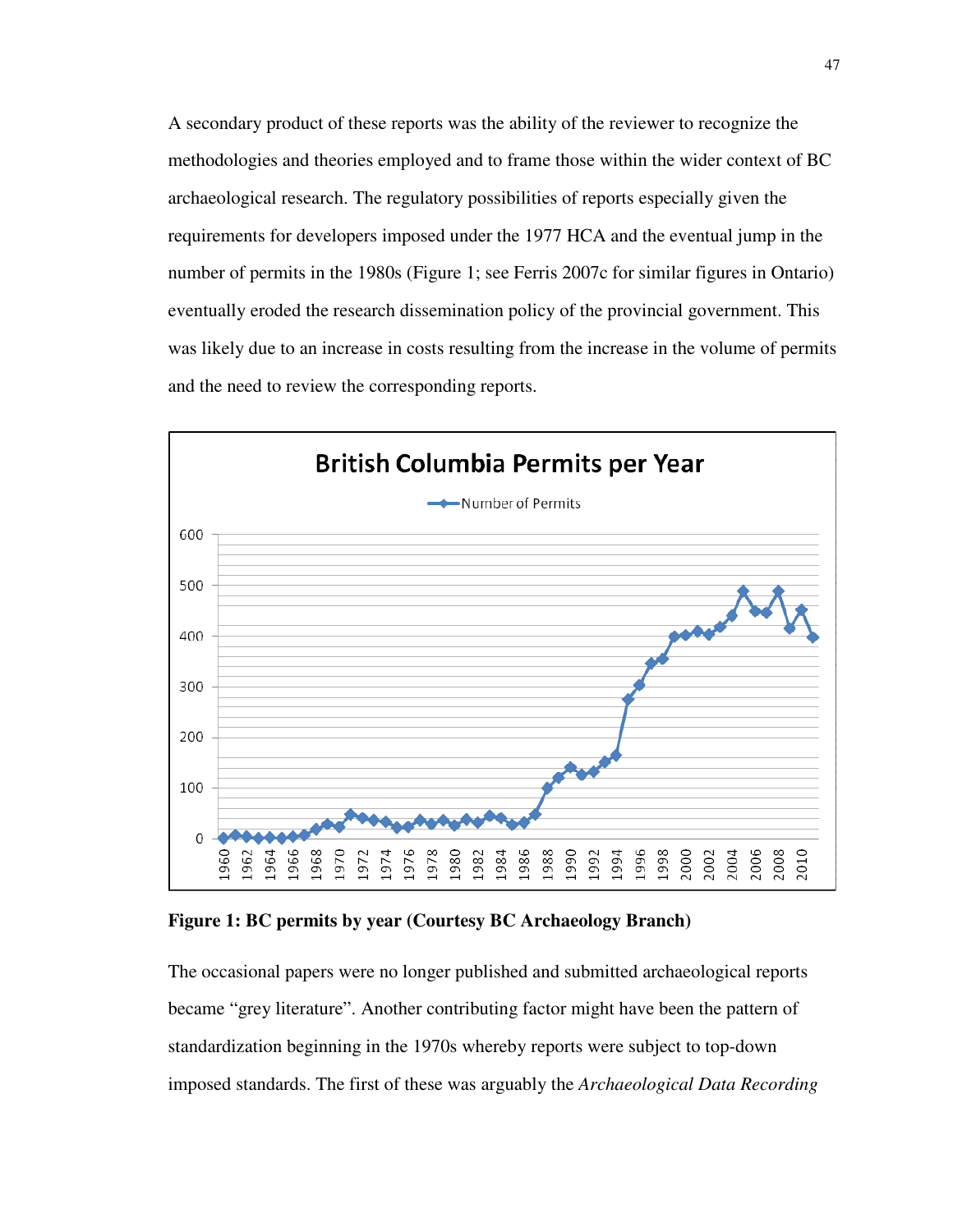*Guide* (Loy and Powell 1977) published by the provincial museum in an effort to standardize record entries for cataloguing. In 1981 the administration of the provincial site inventory passed from the Royal British Columbia Museum to the Heritage Conservation Branch. The Branch immediately released the *Guide to the BC Archaeological Site Form* (British Columbia 1981) establishing similar basic standards through the requiring of certain information when submitting the form. It was not until 1982 that the government released a formal set of guidelines, the *Guidelines for Heritage Resources Impact Assessment in British Columbia* (Germann 1982). The document was based on Carlos Germann's 1981 Simon Fraser University master's thesis and according to Apland (1993) was initially directed at developers, providing information and establishing expectations with regards to CRM activities. Through time and multiple versions (Table 1) the guidelines came to represent a guiding document for the permit holding archaeologists. As Table 1 indicates these guidelines were subject to frequent revisions not coinciding with any legislative change allowing the documents to reflect policy direction in the disbursement and oversight of permits.

Permits enabled the ASAB to regulate archaeological activity in the province; at least that was what the legislation inferred. In practice it appears that the permits were simply a means of keeping track of what was happening archaeologically in the province and who was doing it. By 1977 and the explicit shift in focus from research to the administration of permits, the Heritage Conservation Branch appeared to have taken on a much more regulatory role. The standardization of the 1970s and 80s was likely due, at least in part, to the ability of archaeobureaucrats to determine who received permits and who did not. The distribution of these permits coupled with the acceptance and approval of reports remain the primary functions of the Archaeology Branch and the archaeologists working within. This mandated focus on managing people as opposed to the "discretionary" possibility of managing the physical resource essentially developed because it was easier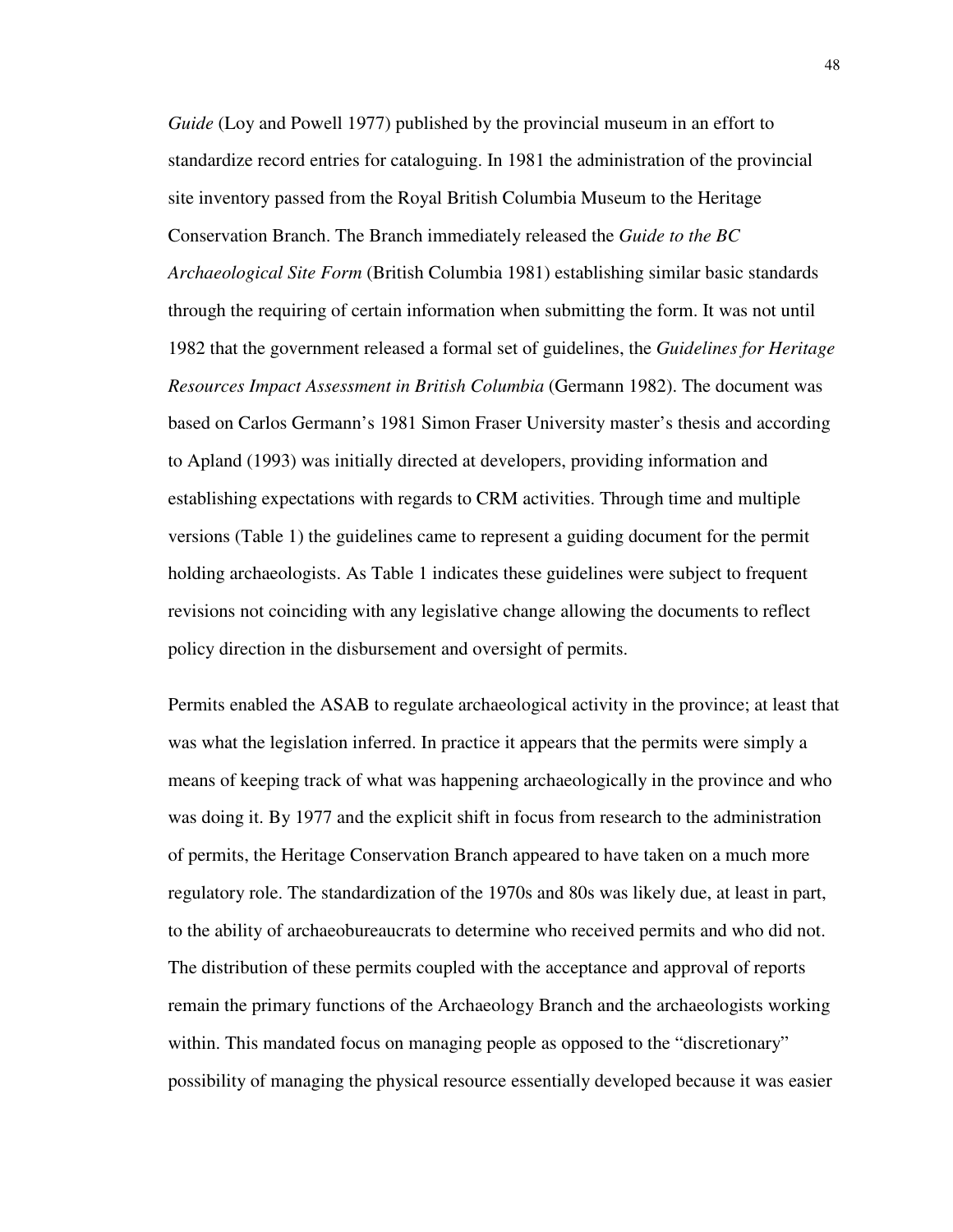for government to regulate a small community of archaeologists than to attempt to control the wider, external threat to cultural resources (Apland 1993: 11-12). The rise of these archaeologists to positions of government sanctioned authority is discussed in the next section.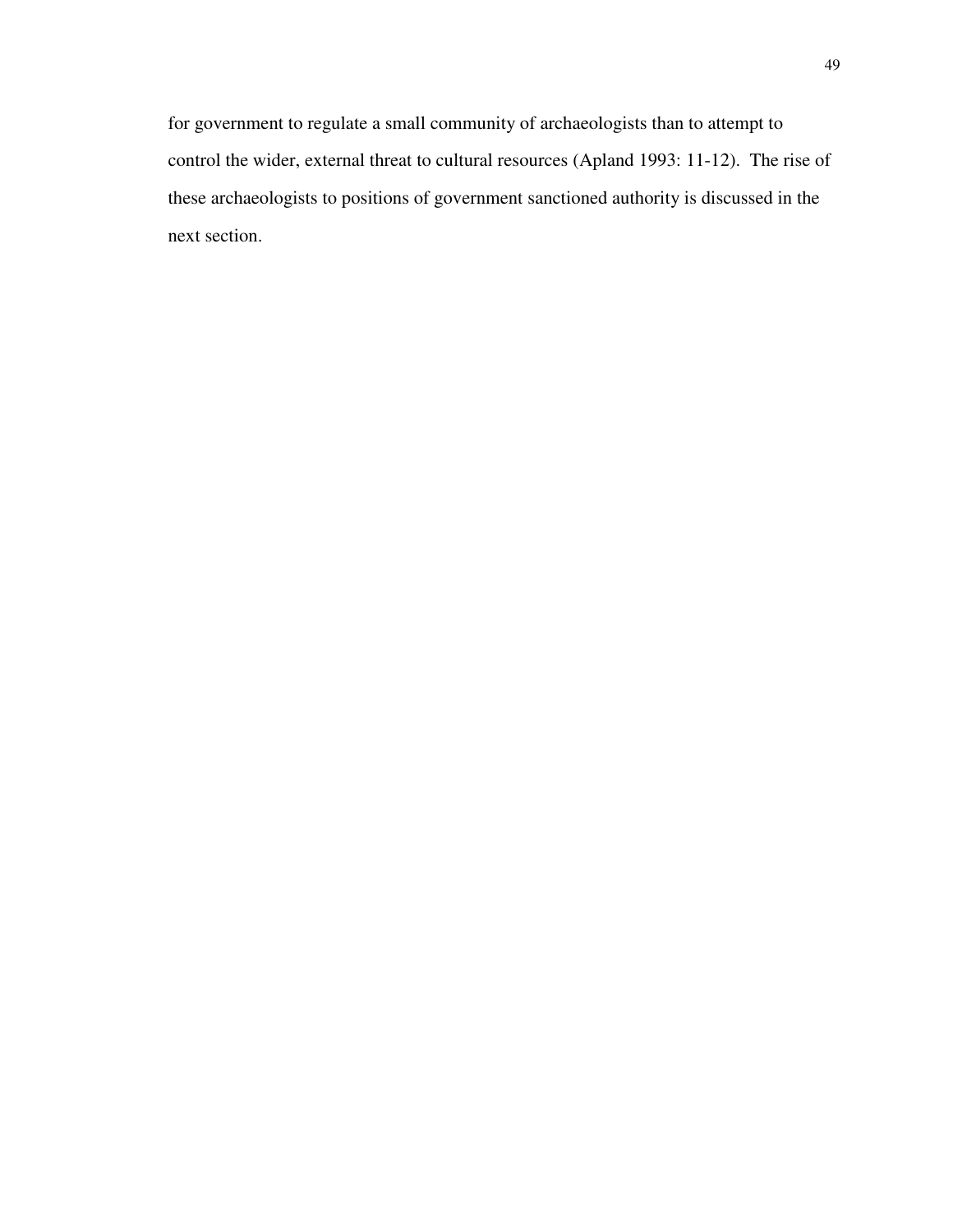### 3.3 Rise of the Archaeobureaucrat

The term *archaeobureaucrat* has already shown up repeatedly in this thesis; however the origins of term and the emergence of the role have not been discussed. It is not clear where the term originally came from although references to an archaeo-bureaucracy are made as early as the 1970s (Gramann 1979; Turnbull 1976; Wildesen 1979). The Canadian study of this particular facet of government did not begin in earnest until the 1980s with Spurling's 1986 dissertation, *Archaeological Resource Management in Western Canada: A Policy Science Approach*. Since then, as outlined in Ch. 2, several other researchers have studied archaeological bureaucracy and the term, archaeobureaucrat, is establishing itself as the identifier of the individuals engaged in that role.

The role of archaeological bureaucrat in the two provinces covered by this thesis, BC and Ontario, emerged contemporaneously but from two very different sources. The reasons and consequences for each of these formative processes are especially interesting given common elements in the administration of archaeology prior to the creation of the archaeobureaucracy. Both provinces had managed archaeological resources through an advisory board consisting of academic archaeologists and yet the roles these advisory boards played in the establishment and maintenance of archaeologists within the government bureaucracy were very different. This section will discuss the emergence of the government-employed archaeologist in both provinces and how that history has shaped not only contemporary archaeological policy, but the contemporary identities of the archaeologists involved.

### 3.3.1 British Columbia

With the passing of the BC AHSPA in 1960 the provincial government affirmed that archaeologists and historians (architectural and otherwise) were necessary participants in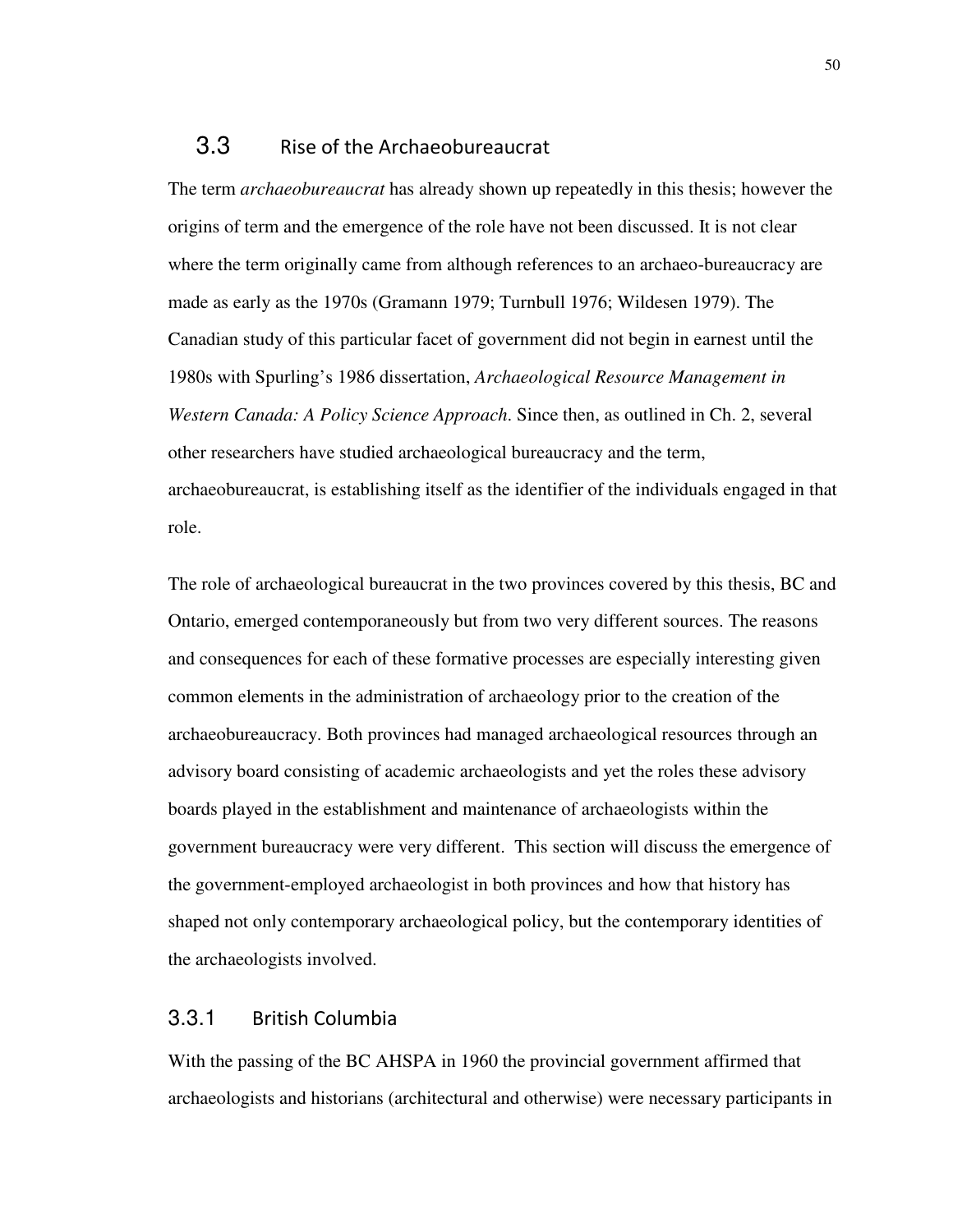the administration of historic and archaeological sites and objects. This initial participation took the form of the archaeological and historic sites advisory boards. These boards consisted of well known academics and administered project-to-project operations including the dispensation of permits and the receipt of reports. The ASAB, from the beginning (Duff letter 1961), advocated for the placement of an archaeologist within the government structure (ASAB May 8, 1968 Minutes). The board repeatedly demonstrated the importance of individual positioning within the bureaucratic and advisory framework. This extended from the appointment of a provincial archaeologist to the composition of the board itself. For example in 1970 the ASAB discussed appointing an "Indian" representative to the board (ASAB October 1, 1970 Minutes). By 1975 a letter (Mitchell 1975) to the provincial archaeologist, Simonsen, laid out a proposed new ASAB composition; one member from the Royal British Columbia Museum; one member from each of the three provincial universities; one member representing the province's colleges; two members from the Union of BC Indian Chiefs; one non-status Indian member; and two members from the Archaeological Society of BC representing the public. Having achieved the goal of the provincial archaeologist in 1972, the board was apparently poised to disseminate its now somewhat limited powers among a wider interest group. With the dismantling of the ASAB in 1977, this new composition was never employed; however it does speak to the nascent environment of the British Columbia archaeobureaucrat.

The ASAB, as discussed in Ch. 3.2.2, was not only willing to cede power and control to what they felt was a more capable government office, but was also cognizant and validating of a variety of interest groups with a stake in the province's archaeology. This extroverted, contemplative origin of archaeology's shift from exclusively academic to public policy and the deployment of the term heritage in British Columbia, strike a remarkable contrast to contemporaneous events in Ontario. Nowhere is this more evident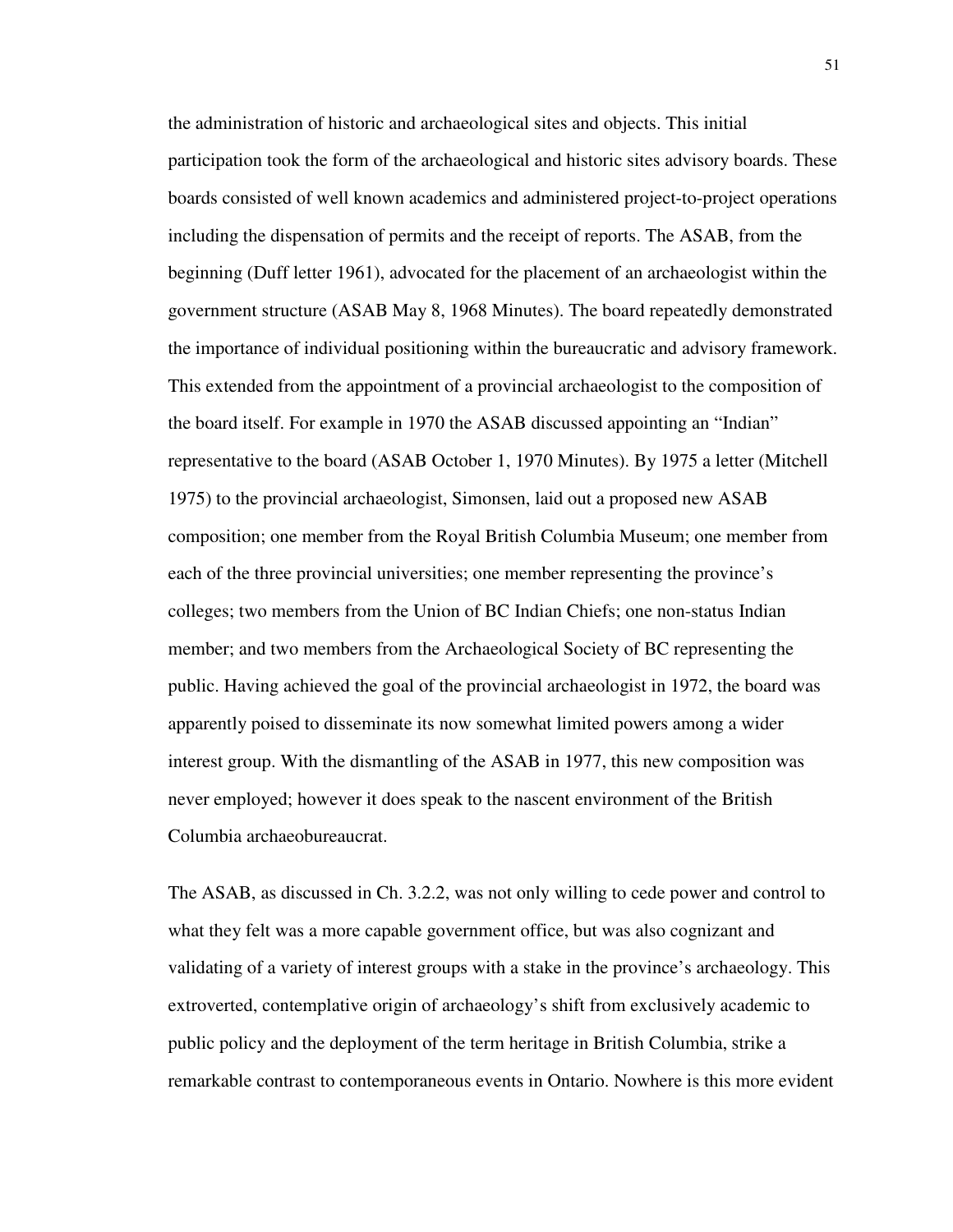than in the continuum between the ASAB and the Office of the Provincial Archaeologist and the appointment of the ASAB's own field director, Bjorn Simonsen, as the first provincial archaeologist. When the Provincial Heritage Advisory Board, the ASAB's successor, disbanded in the 1980s it did not mark the end of a continuum between the earliest ASAB and the contemporary administration of archaeological resources. An unbroken chain existed linking the Office of the Provincial Archaeologist (now the Archaeology Branch) with the board members of the ASAB, a heritage of sorts for the modern archaeobureaucrat in BC.

This stability has arguably resulted in the relative longevity of several archaeobureaucrats still working in the Archaeology Branch, although signs of a generational shift - similar to Ontario - are beginning to appear (Bjorn Simonsen, British Columbia). Additionally, despite Ontario having older modern legislation (AHSPA, OHA), British Columbia introduced contemporary reforms, particularly the Indigenous consultation process, almost 15 years before Ontario followed suit. Having archaeologists in academia and government not engage in a clash of personalities and reputations may have encouraged simultaneous reform in both academia and government, or at least the willingness to consider such cooperative changes. Perhaps the absence of academic archaeologists actively condemning these early archaeobureaucrats enabled them to maintain a continuing identity as traditional archaeologists without the need to distinguish themselves from hostile elements of the wider discipline. The early days of the Ontario archaeobureaucrat do not seem nearly as cordial.

#### 3.3.2 Ontario

Prior to the 1975 OHA several archaeologists were engaged by the Ministry of Natural Resources (MNR) in what began as contract work surveying large swaths of Ontario. Over time several of these positions became permanent and by 1975 MNR, with regional archaeologists in several areas, had transferred their archaeological operations to a newly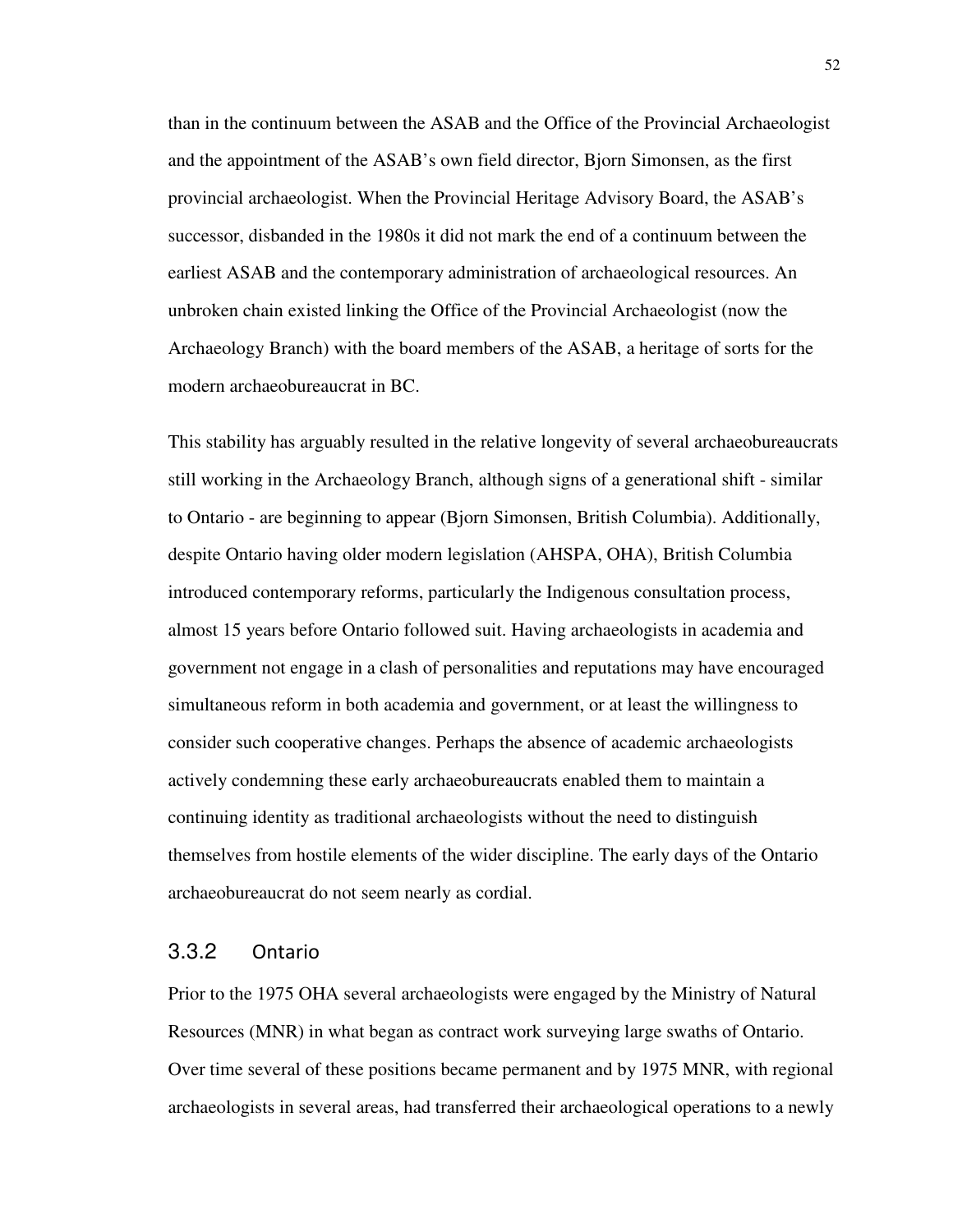formed ministry (the origin of the various iterations of the Ministry of Culture). This ministry arose out of the 1975 OHA and required a bureaucratic framework of archaeologists to administer archaeological licenses and reports. The transferred MNR archaeologists also continued the tradition of direct government-managed fieldwork already established, conducting excavations that would eventually be managed by private consultants. The shift from the previous structure under the ON AHSPA and the eventual absorption of the advisory board into the Ontario Heritage Foundation (established 1967) was largely driven by the concerns of an archaeological community with respect to the extent of fieldwork conducted on previously unrecognized sites and not requiring a permit under the ON AHSPA (Dawson et al. 1971; Noble 1977; Savage 1972).

However the afterglow of the act's inception in 1975 would not last much past the 1970s as the factionalized archaeological community incorporated the legislation and subsequent policies into pre-existing battle lines (Noble 1982). The "intrusion of law into *our* archaeology" (Noble 1982: 171, emphasis added) emphasized the growing schism between the newly minted archaeobureaucrats and elements of academia. As one former archaeobureaucrat describes these early days:

…certainly we had a very vibrant program in the 70s and into the 80s… I mean in the early 70s it was quite funny because it was seen as a threat by academic and institutional archaeologists. (O225, Ontario)

The impact of the changes implemented under the OHA was felt especially hard by individuals within the discipline who had expected a degree of input and control. Proposals and briefs submitted prior to the eventual passage of the Act were considered signs of a continuum between the ON AHSPA and what would become the OHA (Noble 1982). The reactions, among particular factions, whose interests were eventually perceived as threatened, to what resulted ranged "from total bafflement to uncertainty and rebellion" (Noble 1982: 171). A reaction noted from the archaeobureaucratic side as well: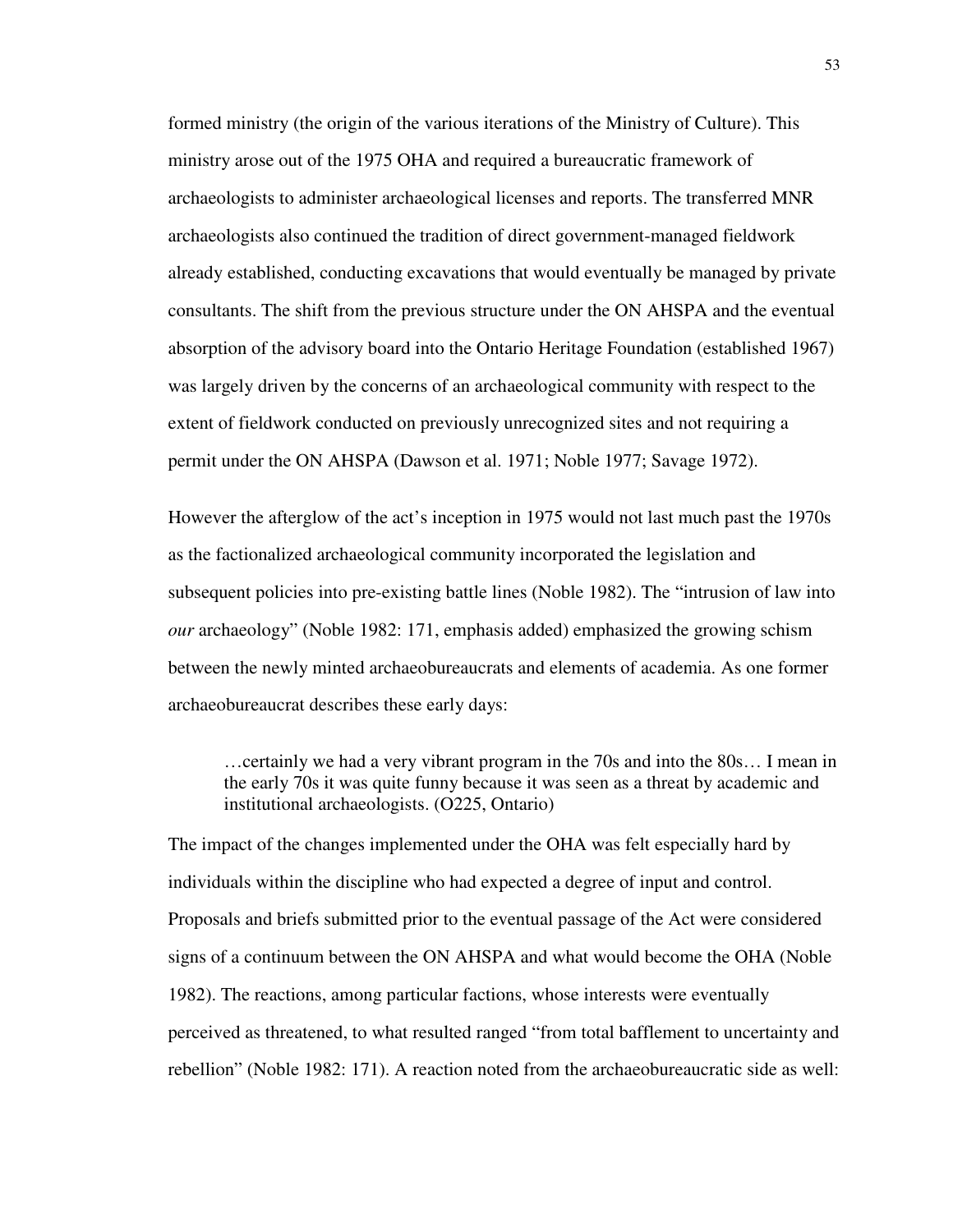And in fact I think they [academics] did have some influence in the establishment of the act. The only thing was is that to their horror it created even more of a provincial government program, the monster of these Young Turks. (O225, Ontario)

While British Columbia was undergoing a relatively peaceful transition from the ASAB to the Office of the Provincial Archaeologist, Ontario was engaged in fierce intradisciplinary feuding. The presence of the archaeobureaucrats on field sites in regions thought to be the domain of one archaeologist or another indicated not only a shift in authority but the beginning of an increase in volume and the emergence of private CRM practitioners:

A rather mistaken belief, but it just goes to show the sort of mental situation the mindset that existed, and so when all of a sudden all of these non-academic individuals started working and the volume increased and increased and increased it was like it was out of control. And frankly at this point, so far as I can see, I mean it's kind of funny actually, kind of back it up a bit. Back in the 80s it was quite obvious that CRM archaeology was a happening thing. There was not much, I mean there was nothing academia could do to stamp it out even if they had wanted to. Most just grudgingly accepted that this thing was developing and then some finally, some from an academic standpoint finally got on board to the extent that they began to put together courses to address the requirements of the industry. (O225, Ontario)

By the 1980s in an era of government cutbacks and budget restrictions, the field opportunities for archaeobureaucrats began to fade and by the 1990s were all but gone. As archaeobureaucrats transitioned from the field to the office, private consulting firms began to take their place, the first created in 1976-77 by Dean Knight and Peter Ramsden (Ferris pers. comm.). The academic stigma of the archaeobureaucrat was extended to these new interlopers from the very beginning as new consultant archaeologists were distinguished from "existing ranks of PhD. trained professionals" (Noble 1982: 172). Only recently with a shift in generations in academia and government has the schism between the two shown signs of healing. However this transition between old and new is not without its own unique challenges as the identity of this new breed of archaeobureaucrats appears more bureaucratic and less archaeological, a development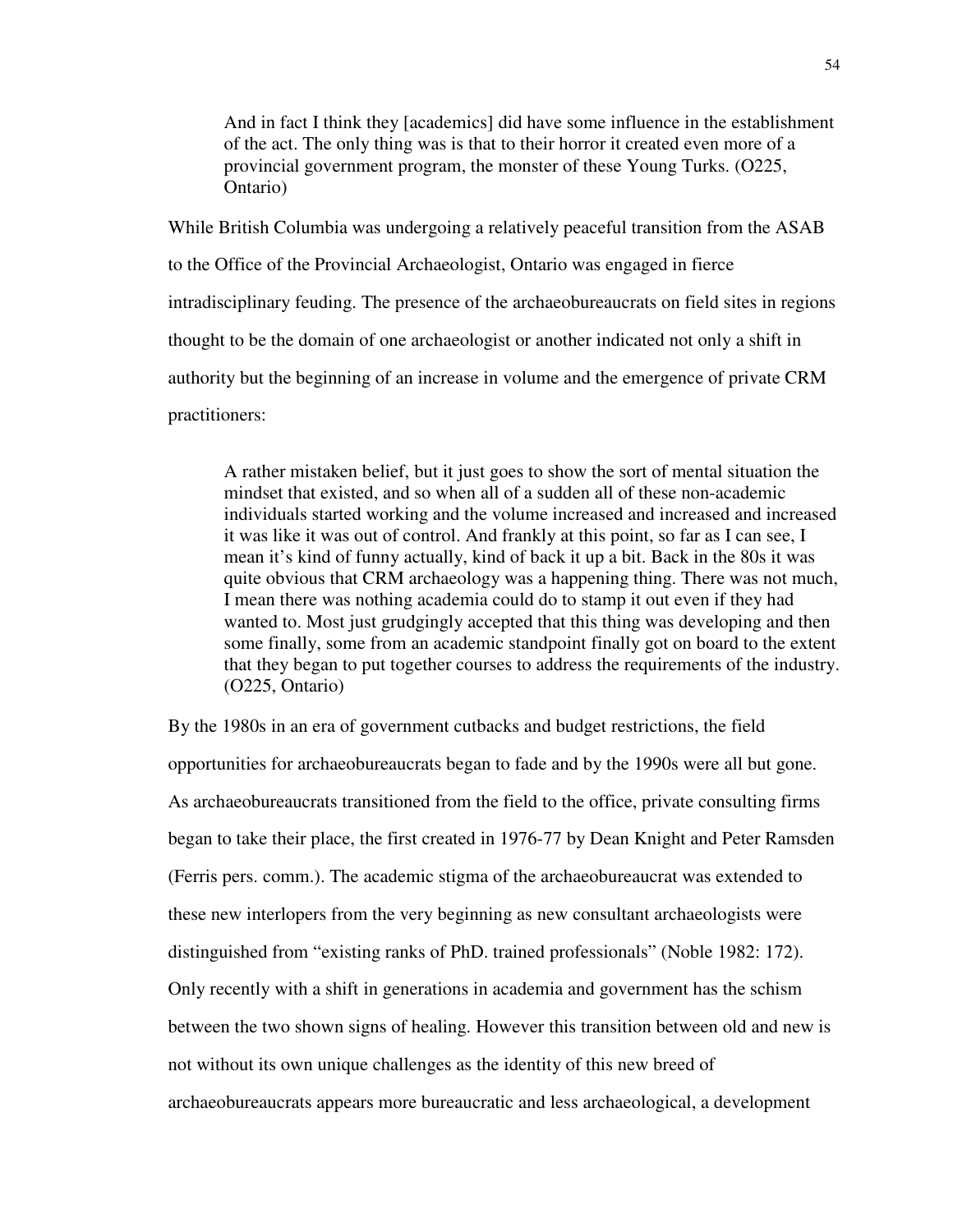consistent in both the British Columbia and Ontario. The consequences of this recent development are discussed in Ch. 4 but here note the historical environment which gave rise to this shift.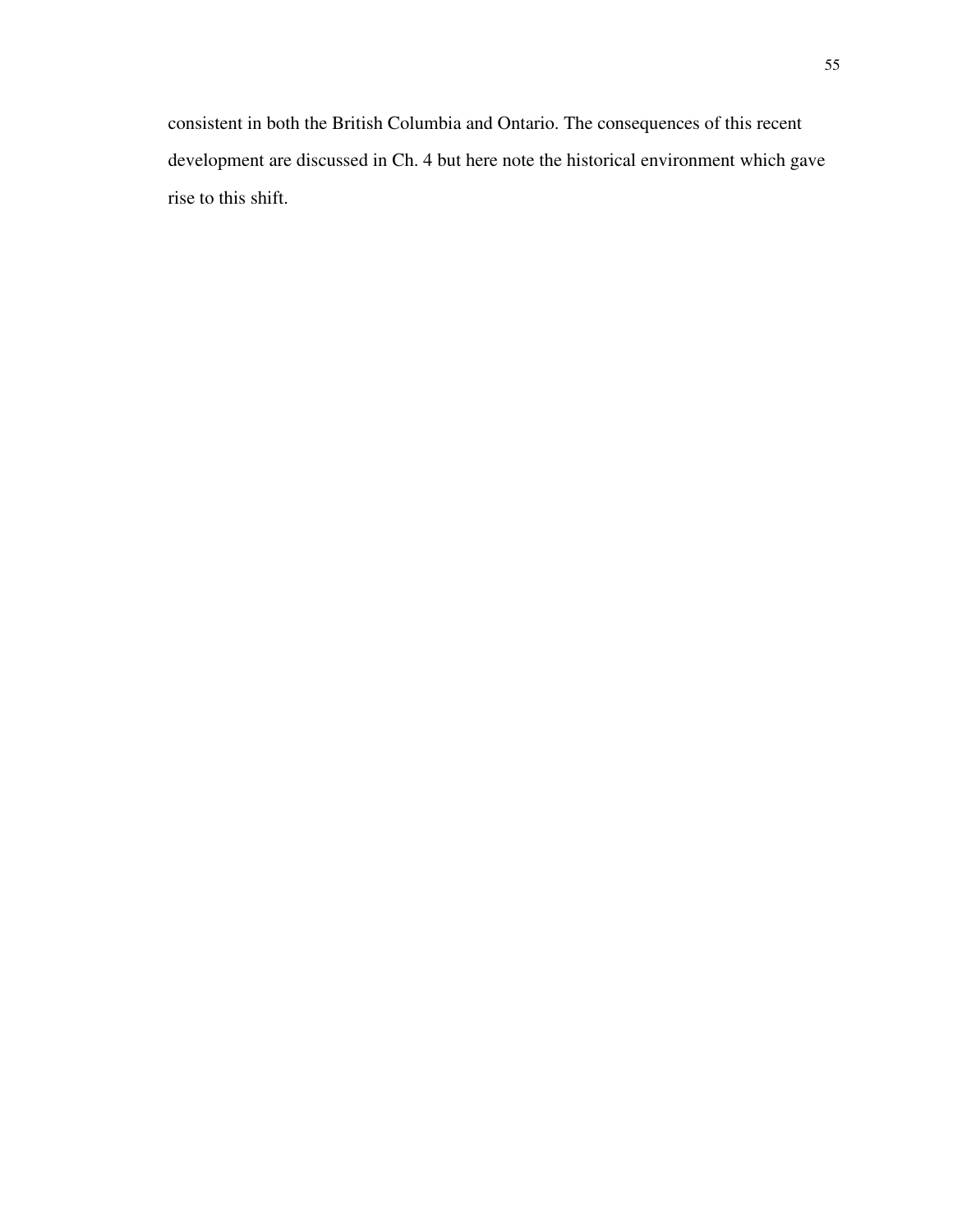# 4 Contemporary Heritage Governance

Archaeological governance in Ontario and British Columbia in the 1960s, 70s and even 80s was about archaeological resources. Archaeological in that these resources were archaeologically defined and studied but also in the sense that the resources were monopolized by archaeologists. Even the use of the term *resource* in referring to archaeological sites and artifacts infers that these things have some intrinsic value in much the same way natural resources have value. Archaeological *resource* management has also been distinguished from archaeological *research* management as "such projects do not entail the replacement of existing archaeological ideals, standards or goals, but rather they simply add a new dimension to the objectives of the investigation" (Byrne 1976: 114). The term resource has other implications including connotations of the finite, under threat from destruction and depletion. An abbreviated narrative of government management could be the following: characterizing resources as fragile, finite and valuable requires that they fall under a management scheme to protect resources often portrayed as collectively owned and for the public good. Representative of this public trust is government as manager bounded by sets of rules laid out in legislation and regulation and enforced by the courts. The government monitors and regulates who can and cannot do what and what not within the established, but responsive and evolving, structure of governance, including legislation, regulation and policy.

In characterizing archaeological resources governments and archaeologists determined who could harvest and benefit from said resources, shaping governance through the inclusion and exclusion of actors (Hinshelwood 2010). Protecting the archaeological record from, as MacLeod (1975: 57) so colourfully put it, "resource rapists" characterized archaeologists as the heroes of rescue archaeology.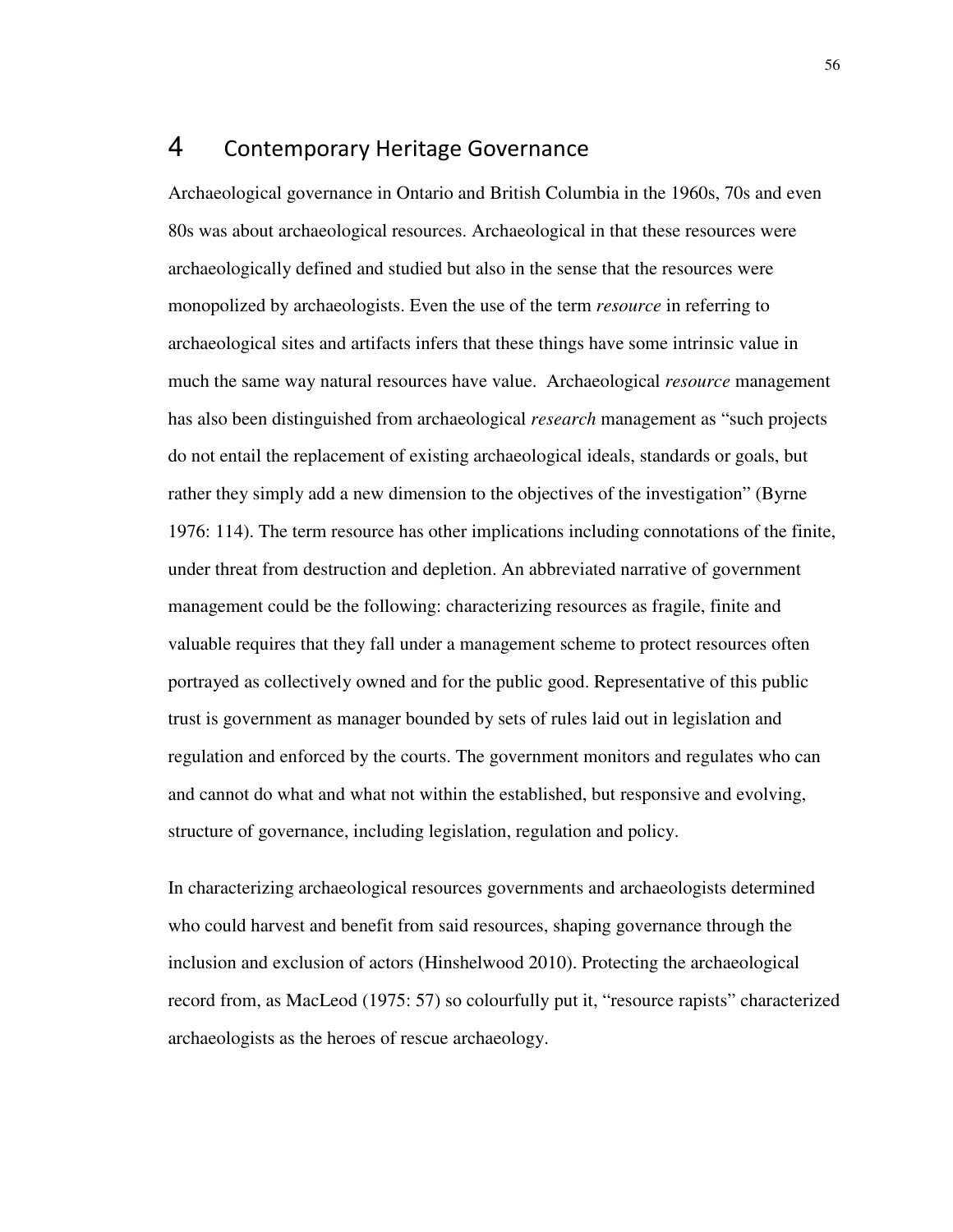The contemporary period marks the shift from archaeological resources to heritage resources and the corresponding de-monopolization of sites and artifacts. In redefining them as heritage resources governments explicitly, if not intentionally, conveyed that these resources were no longer the exclusive domain of the protagonist archaeologist.

While still largely archaeologically defined and studied, the benefits of the resources are increasingly being reaped by those whose heritage these resources represent. Indigenous communities in particular, whether through employment in consultative roles, increased authority in development approval processes or simply just a wider ability to collaborate with and direct research have realized sites, artifacts and research narratives as community rather than discipline-oriented resources. Heritage, as will be discussed in Ch. 6, is a very inclusive term able to not only represent both archaeological and historical frames of reference within a single term but capable of including any past-oriented frames of reference on any scale. From the individual considering her grandfather's service medals to the municipality considering the fate of a historic landmark. In other words, *archaeological* resources essentially belonged to archaeologists while *heritage* resources potentially belonged to anyone and everyone. The contemporary period of heritage governance marks this transition in formalized (as expressed through legislation, regulation and policy) notions of resource ownership and the, what must be, unforeseen consequences of that shift.

# 4.1 Contemporary British Columbian Heritage Legislation and Administration

The creation of the 1996 Heritage Conservation Act was a much different exercise than those that created its predecessors. Arguably the process began prior to the 1979 distribution of *A Proposal for a New Heritage Conservation Act*, 17 years before the final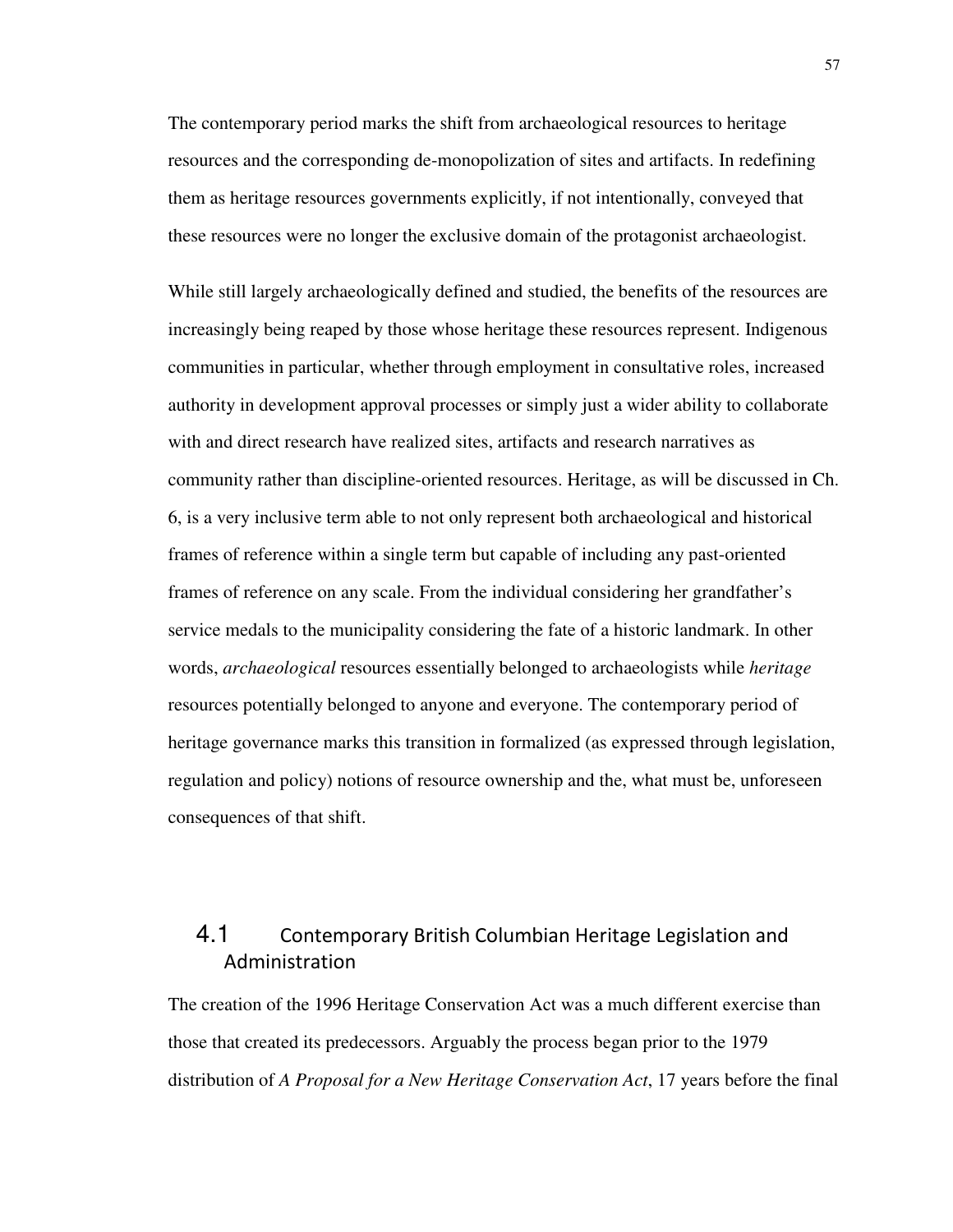act was passed and only two years after the enactment of the 1977 Heritage Conservation Act. The processes that would eventually form the 1996 HCA occurred simultaneously with changes in the provincial heritage bureaucracy, including the separation of the Archaeology Branch from the Heritage Conservation Branch, the disbanding of the Provincial Heritage Advisory Board, and the creation of the *Guidelines for Heritage Resource Impact Assessment* in British Columbia (Germann 1981; Germann, 1982). Operating under the 1977 HCA, many of these administrative changes were essentially trying to make the best of a bad act, creating processes to encourage archaeological assessments, compensating for deficiencies in addressing previous designated sites and providing criteria for what could be considered significant (Apland 1993; Ward 1988).

Consequently the administration of heritage resources, particularly archaeological resources, was defined through internally developed policies as opposed to direct interpretation of a piece of perceived inadequate legislation. This practice of making substantive administrative policy did, however, allow for the provincial management of archaeological resources to be a relatively responsive and flexible mechanism from the perspectives of archaeologists working within the Branch (Apland 1993) and eventually from the perspectives of legislative writers who built such flexibility into the subsequent HCA. The Heritage Conservation Branch and the subsequent Archaeology Branch exercised this independence frequently, creating guidelines (reporting and field) and bulletins to quickly address emergent issues. The formation of the contemporary 1996 Heritage Conservation Act occurred during this period of substantive bureaucratic administration. Many of the contemporary guidelines and bulletins are continuations of bureaucratic policy initiatives of the 80s, and as such the incorporation the "new" HCA occurs only sporadically with regards to specific areas of management policy and methodology, particularly those dealing with Indigenous consultation.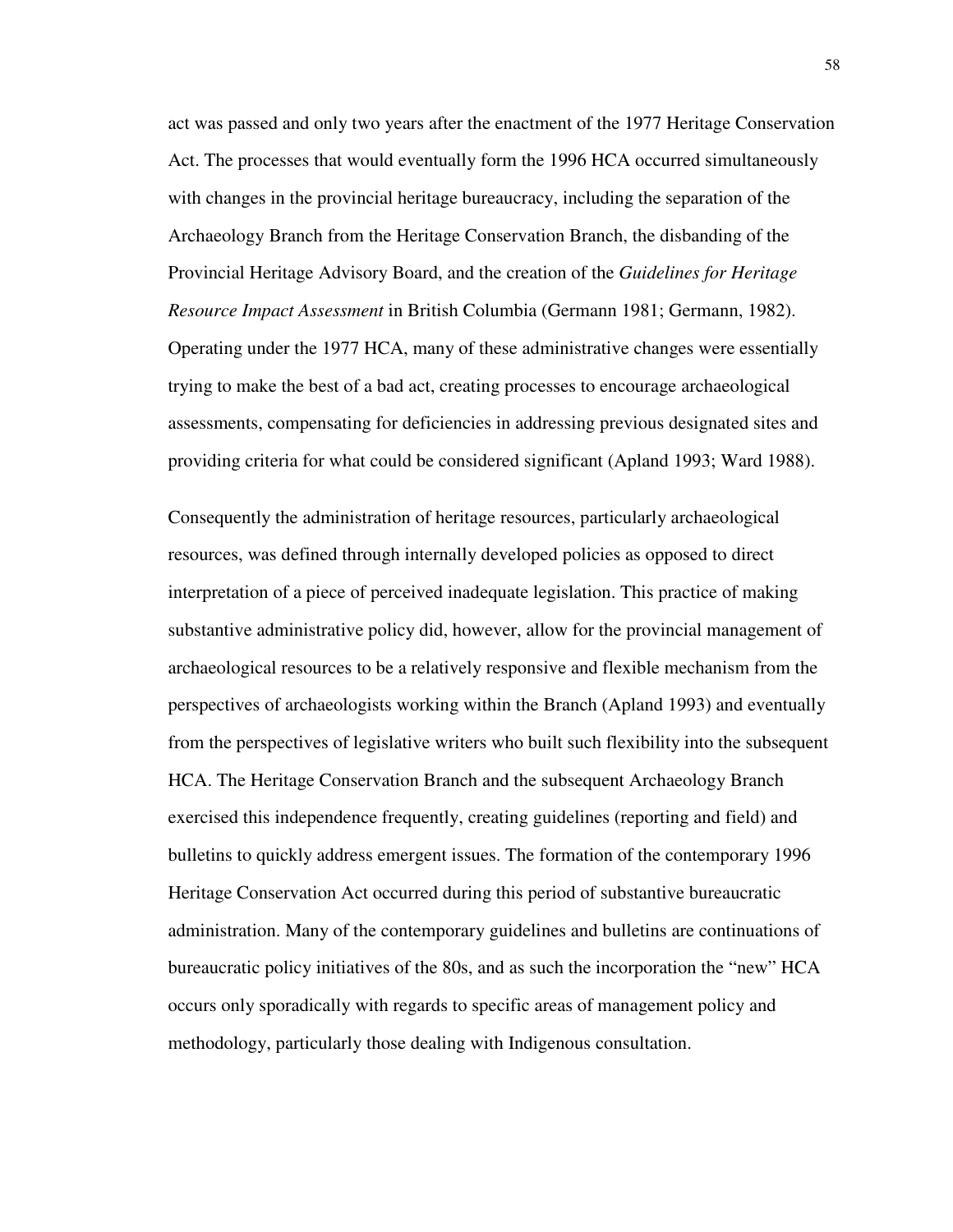The result appears to be a dissonance between an administrative policy created to compensate for weak legislation, and a subsequent piece of legislation that arguably has not yet realized its potential. Recognizing this dissonance, the discussion in this chapter of contemporary policy and legislation in British Columbia is organized into two parts. The first examines the changes to archaeological practice resulting from bureaucratic and legislative forces. The second part revolves around the emergence of non-archaeological interests as increasingly capable of affecting archaeological policy and, preemptively, legislation. These interests are first and foremost Indigenous communities but also include developers, municipalities, and McManamon's (1991) broader "publics." The roles these groups adopt and powers they exercise are indicative of a "Heritage Phase" of archaeological governance, discussed subsequently in Ch. 7.

### 4.1.1 Foundations of Contemporary BC Heritage Administration

As previously discussed in Ch. 2, the 1980s was a transitional period for archaeological governance in British Columbia. Not only was the PHAB disbanded and the Archaeology Branch split from the Heritage Conservation Branch, but the 1977 Heritage Conservation Act which governed this period was largely regarded as ineffectual, particularly by archaeologists (Apland 1993). As the 1980s progressed, the Archaeology Branch's ability to conduct site salvage and rescue operations was unable to match the demands of growing industrial responsibilities and a proponent pays mentality allowed by section 7 of the HCA (S.B.C. 1977 c. 37) was activated to compensate (Apland 1993). The simultaneous development of environmental impact assessment guidelines by the Environment and Land Use Committee in the late-1970s had already tempered industry expectation of new development clearance hurdles (Apland 1993). Additionally government learned from:

…experiences of the 1970s that development proponents were willing to do what was required as long as the requirements were stated "up front" and that the rules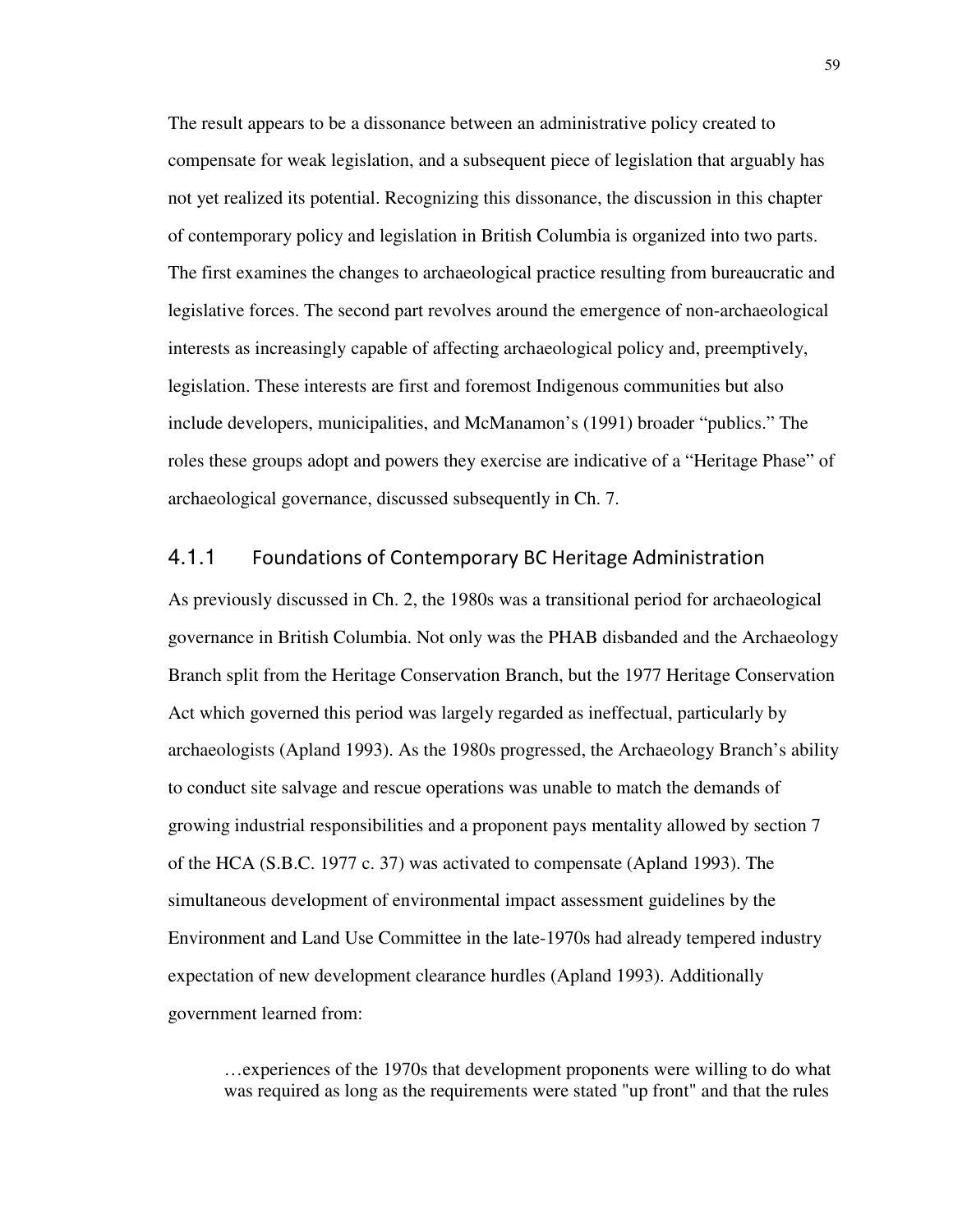did not constantly change. This, of course, did not preclude the occasional situation where re-assessment of management options was required. (Apland 1993: 13)

 A consequence of this development was the need to explain to proponents what was necessary in order to meet not only the requirements of heritage legislation, but the clearance of the bureaucracy, in a clear and efficient manner. The result was the first impact assessment guidelines released in 1982 based on Germann's 1981 thesis and modeled after existing environmental review policies and the developing archaeological resource management of the United States (Apland 1993: 13). Subject to a total of eight revisions (Table 3) from the original thesis the guidelines' primary purpose was not to harmonize the methodologies of archaeologists but to inform developers and establish expectations with regards to the archaeological assessments they were now paying for (Apland 1993). Over time the document became tailored as a resource for the archaeologist with appendices addressing report content, qualifications for professional archaeologists, various site evaluation criteria, and impact assessment indicators. Despite these alterations the guidelines, unlike Ontario's, are not nor have they ever been a "cookbook" for archaeological excavations (British Columbia 1998: Preface).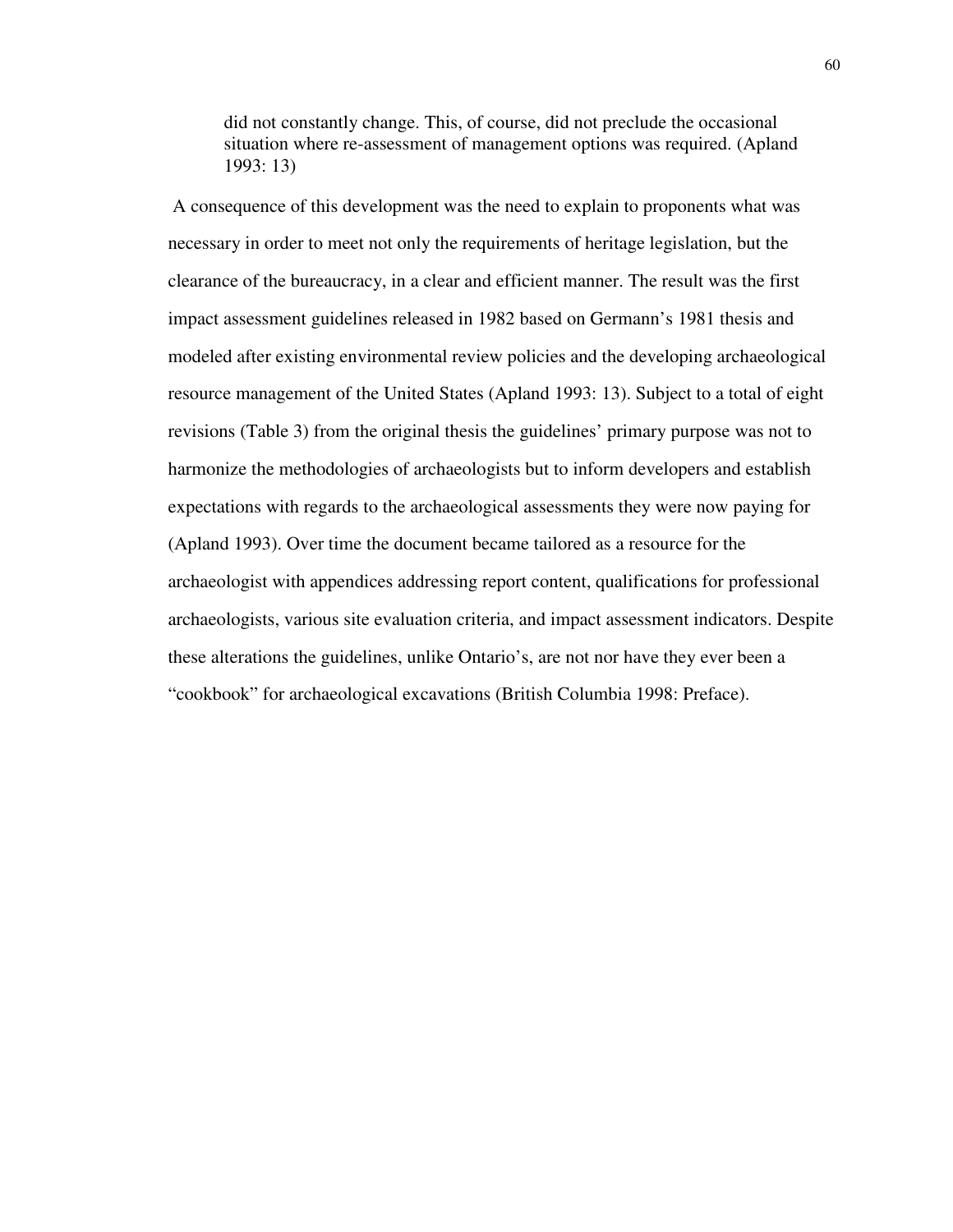| Date<br><b>Released</b> | <b>Title</b>                                                                          | Author(s)                                                                    |
|-------------------------|---------------------------------------------------------------------------------------|------------------------------------------------------------------------------|
| 1981                    | Guidelines for heritage resources<br>impact assessment in British<br>Columbia (Draft) | <b>Carlos Germann</b>                                                        |
| 1982                    | Guidelines for heritage resources<br>impact assessment in British<br>Columbia         | <b>Heritage Conservation</b><br>Branch, British Columbia<br>(Carlos Germann) |
| 1987                    | Guidelines for heritage resources<br>impact assessment in British<br>Columbia         | Archaeology Division, British<br>Columbia (Carlos<br>Germann)                |
| 1989                    | British Columbia archaeological<br>impact assessment guidelines                       | Brian Apland and Ray Kenny<br>(BC Archaeology Branch)                        |
| 1991                    | British Columbia archaeological<br>impact assessment guidelines<br>(revised)          | Brian Apland and Ray Kenny<br>(BC Archaeology Branch)                        |
| 1992                    | British Columbia archaeological<br>impact assessment guidelines<br>(revised)          | Brian Apland and Ray Kenny<br>(BC Archaeology Branch)                        |
| 1995                    | British Columbia archaeological<br>impact assessment guidelines<br>(revised)          | <b>British Columbia</b><br><b>Archaeology Branch</b>                         |
| 1996                    | British Columbia archaeological<br>impact assessment guidelines<br>(revised)          | <b>British Columbia</b><br>Archaeology Branch                                |
| 1998                    | British Columbia archaeological<br>impact assessment guidelines<br>(revised)          | <b>British Columbia</b><br><b>Archaeology Branch</b>                         |

**Table 3: Sequence of British Columbia's Archaeological Guidelines**

The contemporary guidelines are those last revised in 1998, as recent changes to archaeological practice have instead been expressed through information bulletins. The motivations behind this shift are unclear and uncovering them difficult due to a lack of recent publications from archaeobureaucrats about their work and my inability to get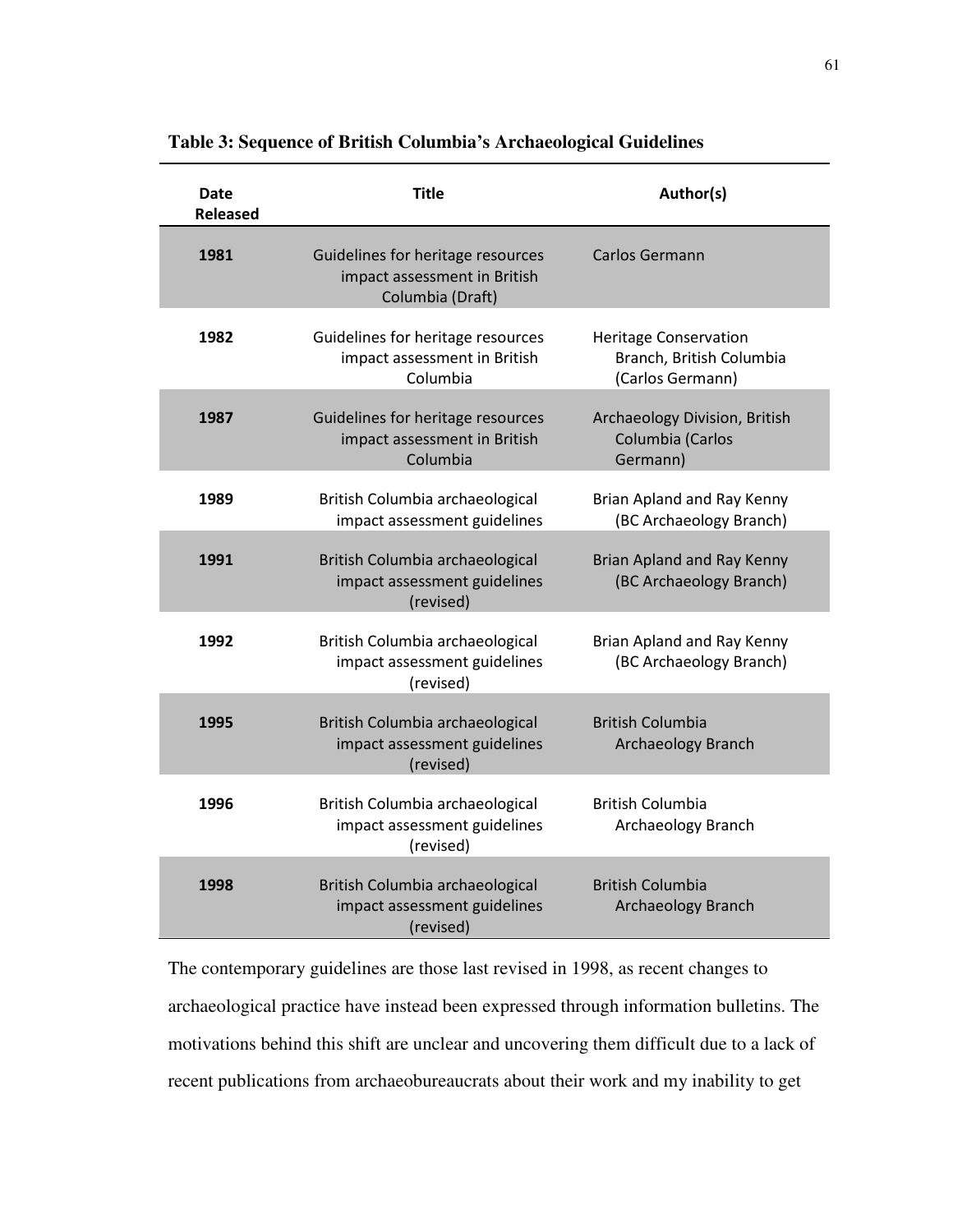answers from them personally. However the Archaeology Branch's website states the bulletins' purpose as follows:

The Archaeology Branch has developed a series of information bulletins which provide up-to-date information on branch policies and procedures. These bulletins are intended to be an effective and efficient mechanism for communicating with various stakeholders such as professional archaeologists, development proponents, First Nations and other government agencies. (http://www.for.gov.bc.ca/archaeology/bulletins/index.htm, accessed Mar 13<sup>th</sup>, 2012)

The deployment of new and revising of old information bulletins supplement the 1998 guidelines, allowing changes in policy to be directly related and addressed rather than incorporated into the pre-existing document that would require updating every time a policy shifted. Table 4 (a duplicate of Table 2) presents all contemporary versions of the 23 bulletins including last revised date. The specific bulletin numbers are temporally sequential with the revised dates indicating when the most recent changes were made to particular bulletins. It is difficult not to notice the prevalence of procedural and reportingrelated policy updates, perhaps reinforcing the impression of governance concerned more with process than with substance. For example Bulletins 7 and 17 dealing with electronic submission and qualification processes respectively have each existed in at least three separate incarnations according to the internet resource the Way Back Machine (web.archive.org accessed July 2, 2012); Bulletin 7 created October 2003, altered June 2004 and November 2009 (information between June 2004 and November 2009 was absent and the bulletin may also have been revised during that period); Bulletin 17 created July 2006, altered October 2006 and May 2007. By contrast, Bulletins 1 and 12 addressing CMTs, a source of conflict for the Ministry, have never been revised.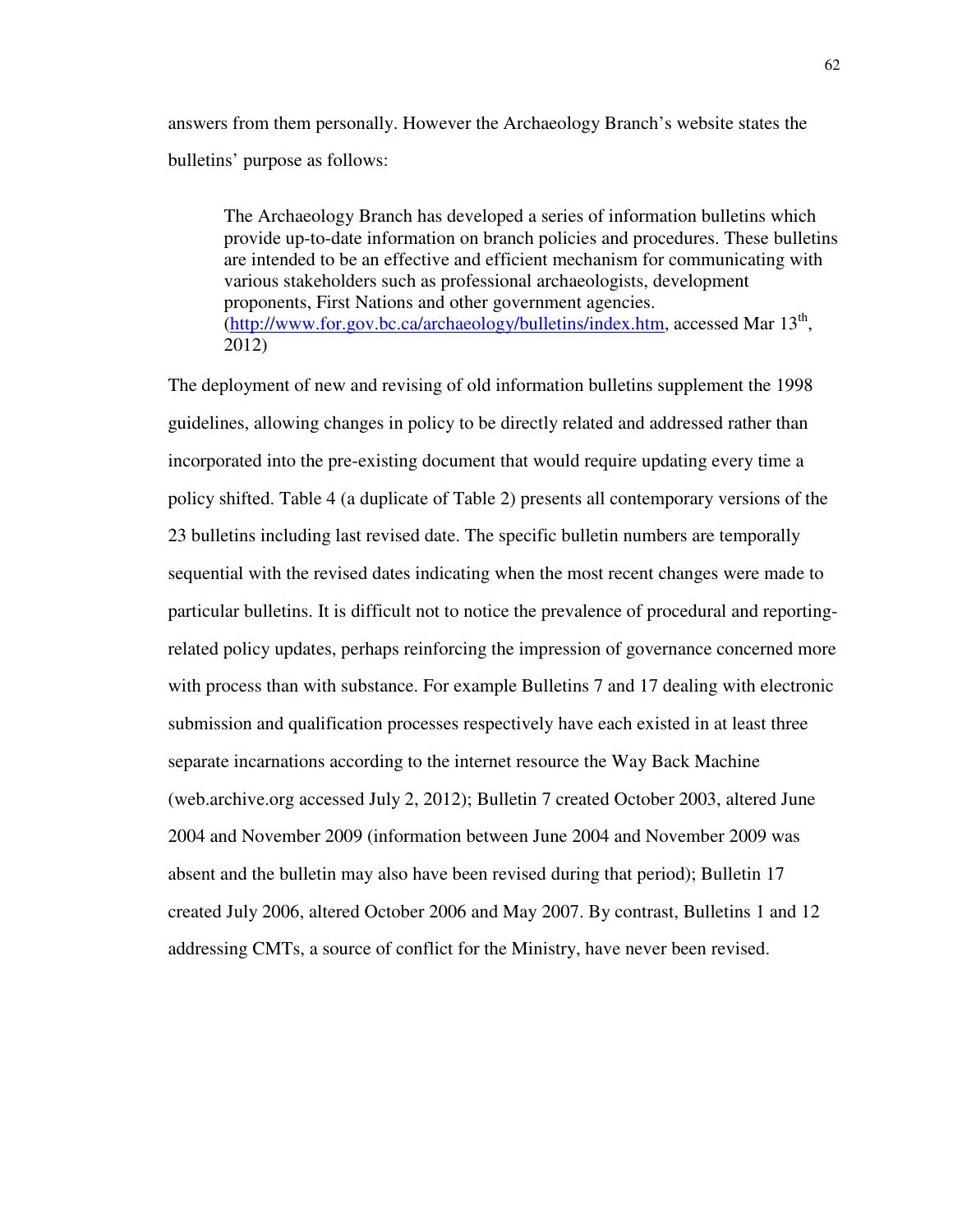| <b>Bulletin#</b> | <b>Title</b>                                                                                   | <b>Last Revised</b> |
|------------------|------------------------------------------------------------------------------------------------|---------------------|
| $\mathbf{1}$     | Recording post-1846 CMTs                                                                       | <b>May 2001</b>     |
| $\mathbf{2}$     | <b>Recording Property Identifiers</b>                                                          | May 2002            |
| 3                | Personal Information and Permit Applications                                                   | Oct 2002            |
| 4                | Archaeological Site Inventory Form and Guide                                                   | Aug 2005            |
| 5                | Winter Methodology for Oil and Gas AIAs                                                        | May 2003            |
| 6                | Copying Permit Report Review Comments to Clients                                               | Oct 2003            |
| 7                | <b>Standards for Electronic Submission of Permit</b><br>Reports                                | <b>Nov 2009</b>     |
| 8                | <b>Permit Report Citations</b>                                                                 | Nov 2003            |
| 9                | <b>Client Certification</b>                                                                    | Jan 2004            |
| 10               | Interim Permit Reporting Procedures                                                            | Mar 2004            |
| 11               | Protocol Agreement with BC Oil and Gas Commission                                              | Apr 2004            |
| 12               | Defining Culturally Modified Tree Site Boundaries                                              | May 2004            |
| 13               | Application Review Process and Guidelines for<br><b>Consulting Archaeologists</b>              | May 2008            |
| 14               | Post-construction AIAs for Oil and Gas                                                         | Mar 2005            |
| 15               | Permits and Archaeological Site Boundaries                                                     | <b>Jun 2005</b>     |
| 16               | Using the Archaeological Site Inventory Form and<br>Detailed Data Table to Record CMT Features | Jan 2006            |
| 17               | <b>Field Director Qualifications</b>                                                           | May 2007            |
| 18               | <b>Site Alteration Permit Reports</b>                                                          | Nov 2010            |
| 19               | Minimum Content and Format Requirements for<br><b>Recording Archaeological Sites</b>           | May 2009            |
| 20               | Permit Report Copyright                                                                        | May 2009            |

**Table 4: Current Versions of Archaeological Bulletins in British Columbia**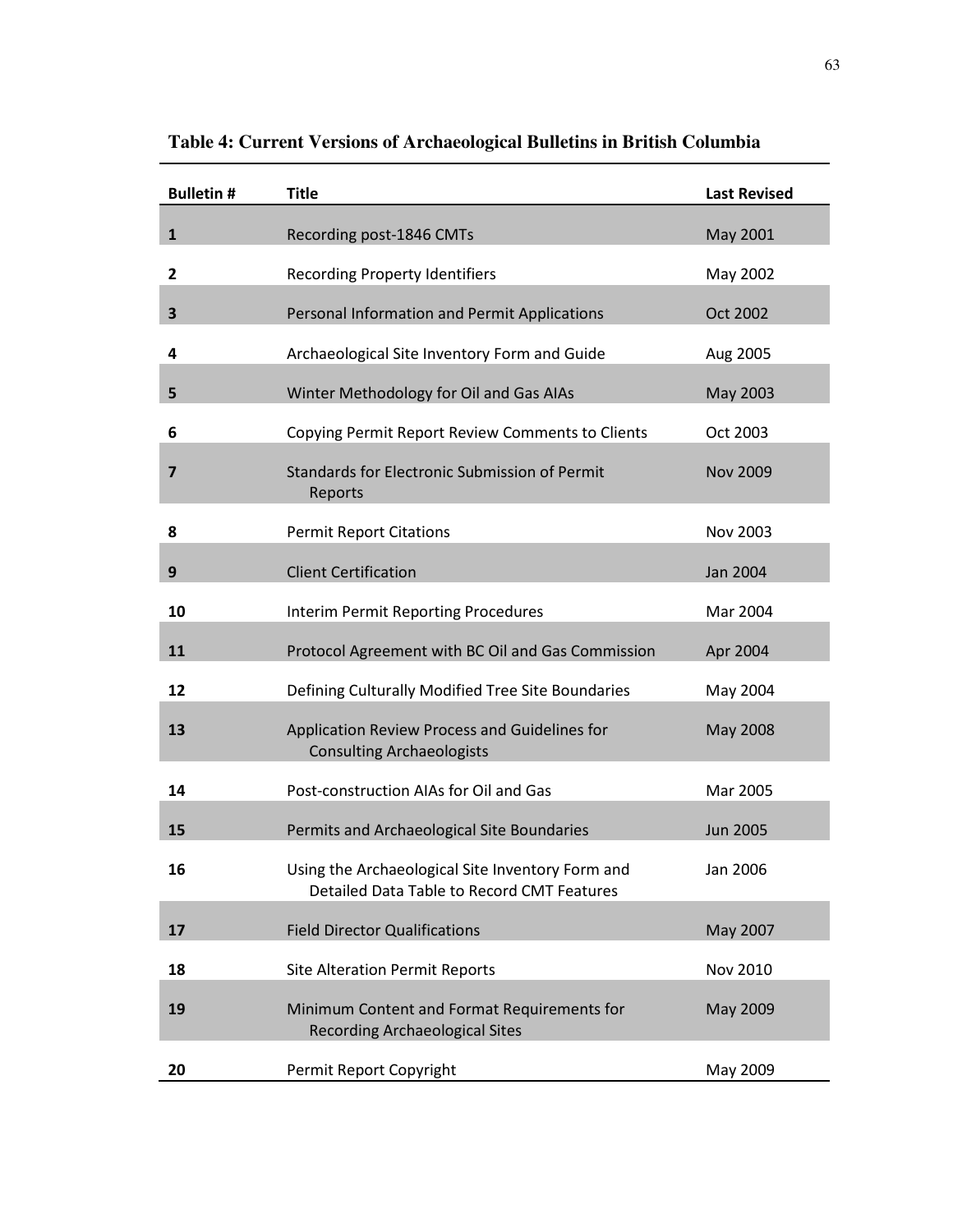| <b>Bulletin #</b> | Title                                                                | <b>Last Revised</b> |
|-------------------|----------------------------------------------------------------------|---------------------|
| 21                | <b>Restrictive Covenant Process for Consulting</b><br>Archaeologists | Nov 2007            |
| 22                | <b>Enhanced Site Form Mapping Standards</b>                          | May 2008            |
| 23                | Recording Archaeological Study Areas                                 | <b>Jun 2011</b>     |

Source: http://www.for.gov.bc.ca/archaeology/bulletins/index.htm

Despite the inclination to seemingly superficial changes, these bulletins have assisted the Archaeology Branch in creating an unparalleled digital system for the dissemination of site location and archaeological report information. Remote Access to Archaeological Data (RAAD) and the Provincial Archaeological Report Library are the two best examples of this digitization and database project. Among the groups allowed access: "archaeological consultants, federal and provincial land use planning agencies, regional districts, municipalities and First Nations"

(http://www.for.gov.bc.ca/archaeology/accessing\_archaeological\_data/index.htm, Accessed Mar.16, 2012). RAAD provides individual members of these groups access to archaeological site information including location, site forms, maps, and GIS files, all through a web-based interactive provincial map application. The report library provides a searchable database of practically every eligible report submitted to the government since the 1960s. The creation and up-to-date maintenance of these two valuable tools necessitates consistent report and form submissions particularly those laid out in Bulletins 4, 7, 19, 20, and 22. Given the need to police submissions so closely, the bureaucracy's limited capabilities now appear focused in an information "clearing house" capacity, effecting heritage preservation through the intake and dissemination of archaeological data.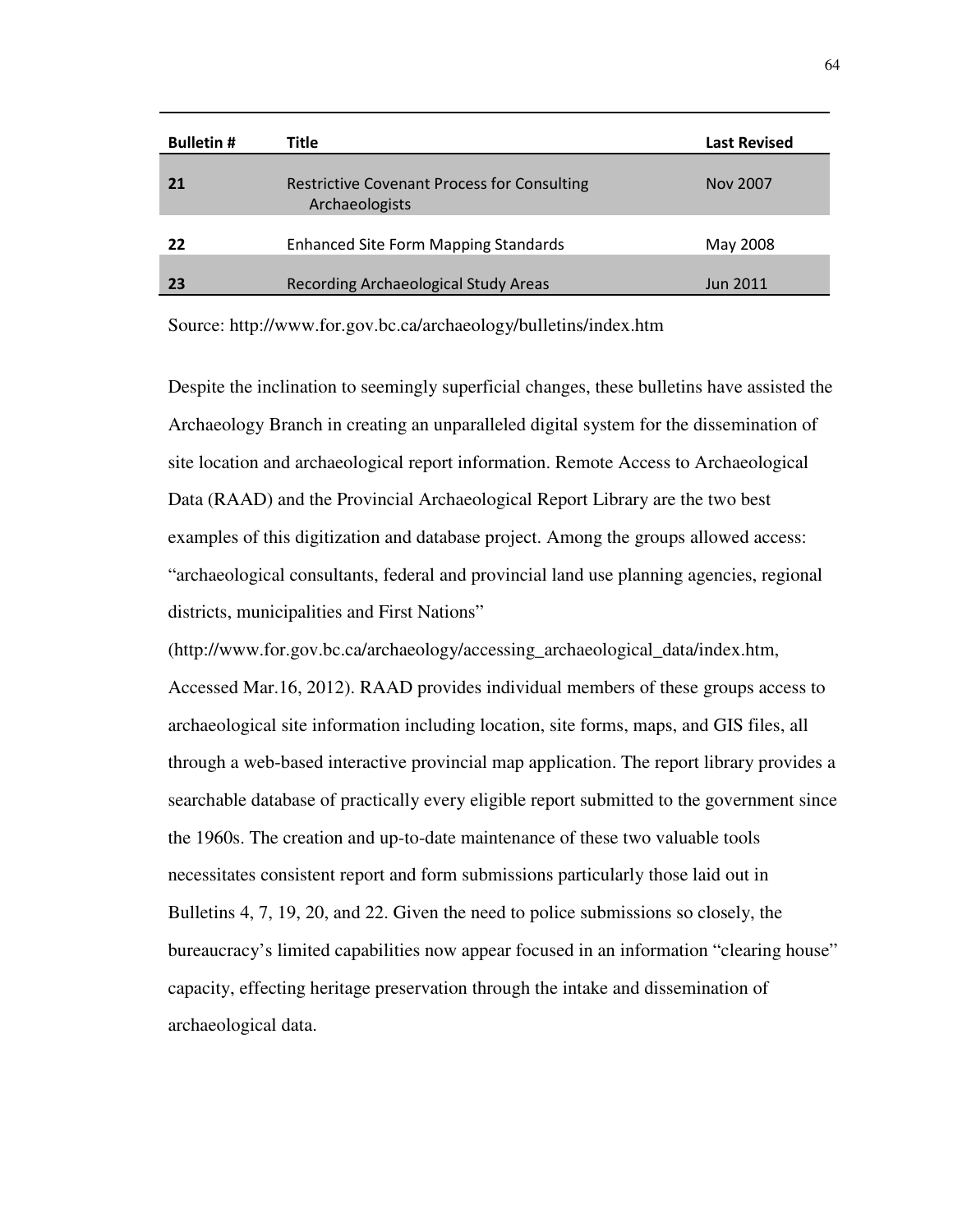#### 4.1.2 Critiques of Contemporary BC Heritage Management

This preoccupation with "clearing house" duties has led to a number of critiques of current BC administration of archaeological management, though these critiques are more often leveled at the HCA than at the Archaeology Branch. These contemporary published criticisms appear to have largely emerged from the increasingly contested nature of heritage within British Columbia, and a perceived failing of the legislation to adequately enshrine First Nations interests with regards to their heritage. Critiques range from a specific dissatisfaction with the HCA being "...narrow in its interpretation of cultural heritage, as it only addresses physical evidence of past human activity" (Klassen, Budhwa and Reimer/Yumks 2009: 205), to a more general dissatisfaction, arguing the Act is "highly ineffective for protecting heritage" (King 2008: 11). Nicholas (2006) indicated that while progress has been made since the early days of the IGO and HOPA, CRM in BC still has a ways to go incorporating "emic" or subjective data into analysis. Budhwa (2005), employing De Paoli (1999), states:

It is encouraging to see that British Columbia is one of the only provinces to have developed a policy regarding minimal standards for First Nations consultation prior to archaeological work in their associated traditional territories (De Paoli 1999: 2.6). However, despite this policy and progress made by consulting archaeologists individually and independent of this structure (such as consultation with First Nations during the archaeological permitting process), the First Nations have not had a real voice in the interpretation of their cultural heritage. Nor have they been included in the development of cultural heritage management legislation and impact assessment guidelines (De Paoli 1999: 3.2.2). (26)

This statement obfuscates not only the difference between government and nongovernment action - forwarding of archaeological permits to First Nations is a Branch policy - but alludes to general misconceptions regarding the involvement, limited but present, of First Nations in the creation of the 1994 HCA. Additionally, while some critics (King 2008; Klassen, Budhwa and Reimer/Yumks 2009) account for interests outside of archaeologists, these groups, particularly developers, are rendered invisible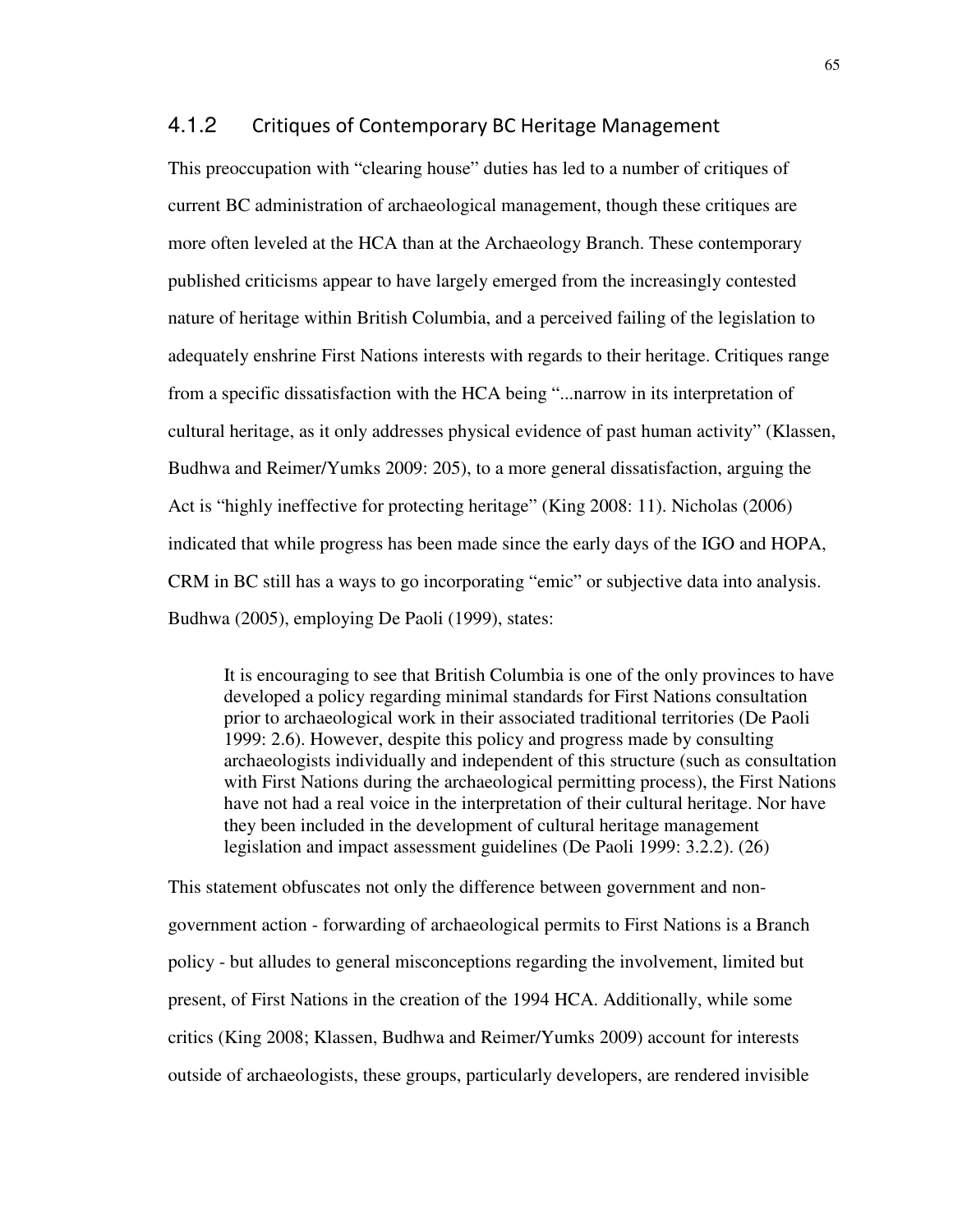and without agency in the formative stages of the legislation. The perceived absence of these active but understudied forces in the development of contemporary legislation negates not only their contribution to but also any responsibility for the resulting HCA.

The 1970s and 80s saw a rapid expansion in the number of groups with a defined interest in the policies and outcomes of heritage legislation: developers under the proponent pays model, municipalities under the Municipal Act and, especially, Indigenous groups in Treaty negotiations. Each stakeholder group developed an interest in heritage legislation and policy as a result of initiatives where the archaeological resource was simply an element in a larger narrative. Indigenous communities were beginning to engage in legal battles that would result in the Supreme Court of Canada decisions of the 1990s (Sparrow and Delgamuukw) where archaeological evidence was deployed by both sides. Section 714A of the Municipal Act was passed in 1973 allowing municipal designation of heritage lands and buildings (Holman 1996). The nurturing of the "proponent pays" model in the 1980s forced developers to consider archaeological sites not only as delays but potential fiscal drains, encouraging them to take an active interest in heritage legislation and policy. Factor in the shift from government to commercial archaeological survey and this period packed the heritage environment with stakeholders just prior to new legislation. As discussed previously, when a policy-writer wants to retain control of a process they limit the groups involved in that process, the expansion of vested heritageinterested parties in a period of legislative reform, as was the case in British Columbia in the 1980s, meant there were that many more interests to placate in the final product. This environment was front and centre in the minds of those writing the HCA:

I figured if we could come up with a package that had enough in it for everybody that everybody would agree that the things that are getting worse from their point of view are more than made up for by the things that are getting better, that they would then be supportive of the new package and understanding of the fact that if we tried to give them what they wanted some other party would be vehemently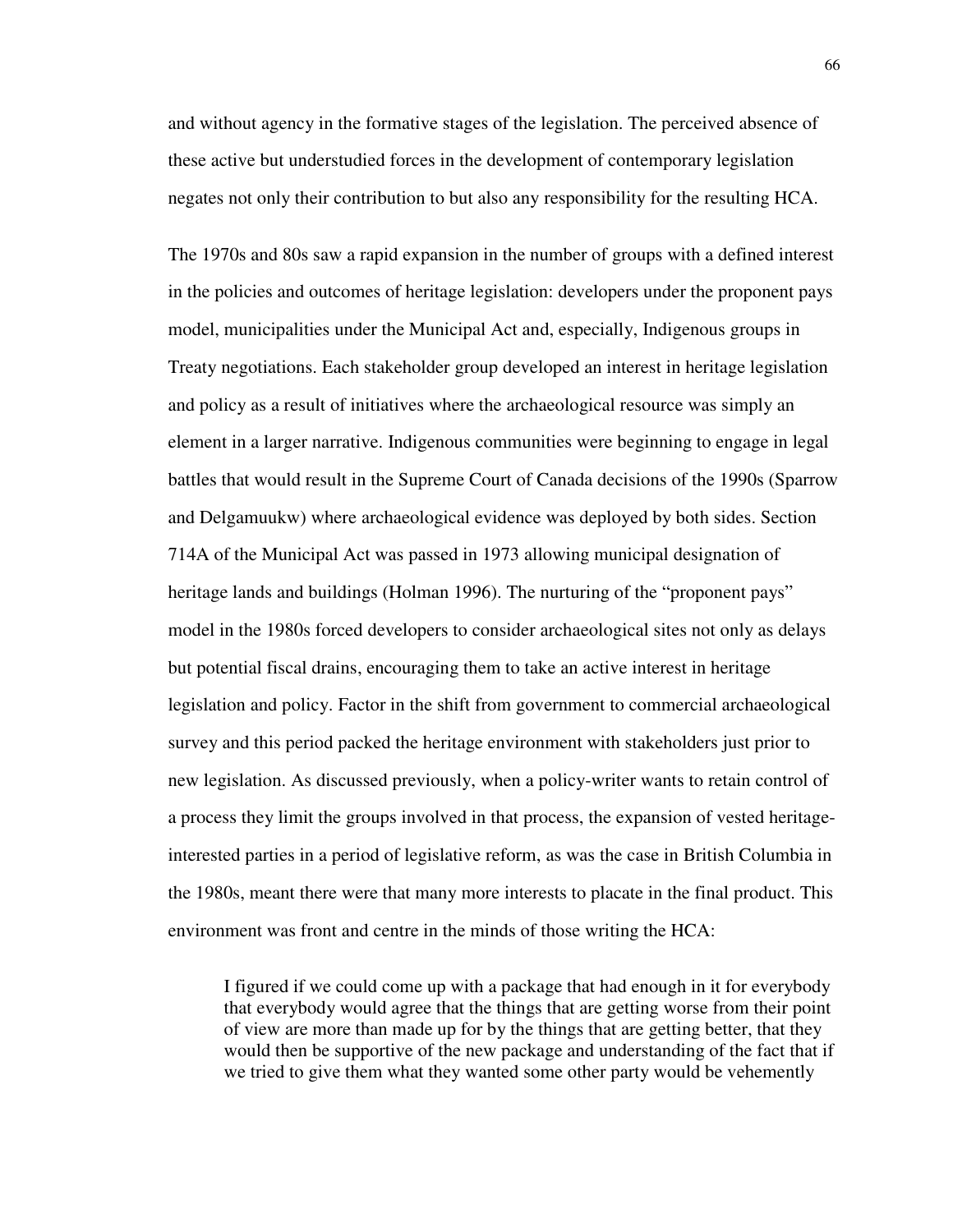opposed and vehement opposition to the heritage package from any party would kill it. (Bill Huot, British Columbia)

In addition to Project Pride, a task force that toured the province in the 1980s accumulating public input with regards to provincial heritage (British Columbia 1987a; 1987b), quiet diplomacy steps were taken with several organizations in an attempt to preemptively address community concerns before legislation was introduced. Drafters conferred with municipalities, Indigenous organizations, archaeologists, and developer representatives gathering concerns and seeking to establish a middle-ground for legislation to occupy (Bill Huot, British Columbia). Some of the most important of these steps (contrary to De Paoli's [1999] assertion cited above) were consultative meetings with Aboriginal groups, known as the First Nations Heritage Symposium. These meetings took place in 1992 between the provincial government, the Union of BC Indian Chiefs, and the First Nations Summit (Bill Huot, British Columbia; Lane 1993). The consequence of these broad consultative efforts was widespread support for the proposed heritage legislation as seen in the following quotes: the First Nations Summit "fully support the Bill as drafted" (letter to Bill Barlee 1994); "a job very well done" (Heritage Society of BC letter to Colin Campbell 1992); "The Institute strongly believes that the current heritage proposal will encourage municipalities and developers to work out sensitive and creative solutions to conserve heritage properties in British Columbia" (Urban Development Institute letter to Bill Barlee 1994); "new heritage legislation is still supported by UBCM" (Union of BC Municipalities letter to Darlene Marzari 1993).

The common interests and support reflected as a result of those consultations over the legislation and proposed means of managing BC's heritage continue in interesting ways today, especially in respect to the relationship several of these groups have been able to develop directly, and beyond government oversight. For example, as Klassen, Budhwa and Reimer/Yumks (2009: 218) point out, the power has begun to shift away from the Archaeology Branch with regards to First Nations consultation and into "high-level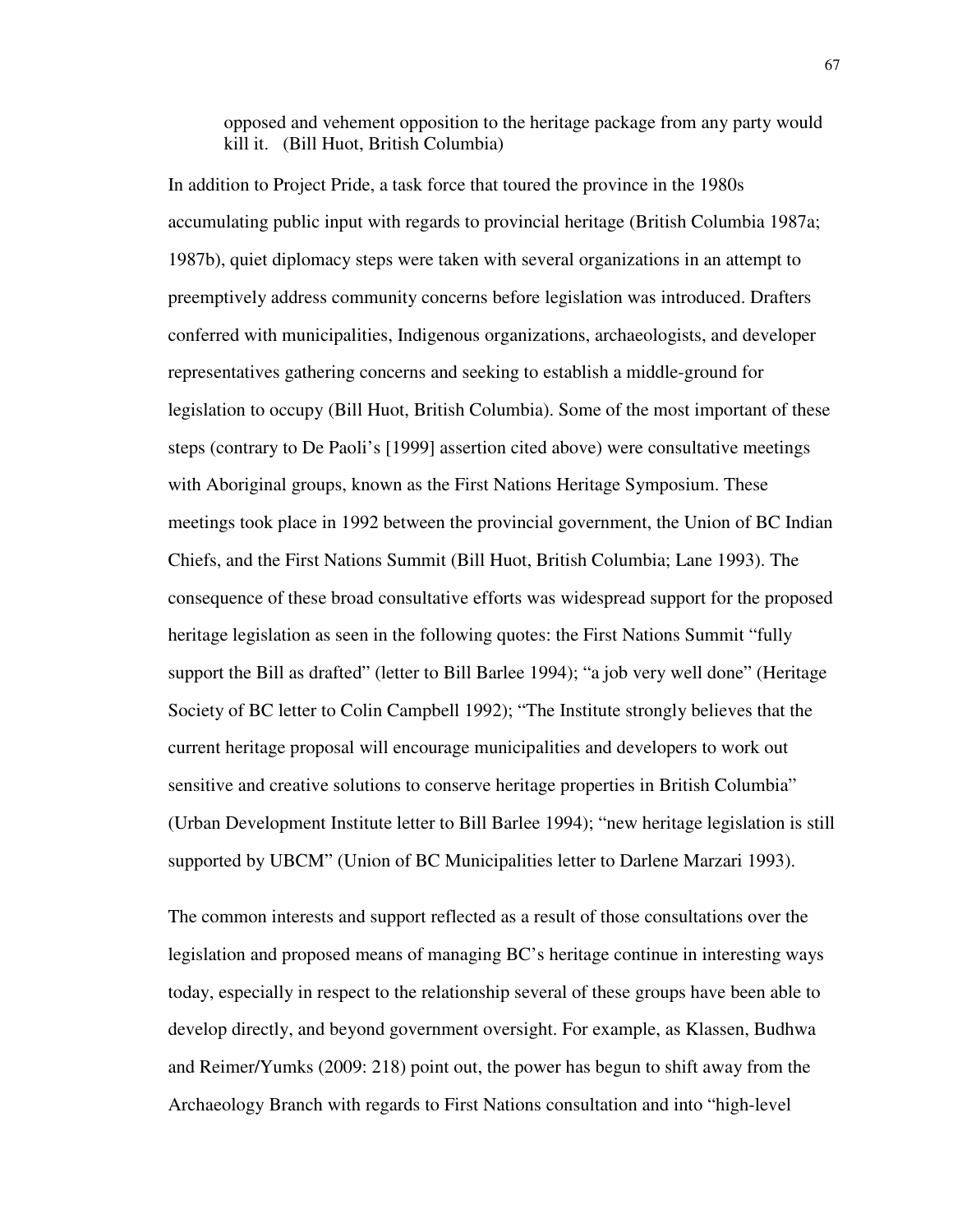provincial land use planning" and formal/informal agreements with industry and ministries. Improvements achieved through the HCA are being built upon by developing relationships on a local, operable level. These agreements often exceed obligations required under the HCA and by the Archaeology Branch but fulfill the recognized potential within the HCA for these agreements to exist (Bill Huot, British Columbia). In addition to Klassen, Budhwa and Reimer/Yumks's (2009) discussion of these agreements in the forestry context, the Archaeology Branch itself has entered into various memoranda of understanding (MOUs) with First Nations communities (MOU – MTSA and HTG First Nation Heritage Conservation in Hul'qumi'num Tumuhw 2007; MOU-Treaty 8 First Nations). Municipalities are also beginning to exercise their 1973 Municipal Act powers in creating programs similar to the municipal archaeological management plans developed in Ontario (Mason and Zibauer 2012; Williamson 2010). Given the implausibility of passing heritage legislation that is everything to everyone, these individual agreements and programs compensate for perceived faults in a very meaningful and focused way without forcing the provincial government to reopen the legislative process. The opportunities for communities, companies and government to arrive at situational solutions regarding heritage issues emphasize the benefits of a legislatively-cultured inclusive environment built around a common "heritage," rather than a technical and specialized archaeology managed for archaeological interests.

Despite the relative progress made in areas such as Indigenous engagement and informal agreements, British Columbia does lag behind Ontario in two significant areas: municipal heritage planning and the deployment of regulations. As mentioned above, only recently have cities in the province such as New Westminster (Mason and Zibauer 2012) begun to develop heritage protocols similar to those of municipalities in Ontario despite having the nominal ability to do so since the Municipal Act gave them the ability to designate their own heritage sites in the 1970s. As well, the absence of meaningful regulations attached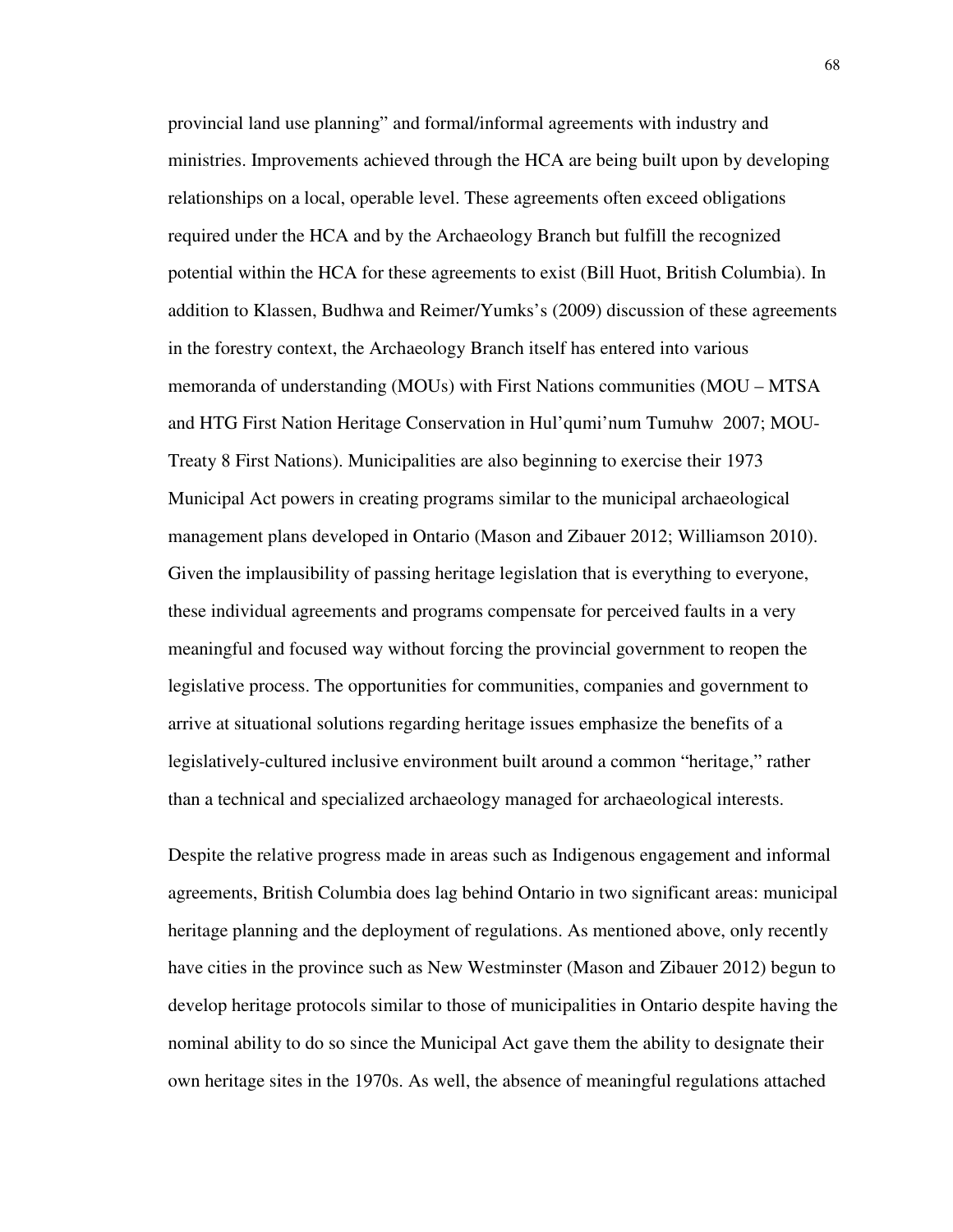to the HCA also poses potential future problems should government heritage policies not explicitly laid out in legislation ever be challenged in court (Bjorn Simonsen, British Columbia). Ontario's consistent use of regulations, particularly those dealing with licenses, will be reviewed in the following chapter.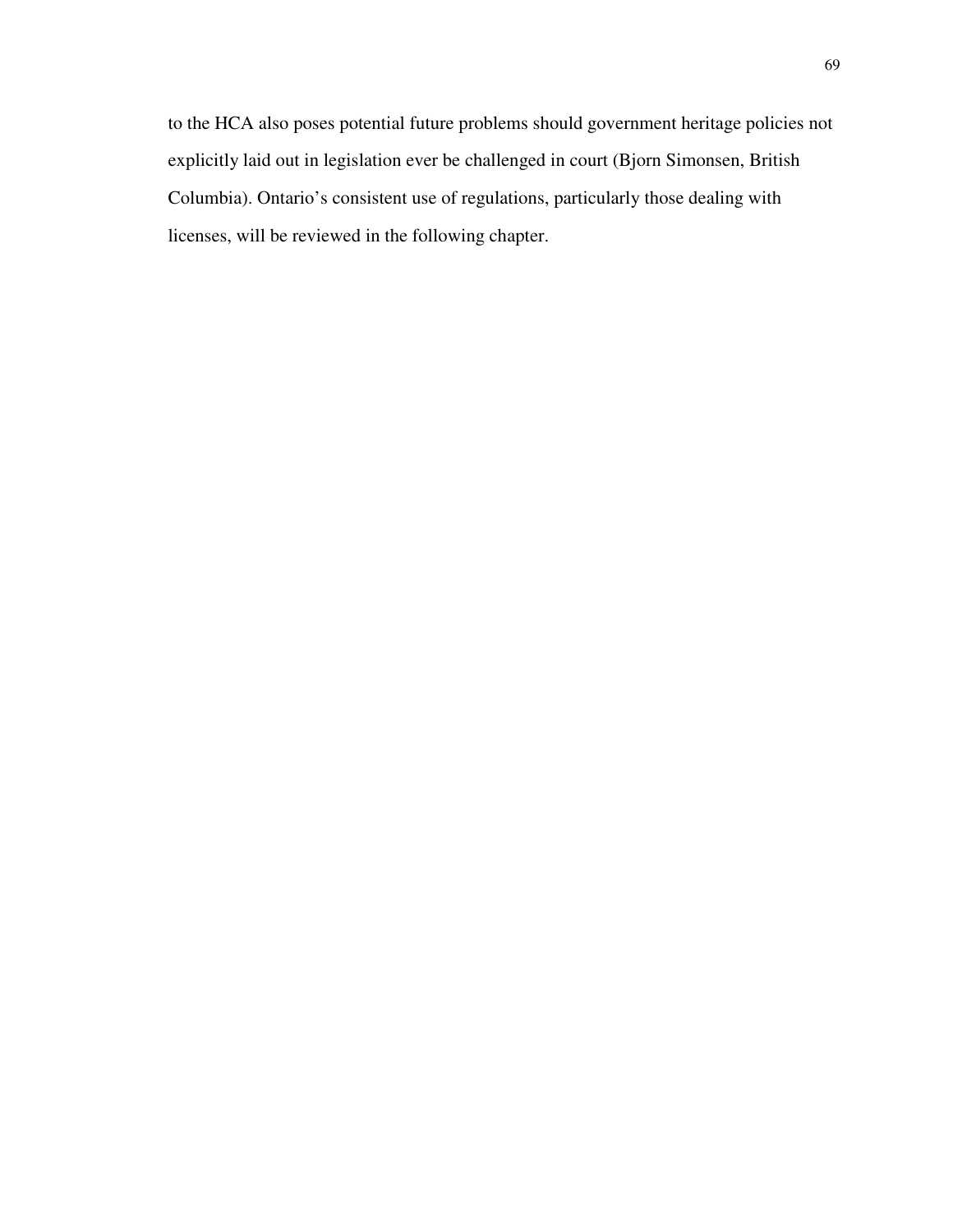## 4.2 Contemporary Ontario

The provincial administration of CRM in Ontario has undergone some fairly significant changes in recent years. Trends from the 1980s coalesced in the 90s with the update of various regulations to the OHA (Table 5) and in dialogues between archaeologists (inside and outside of government) and between archaeologists and heritage stakeholders. The 2000s eventually emerged as a period of policy and generational shifts reflecting the trends and events of the previous two decades.

| <b>Regulation #</b>            | <b>Title</b>                                                                               | <b>First</b><br><b>Created</b> | Last<br><b>Revised</b> |
|--------------------------------|--------------------------------------------------------------------------------------------|--------------------------------|------------------------|
| R.R.O. 1990<br><b>Reg. 875</b> | <b>Archaeological Sites</b>                                                                | 1950s                          | 1990                   |
| O. Reg. 9/06                   | Criteria For Determining Cultural Heritage<br>Value or Interest                            | 2006                           |                        |
| O. Reg. 10/06                  | Criteria for Determining Cultural Heritage<br>Value or Interest of Provincial Significance | 2006                           |                        |
| O. Reg. 170/04                 | Definitions                                                                                | 2004                           |                        |
| R.R.O. 1990<br><b>Reg. 876</b> | <b>Grants and Loans</b>                                                                    | 1975                           | 2010<br>(revoked)      |
| R.R.O. 1990<br>Reg. 877        | <b>Grants for Museums</b>                                                                  | 1975                           | 1993                   |
| R.R.O. 1990<br><b>Reg. 878</b> | <b>Grants for Plaquing</b>                                                                 | 1975                           | 2010<br>(revoked)      |
| R.R.O. 1990<br><b>Reg. 879</b> | Grants to Incorporated Historical Societies and<br>Organizations                           | 1975                           | 1990                   |
| R.R.O. 1990<br><b>Reg. 880</b> | <b>Historic Sites</b>                                                                      | 1950s                          | 1990                   |
| O. Reg. 8/06<br>(Formerly 881) | Licenses under Part VI of the Act - Excluding<br>Marine Archaeological Sites               | 1975                           | 2010                   |

#### **Table 5: Ontario Regulations Past and Present**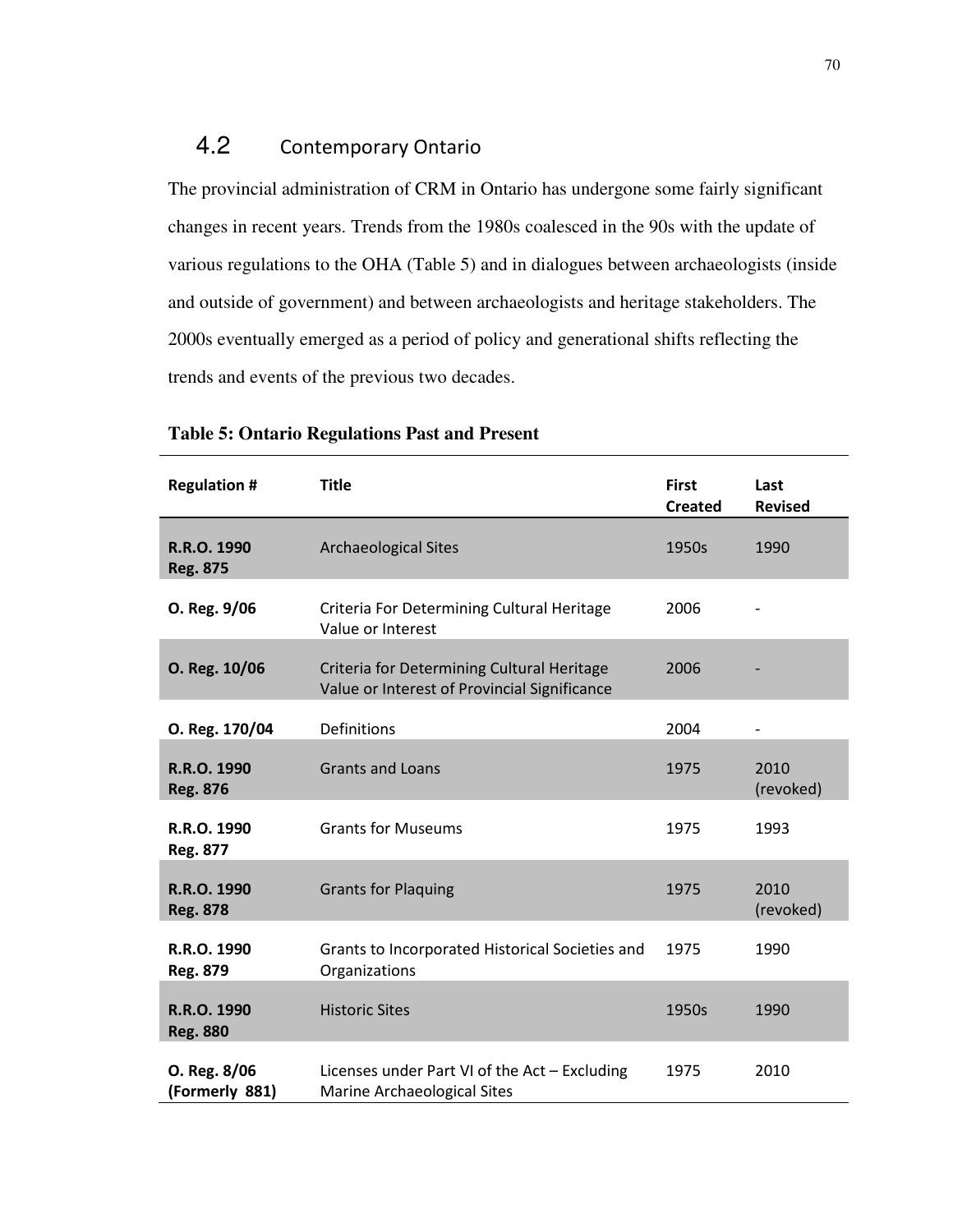| <b>Regulation #</b> | Title                       | First<br><b>Created</b> | Last<br><b>Revised</b>   |
|---------------------|-----------------------------|-------------------------|--------------------------|
| O. Reg. 11/06       | Marine Archaeological Sites | 2006                    | $\overline{\phantom{0}}$ |

#### 4.2.1 Foundations of Contemporary Ontario Heritage Administration

The 1980s and 90s saw a series of government-led initiatives to either change heritage legislation or to address issues with heritage policy and provincial review mechanisms. The first, formally titled *Heritage: Giving our Past a Future*, the Heritage Policy Review was a very open exercise involving public submissions and hearings, similar to Project Pride in British Columbia (Ontario 1987; 1988). Conducted under the Liberal government of David Peterson (1985-1990) the review was intended to overhaul the OHA and establish an "overall policy framework" for heritage in Ontario (Ontario 1988: 1). Interestingly, the 1987 *Heritage: Giving our Past a Future* Discussion Summary and the 1988 Public Submissions included several instances of foreshadowing of future heritage management. Two particular examples are striking: from the public consultations came calls for Indigenous consultation; and from the ministry came ideas surrounding private not-for-profit service providers exercising what were referred to as "decentralized partnerships" (Ontario 1987: 10). How these two ideas eventually emerged is discussed subsequently since despite substantial public consultation the review's goals were never realized as Peterson's government fell to the New Democrat Bob Rae in 1990. Under Rae's tenure (1990-95) the OHA remained relatively unchanged, although several changes were made to the Planning Act that reinforced the archaeological protection measures contained there. It was not until Mike Harris's conservative government (1995-2003) that substantive changes to the OHA and archaeological review policies were made.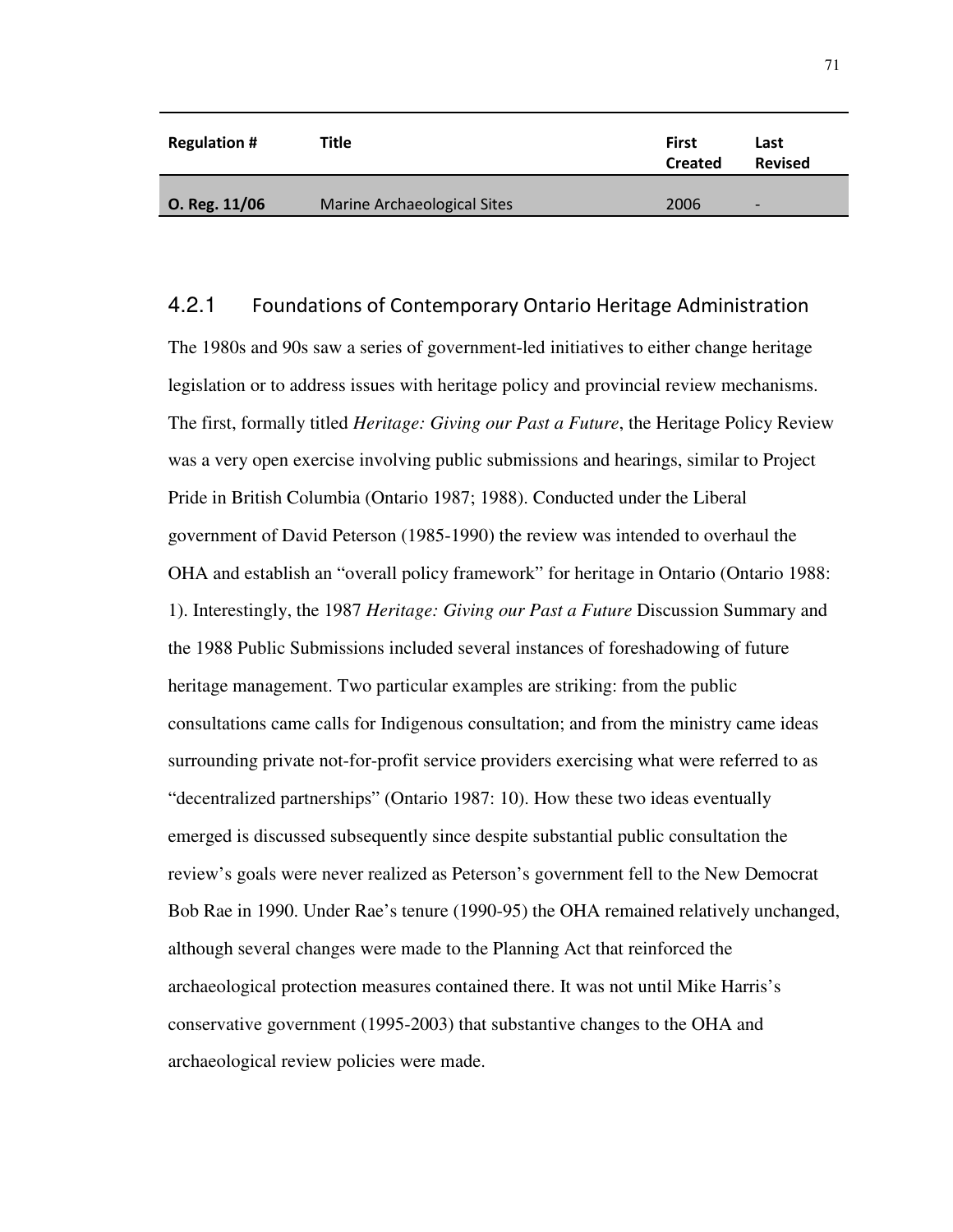Delays and costs associated with addressing repeated negative ministry CRM reviews under the OHA and the Planning Act led several developers and sympathetic CRM consultants to organize and apply pressure on the provincial government to engage in reviews of the provincial archaeological program; the first, under the government-wide Red Tape Review Commission, or just Red Tape Commission (RTC), and the second under the Archaeological Customer Service Project (ACSP). Here I will digress briefly and re-outline the archaeological report review environment that the RTC and the ACSP were attempting to remedy.

As already discussed in Ch. 3, the absence of a means, and perhaps even a will, to disseminate the oft-changing criteria by which archaeological reports submitted by licensees were evaluated, contributed to a fairly antagonistic environment between archaeobureaucrats and private consultants (see Ferris 2007b for a colourful account of some of these exchanges). Extant guidelines were ill-equipped to prevent review inconsistencies. The *Guidelines on the Man-Made Heritage Component of Environmental Assessments* (Ontario 1980) emerged from the Environmental Assessment Act 1975. Dealing with multiple categories of heritage including archaeological, architectural, and historical concerns in addition to cultural landscapes these early guidelines were more focused on built heritage and were never employed by archaeobureaucrats (Ferris pers. comm.). By 1985 the absence of archaeology-centric guidelines and a spectrum of questionable field methodologies led the Ministry to begin a consultative process towards the creation of "technical standards of practice" (Ferris 2007a: 86). Government sponsored workshops in 1987 and 1988 combined with detailed questionnaires established a general consensus within the archaeological community with regards to field methodologies (Ferris 2007a). This consensus was formally incorporated, after several drafts, as the *Archaeological Assessment Technical Guidelines* in 1993 addressing stages 1-3 (Ontario 1993) and adherence to them was mandated as a condition of holding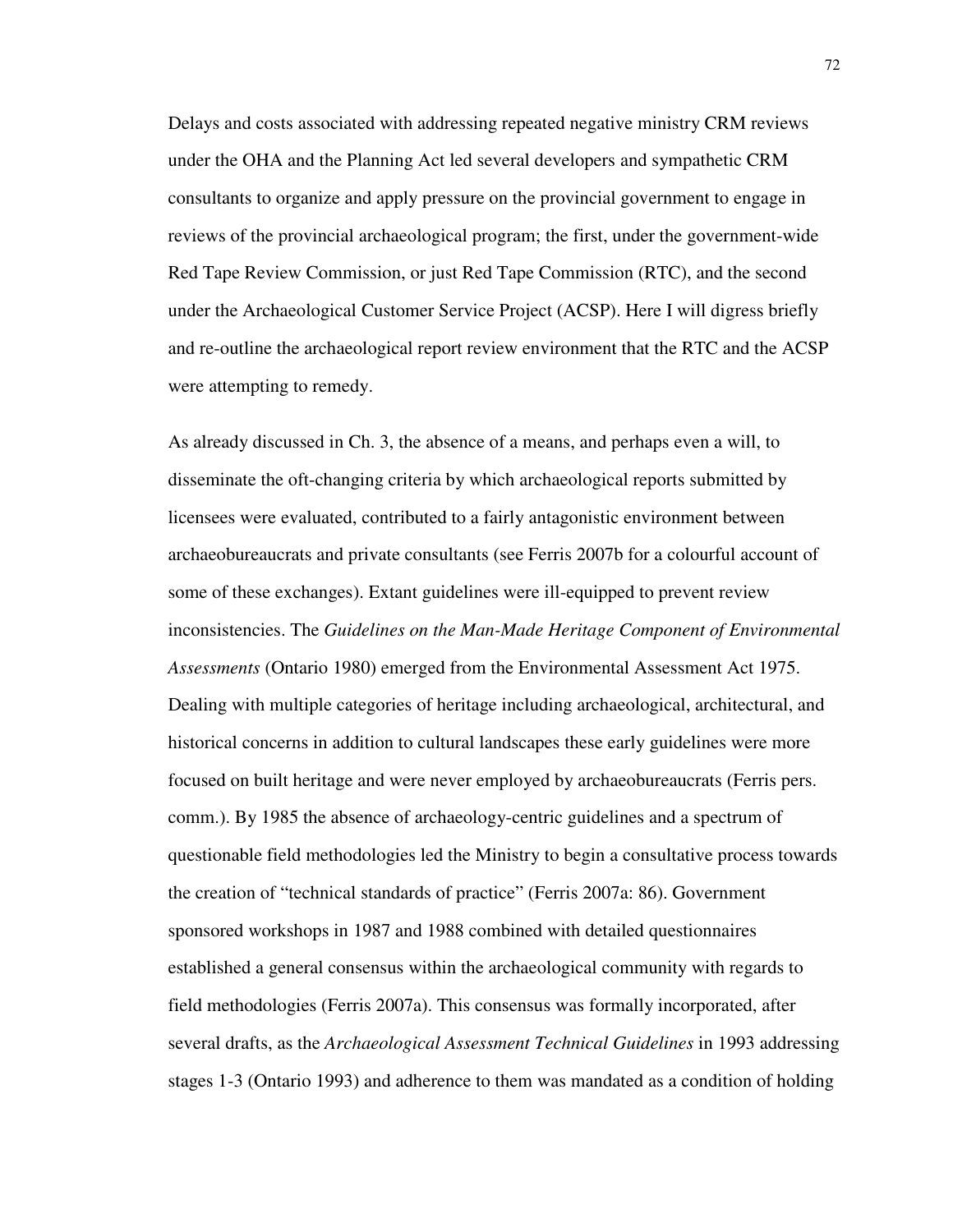a license for commercial purposes (Ferris 2007a). Despite succeeding in practically defining which archaeological methodologies were perceived as good methodologies and achieving a measure of enforced consistency, the guidelines met with some criticism (Mayer 1994) as reviewers variably enforced adherence to the document, inconsistently allowing exceptions under certain circumstances or for certain individuals, effectively creating what Ferris (2007a: 8) called a "ghost set of standards". In this environment the ability for reports to receive positive reviews was less based on the methodological and analytical merit of corresponding fieldwork and more on the licensee's ability to tailor the report to its individual reviewer's values and maintain a positive relationship with that reviewer (Ferris 2007b). The inevitable clashes between opposing values and personalities led to the formal complaints which directed the RTC's attention to the archaeological review process.

The RTC was primarily a stakeholder-oriented affair interested in the overall efficiency of the provincial bureaucracy as opposed to the specifics of any one department or ministry (Ontario 1997). However under the gaze of the commission many of the archaeological governance structures were reaffirmed and even strengthened. The red tape secretariat found that not only was archaeological conservation firmly established in land use development processes, thanks to efforts of individuals like Bill Fox in the late-1980s, but that the processes of archaeological oversight were actually effective in reducing bureaucratically-induced delays (red tape) (Ferris 2007a). Most of the issues surrounding heritage oversight were attributed to shortcomings of the OHA, a finding which triggered the first substantial legislative changes to the Act. The most significant of these changes were the alterations to section 48(1) creating automatic protection for archaeological sites. The first attempt by consultants and associated developers to address perceived bureaucratic hindrances actually strengthened the archaeobureaucracy by: 1) reaffirming the bureaucracy's efficiencies and even crediting earlier initiatives including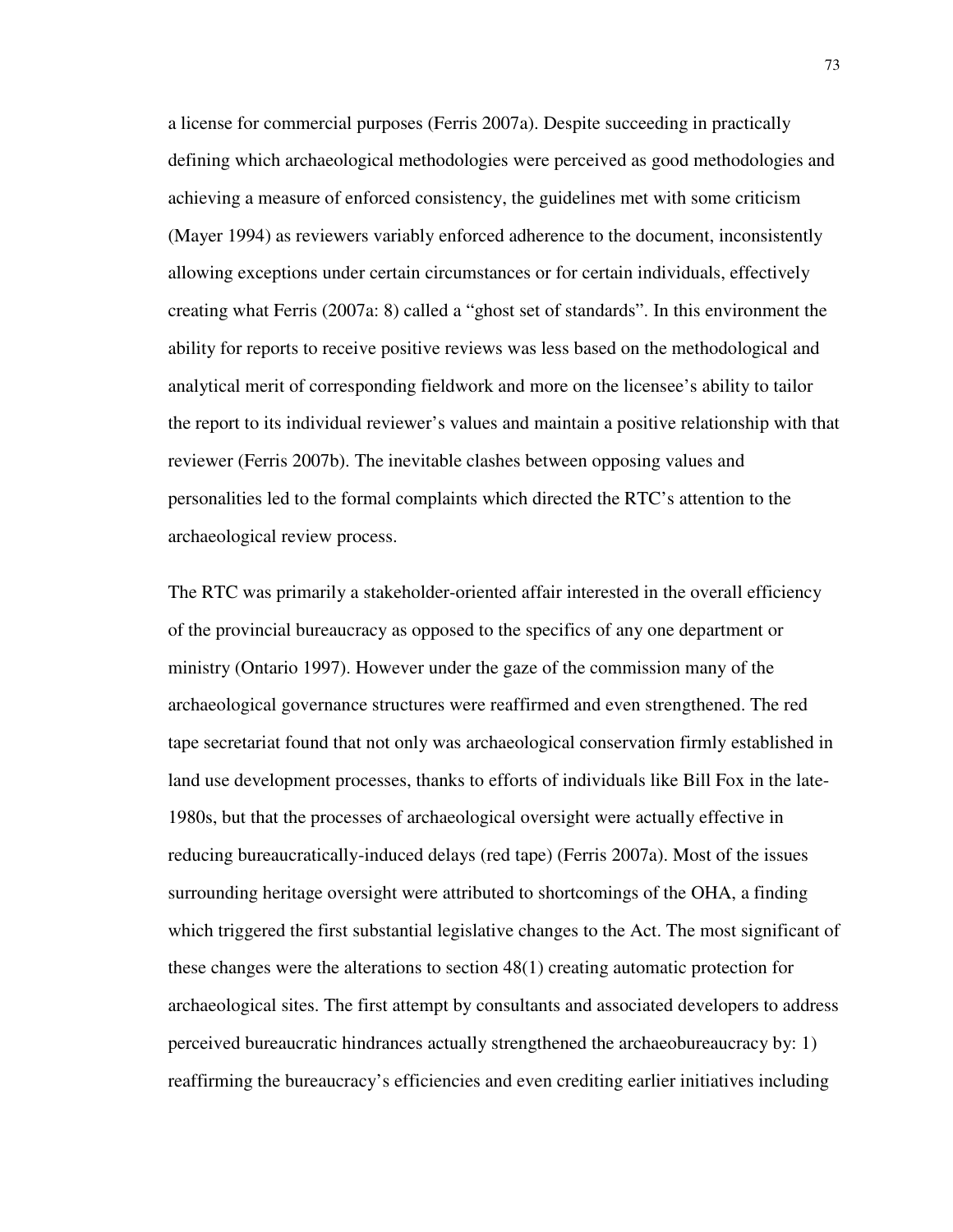the removal of the requirement to consult with the Ontario Heritage Trust regarding the granting of new licenses (Ontario 1997); and 2) leading to new and updated provisions within the OHA including automatic protection, the power to appoint inspectors and the updating of fines (Government Efficiency Act S.O. 2002, c.18 Schedule F; Ontario Heritage Amendment Act 2005 c. 6). When confronted with an external attempt to impose change, the archaeobureaucracy was able to let its merits and past actions defend themselves; however the internal inconsistencies with which reports were reviewed was not resolved and the Ministry was confronted with an inability to "defend such an informal undefined structure operating far beyond any policy direction" (Ferris 2007a: 89) under scrutiny from the RTC. A "crescendo of complaint" from two particular consultants combined with the findings of the RTC eventually drove the Ministry of Culture to initiate a program review, the Archaeological Customer Service Project (Ferris 2007b).

The ACSP began in 2000 developing four objectives as laid out in Ferris (2007a: 90):

- 1) to recognize provincial responsibility for protection and preservation of Ontario's heritage;
- 2) to ensure transparent and fair business practices and high customer service standards;
- 3) to encourage conditions for the consultant archaeologist and development industries to prosper by removing unnecessary regulatory barriers;
- 4) to recognize that consultant archaeology is carried out by trained professionals capable of operating with an appropriate degree of autonomy.

The language of these objectives clearly indicates the program's reflection of the goal of bureaucratic efficiency found in the RTC. As the program advanced three key elements effectively limited the extent of any bureaucratic overhaul (Ferris 2007a: 90): first, that the commercial archaeological community did not have sufficient capacity to selfregulate; second, that the basic premises of archaeological conservation in the province were largely uncontested and effective; and third, that increasing Aboriginal involvement corresponded with developments perceived to lack archaeological consideration or have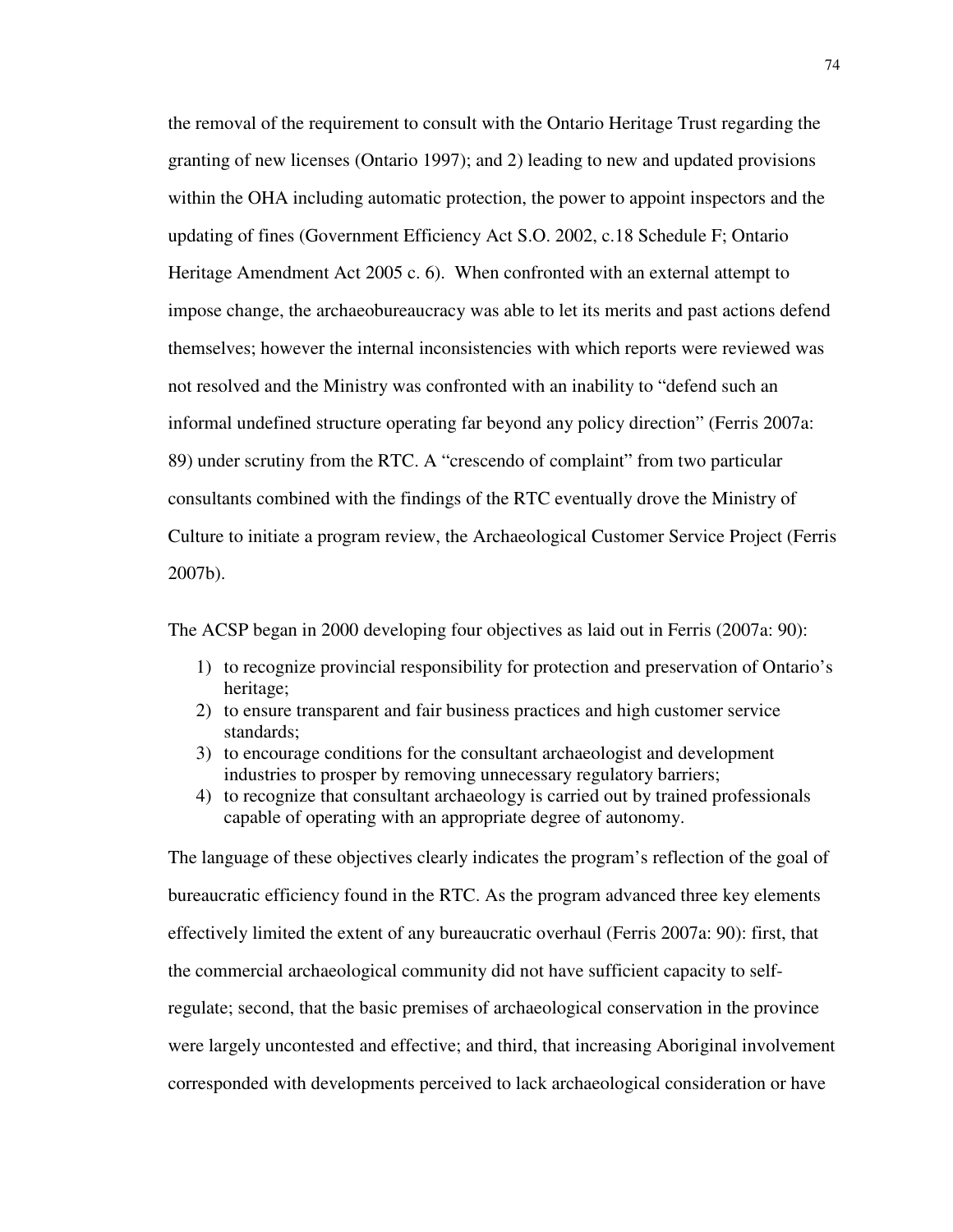engaged in sub-standard archaeology. These realizations led to a redeployment of the ACSP's focus:

Since ARM programs and processes could not be eliminated or delegated out of the ministry, then the direction of the ACSP increasingly shifted towards addressing systematic deficiencies of past practices by formally articulating standards, best practices, and laying out expectations for all those involved. (Ferris 2007a:91)

The ultimate aim then, was the creation of a functional, comprehensive document, capable of clearly demarcating the minimum expectations (standards) while still providing an element of professional independence (guidelines). Complementary to the development of *what* was considered archaeologically proper was the consideration of *who* was capable of conducting proper archaeology. As a result of these considerations the ACSP's first substantial achievement was the creation of licensing categories explicitly formulating the qualifications and corresponding competencies of consulting archaeologists. The resulting professional, applied researcher and avocational licenses were formally adopted in 2006 in O. Reg. 8/06 replacing Reg. 881 (R.R.O. 1990). Knowing who now was doing archaeology, complete attention returned to what these archaeologists were doing.

### 4.2.2 Standards, Guidelines and Extra-Provincial Government Developments

By 2010, a decade after the beginning of the ACSP (see Ferris 2007a for a more complete chronicle), the *Standards and Guidelines for Consulting Archaeologists* (S&Gs) was essentially complete and scheduled to take effect in 2011. The document was a substantial achievement, 179 pages compared to the Technical Guidelines' 12, covering all four stages of archaeological resource management. Detailing field methodologies, reporting procedures and formats, even artifact cataloguing just looking at the Table of Contents infers that the S&Gs left little room for professional judgment; however as alluded to in its very name the Standards and *Guidelines* do provide for elements of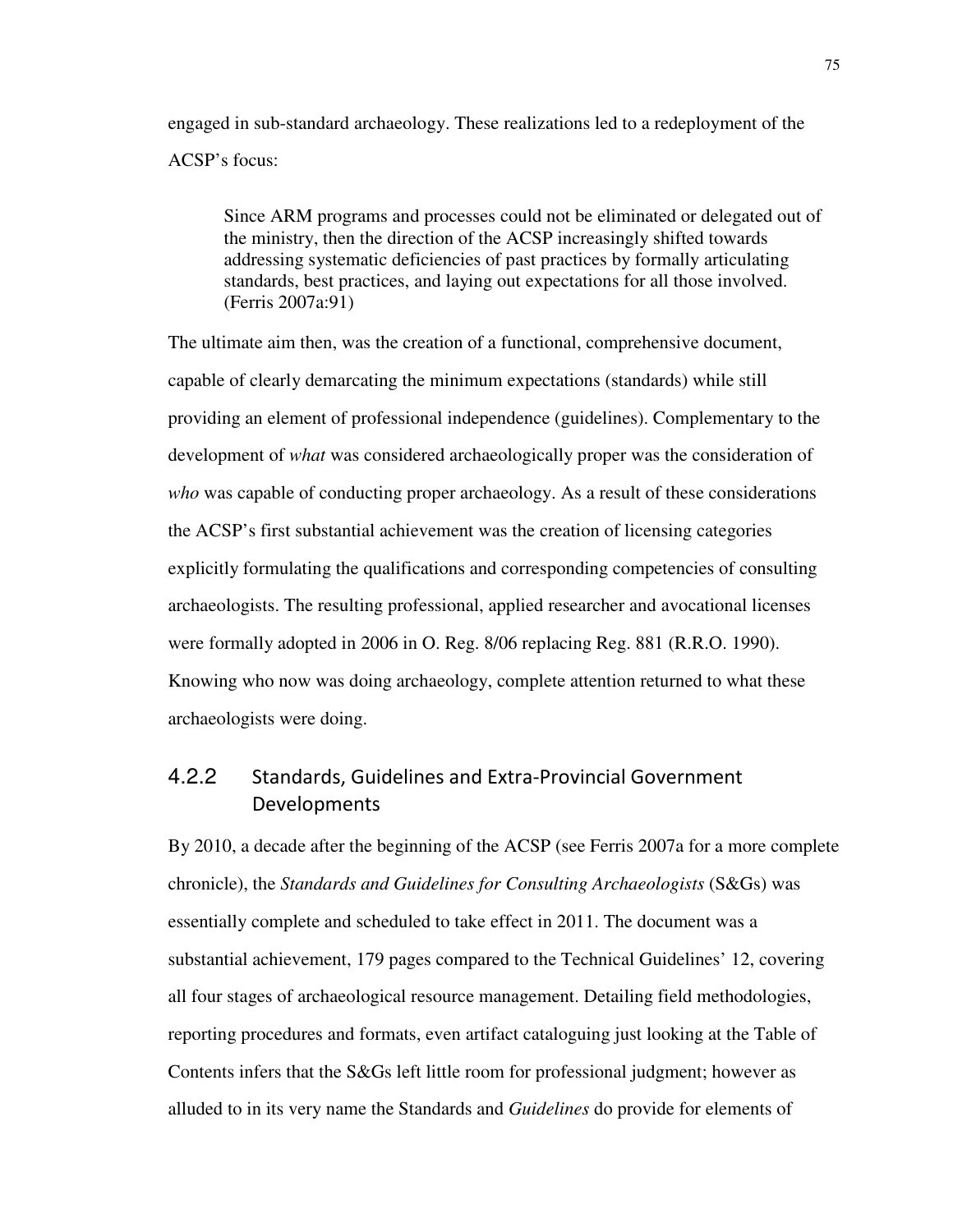professional discretion. Although, ironically, formatted somewhat awkwardly the S&Gs

detail minimum standards alongside suggested guidelines (Table 6).

| <b>Standards</b>                                                                                                                                                                            | <b>Guidelines</b>                                                                                                                                                                                                                                                    |
|---------------------------------------------------------------------------------------------------------------------------------------------------------------------------------------------|----------------------------------------------------------------------------------------------------------------------------------------------------------------------------------------------------------------------------------------------------------------------|
| Actively or recently cultivated<br>agricultural land must be subject to<br>pedestrian survey.                                                                                               | For orchards, vineyards or comparable<br>situations where the open space to be<br>ploughed between plants measures more than<br>5 m, strip-ploughing is an acceptable<br>alternative to full ploughing.                                                              |
| Land to be surveyed must be recently<br>ploughed. Use of chisel ploughs is not<br>acceptable. In heavy clay soils ensure<br>furrows are disked after ploughing to<br>break them up further. | When appropriate based on crop conditions,<br>(e.g., corn fields where herbicides have<br>prevents weed growth, young winter wheat<br>without weed growth between the rows),<br>survey transects less than 5 m may be used to<br>achieve the minimum 80% visibility. |
| Land to be surveyed must be<br>weathered by one heavy rainfall or<br>several light rains to improve visibility<br>of archaeological resources.                                              |                                                                                                                                                                                                                                                                      |

**Table 6: Excerpt from Standards and Guidelines regarding Stage 2 Pedestrian Survey (Ontario 2011: 30)** 

While the example guidelines are optional their specificity appears to relegate professional judgment to a very limited set of circumstances. A perception of professional freedom is promoted by the other less specific guidelines where versions of the phrase "on the basis of professional judgment" appear to provide for some degree of flexibility. However whether these guidelines do not become a source of confrontation upon review has yet to be determined. Paralleling these developments through the ACSP and the RTC were other initiatives, in particular the reinforcement of municipal heritage processes from a variety of sources including the 2005 Provincial Policy Statement and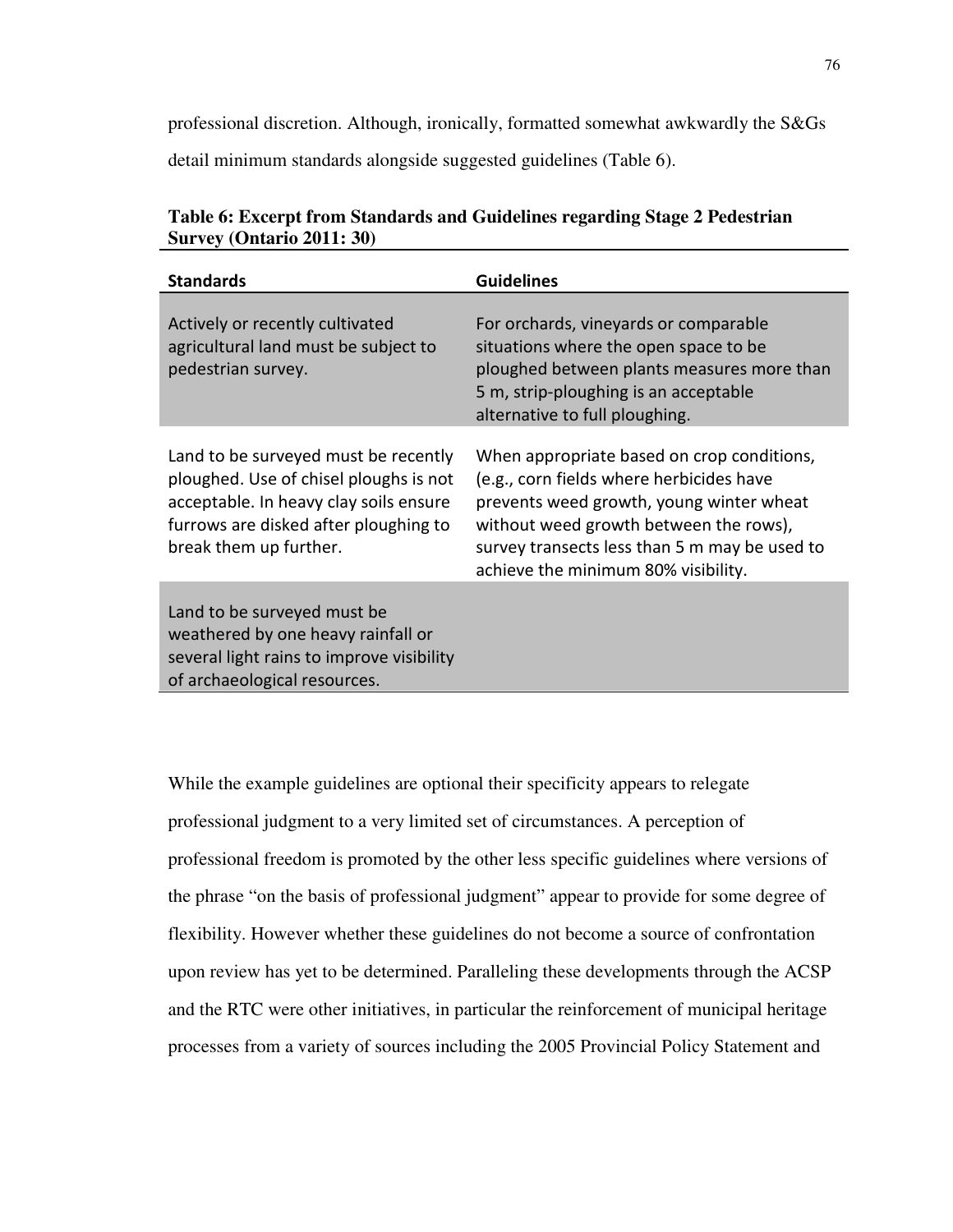changes to the Planning Act and the Environmental Assessment Act (see Williamson 2010 for a detailed description of recent changes).

These developments further encouraged an already increasing role for municipalities in managing their own archaeological heritage through archaeological management plans (AMPs). Pre-existing archaeological priorities within legislation besides the Ontario Heritage Act, the means through which widespread provincial conservation was originally achieved, became even more important after the provincial downloading of approval authority to the municipalities during the 1990s. Municipalities became the focus of practical heritage engagement and potential arenas for substantive heritage policy change; a significant difference from municipalities in British Columbia, although recent initiatives such as those in New Westminster are promising (Mason and Zibauer 2012). The contemporary role Ontario municipalities play in the progression of heritage management is increasingly innovative as one consultant put it:

The other thing that all of these things at the municipal level is doing is broadening the horizons of many cultural resource managers especially archaeologists who think about heritage and equaling archaeology and are now really having to grapple around the notion that heritage is a continuum from below to above ground. (O535, Ontario)

Able to employ processes and methodologies transcending those required by the provincial government, municipalities are able to enter into comprehensive partnerships with developers, archaeologists and First Nations. In fact, in many ways Ontario municipalities might be compared to British Columbian developers, in that both occupy a spectrum of heritage strategies and relationships with First Nations communities and archaeological consultants; some of which going far beyond the legislated requirements. The contemporary pattern in both provinces is of relationships between stakeholders that essentially pay lip service to provincial regulatory agencies by meeting perceived unsatisfactory, minimal standards while collaboratively creating project or region specific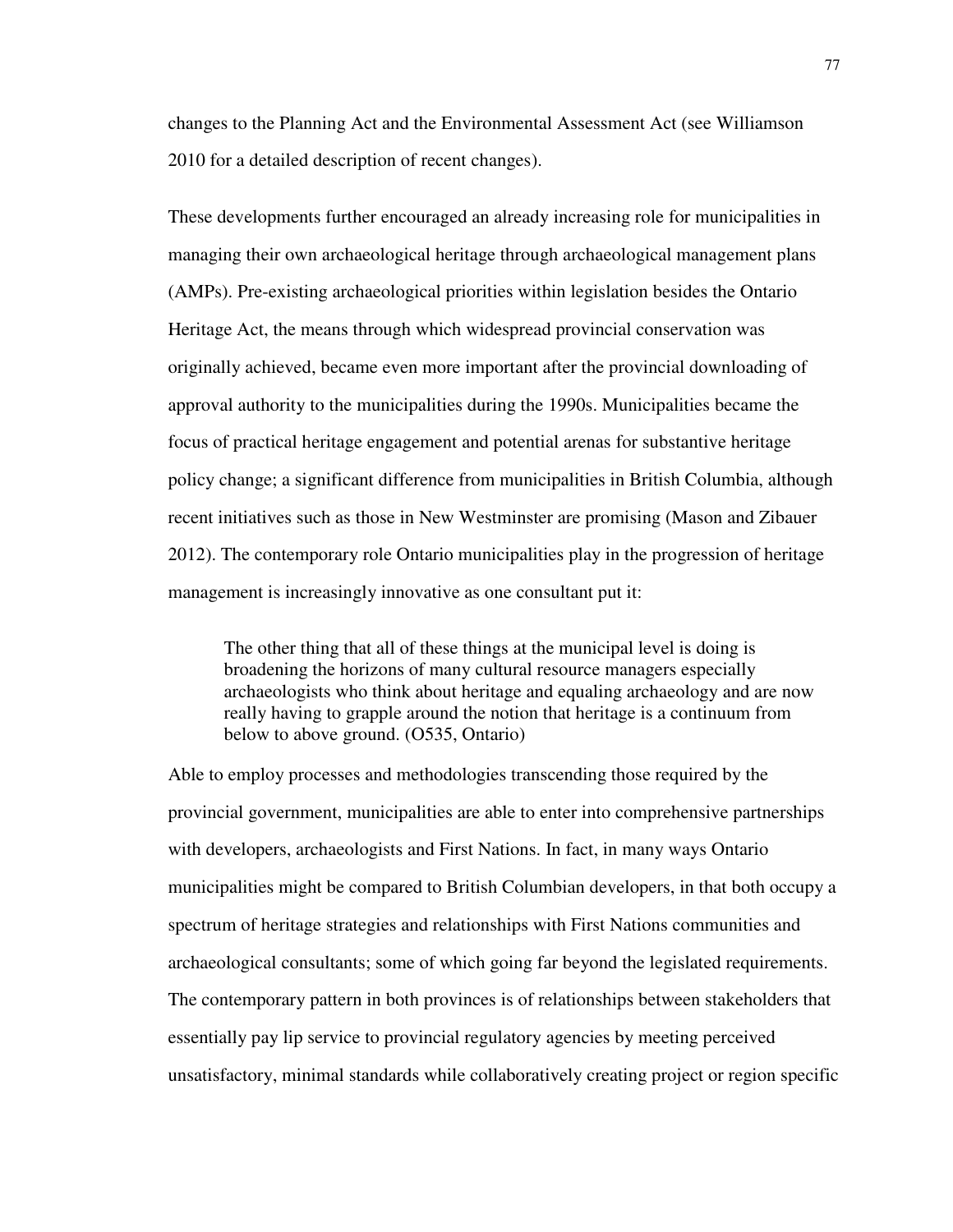heritage programs that could never emerge from a provincially focused heritage governance regime.

Perhaps the best example of an inability by government to directly nurture meaningful relationships among stakeholders is the 2010 *Engaging Aboriginal Communities in Archaeology: A Draft Technical Bulletin for Consultant Archaeologists in Ontario*  (Ontario 2010). Intended to further explain new conditions for consulting with Indigenous communities featured in the 2011 S&Gs, the bulletin describes not only the particular standards and guidelines under which this consultation occurs but suggests actual consultation methodologies. The bulletin and corresponding standards seemingly address a provincial "duty to consult" on areas that may impact Aboriginal or Treaty rights originating from section 35 of the *Constitution Act* and reaffirmed by the Supreme Court of Canada in the *Haida*, *Taku River* and *Mikisew Cree* decisions. Legal readings of the act and decisions, however have determined that the "duty to consult" applies only to approval authorities, as such:

…the legal opinion that they received was that the ministry licenses archaeologists we don't approve developments so we're not an approval authority. So we don't have the duty to consult but we do have this sense that there's value to gained from archaeology from engaging aboriginal communities, we do understand that engaging aboriginal communities not just in Ipperwash and Caledonia have an interest abiding in their heritage and that we should engage at some level… we also recognize that politically it's a good thing to do. (O315, Ontario)

Not required to consult according to the legal reading they have received, the provincial heritage regulatory structure need not effectively engage Indigenous communities so long as they maintain that they are not an approval authority. Consistently read as such in other jurisdictions, this interpretation has not prevented provincial governments from recognizing that Indigenous communities have a stake in heritage management:

While the routine application of *The Heritage Property Act* [H-2.2 Saskatchewan 1980] whether related to archaeological objects or "sacred" sites is not likely to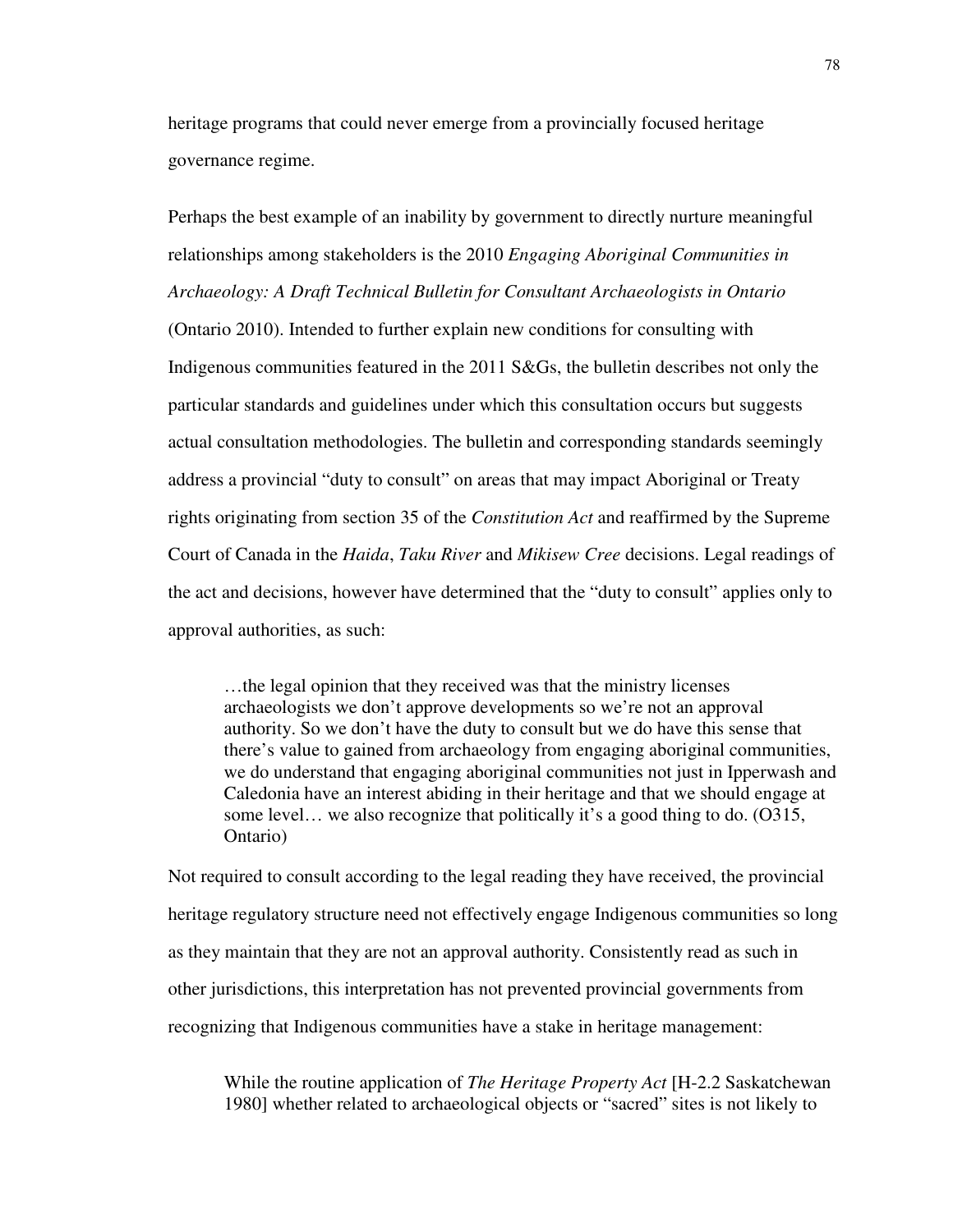trigger the strict legal duty to consult, this is not to say that the Heritage Conservation Branch does not consult FNs on these and other matters of special interest and concern to FNs. In fact, the Branch has a long history of working closely with Aboriginal peoples on archaeology and sacred sites, including development of the province's archaeological burial management policy, protocols and etiquette for visitation to sacred sites, co-management of the Central Burial Site, repatriation of culturally sensitive objects, and involvement in archaeological impact assessment/mitigation projects especially where sites of a special nature are encountered. As noted in the (Government of Saskatchewan) *First Nations and Métis Consultation Policy Framework (2010)*, this type of consultation with FNs and Métis, which is outside of any legal obligation that the government may have, is referred to as interest-based engagement. Its purpose is to ensure that government policies, plans and actions will effectively meet their intended goals and objectives, including the needs and interests of those most affected. Good interest-based engagement also helps develop and maintain positive working relations with FNs and Métis organizations and communities. (Carlos Germann speaking of his experiences in Saskatchewan)

In Ontario, the aboriginal engagement bulletin does not exist because it is legally required

to exist; rather it promotes a perception of engagement and facilitates the potential for

meaningful consequences of even a superficial engagement to emerge:

Well there's a bit of scope creep on the part of archaeologists who are willing to talk about archaeological sites as the sum total of the cultural heritage values that may exist in a place. I was just on the phone with somebody, just a minute ago, who was telling me exactly the opposite, a FN person who's saying "yeah the place is different than the site. You can take the site away but the place remains". And that's an argument that we don't hear from archaeologists often and if we do hear it from archaeologists we hear it in the contexts of "we can look after it". We can put it into a cultural landscape type of context so that the archaeology can be done by archaeologists for the benefit of archaeologists and the cultural landscape can continue to be this vaguely defined policy concept that has no real power behind it or there's no structure behind it… and that diffuses, that blunts a lot of the critiques that FN peoples might have. (O315, Ontario)

Consequently, even the most dramatically superficial of policies, intended to create the perception of addressing an issue, can have very real implications in much the same way an actor playing a role can elicit conversation among members of the audience.

As the Ontario archaeobureaucrats have continued to see their roles develop into

reviewers and copy-editors, as opposed to agents capable of meaningful engagement, the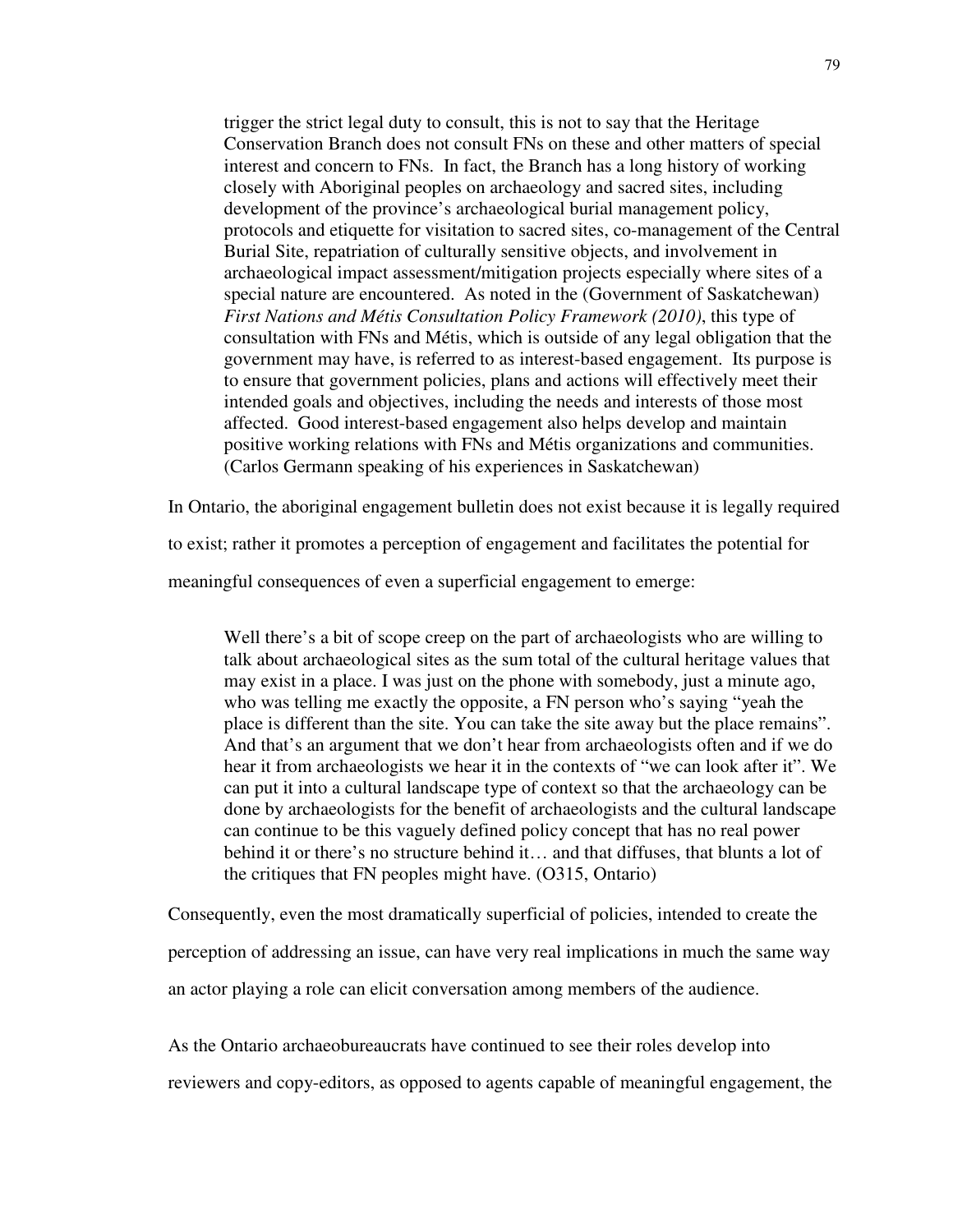criticisms surrounding their contribution to CRM have only deepened, further strengthened by the capability of non-provincial agents to achieve more satisfactory results. Like British Columbia, reports are scrutinized for even the most minor of formatting infractions and the degree of scrutiny of each individual report is no doubt reminiscent of the subjectiveness of the early 1990s (Ferris 2007b). Unlike British Columbia there still exists no easy method to acquire site or report information remotely, not even the slightest benefit exists to show consultants often frustrated by the emphasis placed on perceived minor details, that would have at least some justification if an accessible database requiring some degree of formatting consistency was present. The changing roles of archaeobureaucrats further contribute to a dissonance between past and present perceptions of previous and contemporary heritage governance.

To a discipline that prides itself on identifying and connecting past cultures nothing is more jarring than a perceived lack of continuity. The presence of a continuum linking different eras through transitional phases fits with the archaeological world-view. Anything that stands out, that does not hold with that continuum must be scrutinized and its existence justified within the context of the record. The archaeobureaucracy in Ontario stands as a series of misaligned steps. The first as discussed in Ch. 3.3, a dissonance between the first archaeobureaucrats and the early ON AHSPA advisory boards. Despite this schism the archaeobureaucracy established itself through knowledge generation and expansion, particularly into the Planning Act and other regulatory pieces of legislation (Aggregates Act, Environmental Assessment Act etc; see Williamson 2010). Contemporary archaeobureaucrats are not perceived as connected to these predecessors, occasional referred to popularly as the something akin to a new generation or "newbies" (Ferris 2007b). This new dissonance does not imbue these newer archaeobureaucrats with the authority of their predecessors; rather it appears to emphasize their perceived inexperience. This will likely continue until, like those before them, they are able to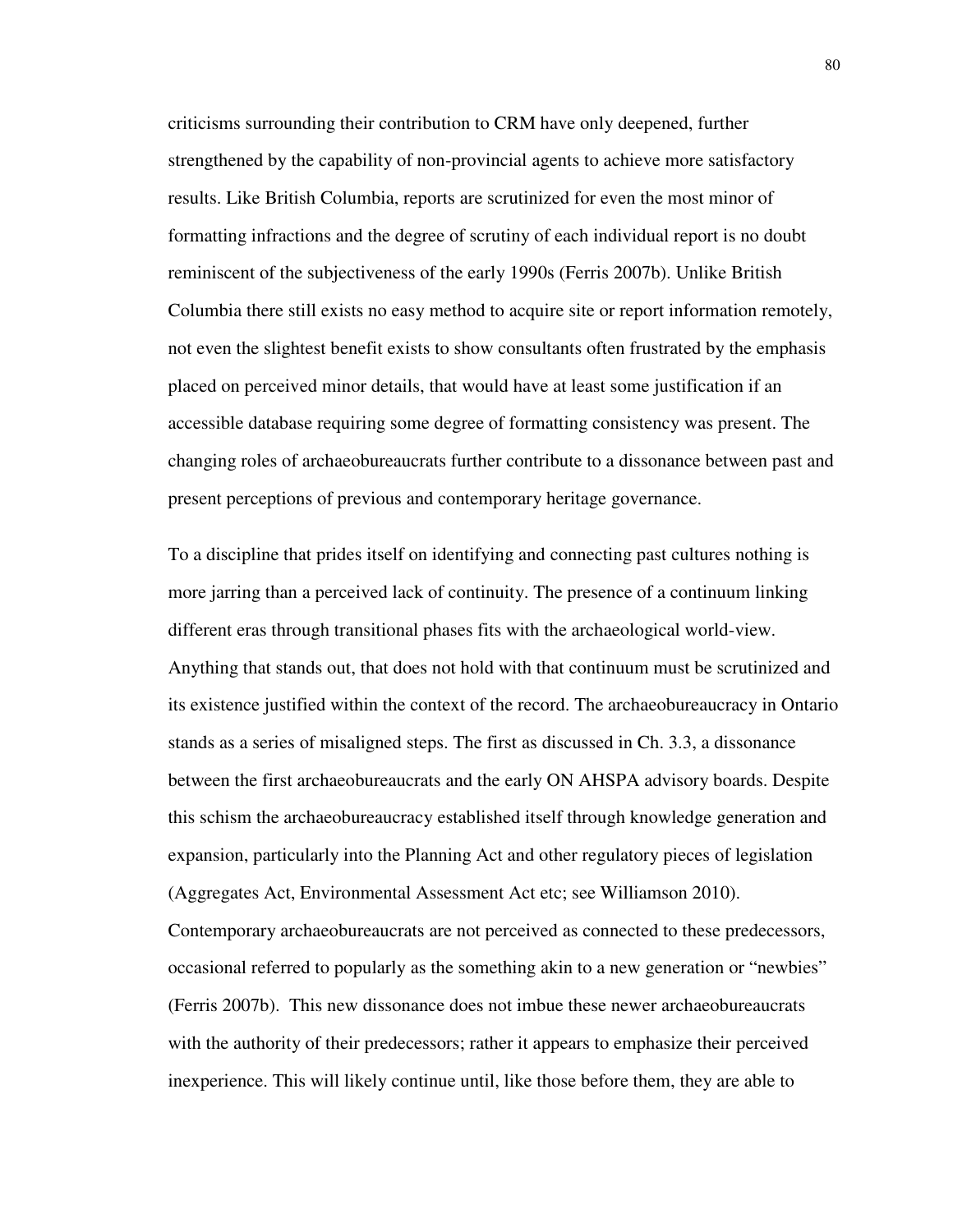establish their authority as a consequence of their own actions. Tracking, recording and highlighting the benefits of these actions such as the Standards and Guidelines and the Technical Bulletins, in addition to creating an accessible digital database, will be critical objectives in justifying the future role of archaeobureaucrats. Unwilling to explicitly manage physical archaeological sites, Ontario archaeobureaucrats must follow their BC counterparts and become effective managers of archaeological data; however, like British Columbia, groups outside of the provincial government are beginning to compensate for perceived shortcomings in the traditional heritage management structure through their own initiatives and programs. Unlike British Columbia, the quantity and magnitude of currently unaddressed issues may leave the provincial heritage regime in Ontario somewhat diminished should these problems be resolved before the ministry decides to adequately address them.

For example, Sustainable Archaeology, out of McMaster University and the University of Western Ontario, is engaged in a project to compensate for the lack of a designated and consistently available provincial repository, the long term care of artifacts is left in the care of licensees; this in addition to the project's significant digital information management potential, may pre-empt any similar digital initiatives on the part of the traditional bureaucracy. The proliferation of municipal archaeological management plans in many major Ontario municipalities also mark instances where local governments deploying powers downloaded to them in the 1990s by the Harris government are meeting and transcending provincial regulations and policies with reference to heritage (O415 Ontario; Williamson 2010). The administration of the licensing system, management of an archaic archaeological data repository and the fact that it is the exclusive legislative authority for archaeology appear to be the only things standing between the archaeobureaucracy and obsolescence. Publically shirking any inference that it is an approval authority the contemporary Ontario archaeobureaucracy appears stalled,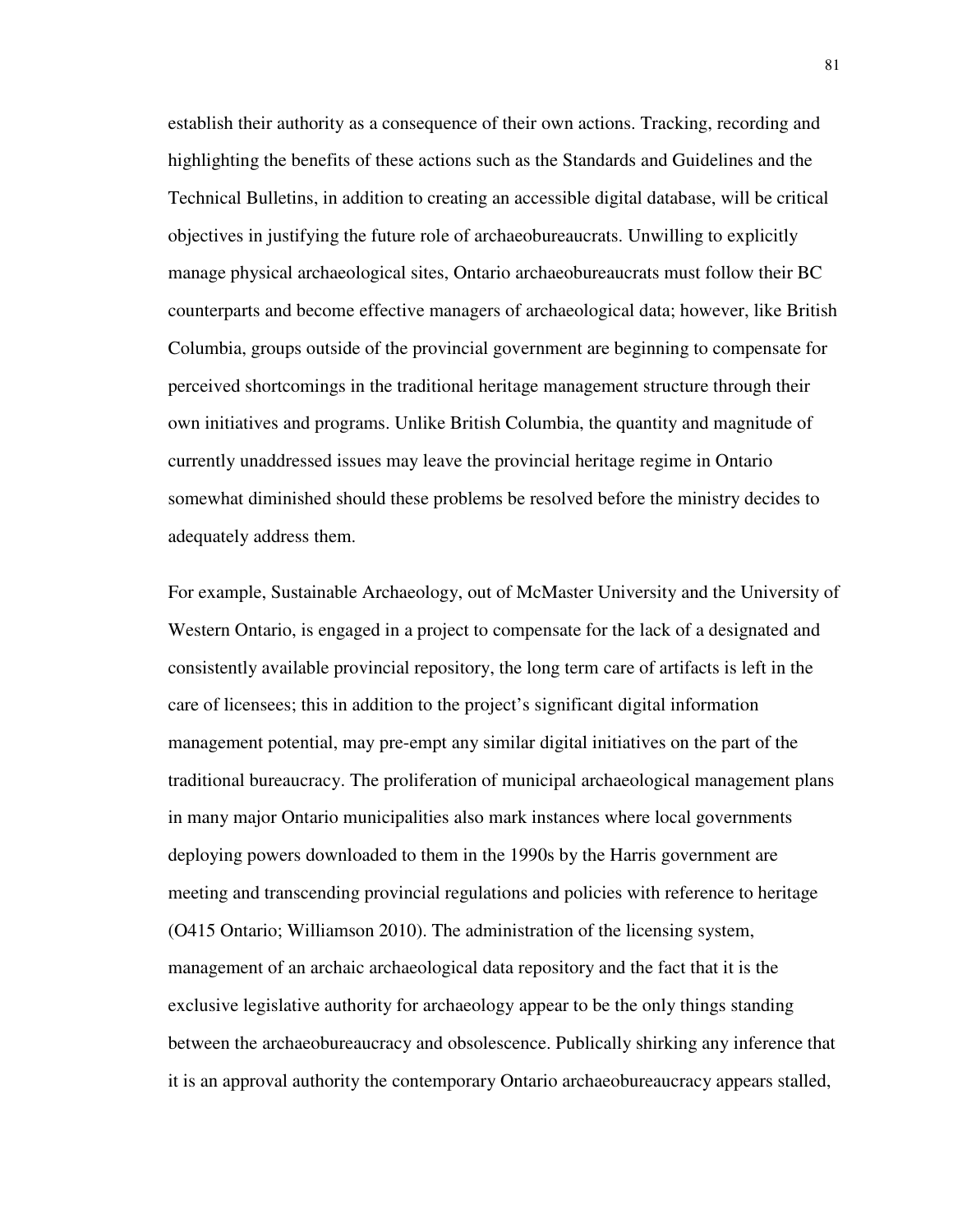able to impose new procedures and processes, but not yet in a position to extol the benefits of these changes. Consequently, as the schism between much of the private consulting industry and academia appears on the mend, the potential exists for an increasing rift between the archaeobureaucracy and the rest of Ontario archaeology unless the government is able to provide a real resulting benefit to consultants and communities.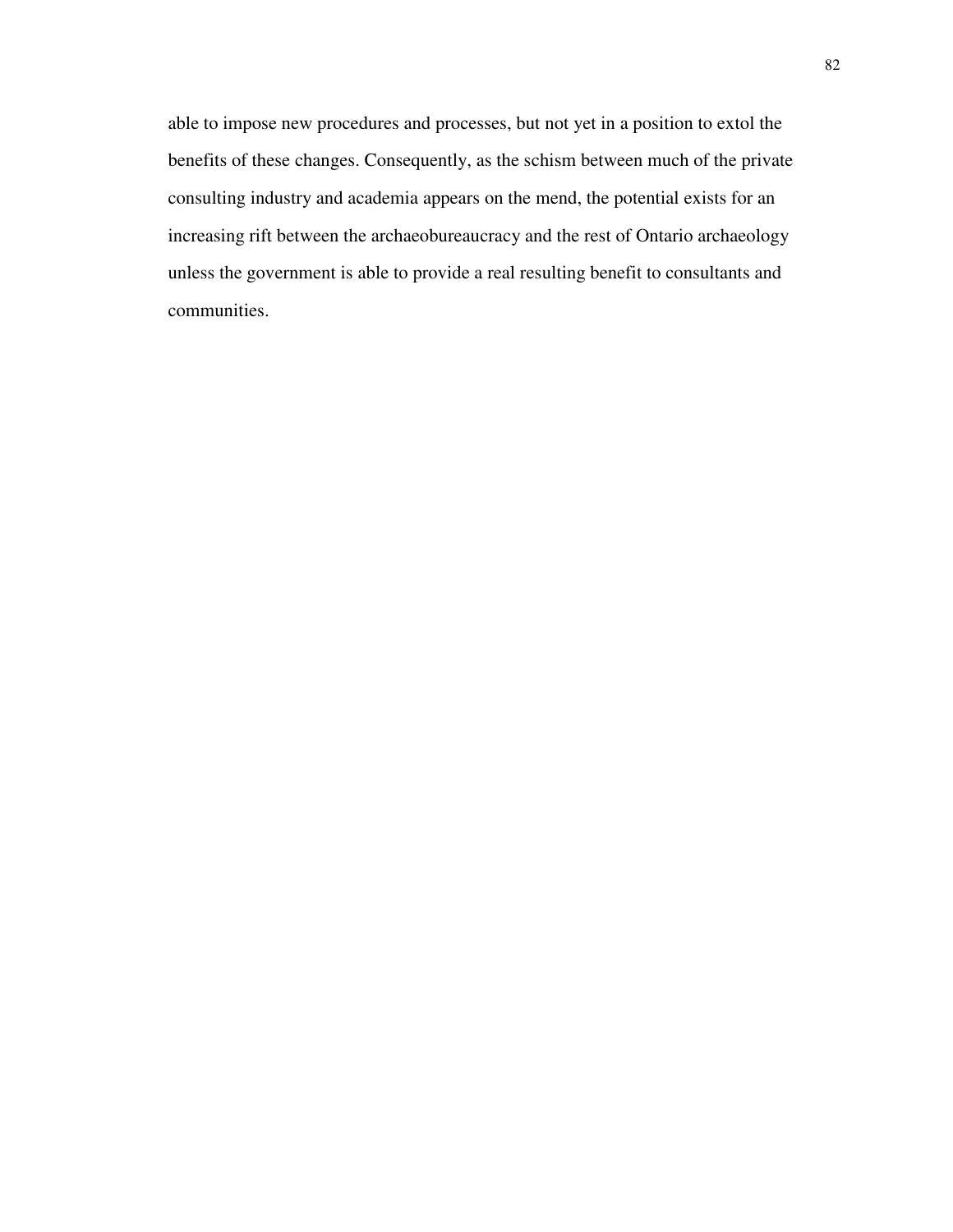# 5 Themes

Researching the legislation and bureaucracy of cultural heritage management through interviews and primary document survey has contributed to the formation of three intuitive themes that appear to permeate CRM governance. Process, performance and balance contribute to an environment of governance where the values and the power to express those values, of multiple communities and interests, collide. Here "cultural resource legislation springs from values of heritage and community, but these run afoul of the market ethos of fast capitalism" (McGuire 2008: 225). I argue that the three themes – process, performance and balance – are representative of attempts, intentional or otherwise, to moderate the contestation between heritage values and the development ethos. Process provides standardization and a mechanism for bureaucratic intervention; performance alludes to the allowance for perceived actions to have real results; and balance is a coordination of McGuire's (2008) praxis and the need for some form of maintenance or regulation in perpetuating the relationship between praxes. Each of these themes will be discussed, using examples from the literature and from the interviews.

#### 5.1 Process

Operating in, indeed facilitating, the most quantitative environment of the three themes, process used here represents the various procedures created and enforced by the provincial governments, both contemporarily and in the past. Permits, licenses, guidelines, bulletins, and reporting practices are all examples of how process is expressed in the governance of heritage. Process is the basis upon which archaeological heritage is administered day to day. Licensing archaeologists in Ontario and permit applications in BC give way to standardized field methodologies as outlined in government produced standards and guidelines, defining the stages of fieldwork to determine the presence or absence of archaeological sites and whether subsequent stages are needed, before ending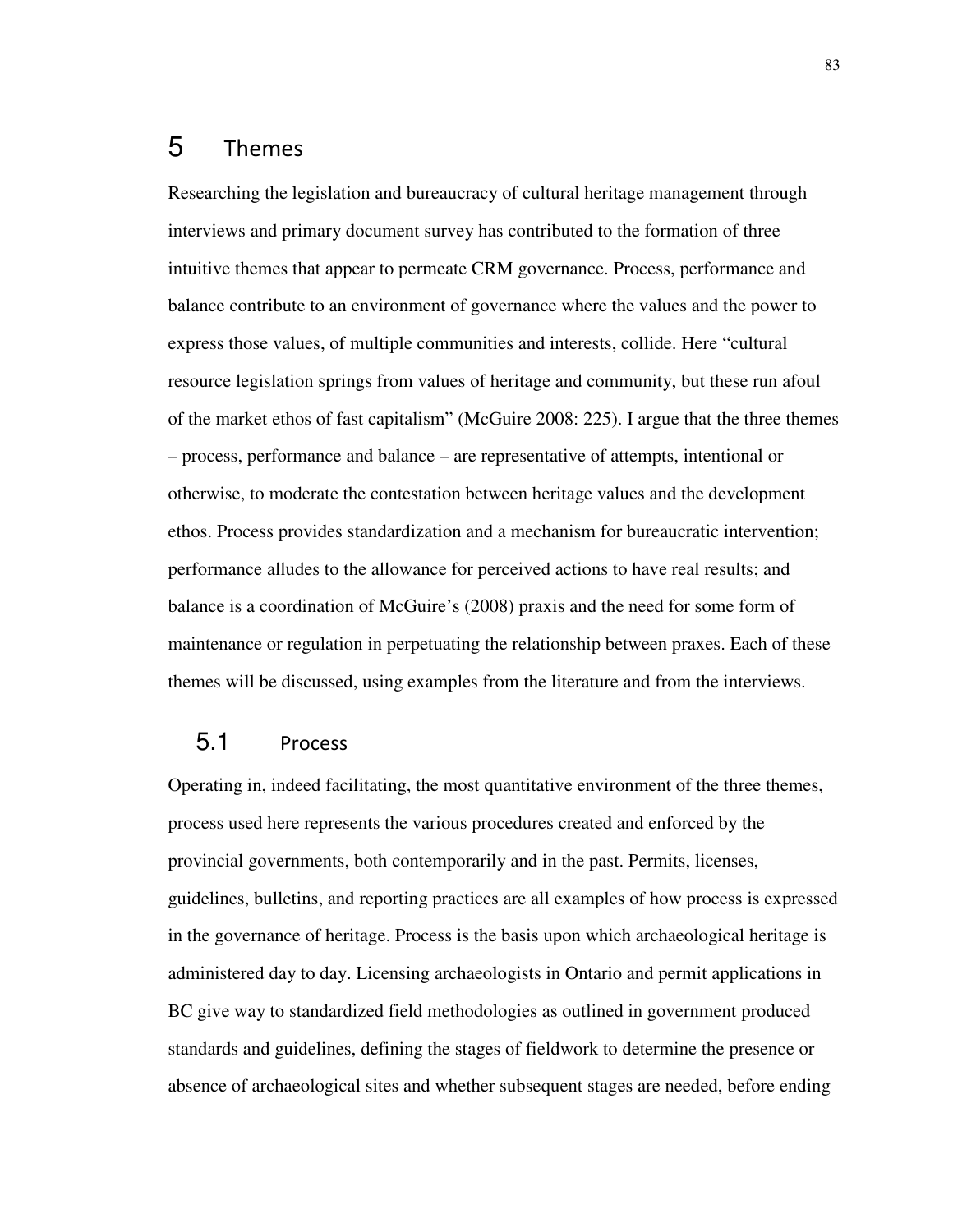finally in the review of a written report that needs to meet an always growing number of formatting requirements.

 The deployment of process through these procedural means appears to fulfill two functions. The first represents process as legitimacy: procedures enforce standardization and standardization conveys intellectual consistency. In other words common process acts as a structure of articulated rules that can be referred to when reinforcing authority. This interaction reflects *organizational legitimacy* as theorized by Dowling and Pfeffer (1975: 122):

Organizations seek to establish congruence between the social values associated with or implied by their activities and the norms of acceptable behavior in the larger social system of which they are a part. Insofar as these two value systems are congruent we can speak of organizational legitimacy.

The archaeobureaucracy achieves this organizational legitimacy through its deployment of process as capable of complementing bureaucratic norms of procedure with archaeological norms of generally accepted methodologies. As long as these two elements are perceived as complementary, the archaeobureaucracy is perceived as legitimate. Balance can be maintained between the two in three ways (Dowling and Pfeffer 1975: 126-127):

An organization can do three things to become legitimate [or maintain legitimacy]. First, the organization can adapt its output, goals, and methods of operation to conform to prevailing definitions of legitimacy. Second, the organization can attempt, through communication, to alter the definition of social legitimacy so that it conforms to the organization's present practices, output, and values. Finally, the organization can attempt, again through communication, to become identified with symbols, values, or institutions which have a strong base of social legitimacy.

Archaeology employed the last two methods in establishing itself during the 50s, 60s and 70s as the legitimate heritage authority within government: first, by shaping policy and legislation to dissuade developers from destroying archaeological sites during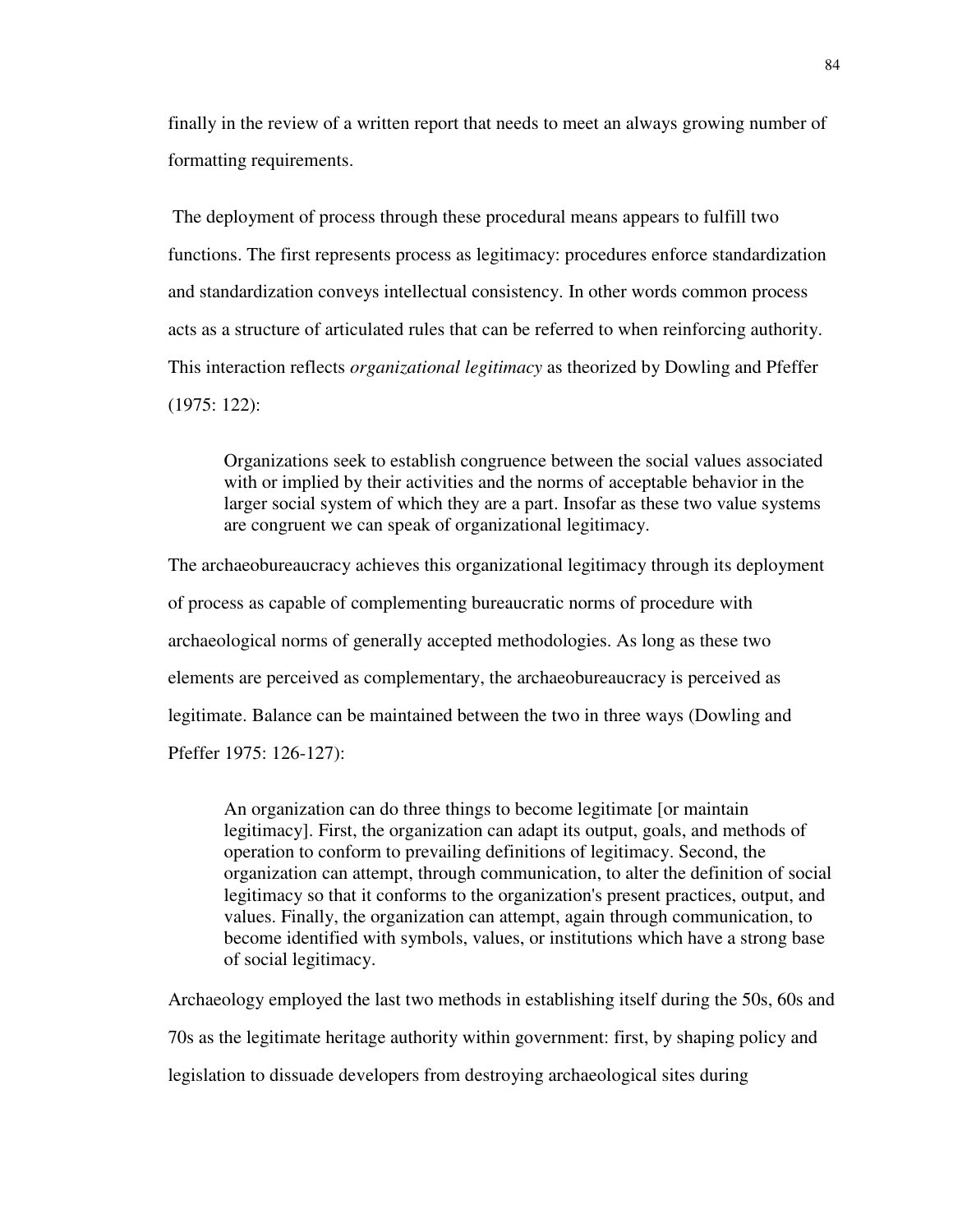construction; and second, by portraying their actions as heroic in rescuing the past from certain destruction (MacLeod 1975). Currently, however, the State is more often forced to employ the first method, adapting process to changing social and discipline-based values as best evidenced by the formal incorporation of Indigenous consultation as social and legal values shifted to require it.

The second function represents process as power and refers to the ability of bureaucrats to invoke a limited authority in managing adherence. The authority here is derived from two sources: conformity (Bovaird and Löffler 2003) and compliance (Brown 2008). Conformity, or adherence to established processes, provides the archaeobureaucrat the perceived authority of the collective which established said processes. In other words, having consulted with the archaeological community to establish accepted field methodologies, the archaeobureaucrat recreates that collective authority through enforcement. Compliance, or adherence to regulation and legislation, also provides the archaeobureaucrat with the perceived authority of the collective responsible for said regulations and acts; which in the Canadian provincial context could be portrayed as wide as the entire voting public (Hinshelwood 2010). The first function, process as legitimacy, appears to provide a defense against attempts to question government policies while the second function, process as power, allows government to question the practices of others, an offensive tool. The emergence of process and its functions in provincial heritage management can be traced to the past development of policies and legislation.

As explained in Ch. 3 the development of heritage policy in BC and Ontario has been a progression of sorts, and the progression of process in heritage management reflects these changes in policy. Both BC and Ontario created process as a government mechanism with the establishment of a permitting system to oversee some or all provincial archaeological projects. While Ontario would eventually shift to a comprehensive licensing system, the fundamental attributes of these two processes remain the same.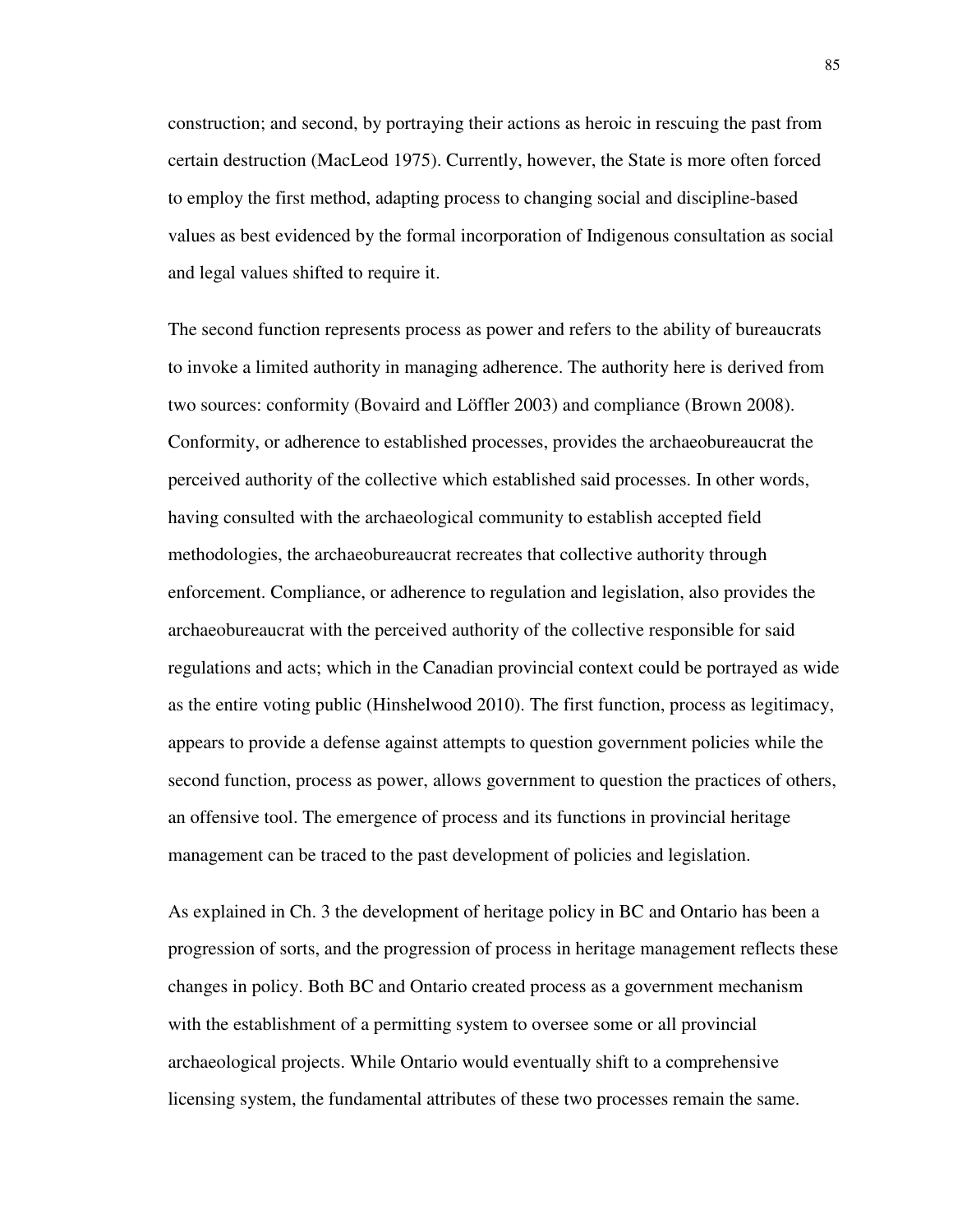Both permitting and licensing allows the provincial government to not only define who conducts archaeological investigations but how those investigations are conducted. This latter function is further achieved through standards and/or guidelines, the adherence to which a condition of holding valid permits or licenses. Both British Columbia and Ontario have created multiple versions of these guidelines, indicating that government processes are in a constant state of flux. In the case of BC the rate of flux eventually led the government to move away from guidelines to bulletins - guidelines presumably no longer being perceived as an adequate medium for conveying changes to provincial heritage policy. As such bulletins have been continually produced since the last edition of the guidelines in 1998. Ontario having recently released a new set of standards and guidelines, has also released a series of three technical bulletins, indicating that the province may be intending to parallel past developments in BC. Having previously consulted on legislation and regulation and on the 1993 technical guidelines and the 2011 S&Gs, it will be interesting to see if the government continues such stakeholder inclusion on the drafting of any future bulletins. The comparative inauspiciousness of a single bulletin next to an entire piece of legislation or set of standards may be thought to mitigate some of the consequences of neglecting future consultations.

Both provinces' heritage bureaucracies are now focused on the administration of this process of permits/licenses and guidelines. As Apland (1997: 4) phrases it:

The Archaeology Branch administers the Heritage Conservation Act (i.e. maintains the Provincial Heritage Register and manages the archaeological permitting process). It does not, nor is it empowered to enforce the act.

While the above quote is referring to the British Columbia context, it has essentially become the publically expressed position of the Ontario government as well. The Ontario Ministry of Tourism and Culture's archaeology website

(http://www.mtc.gov.on.ca/en/archaeology/archaeology.shtml: accessed July 8, 2012) states that: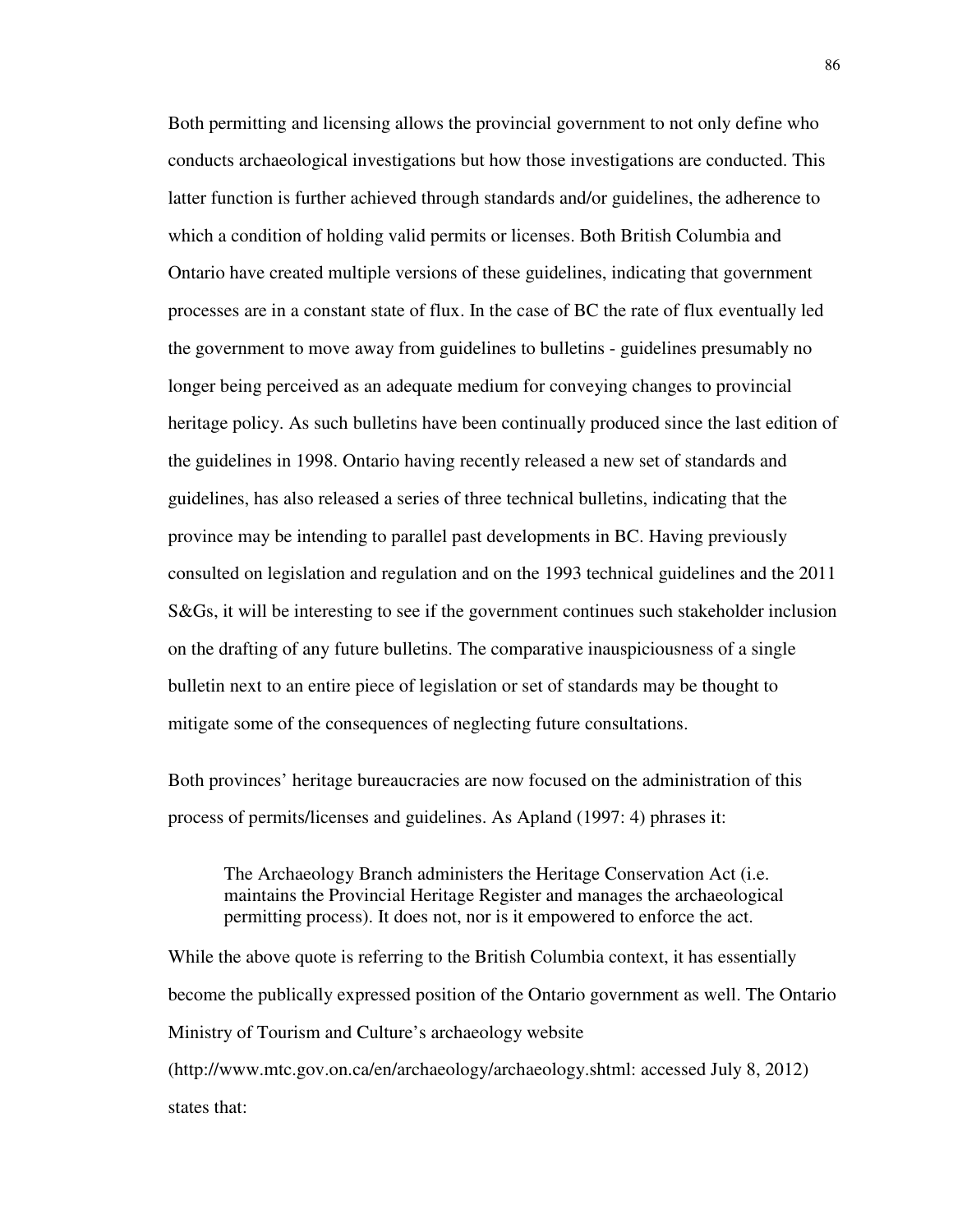This ministry enforces Part VI of the *Ontario Heritage Act*. This portion of the act determines priorities, policies and programs for the conservation of archaeological resources determined to have cultural heritage value.

Among other provisions, the act makes it illegal for anyone but a licensed archaeologist to knowingly disturb an archaeological site. This means that *unless you are a licensed archaeologist, it is illegal for you to dig an archaeological site or dive on a shipwreck to record its condition or remove and keep artifacts*.

However enforcement of the act is restricted to the processes within CRM as the website explains how the Ministry meets its legislated responsibilities by licensing archaeologists, reviewing reports, maintaining the report and site databases and advising licensees, municipalities and approval authorities. Protection of archaeological resources under these circumstances is entirely from within approval and review processes with no function dedicated to preservation outside of these processes.

Consolidating authority around the management of procedure calls into question the bureaucracy's ability to effectively encourage "good" archaeology. As one Ontario archaeobureaucrat expressed:

…they [archaeobureaucrats] recognize the way archaeology is regulated, it's very much regulated to the process of going through the archaeological assessment and writing the reports and not to the outcomes of good archaeology. (O315, Ontario)

In the absence of encouraging the best practices of the discipline, so-called "good" archaeology, heritage governance manufactures policy guidelines and standards that mollify multiple interests, an aspect that will be discussed further in the balance section. Note here that these interests are simultaneously external (Indigenous communities, archaeologists, developers) and internal (bureaucrats' senior management, other ministries, elected officials) to the provincial government. Process as legitimacy within the bureaucracy appears to be an effective strategy, as one official discussed:

…essentially we are enforcing provincial policy requirements… when it comes to a crunch and the politician comes and says "why are we doing this?" - "well we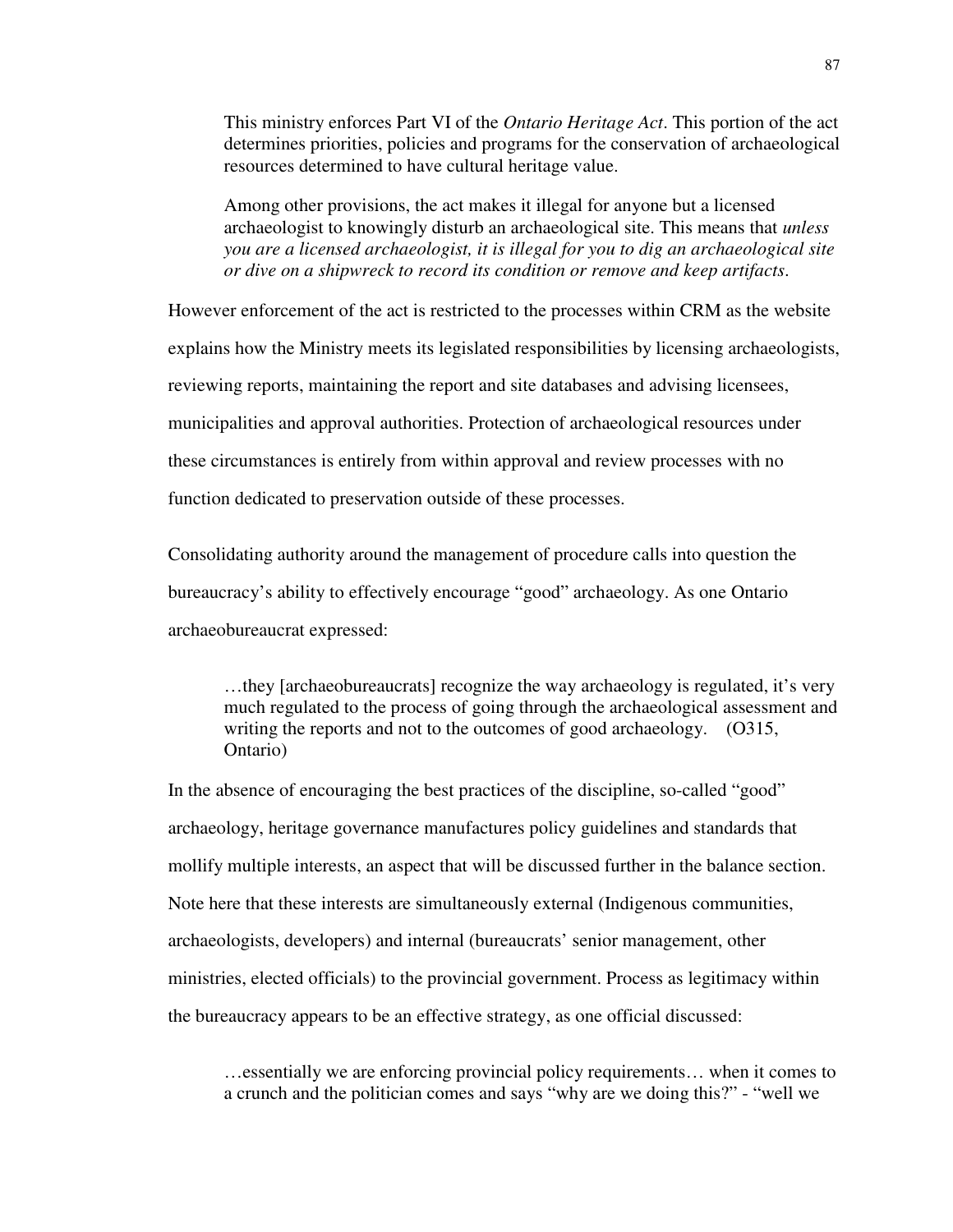have to". It is all law you know...we have committed to doing this so it's kind of a nice handy fallback. (O415, Ontario)

Reliance on a structure of process and procedure manifested in licenses, permits and standards and guidelines appeared in both British Columbia and Ontario under arguably similar conditions. However similar report formatting procedures nonetheless offers insight into a significant difference in the perceived outcomes of these relatively new formatting processes between the two provinces.

In British Columbia, the emphasis on the technical formatting guidelines has already been presented (Table 4). A perceived benefit, or justification, of many of these requirements exists in the form of the remotely accessible archaeological site inventory and archaeological report database. Formatting process has a readily apparent defense to criticism as evidenced by the availability of these access tools. Conversely, in Ontario, the benefits of growing formatting requirements are not as evident. There currently is no remotely accessible equivalent to British Columbia's digital system and consequently archaeologists required to meet the growing number of requirements see no tangible benefit to their efforts. Formatting process in Ontario has no readily apparent defense to criticism as evidenced by the lack of access tools. By no means, however, should digital data dissemination be viewed as a panacea for formatting criticisms, rather, from my own experience submitting reports in British Columbia, it tempers particular complaints related to elements logically applied to database design and integrity including digital file format and size, map and image resolution, and consistent report structure. A consequence of the absence of remote access tools is the appearance of these database justified requirements as somewhat arbitrary exercises of bureaucratic authority.

As previously mentioned the imposition of bureaucratic authority or power through process is achieved via the implementation of standards/guidelines and the ability of government to enforce adherence with permitting and licensing mechanisms. Process as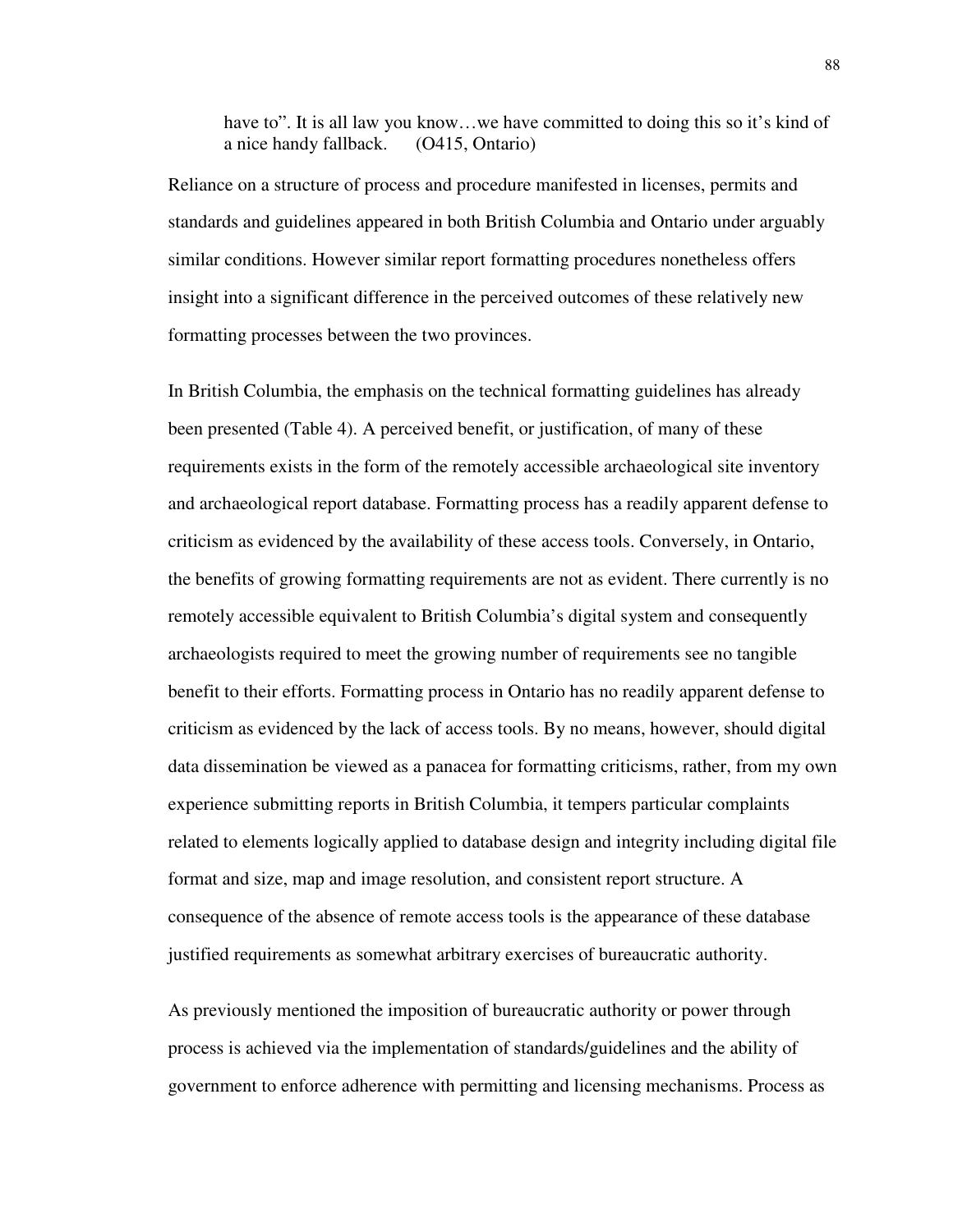power gives the archaeobureaucrat a suite of options when dealing with situations running counter to government policy or, as evident in Ontario, the sensibilities and expectations of a single archaeobureaucrat (Ferris 2007b). Deviance from procedure on the part of the consultant provides the archaeobureaucrat some small degree of power, perhaps using small formatting errors to punish perceived faults in other areas. Conversely each instance of strict adherence to procedure is easily perceived or portrayed as a positive quantifiable outcome irrespective of the sum quality of the archaeology undertaken. Addressing past complaints of inconsistency in how this power is applied (e.g., the Red Tape Review Commission and the Archaeological Customer Service Project), the subsequent enforcement of quantifiable standards, as is the case in Ontario, provides the bureaucracy with a veneer of impartiality. Achieving a perception of consistency speaks to the importance of performance as discussed in the following section; however quantifiable elements also reveal a complimentary relationship between the defined categories of culture history, the perceived objectivity of processualist archaeology and a form of governance known as New Public Management:

…in Ontario they have a management system that, New Public Management they call it in the literature and it is very much focused on results based planning and this reinforces the processualist paradigm because results based planning means measureable outcomes are better than qualitative outcomes. (O315, Ontario)

Originating in the Thatcher/Reagan administrations of the 70s and 80s, New Public Management (NPM) "is the adoption by public organizations of the management and organizational forms used by private companies" (Christensen and Laegreid 2011: 2). Important to note here is that NPM is emblematic of a host of varied initiatives sharing the common theme stated above (Aucoin 1995; Malloy 2003). NPM made its way into the Canadian political system primarily during the Mulroney years however some founding credit is given to Trudeau's "rational management" policies (Aucoin 1995). These Canadian developments' stated aim was the dissemination of controls from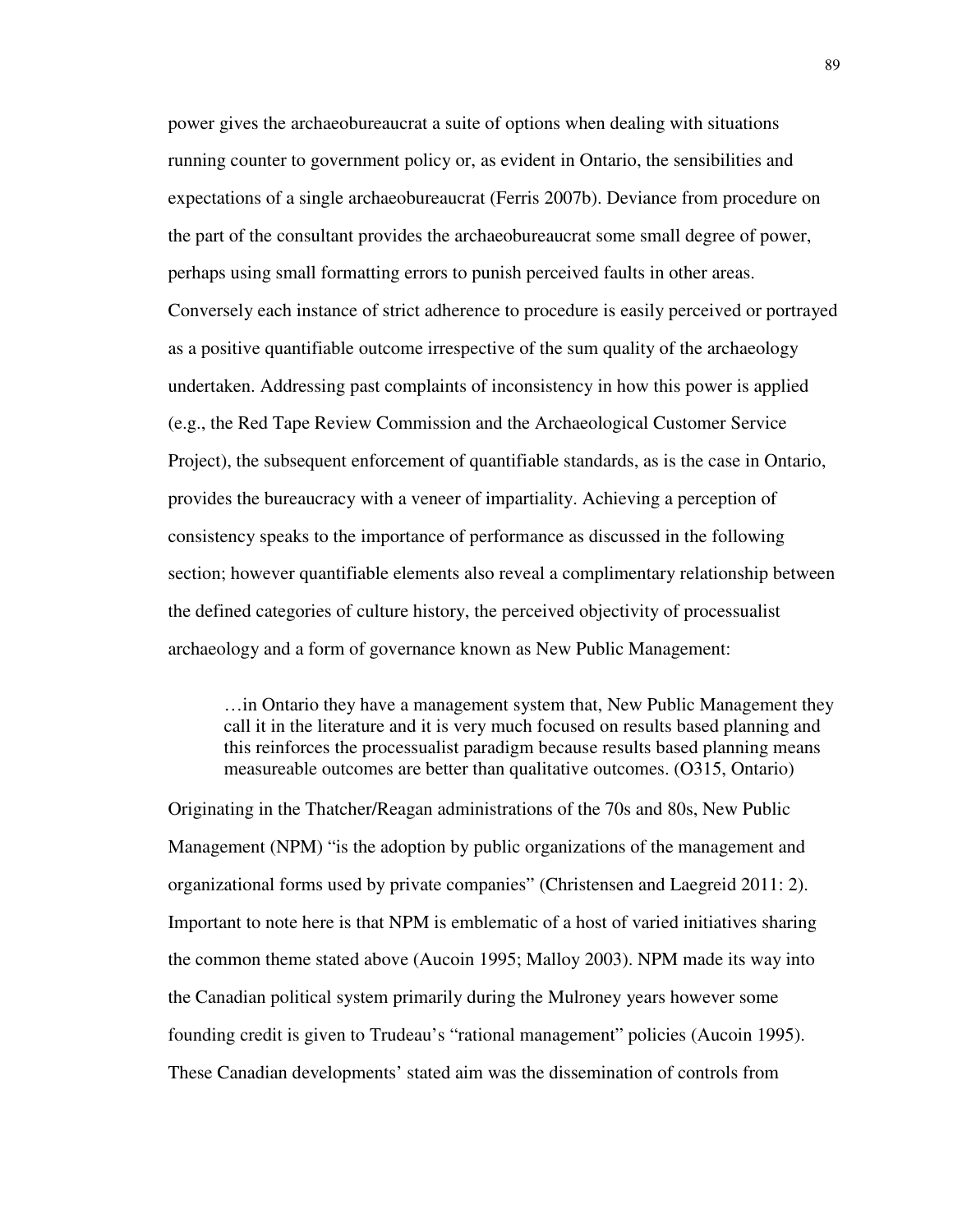governance structures to individual managers (Aucoin 1995). Maintaining order under this decentralization was facilitated by the core elements of NPM; essentially operating under *accounting logic* (Laughlin 1992; Broadbent and Laughlin 2002) fundamental to which are two assumptions:

- 1 That any activity needs to be evaluated in terms of some measureable outputs achieved and the value added in the course of any activity.
- 2 That is possible to undertake this evaluation in and through the financial resources actually used or received. (Broadbent and Laughlin 2002: 101)

The impact of NPM values on archaeological governance is nowhere more explicit than Ontario's ACSP. The incorporation of business metrics under NPM also brought in a new perspective of the users of government services as customers and clients (Borins 2002). The Archaeological *Customer Service* Project explicitly references the shift to NPM, while the metrics of sites recorded, licenses distributed and number of contract information forms submitted were more implicit (Ferris 2007c). Measureable outputs entail definitive outcomes, binary positive or negative results enabling the continued use of cultural historical/processualist methodologies in CRM capable of producing definitive results (Smith 2004). Positive outcomes were measured in the number of sites found, number of projects completed, and number of archaeologists licensed, all quantitative metrics, some of which recorded since the 1970s (Ferris 2007c). Qualitative results, under this NPM-based regime, do not currently conform to the needs of an industry requiring specific recommendations. Despite this practical shortcoming legislation and policy are capable of conveying a perception that qualitative data is indeed of some importance. The conditions promoting this perception are found in the second theme, performance.

### 5.2 Performance

…all of the assumptions, all of the bad decisions, all of the past actions and contests that the policy is based on have become normalized, they've become invisible; they're no longer addressed and we see this with some people as well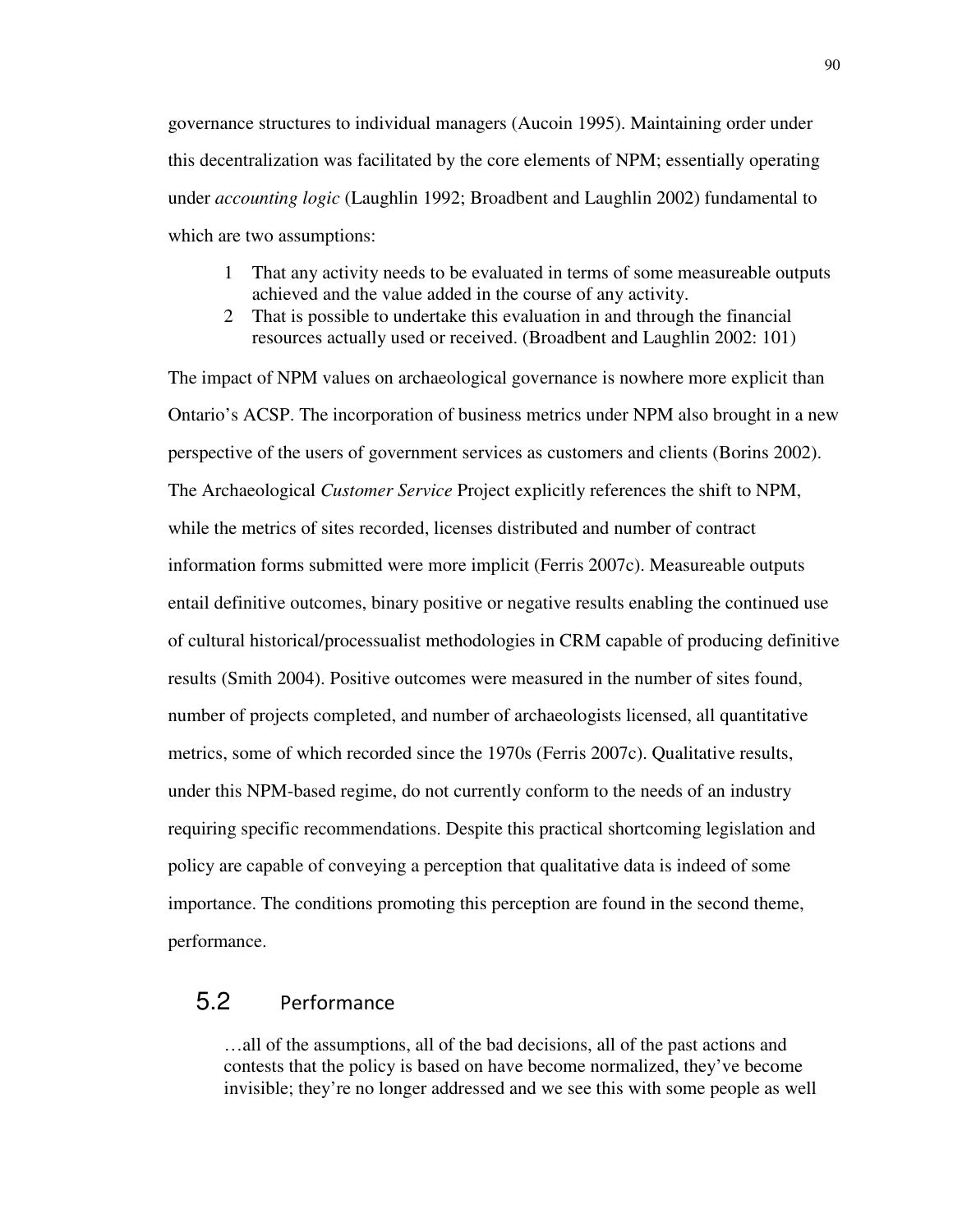where they no longer think about archaeology as a very dynamic process of engagement, of performance, between the sites and the knowledge base, other crew members, other specialists and your own expectations to earn a living… (O315, Ontario)

Performance, the second theme in the context of governance, denotes the predominance of perception considerations in the governance of archaeology. A repeating theme during discussions about production of legislation was the phrase "seen to be working" when referring to the government, politicians and bureaucrats alike: "…government had to be seen to be working on this. You can't hold that kind of consultation exercise and not deal with the issues that people have told you are important."(Bill Huot, British Columbia referring to Project Pride). Conveying the perception of action – performance – on an issue has the potential to take on a higher priority than the quality of that action (the Technical Bulletin on Aboriginal Engagement example from Ch. 4.2 being one instance).

There exists a belief both from within government and academia that the public is at the very least perceived to attribute value towards heritage and heritage resources, the provincial government must at least appear to be addressing these values (Carman 2002; Cleere 1989; Hinshelwood 2010). That these perceived public values often emerge from the efforts of academia and government in promoting aspects of national identity and continuity as laid out in Smith's (2006) authorized heritage discourse creates a sort of heritage feedback loop. Heritage is important because of its reinforcing of contemporary identities, the strengthening of which promotes further interest in heritage. The efforts of archaeologists during the early stages of CRM in establishing organizational legitimacy also enhanced public interest by associating the efforts of these archaeologists with a recognizable heroic narrative as discussed in the previous section. The result was a heritage establishment that could be looked to when heritage issues that captured the public eye emerged. Considering archaeological and heritage resource management as performance within this context should not be greatly surprising.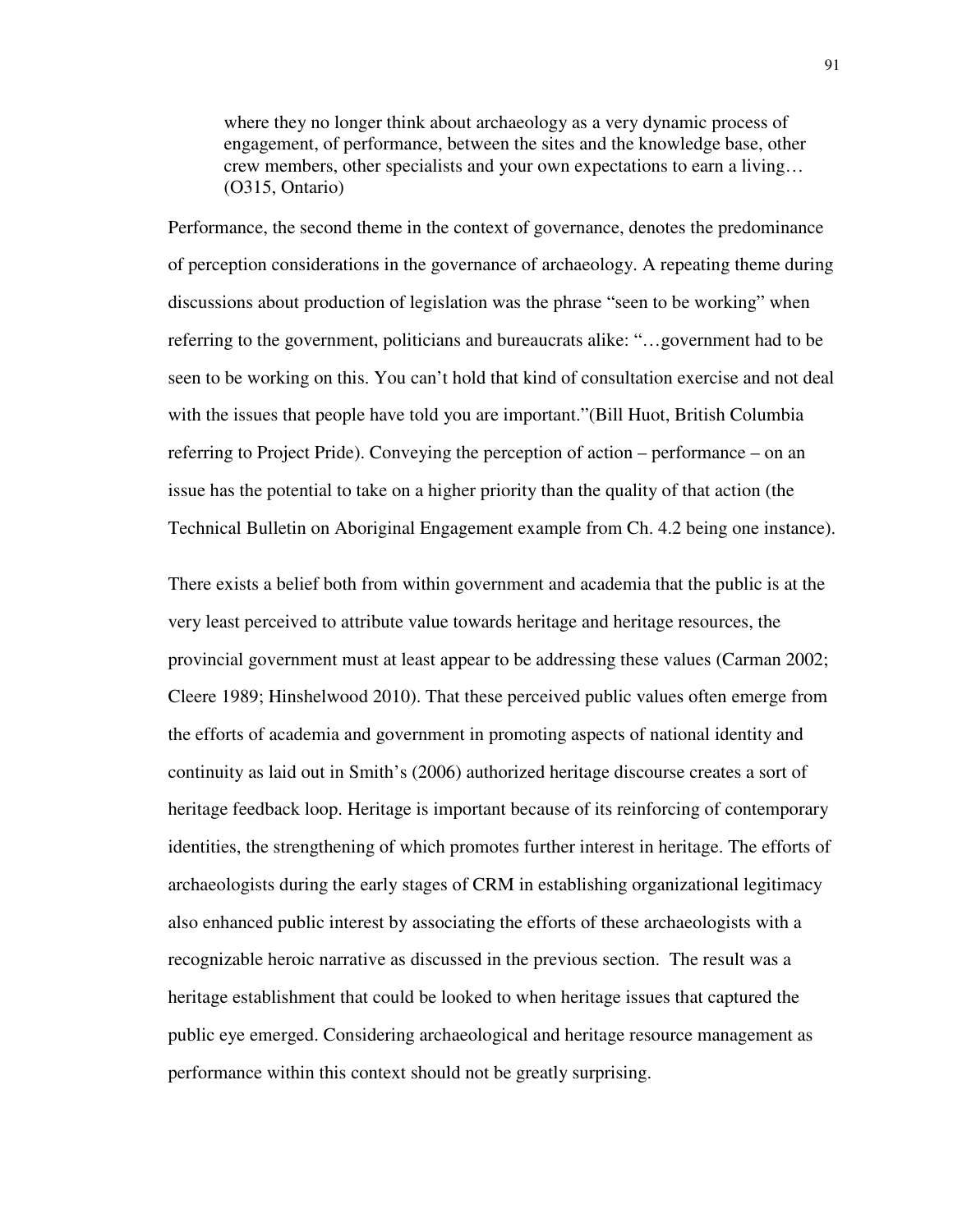There are no doubt other reasons for the existence of CRM in provincial legislation, not least of which concerning the value placed on heritage by Indigenous groups and by professionals; however archaeology's particular inclusion in the processes of heritage governance contributes an important part to this political performance. Multiple actors play to multiple audiences tailoring their performances to not only meet the expectations of those they represent but even facilitating the performances of others on the stage:

I called it Janus-faced at the time, in other words they [First Nations Leaders] could portray it as: "we entered into an agreement with the government, we are not accepting that the government is the steward of our ancestral heritage, they are our agent"…On the other hand the courts could look at the legislation and see that protection falls within the legal authority of government. (Bill Huot, British Columbia)

While government and Indigenous actors played to their crowds, the archaeological audience expected "good" archaeology. Many who have participated in an archaeological excavation have probably heard the expression "anyone can dig a hole" or something to that effect. Archaeology consistently emphasizes that while anyone can dig a hole, it takes an archaeologist to know how to dig proper holes in the proper way. Having cultured via a combination of popular media and the impression of scientific rigor, the widely accepted view that archaeologists, to the exclusion of others, do indeed dig "proper" holes, archaeology has established itself as the perceived intellectual authority for all old human things buried, or for lack of a better term, "ground-oriented". The extension of this organizational legitimacy into the realm of State administered heritage management achieves a perpetual reinforcement of archaeology's and the State's authority over heritage. The province draws from the archaeologist's intellectual authority and the archaeologist draws from the province's legislative authority. The maintenance of this cycle requires that each participant also maintain their respective perceived/performed roles. The province does so in numerous arenas beyond archaeology and therefore conveys authority simply by participating in the heritage process. The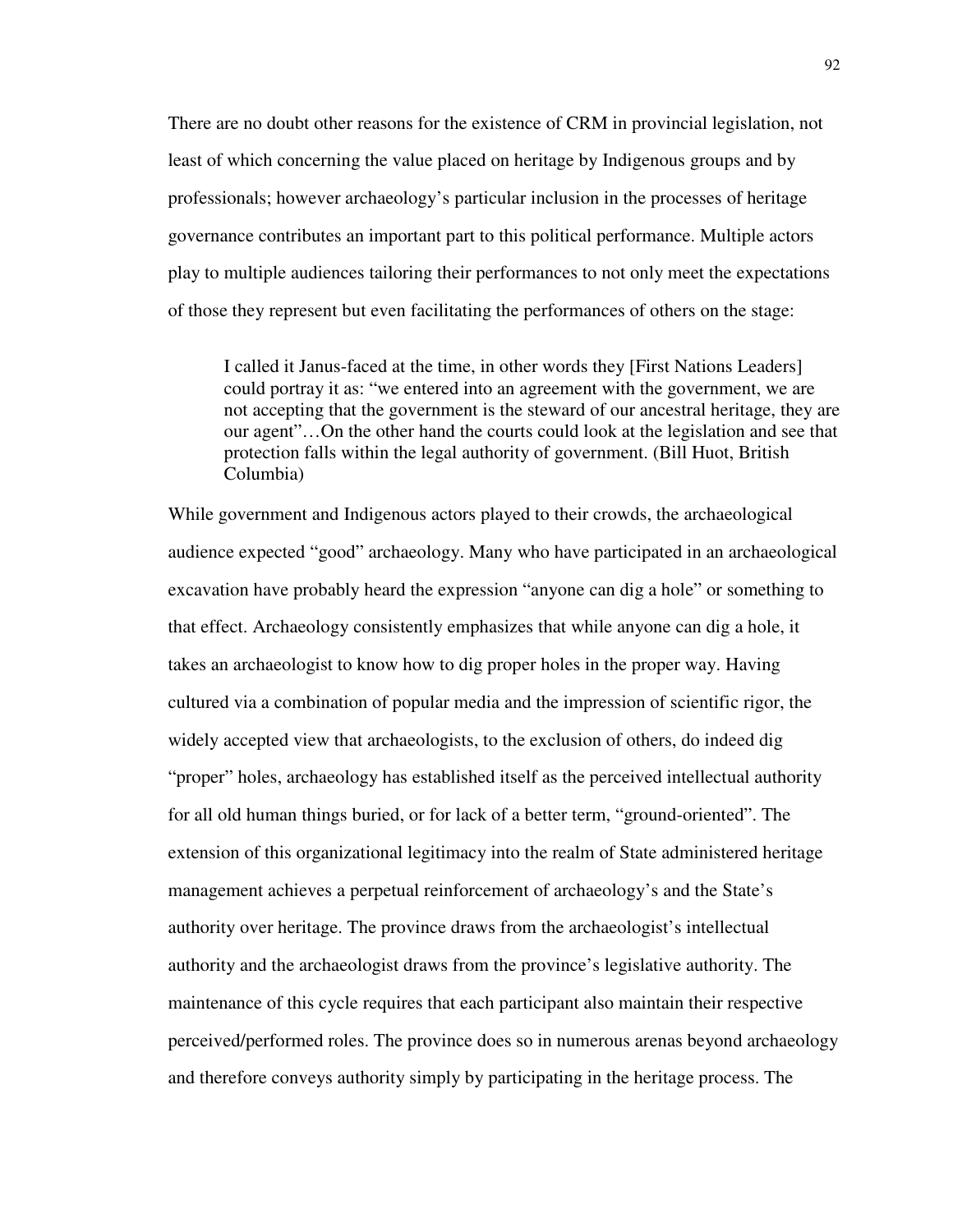archaeologist however maintains authority through the intellectual allowance provided by their perceived expertise. The association of the majority of archaeological work with recognized intellectual institutions, especially museums and universities, by the public despite the practical realities of CRM (majority of archaeology conducted by private consulting firms) highlights the intellectual expertise deployed by archaeologists and the perceived credibility rendered to all aspects of the discipline by an ill-informed public (Pokotylo and Guppy 1999). Because that expertise is explicit in the employment of State and archaeologist-defined accepted methodologies (digging "proper holes"), it is in the interests of both the State and the archaeologist that government somehow incorporate these methodologies into the heritage establishment (standards and guidelines). In this way the publically perceived value of archaeology is co-opted into the provincial heritage establishment, a great example of the power/knowledge aspect of Foucault's (1991) governmentality at work (Smith 2004). Archaeologists derive authority from the State as the recognized experts of the material past, conforming to State-imposed processes and submitting their expertise to State review and approval. Both State and archaeologist symbiotically encourage the production of political and intellectual capital via heritage concerns enabling each to reinforce their positions of authority within wider society (how the State is increasingly partnering with non-archaeologists is discussed in subsequent chapters).

Using this authority, coupled with an understanding of bureaucratic performance (being seen to act), enables the provincial government to negotiate the third theme: balance. Balance also encompasses relationships between government and archaeobureaucrat. As the identity of these archaeobureaucrats shift from intellectual and discipline focused to bureaucratic and process focused, their ability to maintain intellectual authority, particularly to archaeological peers, is diminished. Also arguably diminished is the authority the provincial government draws from the incorporation of these intellectuals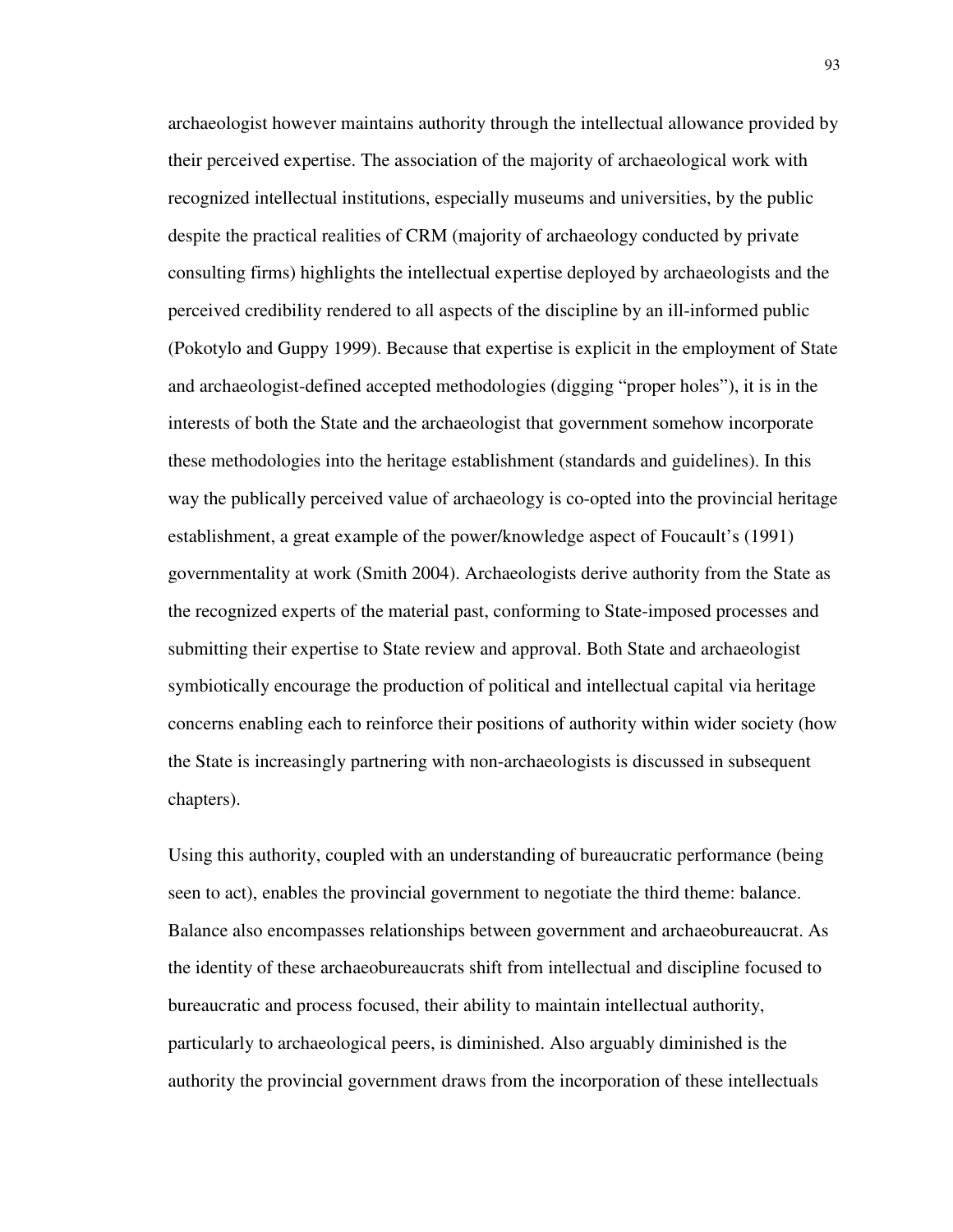into the power/knowledge dyad, replaced by other relationships with different "experts" (e.g. First Nations), a consequence that may be beginning to play out in Ontario.

### 5.3 Balance

Balance here refers to two related areas - values and identities - and is a tenuous label which could easily be replaced with the terms contested or conflicted, as in contested values and conflicted identities. I chose balance because of the degree of functionality government has had to achieve and the conscious consideration given to the perceived maintenance of balance. Values and identities are two aspects of what McGuire labels *praxis,* which

…refers to the distinctly human capacity to consciously create and creatively construct and change both the world and ourselves. The minimal definition of praxis is 'theoretically informed action'. (2008: 4)

I argue that competing attempts to "consciously create and creatively construct and change" the world constitutes a collision of praxes. I limit discussion to heritage values and archaeobureaucrat identities but could easily, given more time and space, incorporate wider aspects of community and worldview as additional factors in praxis.

 The first area, values, encompasses all of the invested stakeholders in the administration and processes surrounding heritage management and is present in even the earliest aspects of heritage governance including legislation drafting:

I figured if we could come up with a package that from everyone's point of view was an improvement in the status quo and could be supported by parties with differing interests. We understood that if we tried to give one party everything they wanted some other party would be vehemently opposed, and any opposition to the heritage package from any party would likely kill it. (Bill Huot, British Columbia)

These stakeholders include developers, cultural resource professionals including archaeologists, descendant communities, particularly Indigenous groups and the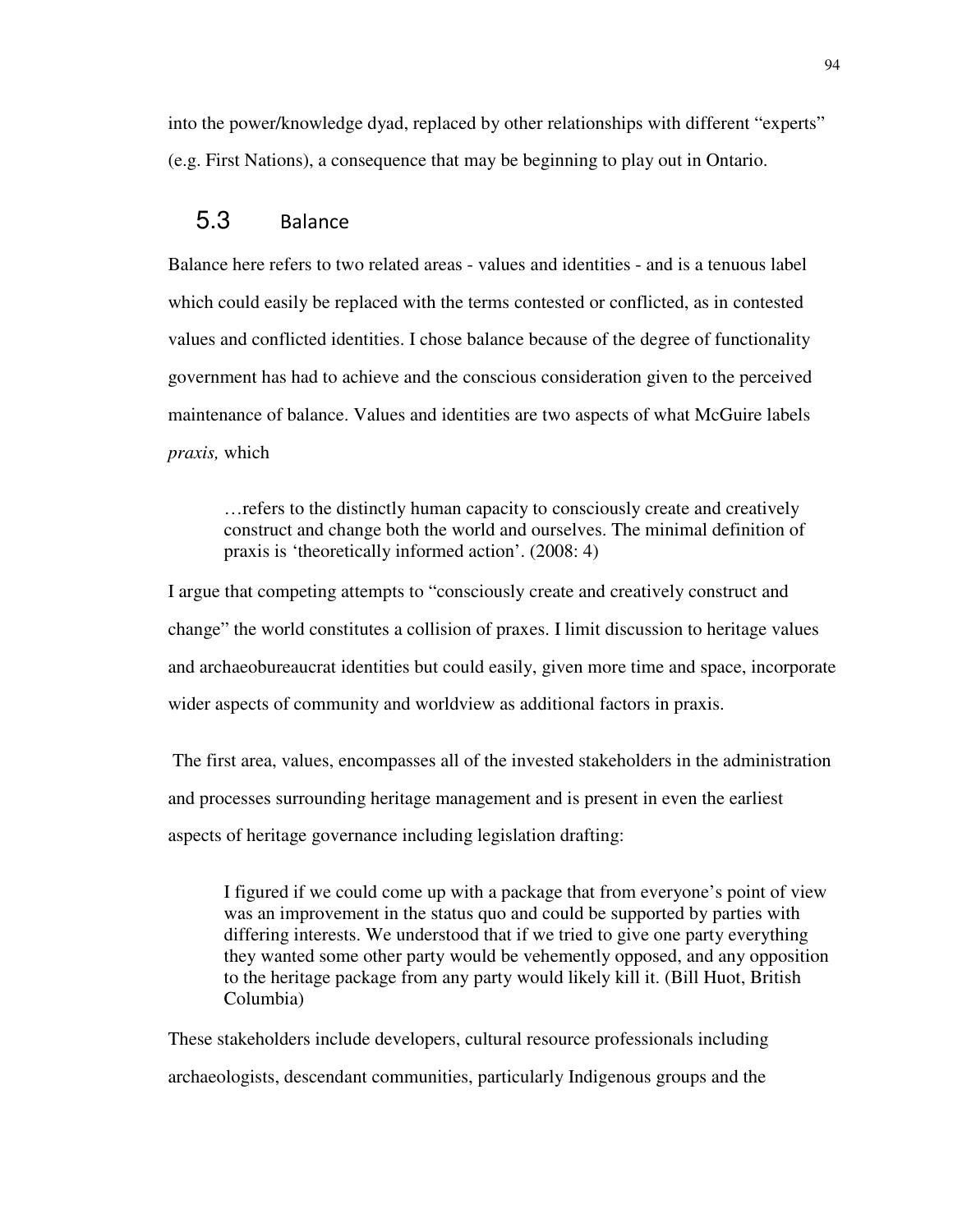government itself consistently, with other more transient "publics" entering and exiting depending on the individual project. To use a theatre analogy, the former group would be the season ticket holders with a seat saved at all but the most special of performances, while the latter group would only buy tickets if a particular performance captivated them. The foundry of provincial heritage legislation, regulation and policy exists at the nexus of these stakeholders and must balance their specific agendas so as to not elicit complete opposition by any one group to provincial heritage policy. Achieving a certain measure of balance is also perceived as a necessity in maintaining the status quo:

…now recognize that part of the strategic thinking, part of the fear is that if you were to open up the Ontario Heritage Act for discussion you're not just going to open it up for discussion by archaeologists, academic archaeologists and practitioners of CRM, you're not just going to open it up to people interested in cultural heritage, you're not just going to open it up to include aboriginal communities but you're going to open it up to include foresters, mining interests, developers, all of these various interests and they all bring with them their skills and abilities in the political system. (O315, Ontario)

 To this end the two previous themes of process and performance have been invaluable. Process offers up the abstracted ideal, that every developer jumps the same clearance hurdles, that every archaeologist receives the same scrutiny. Performance allows the provinces to not only work under the auspices of perceived action rather than result, but to define the roles and limit the performances of the stakeholders themselves. Process and performance combined can then obfuscate the reality of outcomes, extolling the subjectively positive and punishing the subjectively negative. In fact this subjectiveness is another example of the importance of balance to archaeobureaucrats, since what may be a positive outcome for a developer (Stage 1 clearance), may be a negative outcome to a descendant community. If outcomes are subjective then the maintenance of balance becomes even more important. Success for the bureaucracy under these circumstances lies in a consistency of outcomes as predictable results when, all things being equal, the correct processes are followed. When all things are not equal and an undesired (read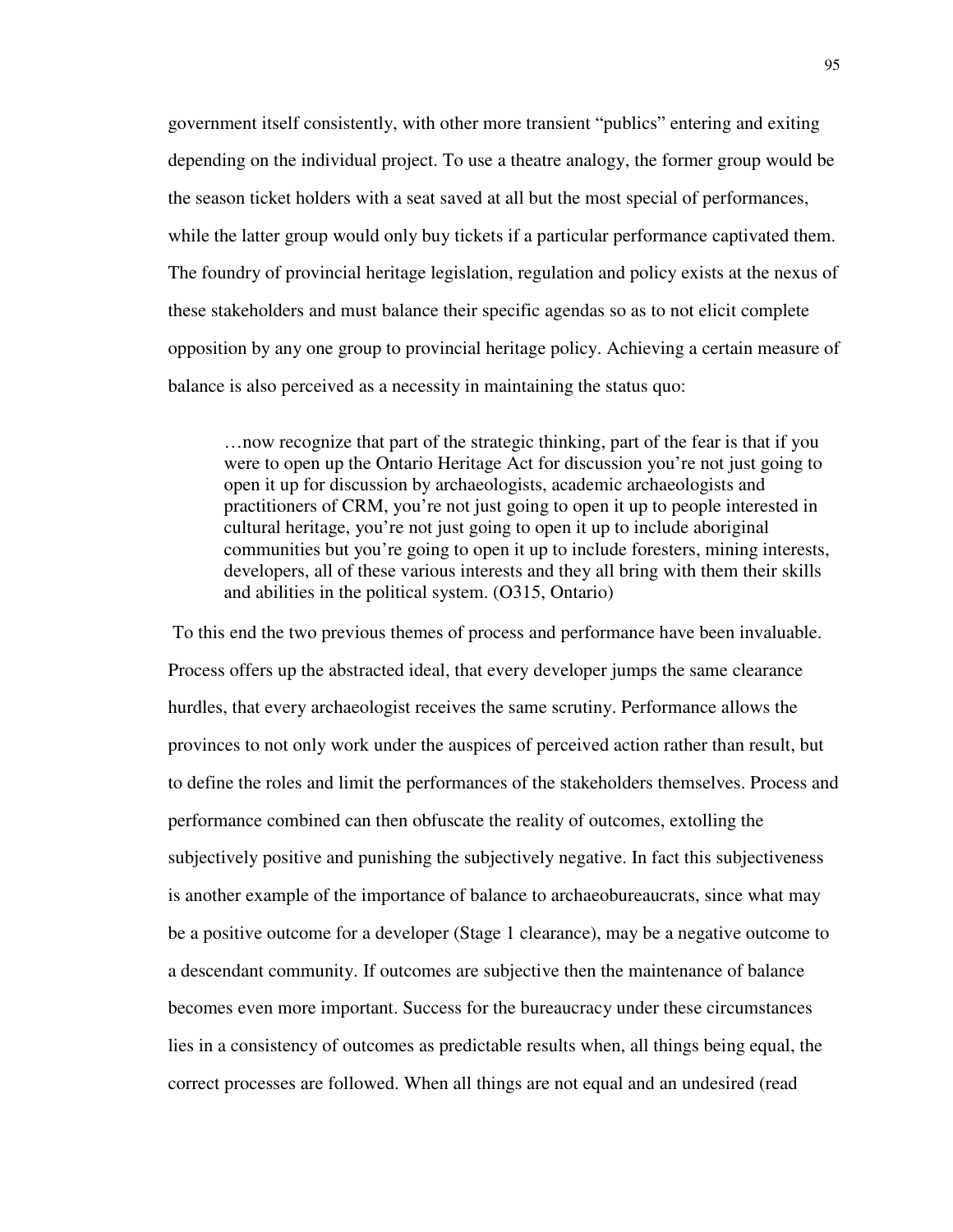unpredictable) outcome occurs, perhaps the known destruction of an archeological site, perceived balance is threatened and imbalances are revealed. A perceived modest distribution of value-based positive and negative outcomes must exist to maintain equilibrium (i.e. all known unpredictable results must not be archaeological sites being destroyed). Perhaps the best indication of this equilibrium is universal stakeholder dislike for but not the rejection of, provincial heritage policy.

Balance also appears to be a significant element in the internal maintenance of archaeological values by individual archaeobureaucrats in relation to professional responsibilities, and resulting professional identities, the second area of praxis discussed here. Shifts in the identities of individual archaeologists occurred as they transitioned into the bureaucracy:

…there are some people who have come into public service with a fair bit of experience and really good abilities as field archaeologists or project archaeologists who have pretty much had to firewall those two parts of their personality. (O315, Ontario)

The incorporation of archaeobureaucrats into the provincial government in the hopes of a continuing cycle of mutual reinforcing intellectual/government authorities through Foucault's power/knowledge dyad appears a doomed proposition. As contemporary events in Ontario and British Columbia appear to indicate, the more subsumed by government an archaeologist-turned-bureaucrat becomes the less intellectual authority they are able to marshal within the archaeological community. What is worse is that the process appears to be hereditarily cumulative as each successive generation is hired not for their ability to fulfill their intellectual end of the dyad but to meet ever growing bureaucratic requirements. As heritage's envelopment of cultural resource management continues perhaps an unintended consequence is the passing of the era of archaeologycentric bureaucrats, balance achieved not through the relationship between power and knowledge but between the varying scales of stakeholder interest (including archaeology)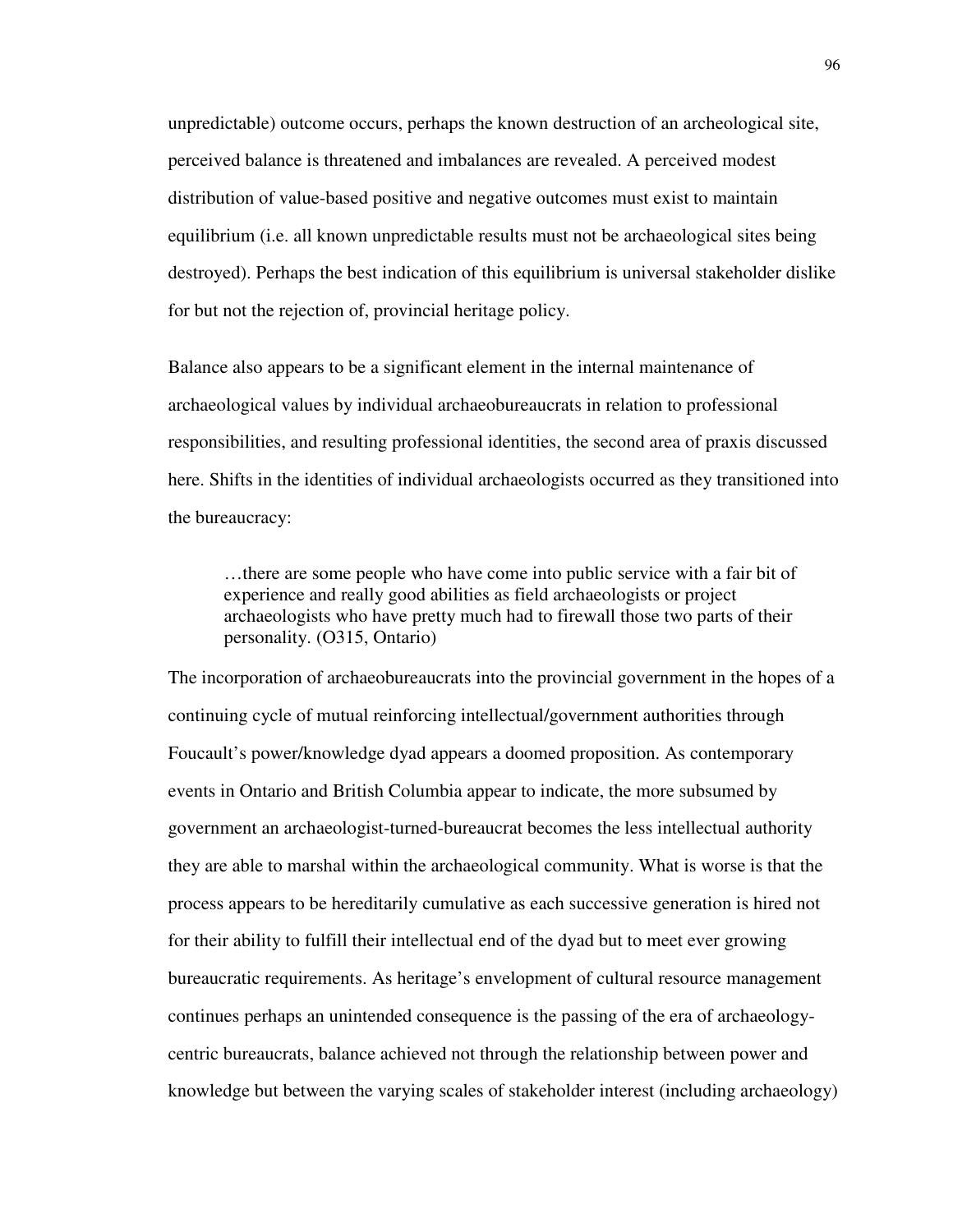and their ability to expend various types of capital (Bourdieu 1975) to heritage-related ends.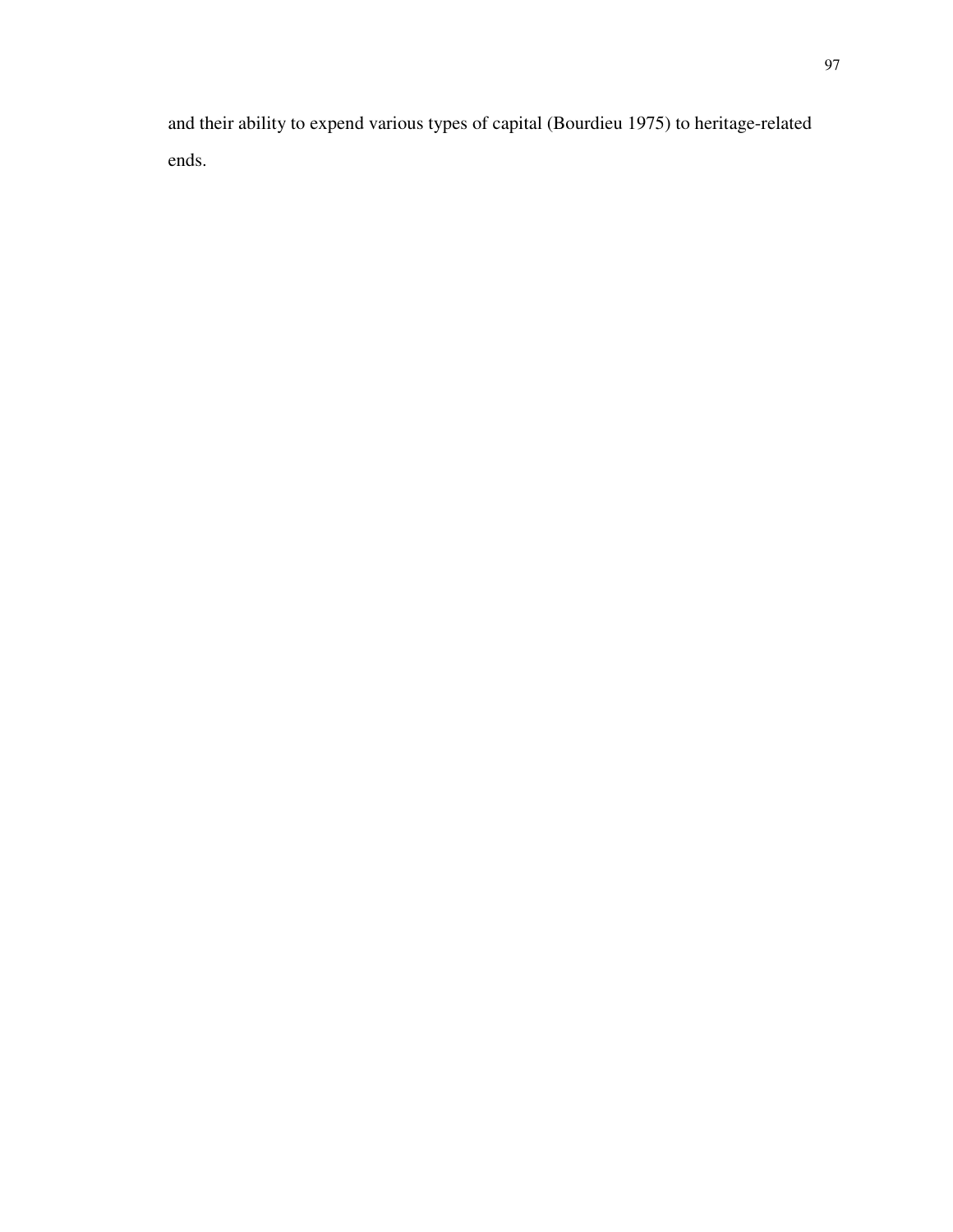# 6 Heritage

The use of the term *heritage* by provincial governments in articulating their jurisdiction over essentially the remnants of the past is contemporaneous with what could be perceived as related developments. Effectively combining the previous terms of *archaeological* and *historical* into a single word meant to represent both, this legislative redefining has resulted in a much wider potential area of jurisdiction. I say potential because a seemingly pervasive feature of the term heritage is its resistance to narrow definitions. The formal deployment of heritage as the operable term for all things past emerged out of the 1972 UNESCO World Heritage Convention. Initially set out to list heritage sites falling into either natural heritage or cultural heritage categories, the World Heritage Convention perpetuated the Western AHD of monumental and material heritage; tangible heritage (Smith 2006; West and Ansell 2010). The evolution of international agreements concerning heritage and the rapidity with which the definitions of heritage changed to include cultural landscapes and intangible heritage (West and Ansell 2010) parallels the evolution of heritage within individual States. As the definition of heritage internationally and academically (Smith 2006; West and Ansell 2010) now includes the intangible, it fosters dissent against the tangible-centric, archaic definitions of legislation. However these legislative definitions of heritage are sometimes contrasted against more modern definitions of the very people designated to enforce the acts.

Even within the context of the legislation and those involved with maintaining it there exist multiple definitions of heritage, including definitions that hint at intangible heritage. The possibility of multiple operable definitions existing simultaneously may be one of the greatest strengths of heritage's employment by government. Remembering the themes of performance and balance it is clear that this multi-definitional function of heritage allows government to convey multiple ideas to different communities every time it deploys the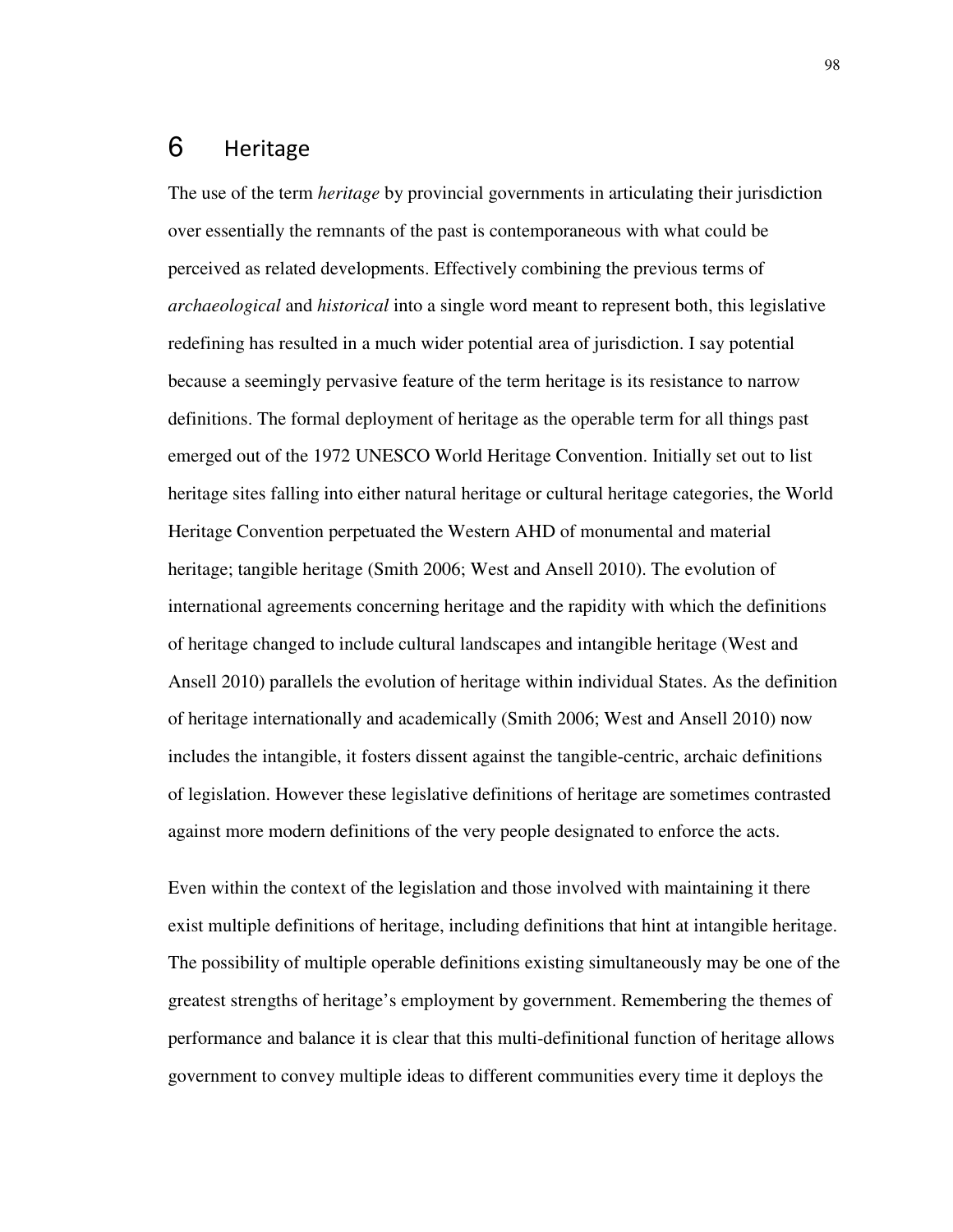term. Intentional or not this function fosters the impression, despite several definitions to the contrary, that legislation like the Ontario *Heritage* Act or the *Heritage* Conservation Act in BC, in the context of CRM, could apply to more than just the historical and archaeological resources protected under legislations past, that it could apply to intangible heritage, if only the formalized provincial definitions of heritage evolved in the same way formalized international definitions have.

Appreciating the developmental sequence of policies and legislation through time creates another area that could be considered a heritage study; i.e., the heritage of heritage governance itself. That the past contributes much to the identities, values and worldviews of the present is a generally accepted element of heritage; however what other definitions of heritage from academia and elsewhere have emerged? How and when did these encompass CRM?

## 6.1 What is Heritage?

Heritage, as both a concept and practical term, is subject to multiple meanings from multiple areas including academia and legislative policy. In academia defining heritage has been subject to substantial attention. Entire chapters or sections of chapters, as is the case here, can be devoted to a discussion of what heritage means. In legislative policy heritage definitions are much more concise, inferences about what heritage is within these contexts ultimately drawn from the minutia of the legislation rather than from exhaustive, theoretical statements. And within legislative regimes, considering the role of various modifiers to heritage, such as *significance* or *value*, provides additional, implicit qualifiers of definition not otherwise explicit in definitions sections of these acts.

Academic definitions of heritage are numerous and stem from a variety of fields. Given the limitations of this thesis, I will briefly present two definitions that encapsulate the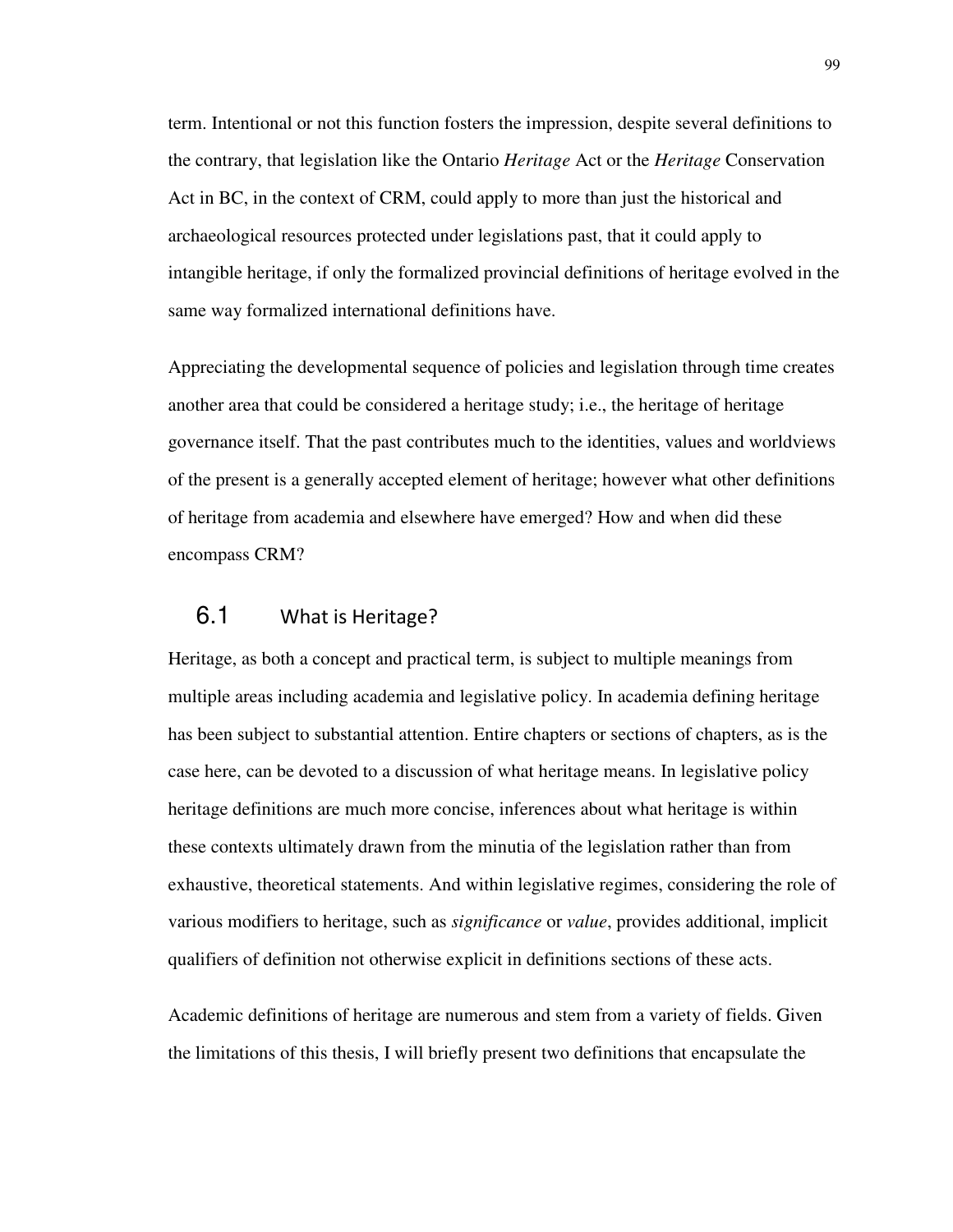diversity of contemporary discourse (for information of past heritage discourse refer to Harvey 2008; Smith 2006; West and Ansell 2010).

 According to Graham and Howard (2008: 2), who developed a present-centered, constructionist perspective, heritage refers "to the ways in which very selective past material artefacts, natural landscapes, mythologies, memories and traditions become cultural, political and economic resources for the present". Consequently and in support of a distinct discipline of heritage studies:

…the study of heritage does not involve a direct engagement with the study of the past. Instead the contents, interpretations and representations of the heritage resource are selected according to the demands of the present and, in turn, bequeathed to an imagined future (Ashworth, Graham and Turnbridge 2007). It follows, therefore, that heritage is less about tangible material artefacts or other intangible forms of the past than about the meanings placed upon them and the representations which are created from them (Graham and Howard 2008: 2).

It would follow then that heritage legislation is not about protecting the past but about preserving the capacity of the present and an "imagined" future to draw meaning and create representations from the past. Under these circumstances the role of archaeologists very much interested in the preservation of and critical engagement with the past as cultural resource managers is in conflict with their role as perceived by others. As discussed in Ch. 4, the resource in CRM is still viewed as an archaeological one by archaeologists and the means and outcomes of CRM reflect this monopolization. The CRM establishment (government and archaeologists) largely fail to recognize the wider implications of the shift to a heritage resource by neglecting to significantly alter practice and outcome to reflect the values of communities whose heritage these resources fall under. This dissonance reflects the competing interests in cultural heritage and

…arises because of the zero-sum characteristics of heritages, all of which belong to someone and logically, therefore, not to someone else. The creation of any heritage actively or potentially disinherits or excludes those who do not subscribe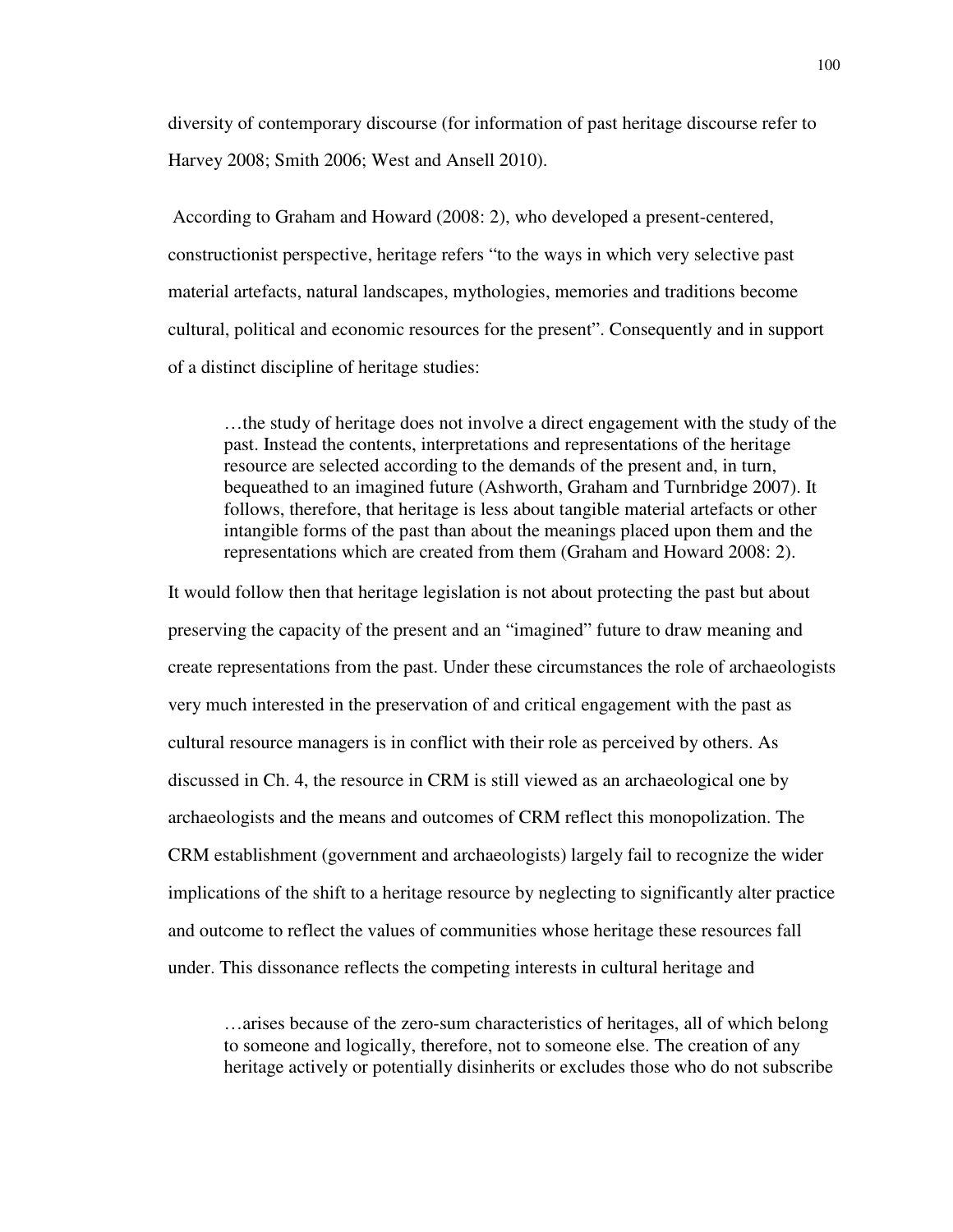to, or are embraced within, the terms of meaning attending that heritage. (Graham and Howard 2008: 3)

Perhaps the subconscious fear of we archaeologists is that once these sites and artifacts are truly recognized as heritage resources, our mandate over them, and simultaneously our access to them, will end. In that case, the perceived ultimate threat of destruction to *archaeological* resources no longer has anything to do with physical dispersal. Archaeology's salvation lies not in self-interested retention of the resource but in the adaptation of process to meet and negotiate the desired, sometimes conflicting, outcomes of communities who claim the resource as heritage.

Laurajane Smith, in *Uses of Heritage,* characterizes heritage primarily as a process of engagement:

The practice of heritage may be defined as the management and conservation protocols, techniques and procedures that heritage managers, archaeologists, architects, museum curators and other experts undertake. It may also be an economic and/or leisure practice, and/or a social and cultural practice, as I am arguing, of meaning and identity making. These practices, as well as the meaning of the material 'things' of heritage, are constituted by the discourses that simultaneously reflect these practices while also constructing them. (Smith 2006:13)

Smith (2006) "explores the idea of heritage not so much as a 'thing', but as a cultural and social process" (2). The heritage process, particularly government management schemes, often reflects what Smith (2006: 29) refers to as the *authorised heritage discourse* (AHD):

The authorized heritage discourse (AHD) focuses attention on aesthetically pleasing material objects, sites, places and/or landscapes that current generations 'must' care for, protect and revere so that they may be passed to nebulous future generations for their 'education', and to forge a sense of common identity based on the past.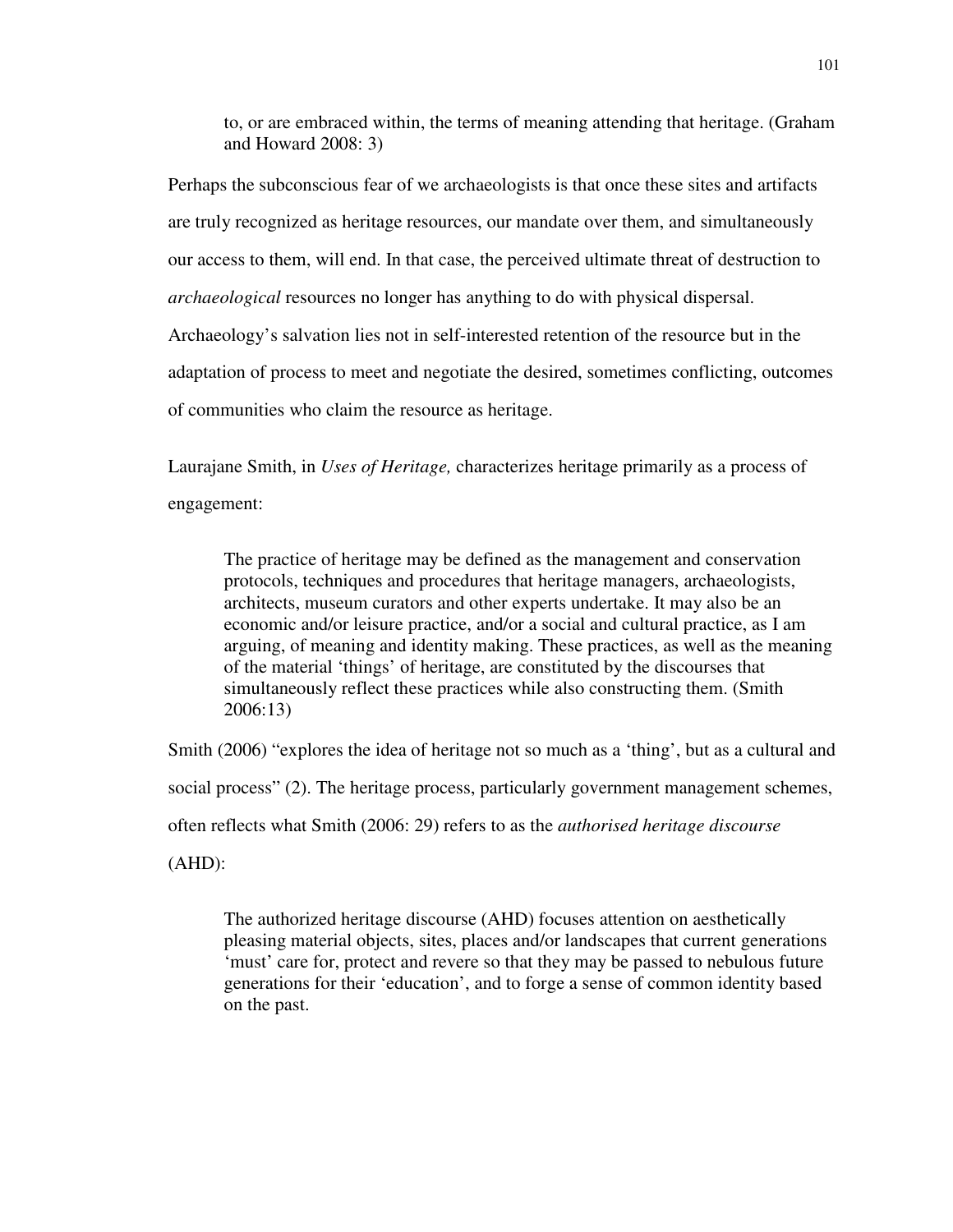Smith's (2004; 2006) critical realist perspective of heritage is foundational to a distinct heritage studies field, which concerns itself not only with *forms* of heritage both tangible and intangible but also with *meanings* of heritage.

# 6.2 Heritage in Governance

Provincial governance of "heritage" operates within comparatively bounded principles concerning what is and is not heritage. These principles are based in legislative precedent and policy consistency, emerging from international consolidation of the past under the term heritage (West and Ansell 2010); however the statutory implications of legislation ensure that, though practically limited, these official definitions are subject to the various interpretations of all interested parties while simultaneously determining which interested parties' interpretations are recognized as valid by government. The vagueness and inconsistency within which heritage is defined by government allows for at the very least a perception that each of these various interpretations, even those excluded by definition, has, at the very least, the potential to be addressed via interpretive regulation and policy.

Government definitions of heritage range from reflective consideration (Huot 1985) to simultaneously vague and specific interpretations seen in the successive heritage acts of British Columbia and Ontario, though also consistently reflect Smith's AHD premised in protecting selected heritage categories for future generations. Huot (1985: 38) defined heritage as:

…anything from the past which contributes, or which has the potential to contribute, to the quality of life for present and/or future generations. Under such a definition heritage includes cultural values and the expressions of those values which are passed from one generation to the other.

This comes definition from a British Columbia policy analyst in a period where cultural significance was notably absent from the 1977 Heritage Conservation Act (British Columbia 1979). The act defined heritage as "of historic, architectural, archaeological, or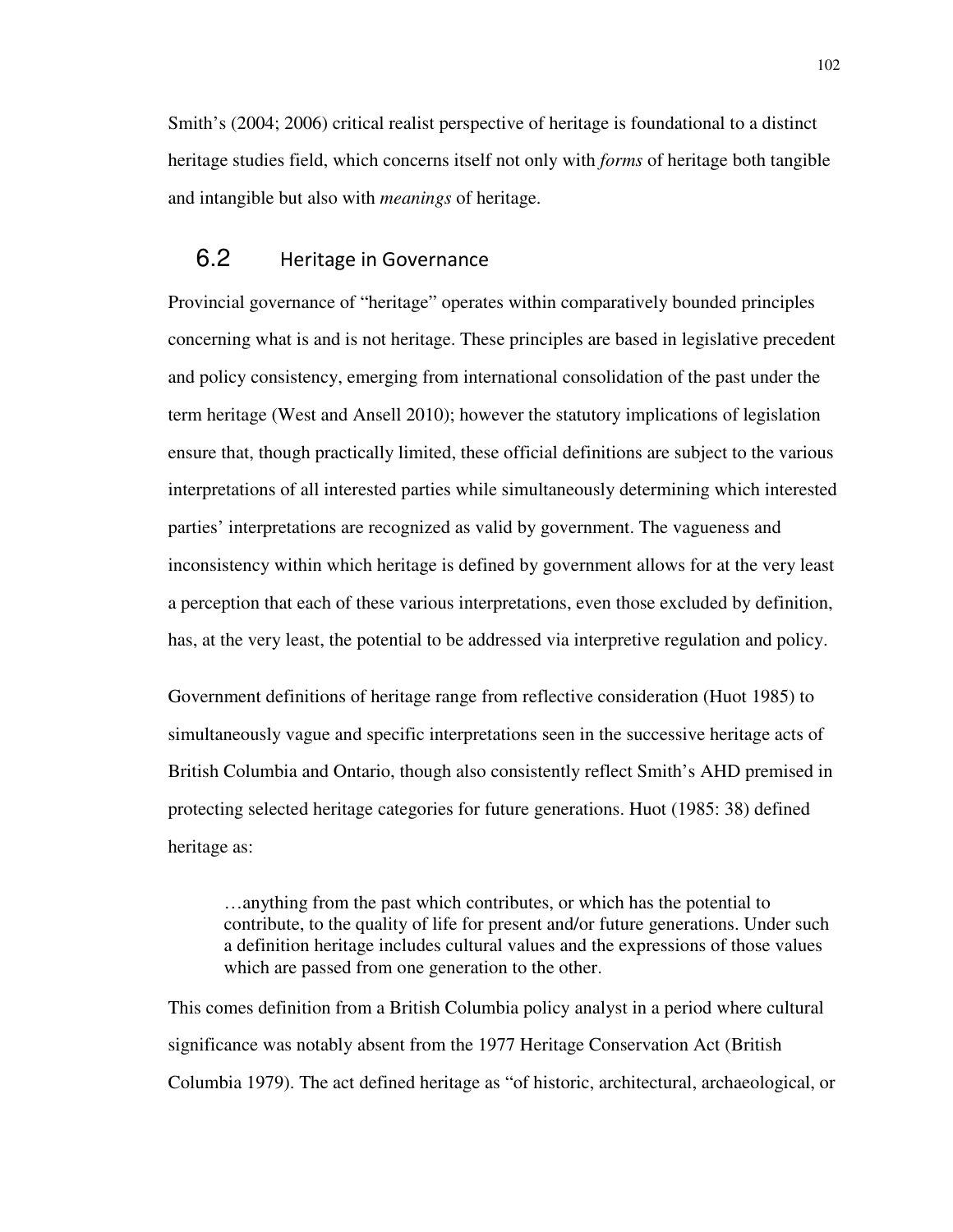scenic significance to the Province or a municipality, as the case may be" (R.S.B.C. 1977 c. 37). As part of the first piece of strictly heritage legislation in the province, this definition appears to link the term heritage with predecessor pieces of legislation which featured archaeological and historical conservation rather than defining heritage as something original and unique (Huot 1985). A marked departure from these earlier acts, as previously discussed, was the inclusion of the more subjective concept of scenic significance.

Definitions of heritage based on determining what of the past was significant and to who cultured two models of significance in British Columbia during the 1980s. Germann's (1981) doctoral thesis represented a draft version of what would become British Columbia's first set of archaeological guidelines. In it Germann identifies four primary types of significance – scientific, public, ethnic, and economic (1981: Appendix) – and provides criteria for each. Huot (1985: 35) also established what he called a "Conceptual Model" incorporating five types of significance: scientific, educational, recreational, cultural, and aesthetic. In fact both Germann's and Huot's models could be considered conceptual given Huot's (1985: 9) analysis distinguishing them from what he called "empirical models" of the past. I argue that both of these models represent a philosophical turn in the provincial governance of heritage from narrow and empirical to open and conceptual. This turn is reflected in the 1996 Heritage Conservation Act (R.S.B.C. 1996, c.187) where no attempt is made to define heritage; however heritage *value* is defined as "the historical, cultural, aesthetic, scientific or educational worth or usefulness of a site or object" (R.S.B.C. 1996, c.187 s.1). Notwithstanding the replacement of recreational with historical, the definition of heritage value reflects Huot's Conceptual Model which is not surprising given his role in writing what would become the 1996 HCA. The Conceptual Model, as opposed to the empirical model, provides for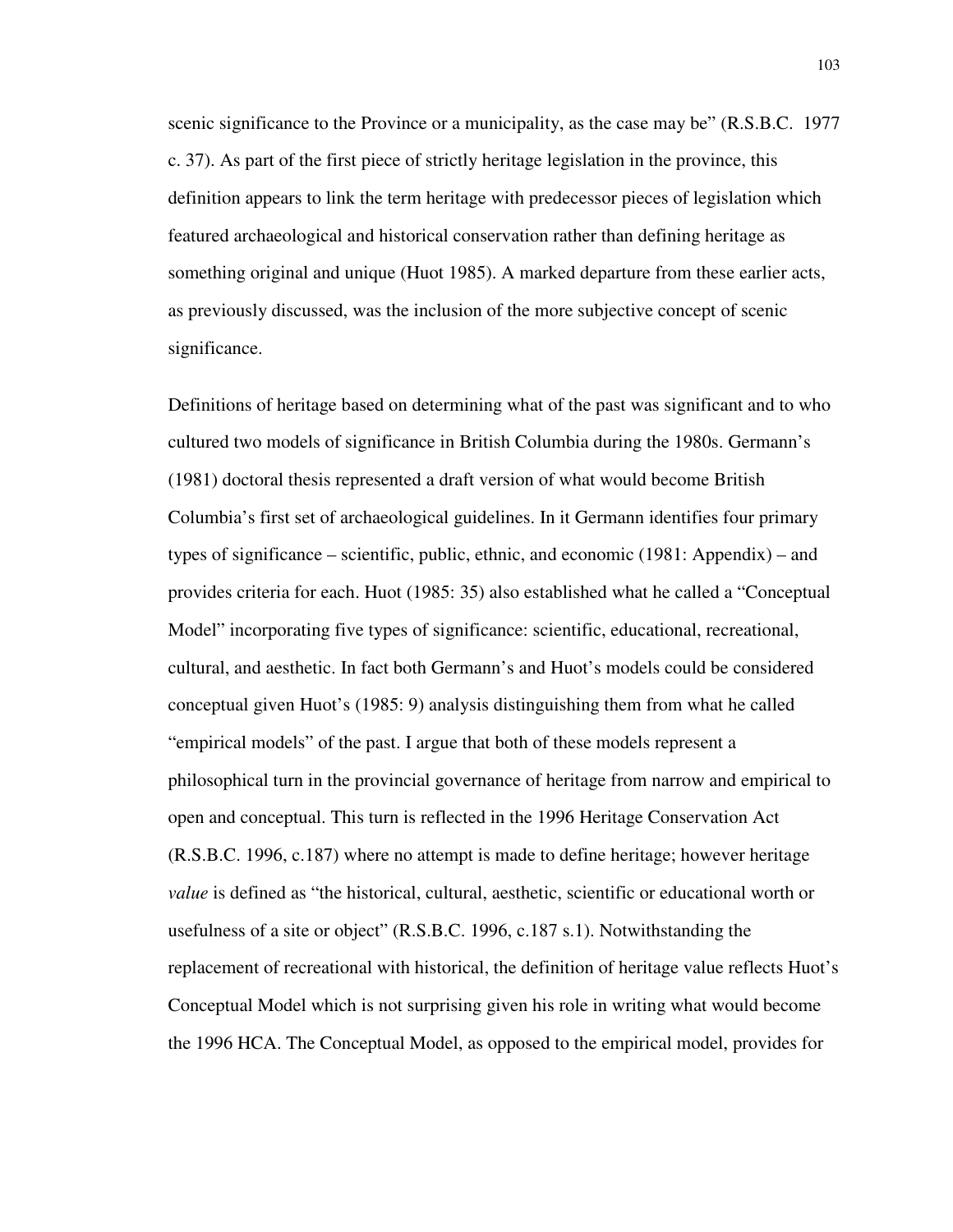non-technical/non-professional valuations of heritage and their incorporation into the measureable means by which the State determines what is and is not preserved as such.

The shift to classifying provincial pieces of legislation as *heritage* acts, rather than archaeological and historic acts, also occurred in Ontario during the 1970s. The *Ontario Heritage Act* (R.S.O. 1974 c. 122) was actually not the first Ontario act to feature heritage in its title. That distinction belongs to the *Ontario Heritage Foundation Act* (R.S.O. 1967 c. 65). Repealed in 1974 and incorporated into the OHA along with the Archaeological and Historic Sites Protection Act, the Ontario Heritage Foundation Act did not explicitly define heritage, instead practically inferring that the purpose of the Foundation was to conserve "property of historical and architectural interest for use, enjoyment and benefit of the people of Ontario" (S.O. 1967 c.65 s.7a). The subsequent 1975 OHA also failed to explicitly define heritage; only in the definition of object as being "of archaeological and historical significance" (S.O. 1974 Ch. 122 s.1 [j]) does there appear any inference of what heritage might refer to. Given similarities with which heritage legislation in British Columbia and Ontario have developed, one might expect a turn in Ontario towards open or conceptual evaluations of heritage significance. Apart from the current lack of a legislative definition of heritage (R.S.O. 1990 c.O.18) this does not appear to be the case. The initial stages of such a turn may however be found in two areas, the *Planning Act* (R.S.O. 1990, c. P.13), and the 2005 Provincial Policy Statement. The Planning Act, while not using the term heritage even once, does make reference to items that could be considered heritage in Part 1 of the act:

2. The Minister, the council of a municipality, a local board, a planning board and the Municipal Board, in carrying out their responsibilities under this Act, shall have regard to, among other matters, matters of provincial interest such as;

(d) the conservation of features of significant architectural, cultural, historical, archaeological or scientific interest.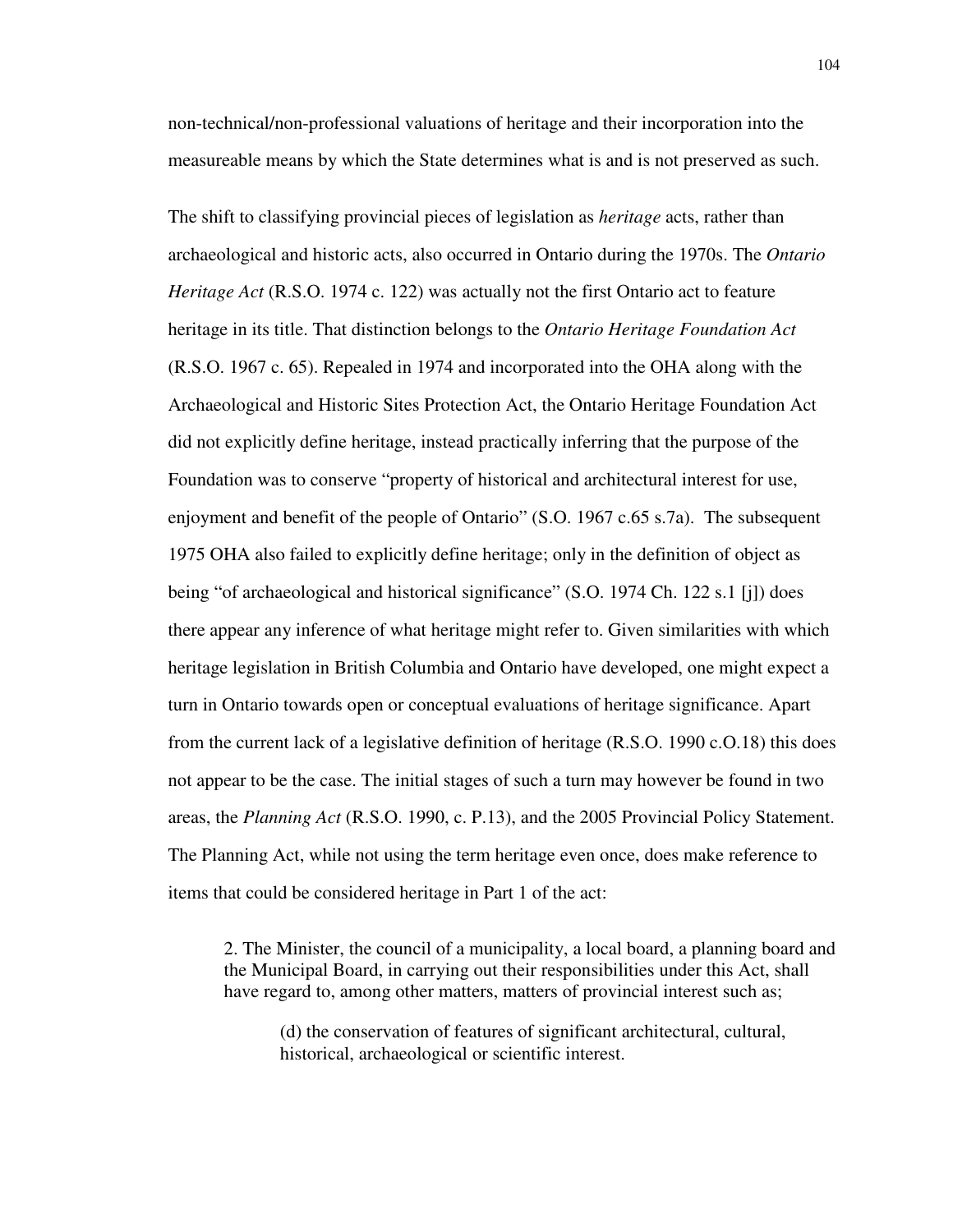Note the combination of conceptual (cultural, scientific) and empirical (architectural, historical, archaeological) categories of significance (Huot 1985). The 2005 Provincial Policy Statement arguably reflects even further progression along the conceptual heritage turn defining significant as "in regards to cultural heritage and archaeology, resources that are valued for the important contribution they make to the understanding of the history of a place, an event, or a people" (36). Arguably a conceptual definition and sharing attributes with academic definitions of heritage, the Provincial Policy Statement continues a progressive attempt by government to qualify what is considered heritage. Like British Columbia these qualifications of heritage grow more intangible and subjective to resemble the heritage of Smith (2006) and Graham and Howard (2008) as measured by and reflecting the values imagined by people in the present as they interact with that heritage, a departure from previous technically and discipline-oriented considerations. Given the rapidity with which these definitions change and the subjectivity of recent definitions, it should come as no surprise that even individuals working within the government share no consistent definition of heritage.

Having already covered the historically established spectrum of heritage definitions the following will simply relate several of the definitions received from Ontario archaeobureaucrat participants alone as an example of the contemporary fluidity of heritage:

Well I mean you kind of have to define it if you're going to work with it... I tend to specify cultural heritage as opposed to natural heritage and so that's basically a product of human activity from material culture… where the impact of humans on the landscape … whether it's forming landscapes or leaving records on the landscape through activity. From the archaeological side I tend to look at it as either deliberate or incidental alterations and artifacts on the world around but I tend to take a fairly big picture view of it as cultural heritage. But we tend to split it as agencies when we refer to it as archaeological or cultural heritage built landscapes, just to make it a little bit more manageable perhaps in terms of strategizing how to deal with it but as a pretty big picture, archaeology is anything on or below the ground from ruins to below the ground and under the water,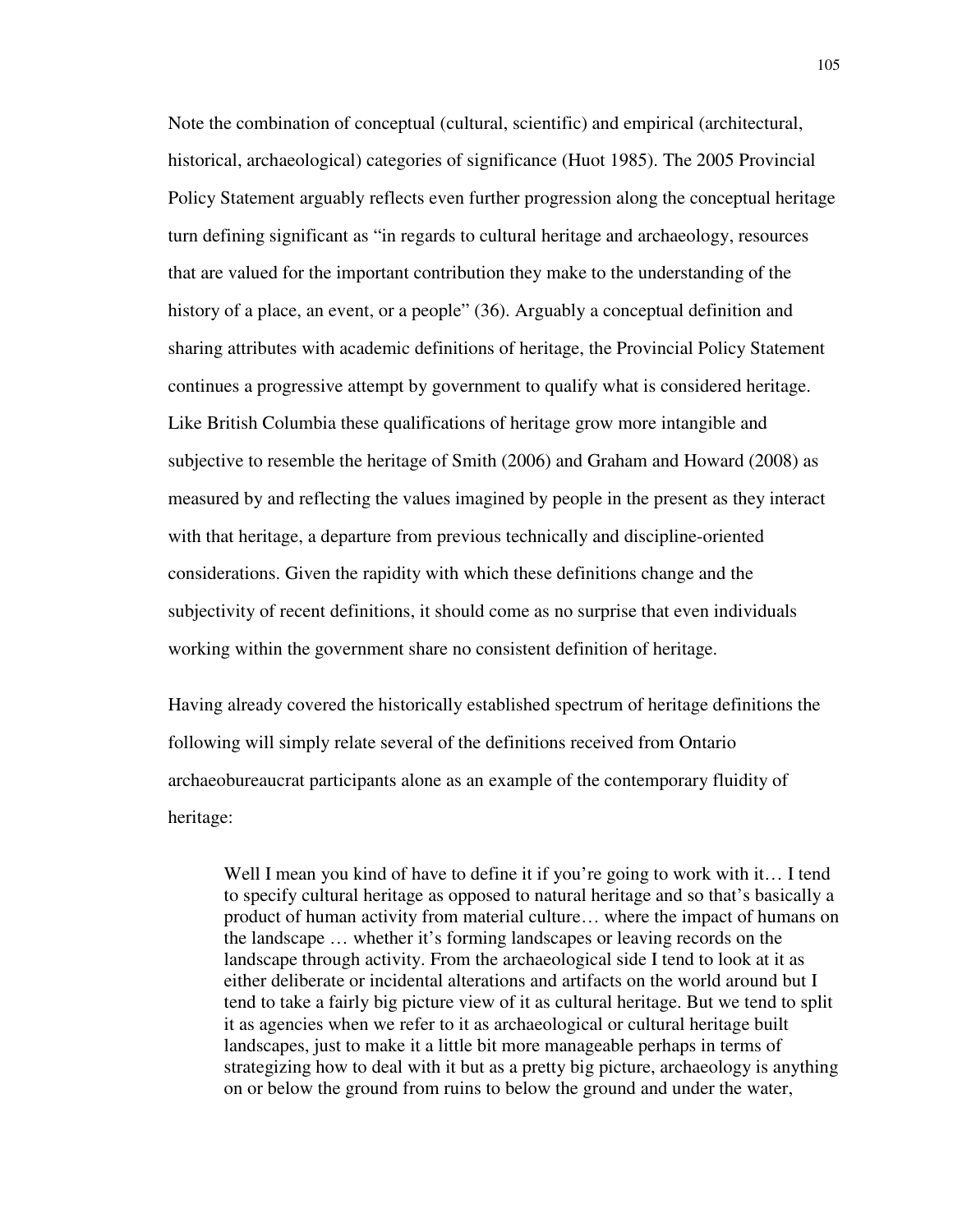whether it's garbage or otherwise whether it's artifacts or features… Built heritage is I think structural and landscape is, would be, tree-lines and fields and quarries any permanent features… that kind of stuff. That's pretty big picture, I like to think. (O415 Ontario)

Well I mean in regards to the provincial program it ran the gambit from individual structural architecture to cultural landscapes to archaeological sites both historic and pre-contact and underwater of course. And it also entailed, you know in the old days in the 70s we had historians working with us in addition and historical architects. There was a whole range of expertise in the provincial program. (O225, Ontario)

I don't have a definition of heritage, I mean there are all sorts of very apple pie definitions of heritage and I find that… well coming up with a definition does two things it defines what's in and what's out and I'm not comfortable doing that. And also heritage, you got the heritage front, you've got heritage funeral parlors, you've got heritage dry cleaners, you've got the Maple Leaf's heritage and Heritage Brand Milk, I mean you've got all these. Heritage is such an overused term, it's a necessary term but it's really something that is defined in performance at the local level and that's a challenge in policy because you want to have a clear definition so you can identify whether it's your desk or it's someone else's desk that it goes to, but if somebody comes forward and says "this is my birthright, this is my heritage", we run into, well and that's the first challenge we run into, is where does it fit? What kind of heritage is it? Is it folk dancing? Is it intangible heritage? Is it superstition? Is it religion? Is it UFOs? So I think that, my view in policy and I think that operationally is that, to start with a definition that is so vague that it's *bad* (emphasis in voice) and just let it come out in the wash, in the performance of other actions in relation to the heritage. No I don't want to provide a definition of heritage. (O315, Ontario)

The above quotes exemplify the ability of heritage to represent a great deal even from a relatively small group, like Ontario archaeobureaucrats. Heritage in this context is either characterized as having little value beyond the combination of archaeological and historical disciplines or having value only in that it is indefinable, occasionally containing meaning within and to very particular actions. Never is it explicitly suggested that heritage might draw value and definition from the broader communities who in turn draw meaning and value from that which we perceive as heritage. Definitions and nondefinitions of heritage are imposed by top-down perspectives; government defines or does not define heritage as a means to its own ends, whether it is determining whose desk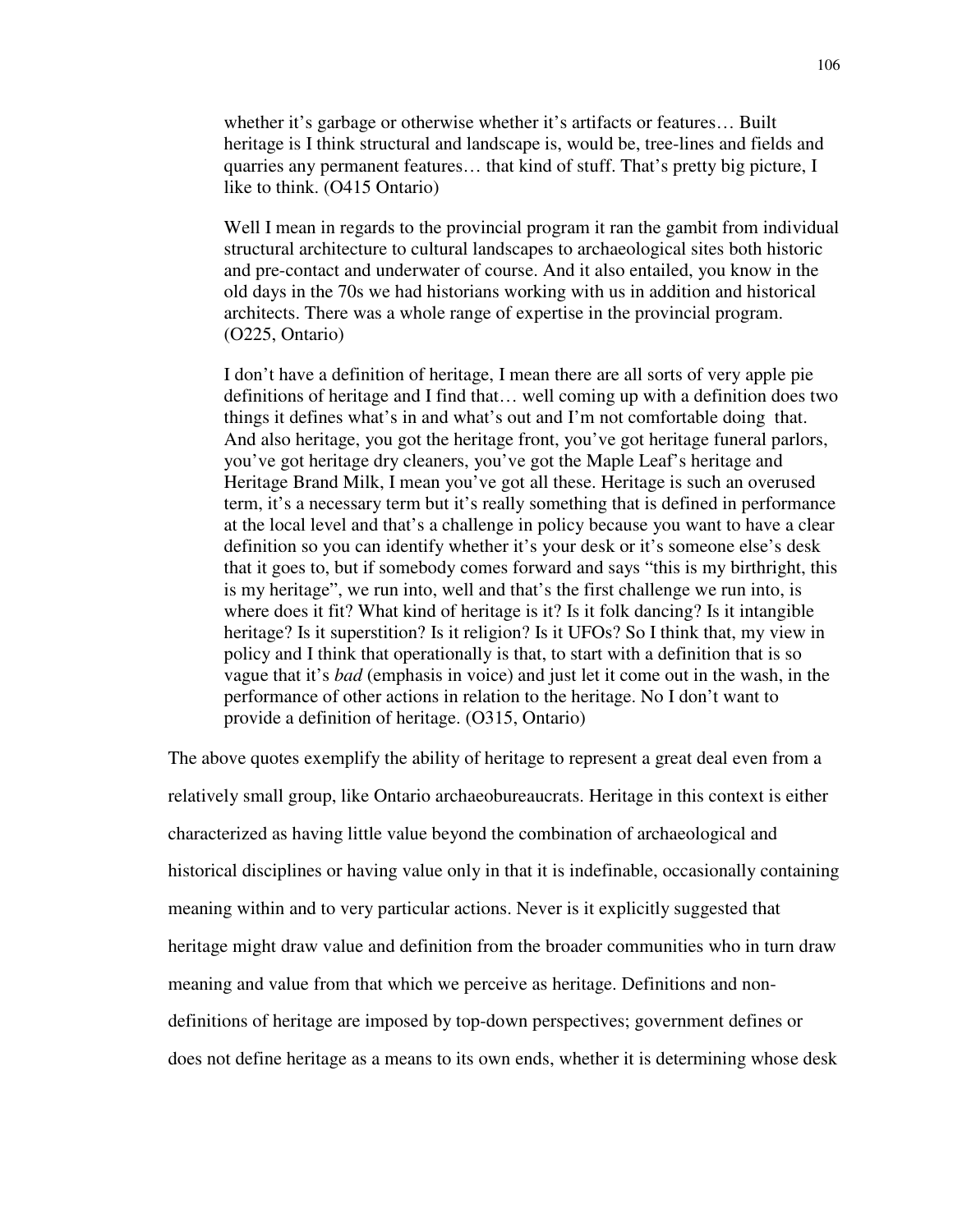it goes to or whose interests get validated through participation in the process of what essentially becomes heritage-making.

The Western AHD reflects the manufacturing of heritage, irrespective of pre-existing discourses that may or may not include government (Smith 2006). As the definitions of heritage within State governance have changed, from empirical to conceptual, new community actors have taken up roles in the formal administration of heritage changing the dynamics of policy implementation (Hinshelwood 2010). New roles entail new performances as previously excluded groups interact on the heritage governance stage with one another, sometimes finding that the performance is that much easier without government actors, as is the case in British Columbia between particular developers and First Nations communities (Klassen, Budhwa and Reimer/Yumks 2009; Mason 2012). With government actors struggling with and inconsistently defining heritage and archaeology's place on this old stage but with this new compliment of actors, the archaeobureaucrat's role is diminished in favor of more efficient and consistent performances.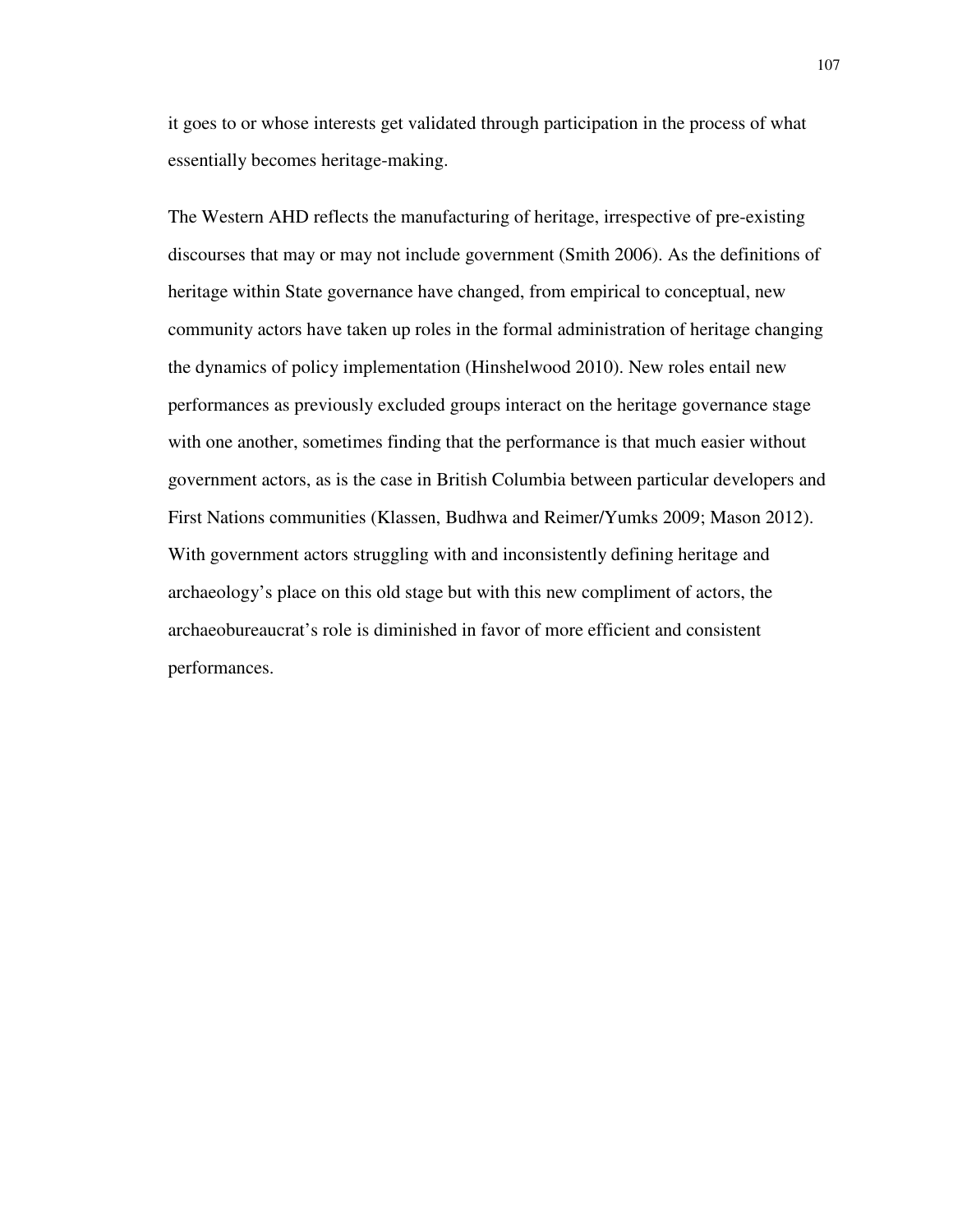# 7 Synthesis

Document research, interviews and discourse review have revealed a great deal about archaeological heritage governance in British Columbia and Ontario. In addition to establishing a general chronology of change in both provinces, the themes of process, performance and balance were reviewed, and the rise of heritage as an operable term was chronicled.

From both chronologies and themes two inter-related questions emerge. The first, are there similarities between British Columbia's and Ontario's development of archaeological heritage governance enough to suggest a qualified "common progression"? The second, how does the structure of governance appear to effect progression, common or otherwise? These questions consider a heritage *of* provincial archaeological governance, whereas Ch. 6 was a consideration of heritage *in* provincial archaeological governance. The definitions of heritage from Ch. 6 generally create a relationship between the past and present whether through present valuations of the past or in how the present reads the past to contribute to and/or validate contemporary ideas and identities. Answering these two questions seeks to understand the heritage of archaeological governance, as present evaluating the past and determining its influence on present identities and ideas within the provincial CRM regulatory structure.

## 7.1 Common Progression?

In analyzing the changes in heritage governance between Ontario and British Columbia, I could not help but notice similarities apparent both in where the provinces have been and where they are going. The impetus for these similarities might easily be ascribed to a legislative exchange that occurred at the very beginning of direct government oversight of archaeology in both provinces. In 1953 the Ontario government passed the *Archaeological and Historic Sites Protection Act* (R.S.O. 1953 c.4). That act established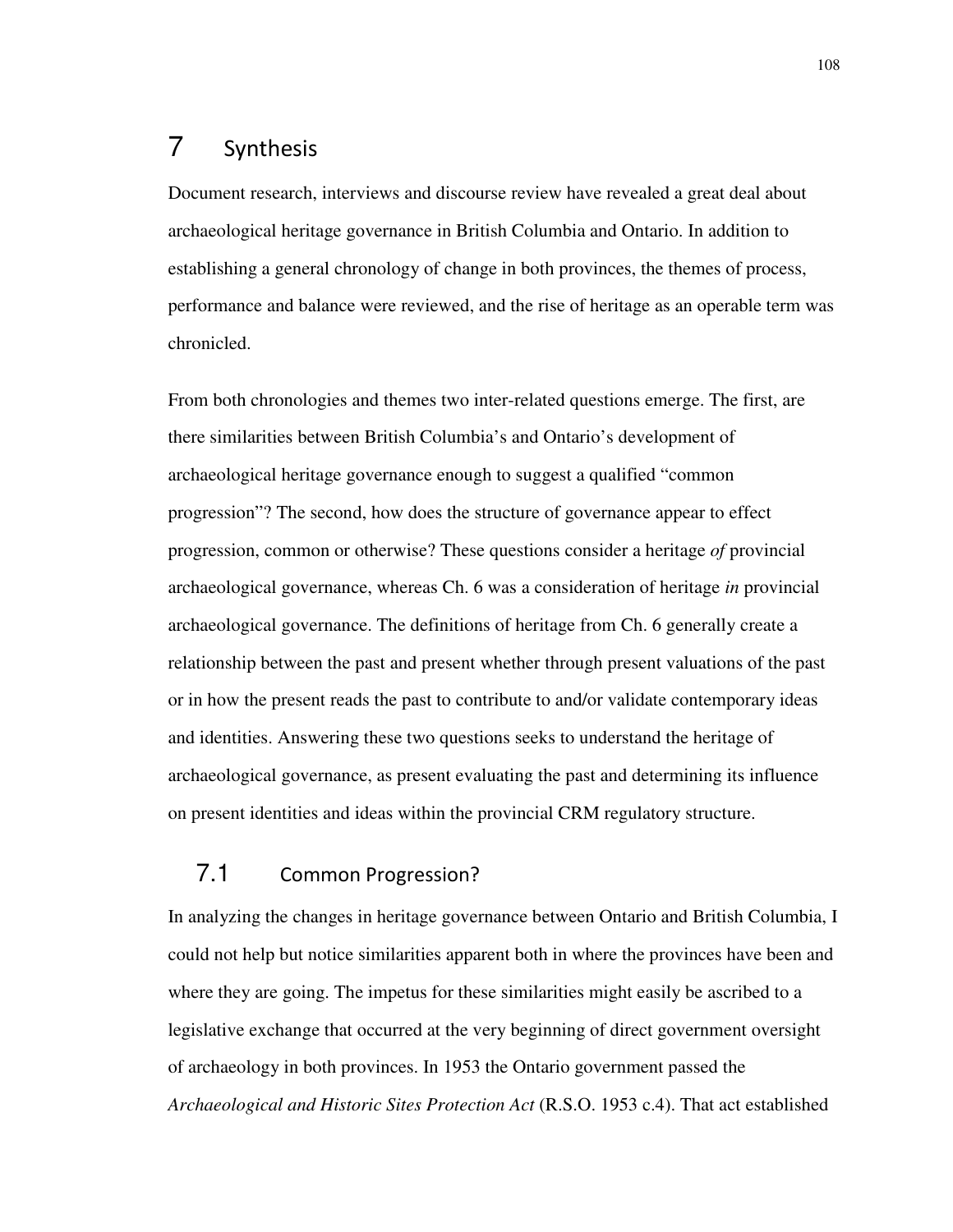government oversight of archaeological fieldwork in the province through a permitting system concerned with designated sites (s.4) overseen by an advisory board composed of knowledgeable peers (s.9). Seven years later British Columbia passed its own *Archaeological and Historic Sites Protection Act* (R.S.B.C. 1960 c.15), establishing government oversight through an advisory board (s.13) of an archaeological permitting system (s.6). These two Acts represent the statutory foundation upon which contemporary CRM in both provinces arose.

Having started in much the same place it is not unreasonable to expect the provinces to have travelled in the same direction and relatively speaking they did. Early changes after the adoption of the AHSPAs occurred fairly contemporaneously. The introduction of the archaeobureaucracy in Ontario in 1975 was only three years later than the founding of the Office of the Provincial Archaeologist in BC in 1972. Both, as has already been discussed in Ch. 3, created formal, permanent positions within heritage-focused departments of government for archaeologists. In Ontario this shift occurred as a result of the *Ontario Heritage Act* (R.S.O. 1974 c.122), the first heritage-specific statute in the province. British Columbia apparently followed suit three years later, passing the *Heritage Conservation Act* (R.S.B.C. 1977 c.37), incorporating archaeological and historical concerns under the heading of heritage.

Archaeobureacracies in both provinces quickly grasped several of the problems which plagued these early heritage acts and took corrective action, coordinating with other government departments and establishing regulatory and enabling mechanisms to ensure heritage conservation within these agencies and development processes. In British Columbia this coordination occurred between the archaeobureaucrats and various review committees (Energy Project Review Process; Mine Development Steering Committee; Major Project Review Process; and others; Apland 1992). In Ontario archaeobureaucrats went straight to regulatory mechanisms within seemingly non-heritage pieces of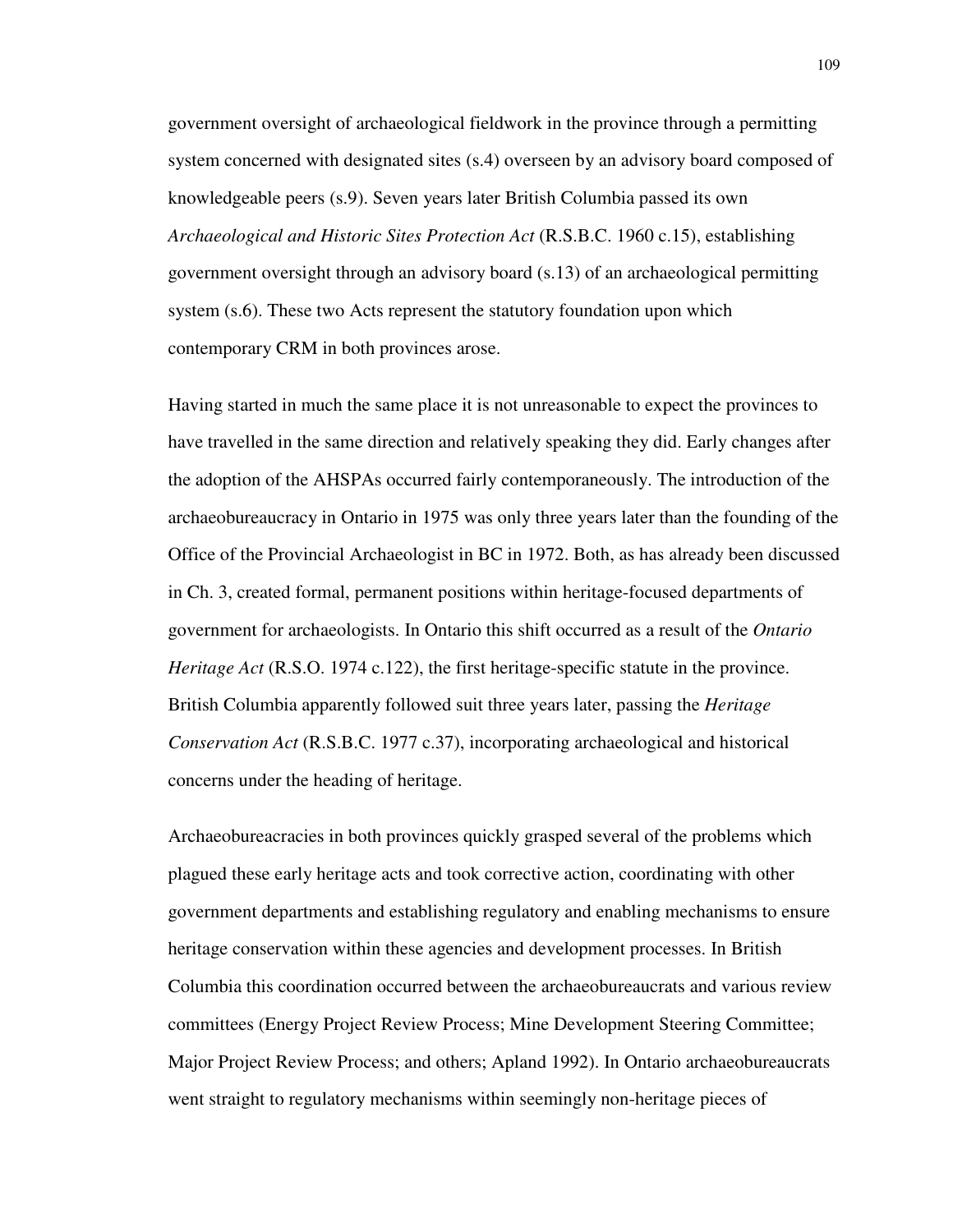legislation, most important among these were the Environmental Assessment Act and the Planning Act (ON 225, Ontario).

After these initiatives there appears a gap between policies and legislation in British Columbia and Ontario. CRM guidelines were first introduced in British Columbia in 1982; Ontario in 1993. Substantive changes were made to the HCA in 1994 and 1996; the OHA in 2002 and 2005. The transition from releasing new guidelines to specific bulletins occurred in BC in the late 1990s and early 2000s; in Ontario technical bulletins have only recently begun to appear. Perhaps most striking is the formalized institution of practices related to Indigenous consultation concerning heritage. In British Columbia some form of Indigenous consultation has been in place since 1996 (although how effective it has been is argued); Ontario, almost 15 years later, introduced its own limited standards for Indigenous consultation (Ontario 2010). The delay likely due to a reticence to engage with its fiduciary obligations to First Nations and address outstanding land claims (Ferris pers. comm.). Through these examples it appears that while Ontario and British Columbia share various heritage management strategies, Ontario has lagged behind as far as implementing some of the most recent policy innovations.

Consequently it may be expected that there are initiatives in BC that have not yet been initiated in Ontario. Digital access of data in British Columbia was touched on in Ch. 4 and is likely (hopefully for many consulting archaeologists) a future feature of heritage governance in Ontario. Already there are signs pointing towards this eventuality including the standardization of digital report submissions and the government's assertion that:

Expectations for the submission of electronic files are defined so that, among other things, electronic copies of reports may eventually be used to populate an electronic version of the Ontario Public Register of Archaeological Reports. (Ontario 2011: Appendix B).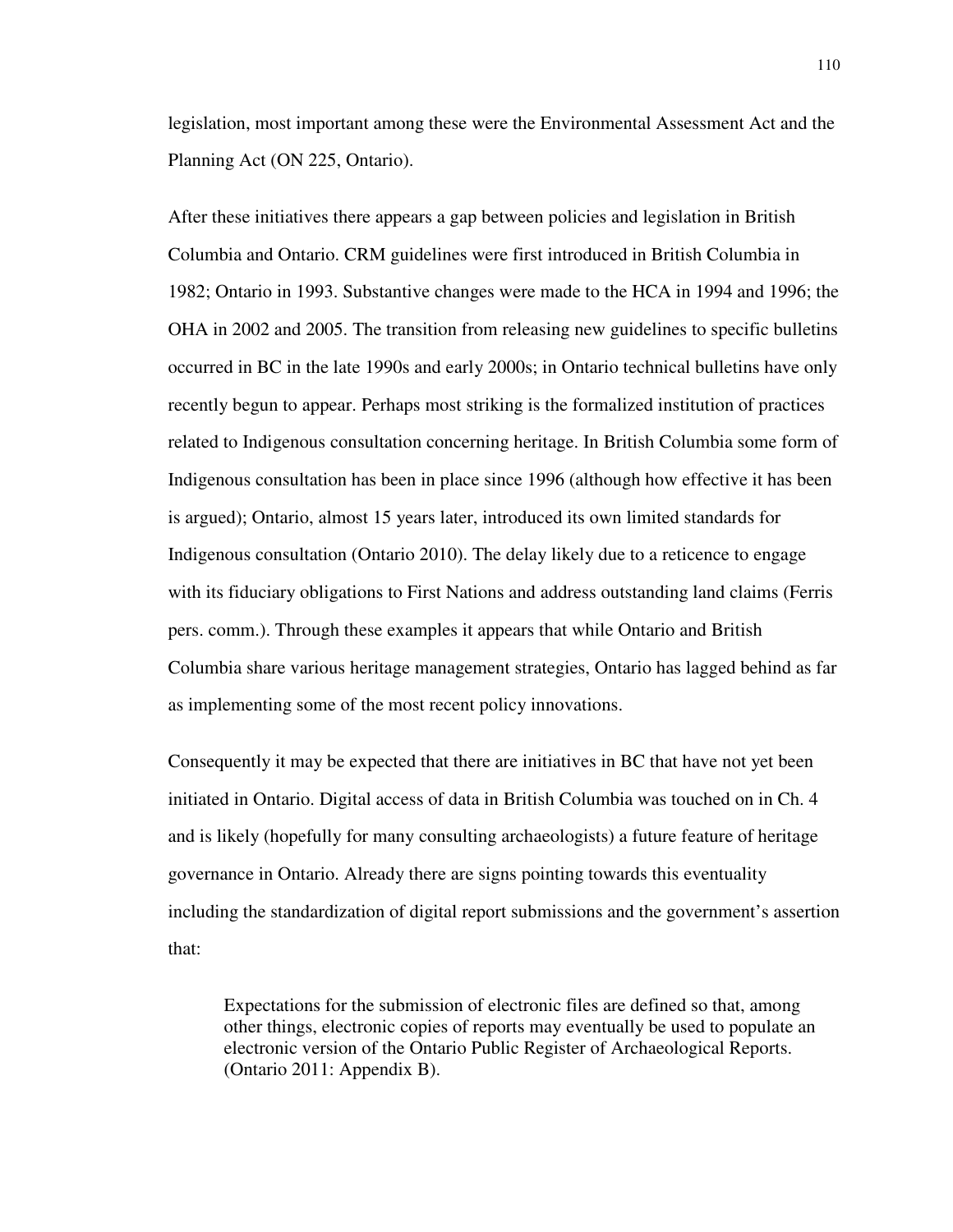The regulation of file size, format, digital imaging and mapping are consistent with the bulletins released by British Columbia in facilitating their own remotely accessible databases.

In addition to data accessibility, Ontario provincial artifact repositories are also being set up, though not by the provincial government directly. While British Columbia and Ontario share similar legislative powers with regards to the eventual disposition of recovered artifacts in a provincially designated repository (OHA s.66; HCA s.12 [3d]) only British Columbia actively employs these powers requiring archaeological permits to specify the public institution willing to receive any material. Having exceeded the provincial government's storage capacity, the Ontarian context has resulted in long-term licensee holdings of archaeological material recovered through CRM practice, stored in a myriad of locations and conditions (Della Valle 2004).

Supported by the Canadian Foundation for Innovation and the Ontario Ministry of Research and Innovation, Sustainable Archaeology, a joint project between Western University in London, Ontario and McMaster in Hamilton, is establishing repositories capable of housing and studying archaeological collections from across the province (http://www.sustainablearchaeology.org: accessed April 20, 2012). By itself the creation of these central repositories in Ontario is further evidence of common elements arising in both provinces; however the fact that these repositories are largely the result of organizations operating outside of the supervision of the provincial heritage establishment is indicative of another trend the provinces appear to share.

When archaeobureaucrats in the 1980s were confronted with the gaps and failings within the prevailing heritage legislation they circumvented these perceived shortcomings through association with other government departments. The prioritizing of archaeological outcomes by these early archaeobureaucrats, who, as discussed in chapters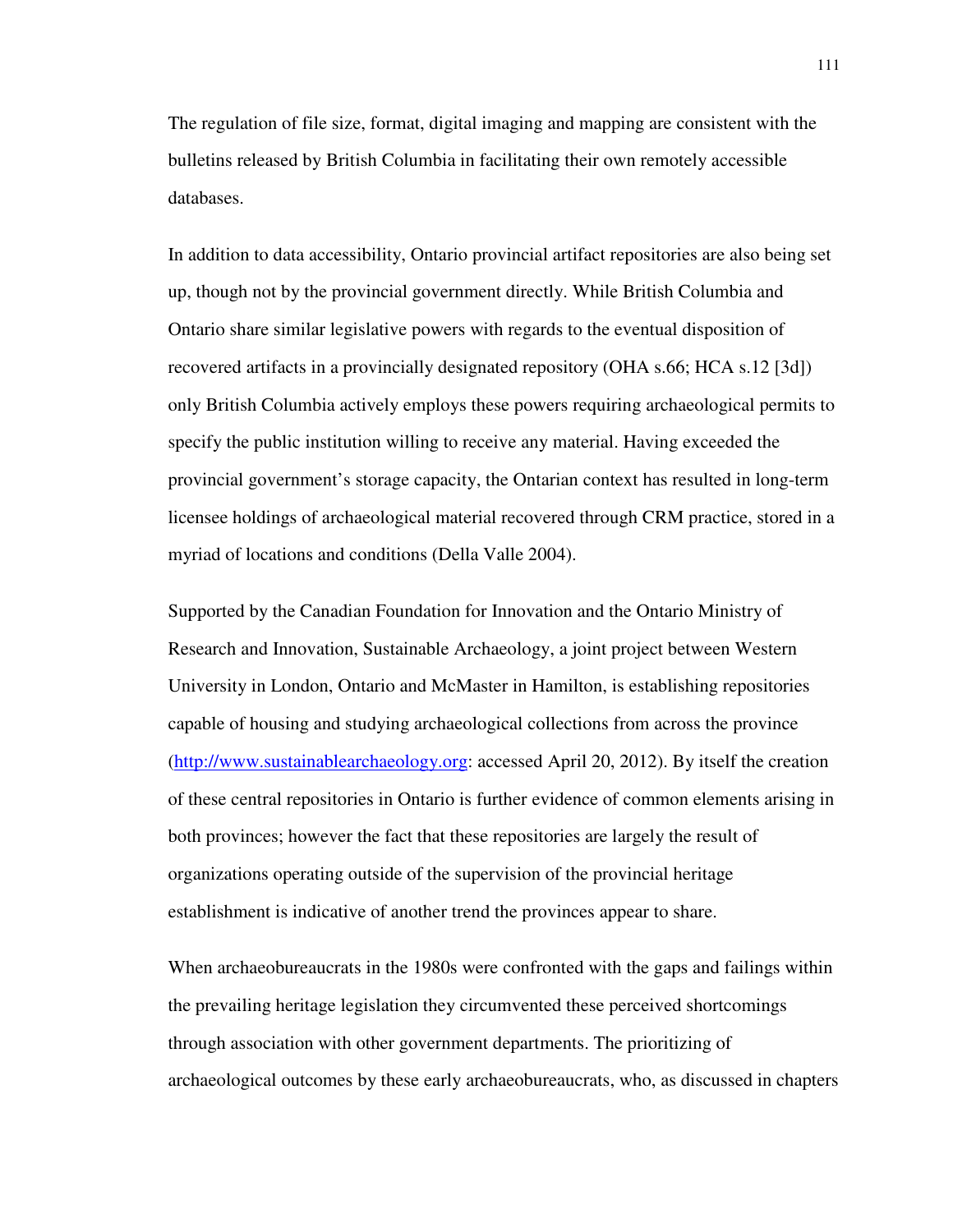3 and 5, essentially retained their identities as archaeologists as opposed to bureaucrats, enabled the pursuance of these practical partnerships within government. The erosion of perceived archaeological values held by archaeobureaucrats over time has shifted the driving force of archaeological prioritization from government archaeologists to archaeological agents working within the wider field of CRM. Relationships previously built between government departments are now being nurtured between stakeholder communities. A consequence of this continuing, if somewhat altered, trend of establishing mutually beneficial relationships, is the ceding of archaeological priorities into wider heritage priorities. This contemporary incorporation of archaeological values into wider heritage values is perhaps even reflective of the previous incorporation of archaeological values into government processes. Unable to achieve satisfactory archaeological conservation in isolation, archaeology's practical relationships ultimately define the manner in which conservation is achieved.

The re-mapping of these practical relationships is ongoing; in BC and Ontario there is evidence of various non-provincial heritage establishment communities circumventing the heritage bureaucracy almost entirely. Sustainable Archaeology and municipal archaeological management plans in Ontario and various community-developer initiatives in British Columbia (Klassen, Budhwa and Reimer/Yumks 2009; Mason and Zibauer 2012) meet and transcend established government standards by coordinating various heritage interest groups outside of the legislative and regulatory context. The internally driven initiatives of the 1980s are substituted by externally oriented programs of recent times.

I hypothesize that within the context of heritage governance in these two provinces there exists a limited common progression, a result of shared successive temporal patterns and similar origins. Reflective of Huot's (1985) Empirical and Conceptual Models of heritage significance I suggest that both British Columbia and Ontario have progressed and are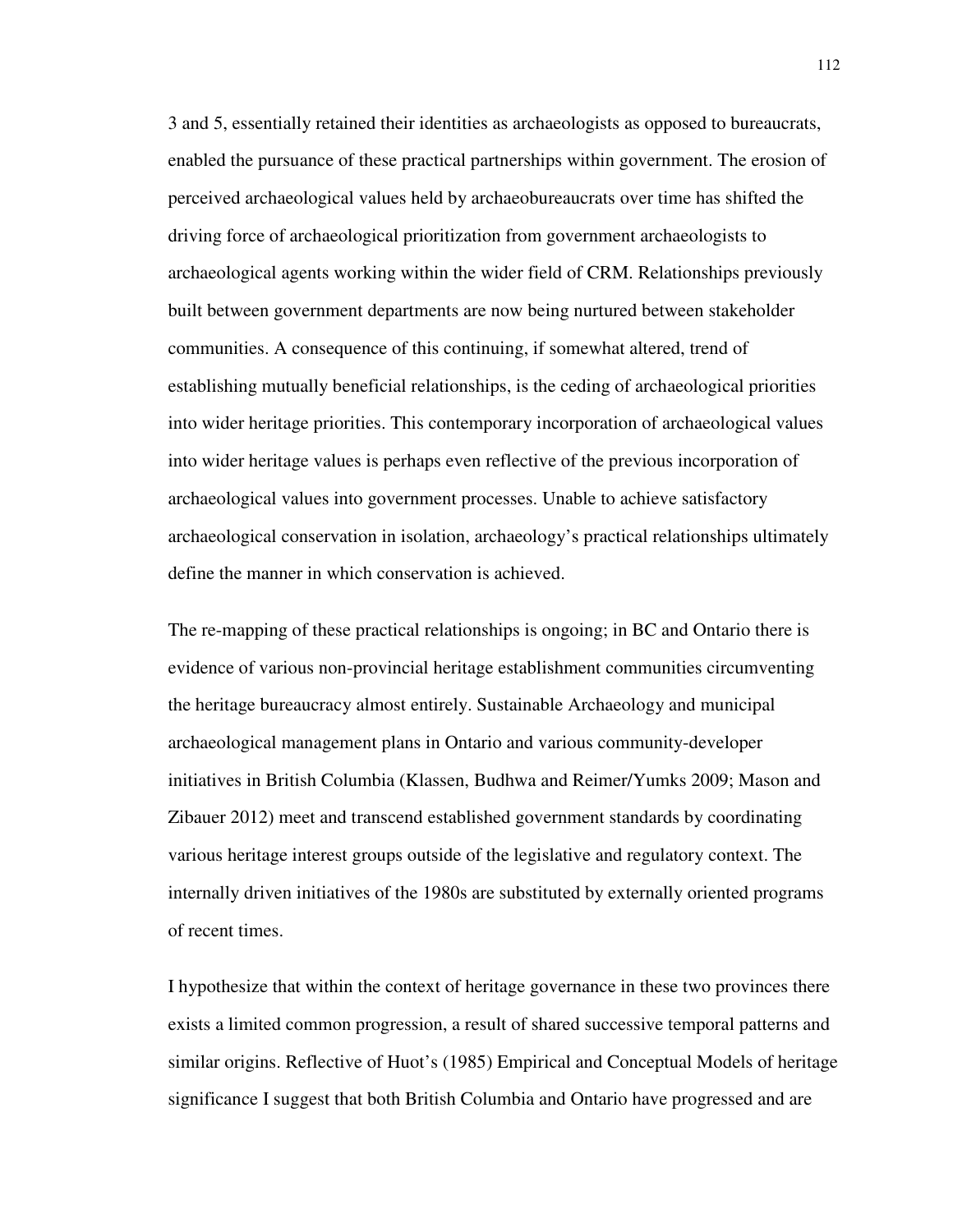continuing to progress through common phases of heritage governance. These phases are strictly limited to the provincial contexts presented in this thesis, and are by no means intended to imply that there exists a universal progression of heritage governance. I characterize these phases as the *Proto-Technical/Popular*; *Technical, Technical/Heritage Transitional*; and *Heritage* phases. Each phase consists of common legislative and policy elements:

### *Proto-Technical/Popular Phase*:

Related acts: Indian Graves Ordinance 1865/67; Historic Objects Preservation Act 1925

Primarily a period of British Columbia governance, this phase represents early attempts at provincial intervention with regards to archaeological and historic areas of interest. Policies and legislation were limited in scope and generally applied only to widely known, popular sites. Ontario's relative absence of explicit archaeological legislation shows that a limited common progression likely did not begin before the passing of the Archaeological and Historic Sites Protection Acts in both provinces.

### *Technical Phase*:

Related acts: Archaeological and Historic Sites Protection Act 1953; Archaeological and Historic Sites Protection Act 1960; 1972

Beginning in 1953 in Ontario and 1960 in British Columbia with the passing of the AHSPAs, this phase stands as the first substantial period of *archaeological* governance in both provinces. I de-emphasize heritage here because policy largely centered around archaeological and historical valuations hence the designation *technical*. Both provinces employed advisory boards and eventually archaeobureaucrats, and oversaw permitting and licensing systems designed to enforce provincial authority established under the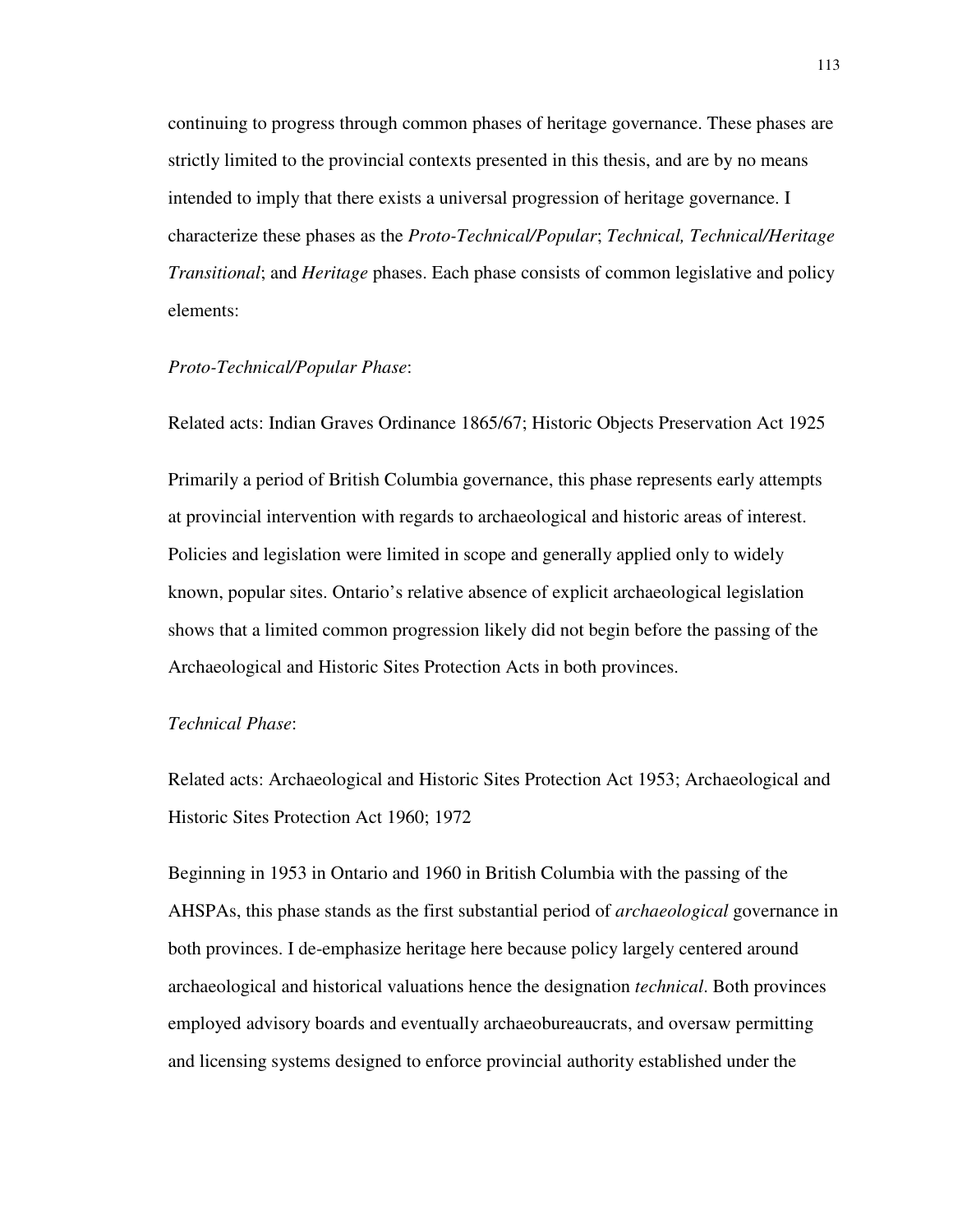AHSPAs. Empirical models (Huot 1985) of heritage evaluation enshrined the then values of archaeology and history within these provincial policies.

#### *Technical/Heritage Transitional Phase*:

Related acts and policies: Ontario Heritage Act 1975; 2005; Ontario Provincial Policy Statement 2005; Heritage Conservation Act 1977

At first I was unsure about including a transitional phase here however this period can be defined as a series of intermediary steps that did not fit into either the technical or the heritage phases. These steps included the combination of Empirical and Conceptual models (Huot 1985) of significance within legislation; the emergence of *heritage* as the presiding term over matters of the past; the creation of archaeological guidelines; and the internal corrective initiatives of early archaeobureaucrats. This phase also marks the beginning of the temporal disjunction between Ontario and British Columbia, with BC emerging from the phase in 1996 while Ontario did not emerge until recently.

#### *Heritage Phase*:

Related acts and policies: Technical Bulletin on Aboriginal Engagement 2011; Heritage Conservation Act 1996

Several initiatives mark the start of a heritage phase of governance: the consolidation of Conceptual models of significance (Huot 1985); the seemingly benign shift from archaeological guidelines to bulletins; and the rise of corrective actions external to archaeological governance of perceived legislative failings. All of these processes constitute elements of the heritage phase, however one process in particular stands out as the hallmark of this phase: the formal inclusion of Indigenous values and considerations. This inclusion initiated partially and by degrees, alters the fundamental structure of heritage management. No longer strictly a conversation between heritage professionals,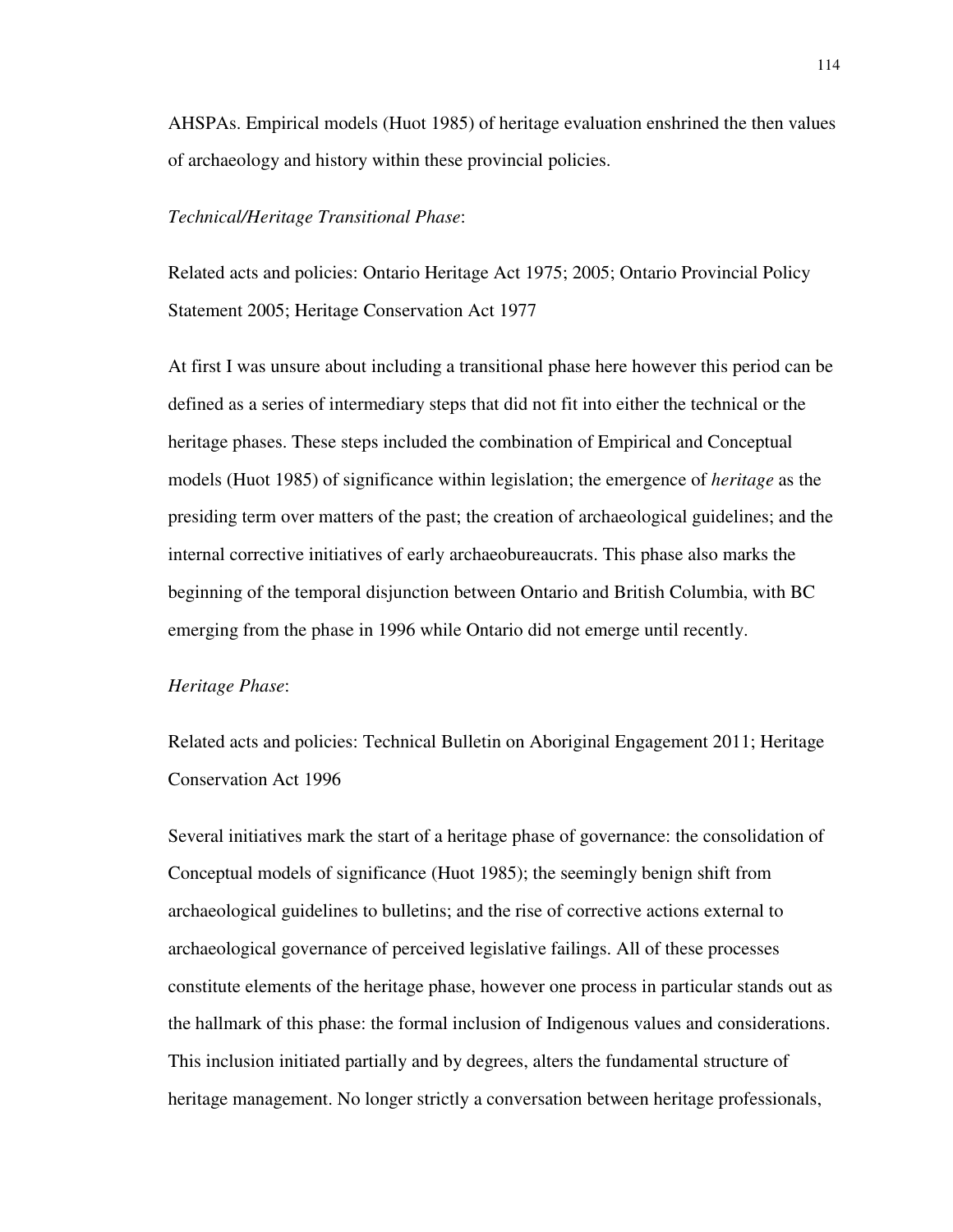government and developers, heritage governance inclusive of Indigenous worldviews formally validates those values by incorporating consultation into the CRM process. While the extent of this provincial validation varies the immediate impact is a range of relationships between heritage participants that would otherwise never have happened. Inclusion also makes explicit the contested nature and value of heritage resources and the struggle over whose judgment should carry the most weight. As Pokotylo and Mason (2010: 62-63) point out:

Legislation and regulatory frameworks provide limited latitude in implementation and interpretation and are, by their very nature, prescriptive or rules-based. However, the Aboriginal decision-making process in archaeological heritage resource decisions, particularly those related to human burial sites, may be more values-based than rules-based. This difference in worldviews continues to be a challenge for First Nations, archaeologists, and government regulatory agencies in Canada.

Just as the definition of heritage reflects a contested and political process, the *heritage phase* of cultural resource governance represents an amplification of this struggle and its pervasive enactment in the exercise of CRM process.

Important to note is the difference between British Columbia and Ontario in the use or lack of use of regulations – the middle member of the legislation-regulation-policy governance triumvirate. Ontario's reliance on heritage regulations contrasts sharply with their absence in British Columbia. The consequences of this dissimilarity have not yet fully been realized as neither province has undergone substantial legal challenges to heritage governance mechanisms. Without the flexibility of regulations, British Columbia's archaeobureaucrats draw their authority directly from the rarely altered Heritage Conservation Act. The ramifications of this lack of regulation in the province could lead to very interesting court proceedings should the system ever be challenged, as, unlike Ontario, there is no firm legal ground upon which to justify government policies not explicitly laid out in the legislation (Bjorn Simonsen, British Columbia). Nevertheless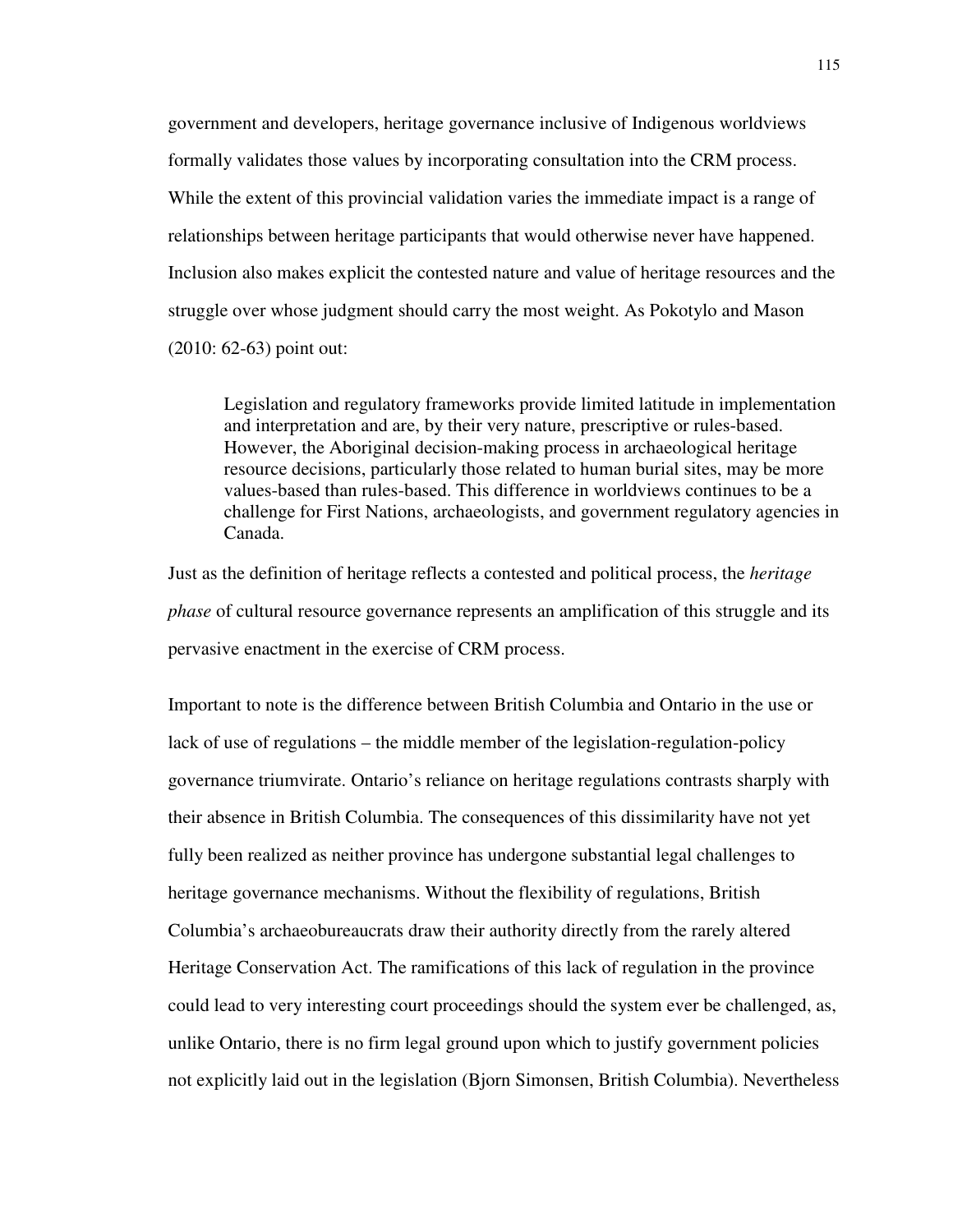the inconsistency with which regulations are deployed between provinces is a structural difference and as yet not a very consequential one. Take for example the similarities between HCA Part 2 Section 12 (R.S.B.C. 1996 c.187) dealing with the distribution of permits and O. Reg 8/06 specifying criteria for licenses. Both provide for the authority of government to administer their respective systems, the primary difference being the detail with which the system is described in the regulation as opposed to the discretional powers referred to in the HCA. Again, while the structure shapes practice, government-directed discretionary oversight remains the same.

Intra-provincial structural dissonance, on the other hand, has arguably contributed to a temporal lag between Ontario and British Columbia heritage policies. As stated above while most of the defined developmental phases appear in both provinces, there emerged a temporal dissonance beginning in the 1970s and 80s when British Columbia's heritage policies began emerging at a faster rate than Ontario's. While the causes of this dissonance may lie in other areas of governance not examined, one particular aspect of Ontario heritage governance, as discussed next, may be at least partially responsible for this lag.

# 7.2 A Heritage of Structural Dissonance

Ontario and British Columbia are remarkably similar in their governance of heritage: similar initiatives, historic acts and policies evoke a consistency to provincial heritage jurisdiction. However the lag between when these policies were enacted in one province and subsequently in the other has grown in recent decades. The cause of this temporal dissonance is suspect. Undoubtedly factors outside of the heritage establishment could contribute to this dissonance (i.e. lack of treaties in British Columbia; differential broader political priorities; etc.). However a possible cause may be found within the structural heritage of CRM governance in both provinces.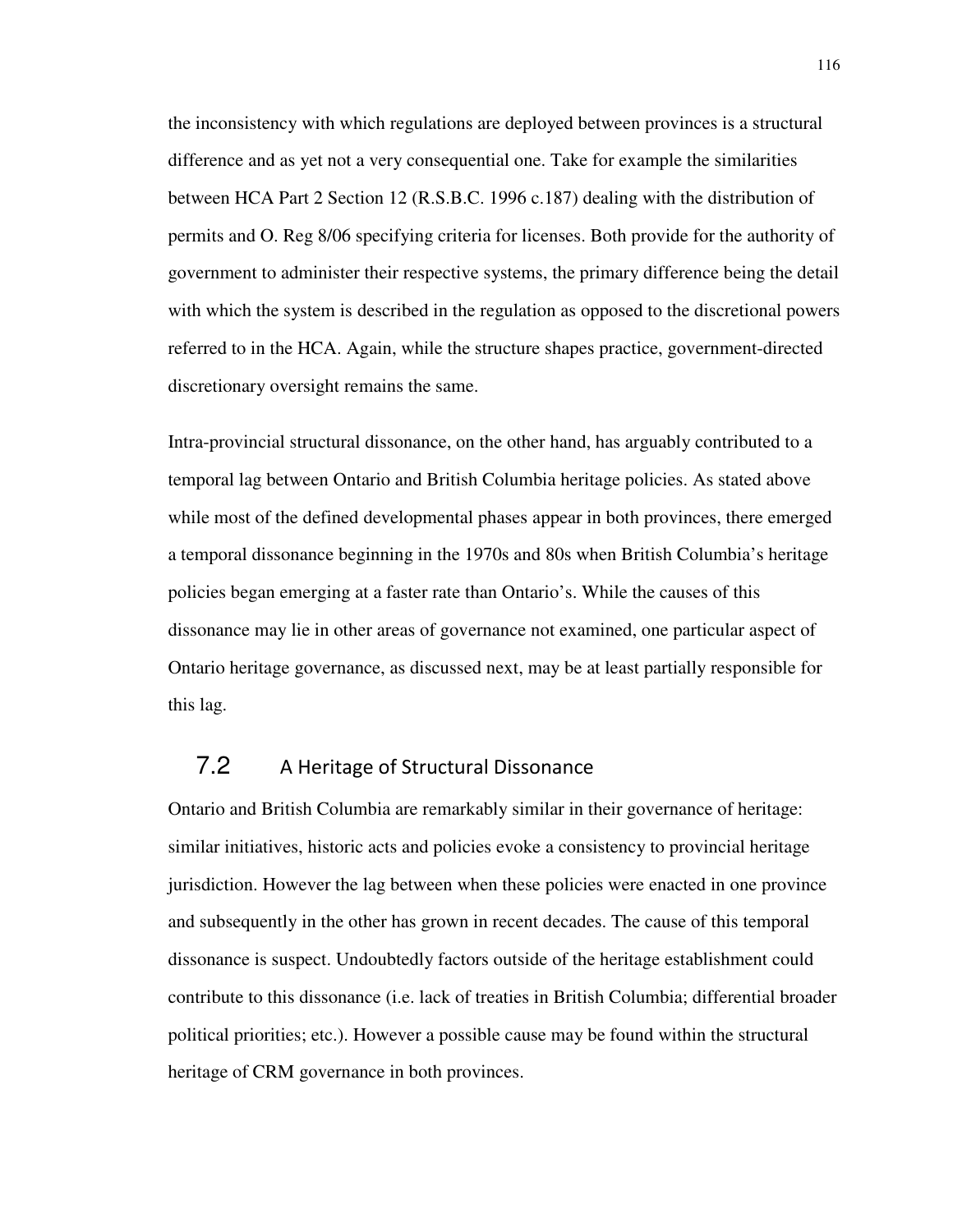Researching the history of legislation and policy in both provinces makes it very clear that heritage governance is constantly subject and reactive to the barbs of its critics. What is not shared, however, is a structural schism between the successive organizations responsible for administering archaeological heritage. This schism in Ontario and the lack in British Columbia have already been discussed within the separate historical contexts of both provinces, but when considered together they may provide a possible cause for the temporal dissonance. British Columbia's transition of powers from the Archaeological Sites Advisory Board to the Office of the Provincial Archaeologist appears to have been amicable enough. The very formation of the office was at the behest of the board, and Bjorn Simonsen, its first occupant, was formerly associated with the ASAB. In contrast the establishment of archaeobureaucrats in Ontario was not perceived as a continuation from the original advisory board (Noble 1982). The contrary assumptions of several established archaeologists in the lead up to the OHA with regards to the distribution and retention of authority and the pre-existing factional environment in Ontario meant that the new "cadre of provincial government archaeologists" had to achieve a credibility entirely of their own making in an environment where their very existence became antagonistic to some (Noble 1982: 171-172). Not only were early Ontario archaeobureaucrats unable to explicitly build on the successes of the predecessor advisory board, as their counterparts in British Columbia were able to, but their preliminary formation was perceived as a threat to established archaeological authority within the province:

Yeah, it kind of backfired in a way because I know that individuals like Bill Noble and others assumed that the establishment of the act would establish their authority as to what was happening in Ontario archaeology. But it didn't turn out quite the way they expected. (O225, Ontario)

The contestation of archaeological authority in the province must have contributed to a fairly toxic environment as early provincial initiatives and projects on the part of archaeobureaucrats met considerable and sometimes unreasonable resistance (Noble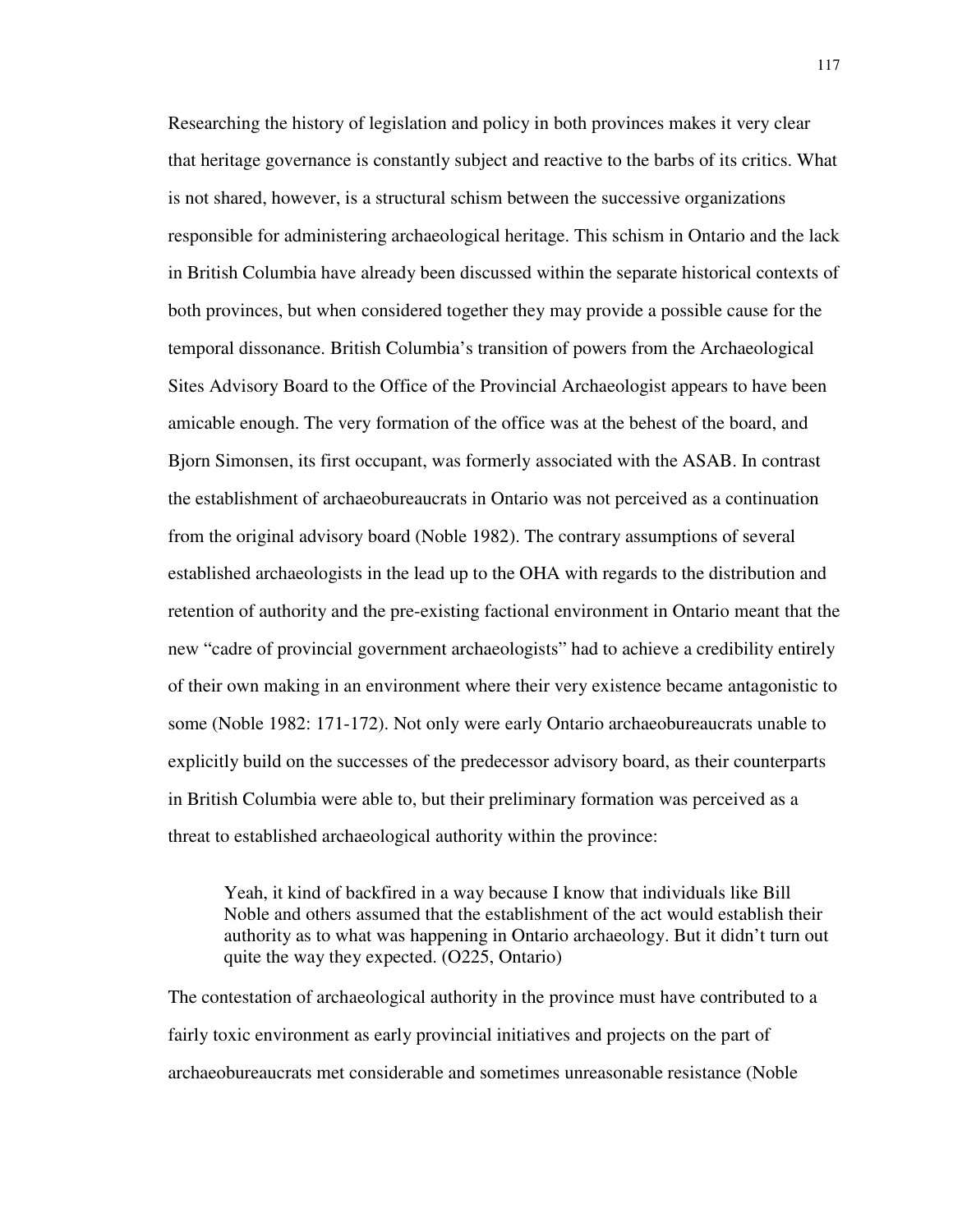1982; Mayer 1994). As the lack of continuity between successive forms of archaeological management progressed the ability to marshal the support of the archaeological community for internal policies must have been hampered. This structural dissonance continues today as the current group of archaeobureaucrats is distinguished from their predecessors as being new and inexperienced. Once again provincial heritage managers are required to re-establish credibility and authority, unable to associate themselves with the accomplishments of the past. Time taken to achieve this recognition and echoes of past schisms, I argue, serve to delay new policies resulting in the temporal dissonance with British Columbia where successive archaeobureaucrats draw credibility from their ties to their predecessors.

## 7.3 What Lies Ahead?

The continuing shift from empirical to conceptual significance in evaluating heritage, particularly in legislation and policy, encourages responsiveness and flexibility within heritage governance. Understanding that in this new environment archaeology currently exists as one often empirical means to a broader conceptual end will enable both private archaeologists and the State to create and facilitate initiatives that reflect individual or collective community heritage values. The potential already exists to a certain extent within legislation enabled by the turn from empirical to conceptual valuations of heritage fulfilling its function as laid out by King (2006: 238):

…the purpose of cultural heritage law, whether or not it has ever been expressed this way, is to determine what *constitutes* cultural heritage… and then decide whether and how each identified element of that heritage can and should be preserved, given whatever conflicting public interest may exist… And then to effect *that* preservation.

Given that legislation is well underway in its transition to conceptual measurement and value of heritage and that policy is beginning to follow, archaeologists must also find their place within this developing heritage framework or get left behind: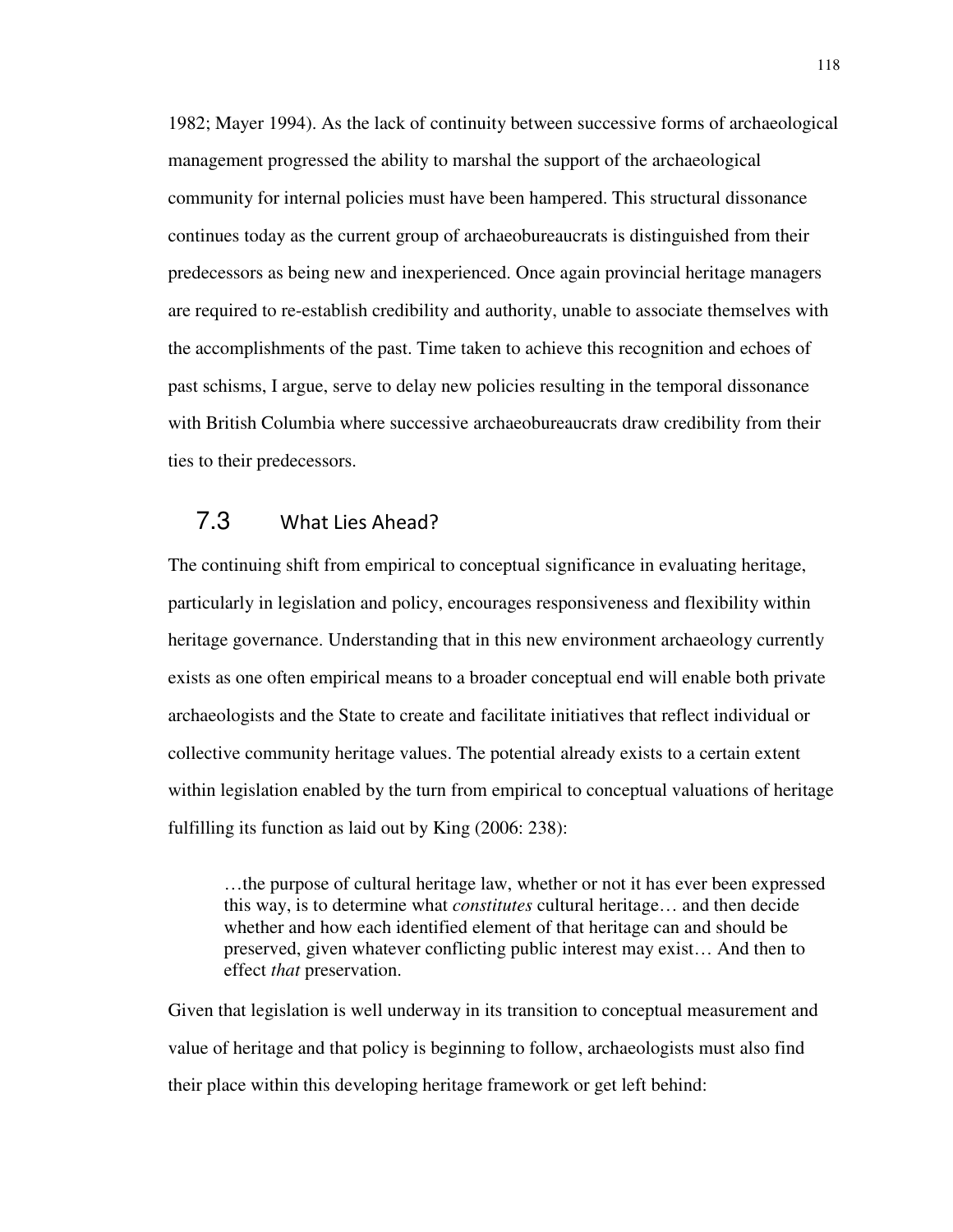The current protection for archaeological sites was established (in 1960) with the academic discipline of Archaeology as its constituent interest group, and the legislation continues to be administered for the benefit of this constituency. But increasingly, questions are arising as to the appropriateness of this protection in light of the costs to landowners and impacts on property rights if this relatively narrow focus is maintained. The saving grace is that the public and politicians intuitively accept the need to protect such sites because of their cultural value to First Nations. (Huot 1998: 1)

…cultural significance is by its nature subjective, and when we apply yardsticks of professions like archaeology and architectural history to the measurement of such significance, we wind up ascribing significance to things that archaeologists and architectural historians value, not necessarily to what regular people in communities think is important. (King 2006: 245)

Archaeology as an academic discipline should be capable of pursuing archaeologicallycentric ideals, of achieving exclusively archaeological ends, leaving archaeology as an element of heritage management free to redefine itself as a service provider capable of deploying archaeological means to achieving multiple heritage stakeholder ends.

When archaeology was first legislated it was under the exclusive purview of archaeologists. The success of these archaeologists in incorporating archaeological values into more and more levels of development clearance processes in both Ontario and British Columbia came at the expense of this exclusive control as the capacity for protection exceeded the abilities of the archaeological community alone. Archaeologists heeded MacLeod's (1975: 60) call to "learn the language" of various government ministries and departments and in doing so enmeshed themselves further and further into the provincial bureaucracy in order to achieve large-scale archaeological ends.

The rise of heritage and the turn towards conceptual, non-technical valuations has once again increased the capacity for protection as non-traditional heritage sites become sources of contestation. Developers and communities whose heritage is concerned exceed the government's ability to protect these new sites with their own initiatives; archaeology, firmly associated by legislation with heritage, is often factored into these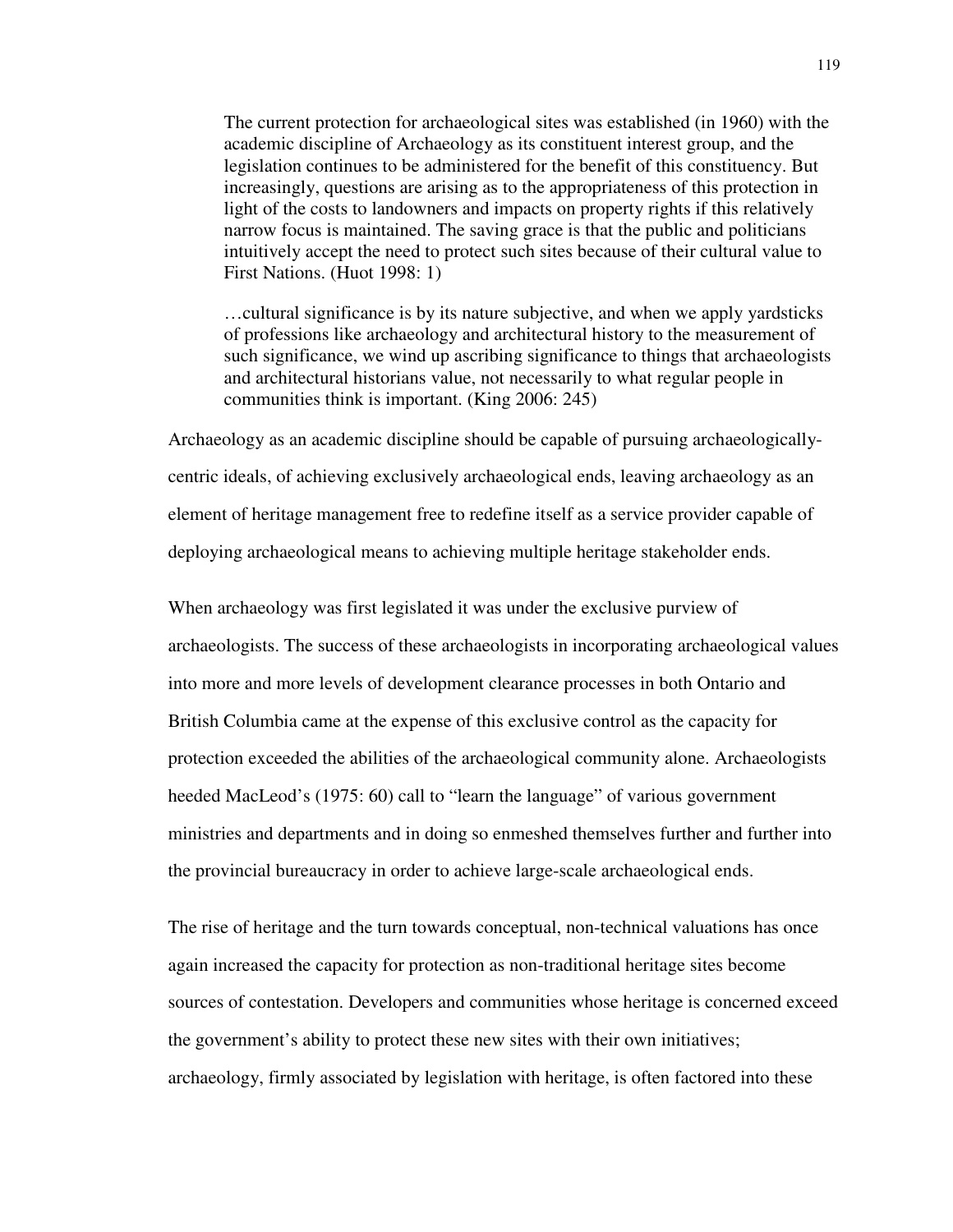wider heritage initiatives. Willingly or not, private archaeological consultants will increasingly find their successes measured by their ability to thrive in a heritage environment that no longer revolves around them; having to once again "learn the language" this time of the communities who wield authority within heritage management. Archaeobureaucrats, especially in Ontario, will also have to rediscover their *raison d'être*, as maintaining the mantra of administering licenses, legislation and archaic databases in the face of increased extra-governmental oversight will only require so many voices speaking a language less are listening to.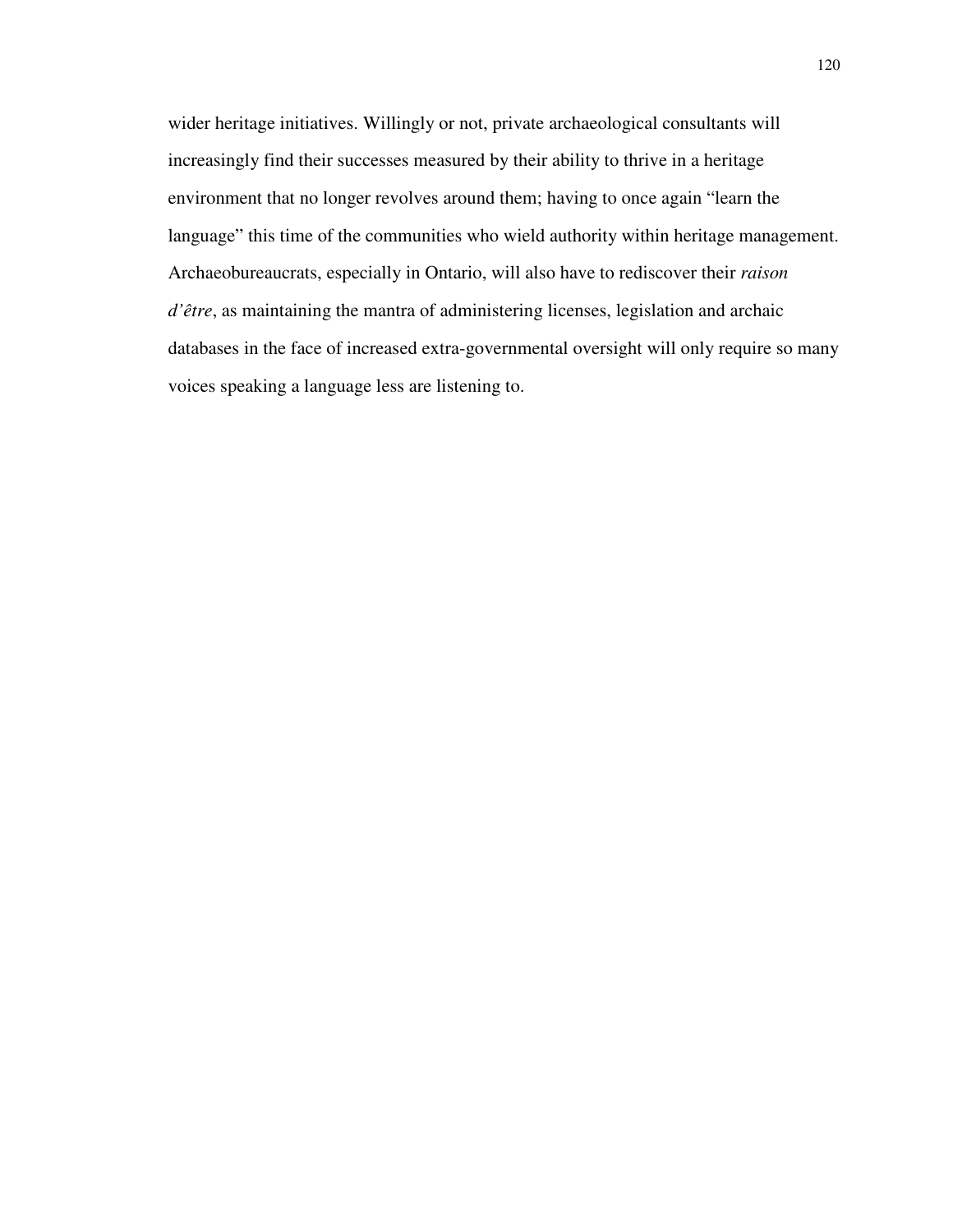# 8 Conclusion

Archaeology is concerned with the past. The definition of what "the past" is and what these meanings entail for archaeologists is neither a neglected nor an exhausted subject of research. However when considering how and by whom this past is defined, archaeology must also consider the spatial and temporal contexts of this meaning making. Context in archaeology is everything. Understanding the matrix within which an artifact or feature is found composes a prized palimpsest of information. In this regard past policies and legislation can be considered *artifacts* of an archaeological kind; past policies and legislation concerning archaeology even more so by immediate association. Both the context and composition of these governance artifacts can provide archaeology with valuable insights not only into the past, looking at former policies and superseded legislation, but insights into present, dislocated State heritage governance structures.

As archaeology the discipline ages, each successive generation of researchers, bureaucrats and practitioners must appreciate their position in a continuum that shapes their practice, their values, and their positions within wider worlds. The succession of archaeology in heritage governance continues as events of ten, twenty, even fifty years ago reverberate in modern heritage initiatives. Understanding where and why things happened in heritage governance enables archaeologists to reasonably predict things to come particularly when incorporating lessons from jurisdictions travelling similar paths.

The distribution of provincial jurisdiction combined with the extent of varied Indigenous governments, a spectrum of archaeological commitment to a range of heritage issues and the inconsistent deployment of developer interests related to the preservation of the past has created a mosaic of instances where heritage management is achieving practical outcomes everyday across the country. Applying lessons learned from both the historic and jurisdictional plethora available is a continuing effort that I hope this thesis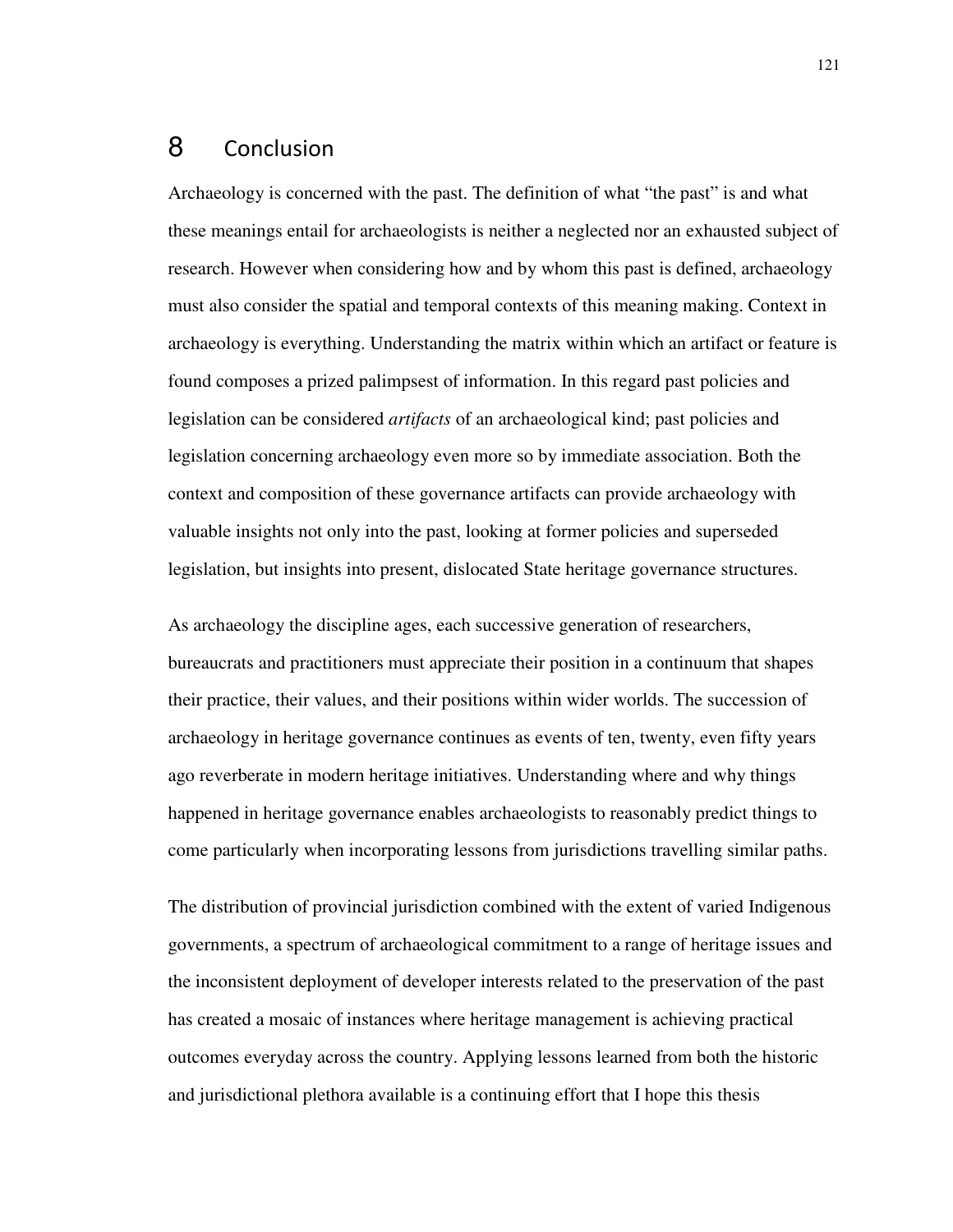contributes to, providing archaeologists of various regions with opportunities for relative foresight.

The temporal themes and patterns emerging from an analysis of heritage governance in British Columbia and Ontario highlight a range of values and motivations, goals and shortfalls in provincial heritage management. The consistent themes of process, performance and balance address both the formative and contemporary states of archaeological policy and legislation in both provinces. Process, as deployed by archaeobureaucrats, echoes the methodical underpinnings of archaeology's positivist and cultural historical pasts and perpetuates their contemporary incarnations. Quantitative thresholds and requisite sampling methods validated by Ontario's standards and guidelines and binary value decisions corresponded nicely with the New Public Management approach to bureaucratic oversight. Process also provides a convenient excuse when confronted with uncomfortable realities, a disembodied authority perceptibly removed from the judgment and values of any one individual.

Correspondingly, the theme of performance relates the nature of government actions and policies as driven by perception as opposed to reality. As processes obfuscate and justify particular outcomes, performance enables outcomes to masquerade as something they are not. Performance also provides not only for actor-induced perceptions but for audience self-creation. The First Nations consultations with the government of British Columbia provided the province with the guise of Indigenous input into the resulting legislation; however it also provided First Nations negotiators with the guise of having achieved concessions of the government in the form of particular phrases within that legislation. That multiple audiences are capable of cultivating their own perceptions and the breadth of stakeholders in heritage government segues into the final theme, balance. Balance in heritage governance is relatively recent and knits together elements of process and performance to achieve a fragile stability in cultural resource management. Conscious of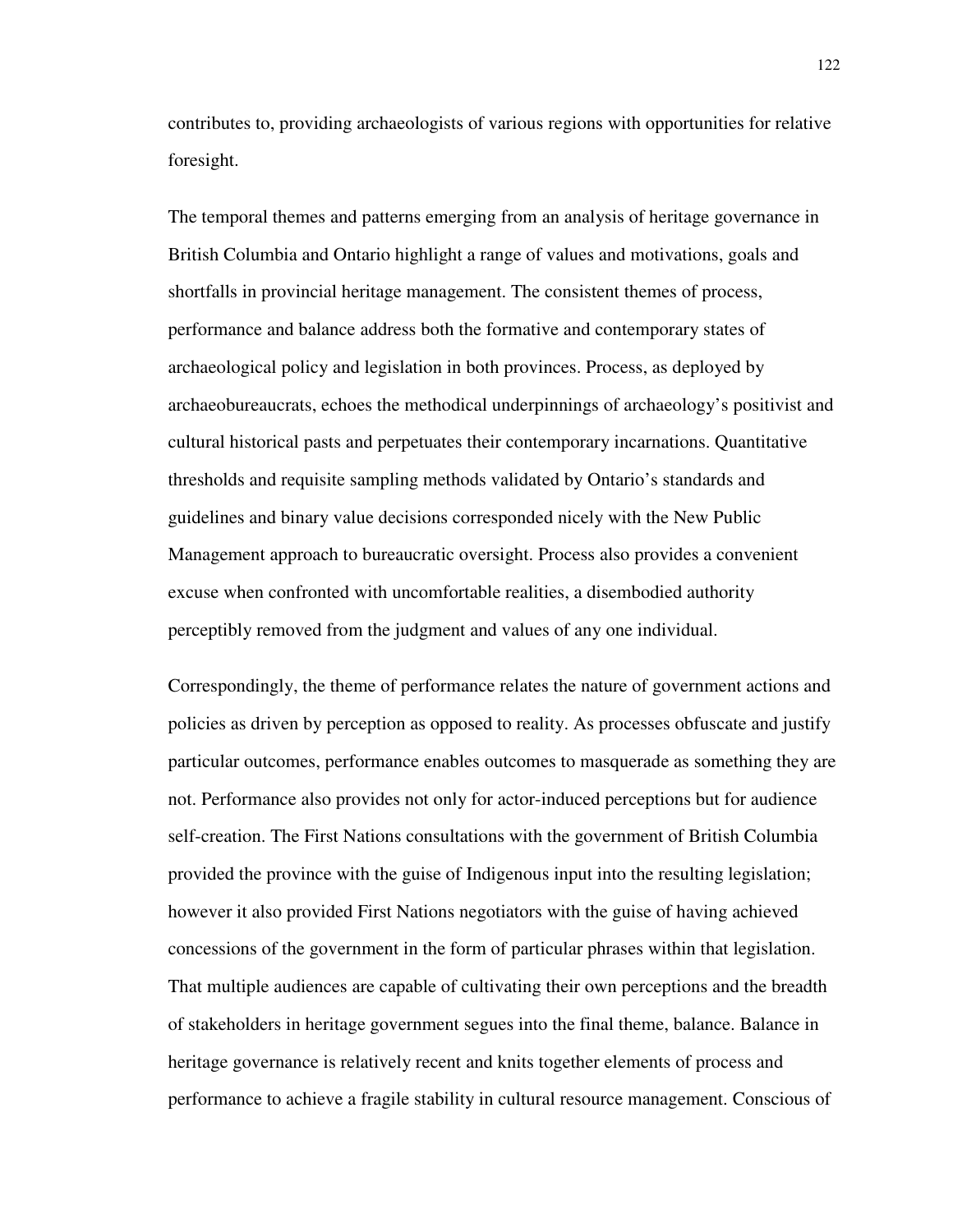the fragility of this heritage ecosystem, policy and legislative architects actively seek to occupy (or even appear to occupy: performance) the middle ground between the often competing interests of Indigenous communities, archaeologists, developers, and various levels of government.

The necessity of balance has emerged from the end of the archaeological and historical monopolies of past cultural resources. Although in practice archaeologists and historians still effectively control these resources through a variety of legislative and regulatory mechanisms, they are no longer, together with government, the sole arbiters/beneficiaries of the material past. The gradual shift in policy and legislative discourse from archaeological resources to heritage resources, in particular, marks a formally recognized expansion of interest in the material past reflective of the individuals and communities associated with that past. No longer *archaeological* resources consumed by archaeologists, the cultural capital (Bourdieu 1975; Brown 2003; Nicholas and Hollowell 2007) produced by these *heritage* resources is being converted into and spent as political capital by associated communities enabling entrance into governance structures from which these communities were previously excluded; while simultaneously reinforcing and re-establishing identities within communities. This combination of cultural and political capital as well as intra-community value could best be described as *heritage capital* (D'Auria 2001).

Archaeologists' continued access to these resources, for academic advancement or private profit, is likely to increasingly depend on their ability to facilitate the production of heritage capital within associated communities as the State increasingly incorporates non-technical, conceptual valuations of heritage. Archaeology, primarily in CRM, must reconceptualise the *archaeology for archaeology's sake* mentality; in other words recognize archaeology within heritage management as a means to an end rather than an end in itself. One way of achieving this conceptual shift may be to reconsider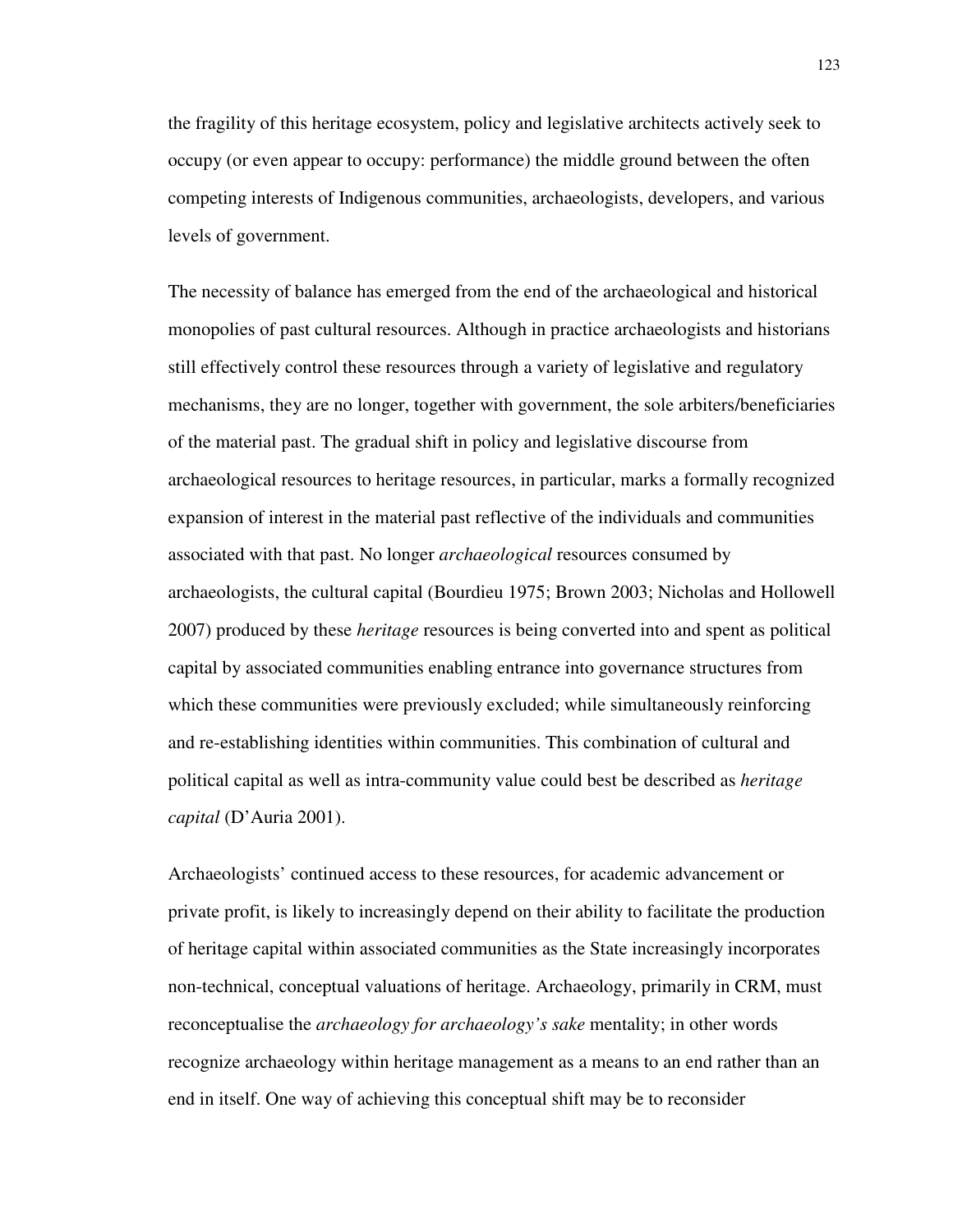archaeology's perception of the past and the role of the archaeologist in managing heritage.

Rather than simply view sites and artifacts as heritage resources, as opposed to archaeological resources, CRM should reconceptualise the material past in a way that reflects the role of archaeologist as facilitator, mediator or translator, no longer end users of the past but intermediaries. How archaeology can further adapt to these roles will require further research, specifically research critically appraising the results of over 50 years of archaeology-centric CRM in Canada. What has the discipline netted as far as collections, data, and disseminated findings resulting from CRM? What have other heritage stakeholders to show for the efforts of an archaeology presumably performed on their behalf? Gauging what archaeological oversight of heritage management has or has not accomplished will best define the path ahead. If we do not know or will not acknowledge what we as heritage managers have done wrong how will we know what must change? With descendant communities increasingly wielding more authority over heritage processes and the day-to-day activities of CRM, the ability to "learn the language" of communities in the same way early archaeobureaucrats "learned the language" of government will inevitably make the difference between success or failure for private archaeologists. Communities in Ontario, as is already the case in British Columbia, will exercise influence with developers and governments in determining who is and who is not permitted access to their associated heritage and by extension the archaeological record of particular areas.

Combine the growing descendant community authority with the continued, if depreciating, oversight of archaeologists by the provincial government and CRM practitioners must exercise a multilingual flexibility capable of speaking not only the language of bureaucracy and community, but of academia and development.

124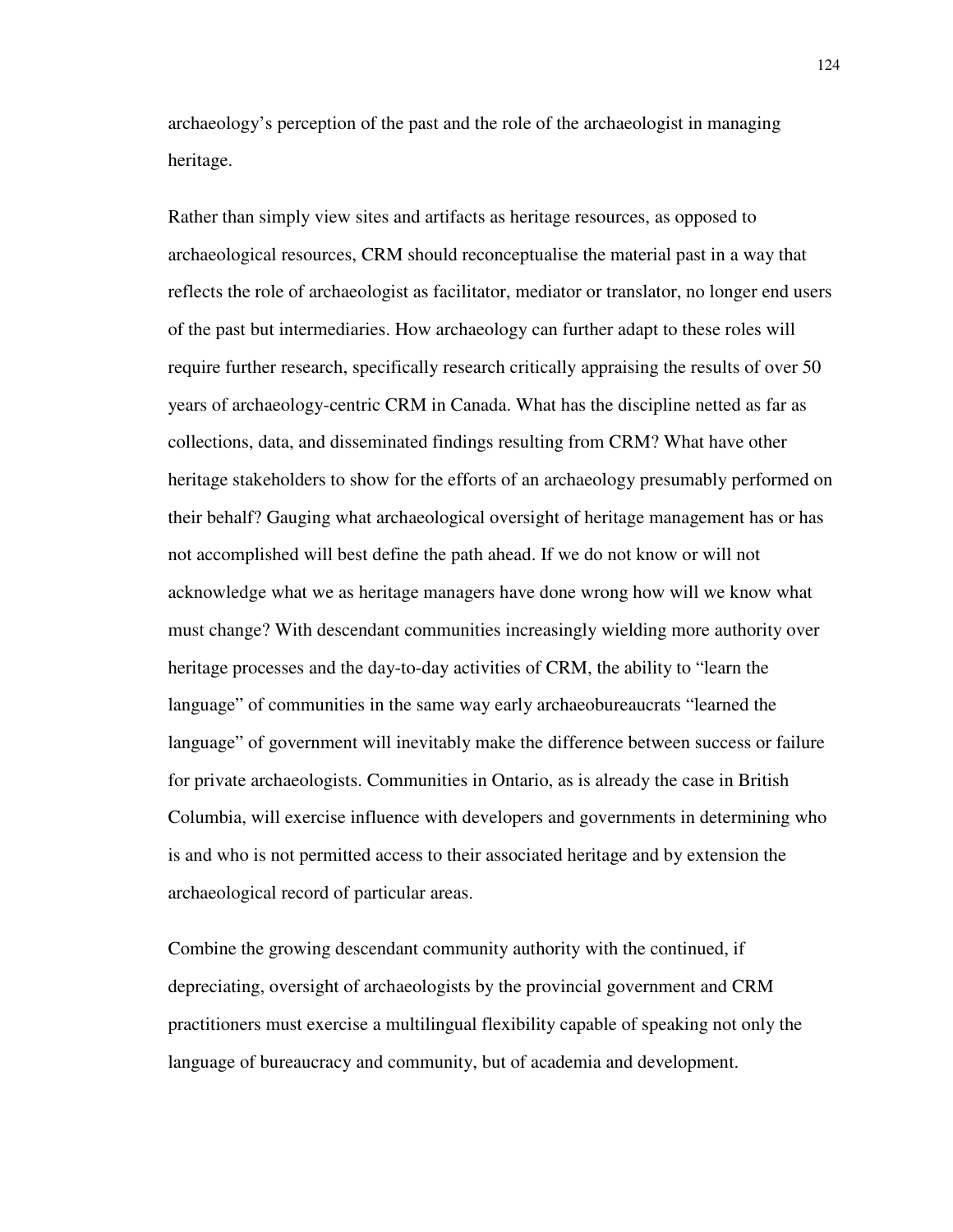The days of the rescue archaeologist camping out under the stars with colleagues collectively comforted in the knowledge of saving the archaeological record for the good of archaeology have passed. How this passing speaks to an archaeologist should be an indication of their ability to speak the language of non-archaeological heritage interests.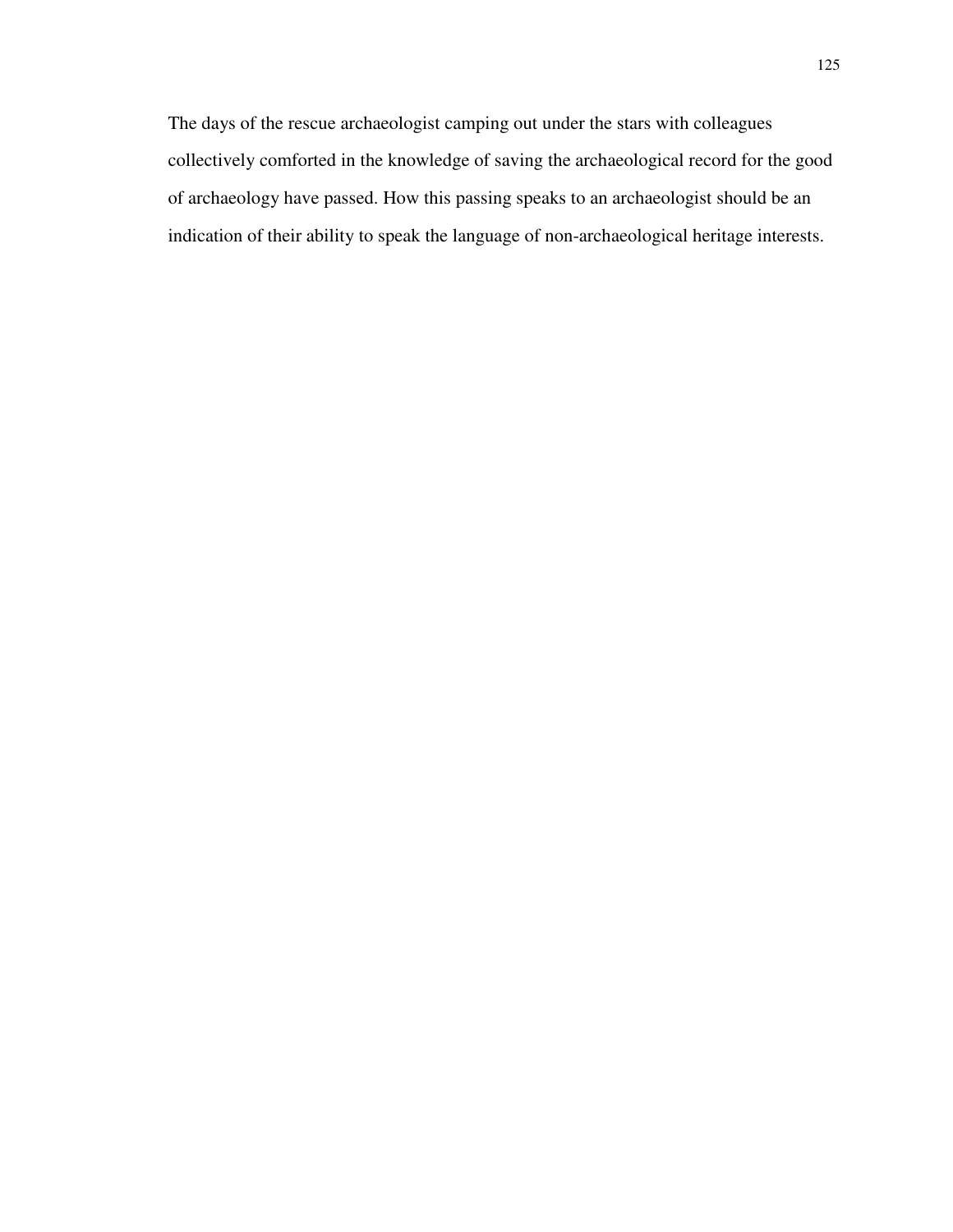# Bibliography

Apland, Brian

- 1990 The Archaeology Branch. *The Midden* 22(5): 3-4.
- 1992 BC's Heritage Legislation: Archaeological Site Protection. *The Midden* 24(3): 5- 7.
- 1993 The Roles of Provincial Government in British Columbia Archaeology. *BC Studies* 99: 7-24.
- 1997 Heritage Conservation Act Enforcement. *The Midden* 29(4): 3-4.
- Apland, Brian and Ray Kenny
- 1989 *British Columbia archaeological impact assessment guidelines*. BC Archaeology Branch, Victoria.
- 1991 *British Columbia archaeological impact assessment guidelines (revised)*. BC Archaeology Branch, Victoria.
- 1992 *British Columbia archaeological impact assessment guidelines (revised)*. BC Archaeology Branch, Victoria.
- Ashworth, G.J., Brian Graham and J.E. Turnbridge
- 2007 *Pluralising Pasts: Heritage, Identity and Place in Multicultural Societies*. Pluto, London.
- Aucoin, Peter
- 1995 *The New Public Management: Canada in Comparative Perspective*. Institute for Research on Public Policy, Montreal.
- Bernard , Harvey Russell
- 2006 *Research Methods in Anthropology: Qualitative and Quantitative Approaches 4th Edition*. Altamira, Lanham.
- Bernwick, Kathryn
- 1990 A promising proposal… *The Midden* 22(1): 1.
- 1991 Review of Federal and Provincial Bills. *The Midden* 23(2): 10-12.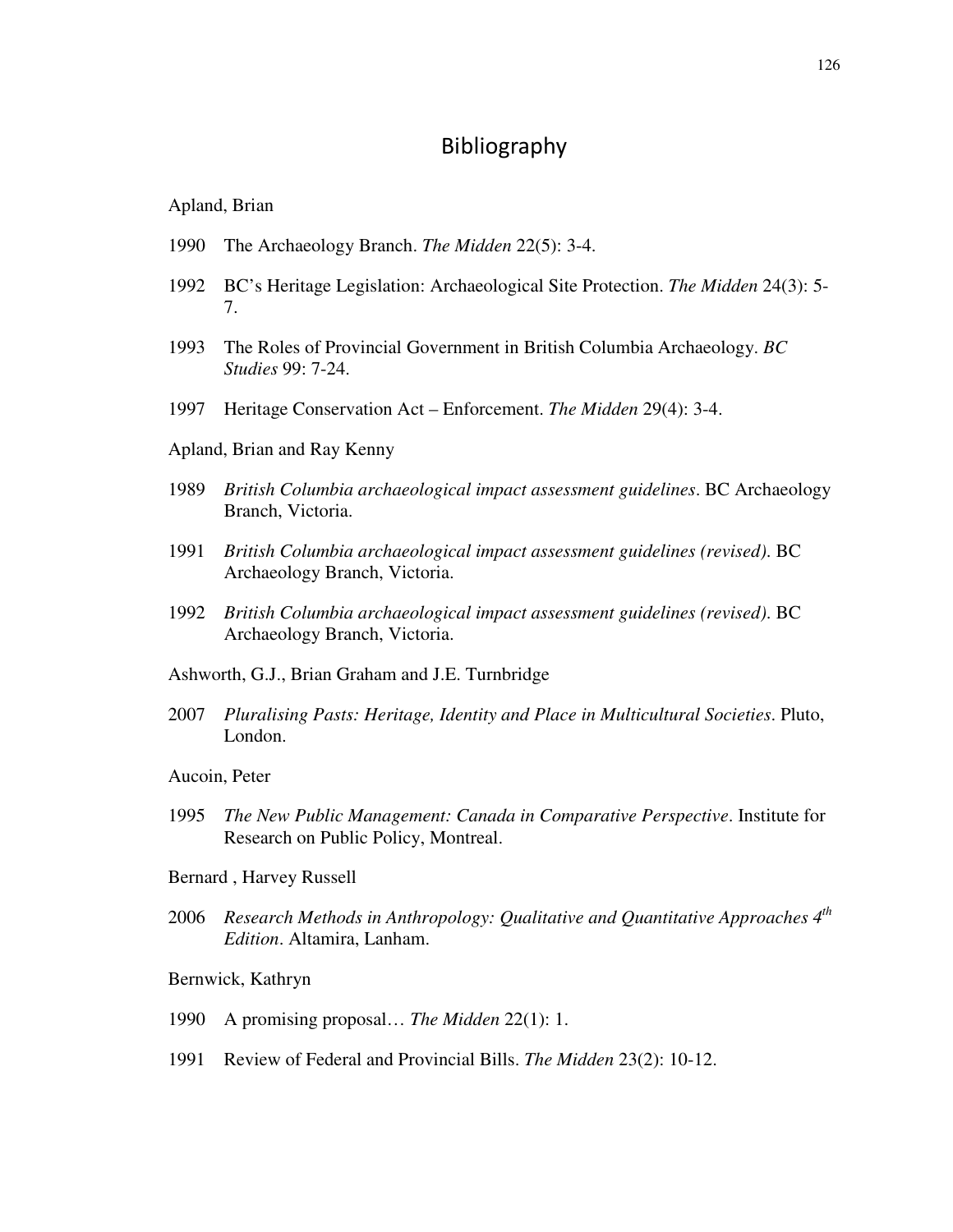#### Borden, Charles

- 1965 British Columbia's Archaeological Sites Protection Act and the Continuing Depletion of the Province's Archaeological Resources. Manuscript on file, BC Archives, Victoria.
- Borins, Sandford
- 2002 New Public Management: North American style. In *New Public Management: Current Trends and Future Prospects*, edited by Kate McLaughlin, Stephen P. Osbourne and Ewan Ferlie, pp. 181-194. Routledge, New York.
- Bourdieu, P.
- 1975 The specificity of the scientific field and the social conditions of the progress of reason. *Social Science Information* 14(6): 19-47.
- Bovaird, Tony and Elke Löffler
- 2003 Evaluating the quality of public governance: indicators, models and methodologies. *International Review of Administrative Sciences* 69(3): 313-328.
- British Columbia, Colony of
- 1867 Indian Graves Ordinance. Consolidated Statutes of British Columbia, c. 86.
- British Columbia, Province of
- 1925 Historic Objects Preservation Act. R.S.B.C. 1925, c.17.
- 1960 Archaeological and Historic Sites Protection Act. R.S.B.C. 1960 c. 15.
- 1972 Archaeological and Historic Sites Protection Act. R.S.B.C. 1972 c. 4.
- 1977a Heritage Conservation Act. R.S.B.C. 1977 c. 37.
- 1977b *Provincial Archaeological and Historic Site Designations in BC*. Heritage Conservation Branch, Victoria.
- 1978 The Future of our Past Depends on All of Us. Draft. Heritage Conservation Branch, Victoria.
- 1979 *A Proposal for a New Heritage Conservation Act: The Report of the Heritage Legislation Task Force*. Heritage Conservation Branch, Victoria.
- 1981 *Guide to the BC Archaeological Site Form* (revised). Heritage Conservation Branch and the British Columbia Provincial Museum, Victoria.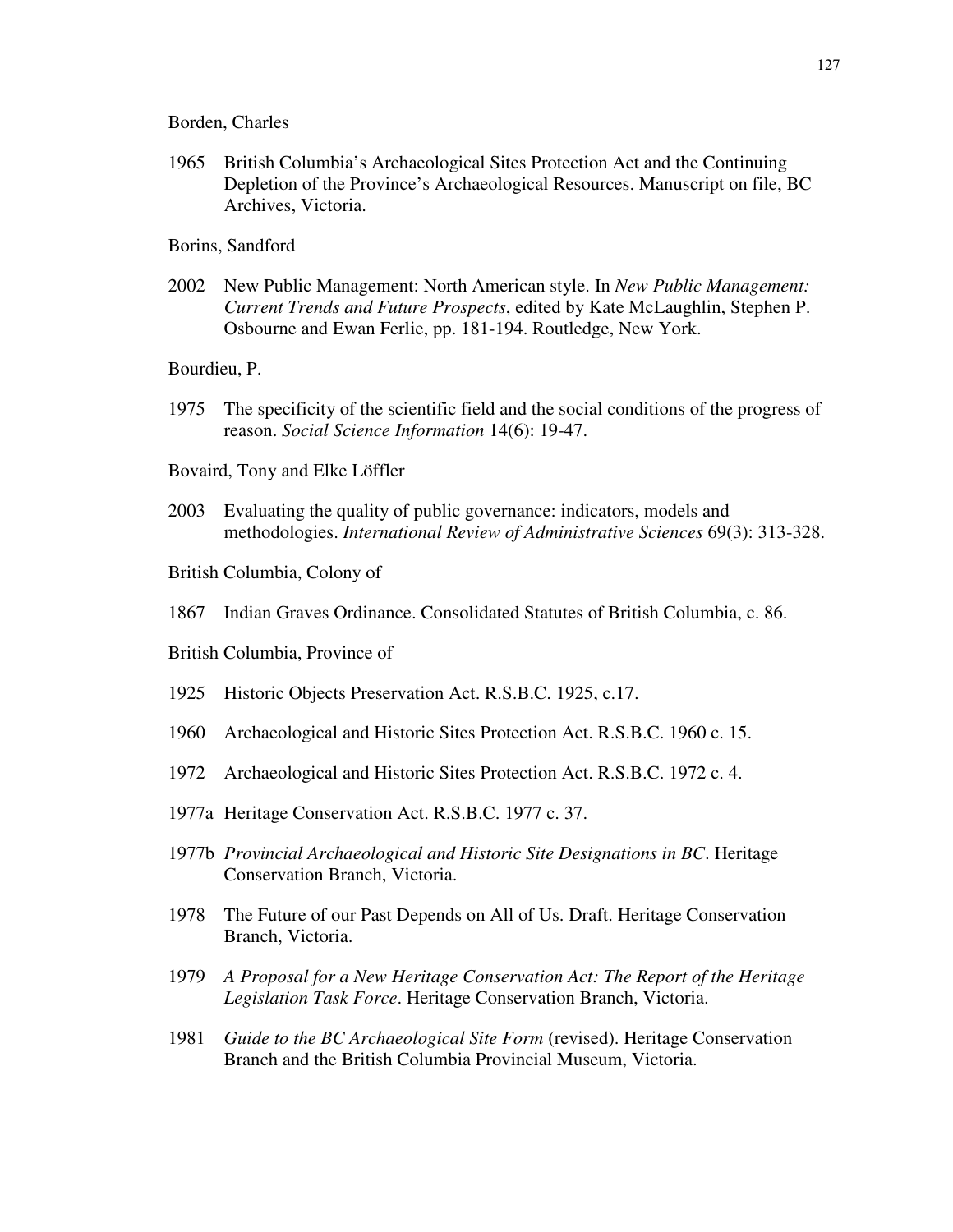British Columbia, Province of (continued)

- 1982 Provincial Heritage Advisory Board Docket Summary. On file BC Archives, Victoria.
- 1987a *Stewardship and Opportunity: Report of the Ministerial Task Force on Heritage Conservation, Project Pride*. Ministry of Tourism, Recreation and Culture, Victoria.
- 1987b *Project Pride: Taking Care of British Columbia's Past for Generations to Come*. Ministry of Tourism, Recreation of Culture, Victoria.
- 1990 *Toward Heritage Legislation: A Proposal for Public Review*. Ministry of Municipal Affairs, Recreation and Culture, Victoria.
- 1991 *Heritage Legislation: A Draft Bill*. Ministry of Tourism and Ministry Responsible for Culture, Victoria.
- 1995 *British Columbia archaeological impact assessment guidelines (revised).* BC Archaeology Branch.
- 1996a Heritage Conservation Act. R.S.B.C. 1996 c. 187.
- 1996b *British Columbia archaeological impact assessment guidelines (revised).* BC Archaeology Branch.
- 1998 *British Columbia archaeological impact assessment guidelines (revised).* BC Archaeology Branch.

Broadbent, Jane and Richard Laughlin

2002 Public service professionals and the New Public Management: control of the professions in the public services. In *New Public Management: Current Trends and Future Prospects*, edited by Kate McLaughlin, Stephen P. Osbourne and Ewan Ferlie, pp. 95-108. Routledge, New York.

### Brown, M.

- 2003 *Who Owns Native Culture?* Harvard University Press, Cambridge.
- Brown, Steve
- 2008 Mute or Mutable? Archaeological Significance, Research and Cultural Heritage Management in Australia. *Australian Archaeology* 67: 19-30.

### Budhwa, Rick

2005 An Alternative Model for First Nations Involvement in Resource Management Archaeology. *Canadian Journal of Archaeology* 29(1): 20-45.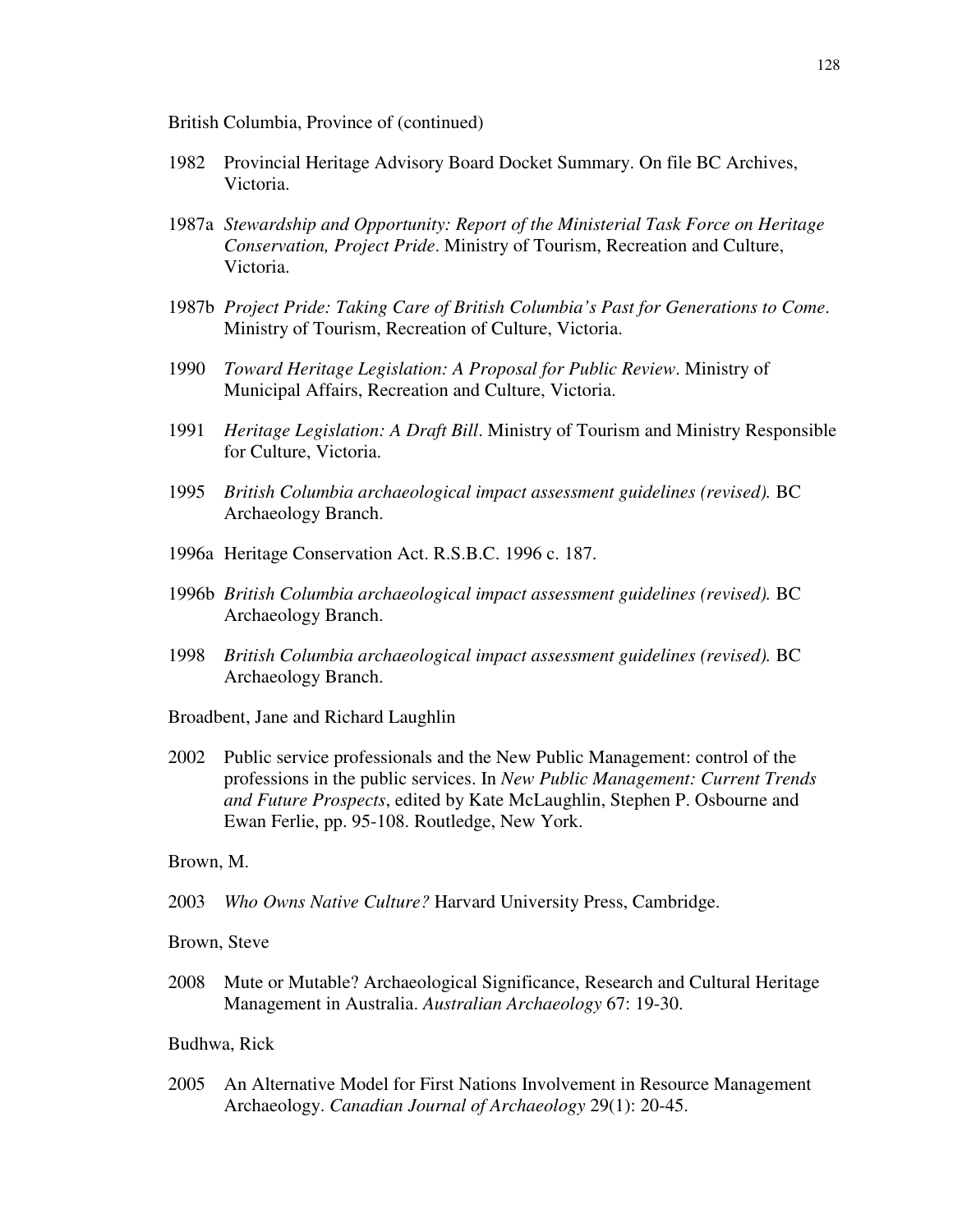Burley, David

1994 A Never Ending Story: Historical Developments in Canadian Archaeology and the Quest for Federal Legislation. *Canadian Journal of Archaeology* 18: 77-134.

Byrne, William J.

1976 The Resource Question and Rescue Archaeology. *Canadian Archaeological Association Bulletin* 8: 109-121.

Carman, J.

- 2002 *Archaeology and Heritage: An Introduction.* London: Continuum
- Christensen, Tom and Per Lægreid
- 2011 Introduction. In *The Ashgate Research Companion to New Public Management*, edited by Tom Christensen and Per Lægreid, pp. 1-13. Ashgate, Farnham.
- Cleere, Henry (editor)
- 1989 *Archaeological Heritage Management in the Modern World*. Unwin Hyman, London.
- D'Auria, Alessio
- 2001 City networks and sustainability The role of knowledge and of cultural heritage in globalization. *International Journal of Sustainability in Higher Education* 2(1): 38 - 47

Dawson, Kenneth, J.N. Emerson, William Hurley, Wilfred Jury, Walter Kenyon, Kenneth Kidd, Alfred Mohr, William Noble, William Roosa, Peter Storch, Romas Vastoskas, and Norman Wagner.

1971 A Brief Concerning the Destruction of Ontario's Archaeological Resources with Suggestions for Immediate Action. *Arch Notes* 71(9): 6-9.

De Paoli, M. L.

1999 *Beyond Tokenism: Aboriginal Involvement in Archaeological Resource Management in British Columbia*. MA Thesis, University of British Columbia, Vancouver.

Della Valle, Madelyn

2004 Sherds on the Shelf & Arrowheads in the Attic: Issues with Archaeological Collections in Smaller Museums in Ontario. *Arch Notes N.S.* 9(1): 8-16.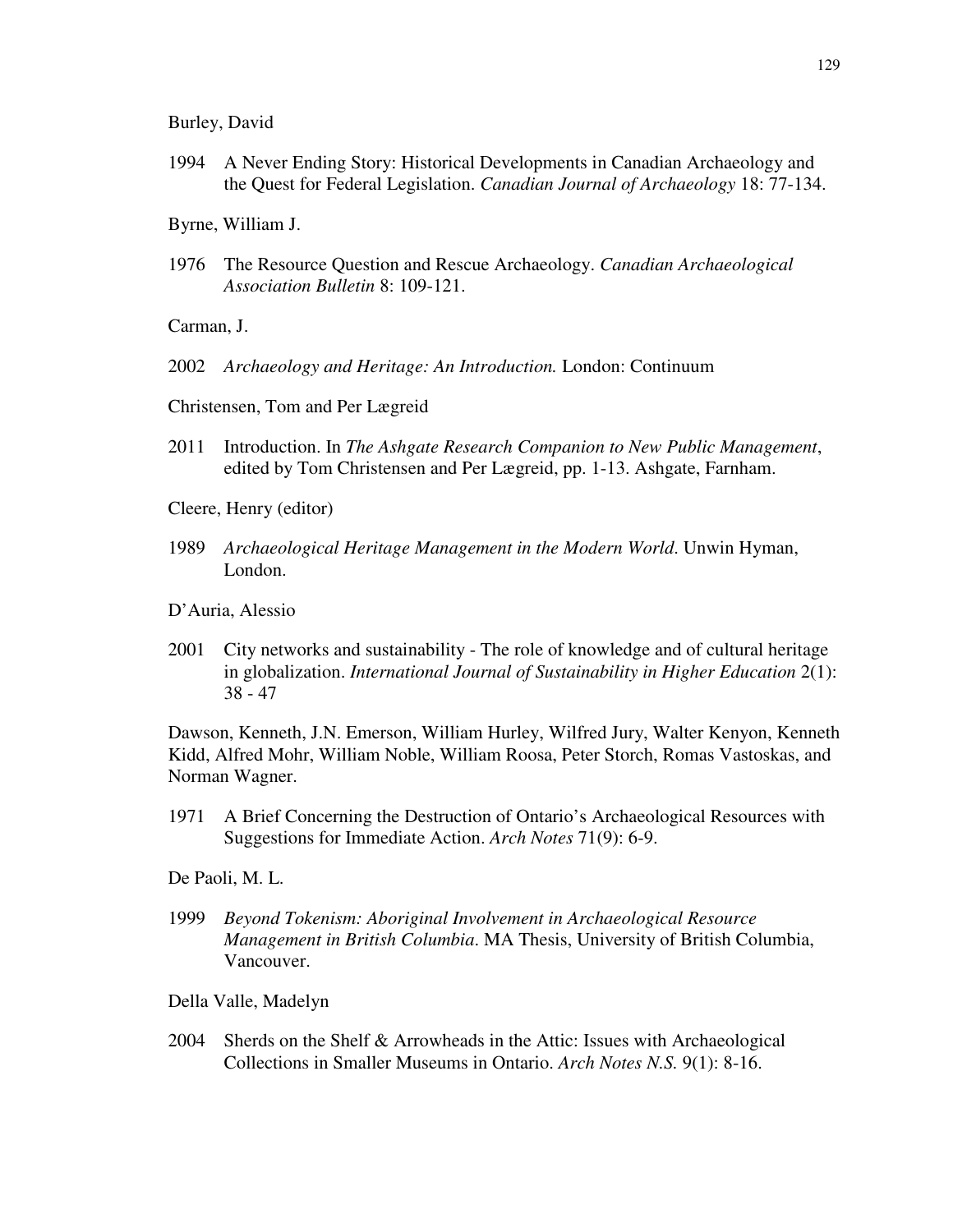#### Doroszenko, Dena

2004 Thirty Five Years of Archaeology at the Ontario Heritage Foundation. *Revista de Arqueología Americana* 23: 139-152.

Dowling, John and Jeffrey Pfeffer

1975 Organizational Legitimacy: Social Values and Organizational Behavior. *The Pacific Sociological Review* 18(1): 122-136.

Emerson, J.N.

1959 Farwell to Ault Park. *New Pages of Prehistory 1958* 51(1): 3-4.

#### Ferris, Neal

- 1998 "I don't think we're in Kansas anymore": The Rise of the Archaeological Consulting Industry in Ontario. In *Bringing Back the Past: Historical Perspectives on Canadian Archaeology*, edited by Pamela Jane Smith and Donald Mitchell, pp. 225-247. Mercury Series, Canadian Museum of Civilization, Hull.
- 2002 Where the Air Thins: The Rapid Rise of the Archaeological Consulting Industry in Ontario. *Revista de Arqueología Americana* 21: 53-88.
- 2007a Always Fluid: Government Policy Making and Standards of Practice in Ontario Archaeological Resource Management. In *Quality Management in Archaeology*, edited by W. Willems and M. van der Dries, pp. 78-99. Oxbow Books, Oxford.
- 2007b Fear and Loathing in Applied Archaeology, Or, Befuddled Bureaucrats  $\&$ Contemptible Consultants –Lies My Career Taught Me. Paper presented at Ontario Archaeological Society Annual Meetings, Kingston, Ontario.
- 2007c "From Crap to Archaeology": The CRM Shaping of Nineteenth-Century Domestic Archaeology. *Ontario Archaeology* 83/84: 3-29.

### Finlayson, William

1977 The Crisis in Canadian Salvage Archaeology: A Reply to Hayden. *Arch Notes* 77(4): 14-29.

### Flahr, Laurie

2002 *Forests and First Nations Consultations: Analysis of the Legal Framework, Policies and Practices in British Columbia*. MA Thesis, School of Resource and Environmental Management, Simon Fraser University, Burnaby.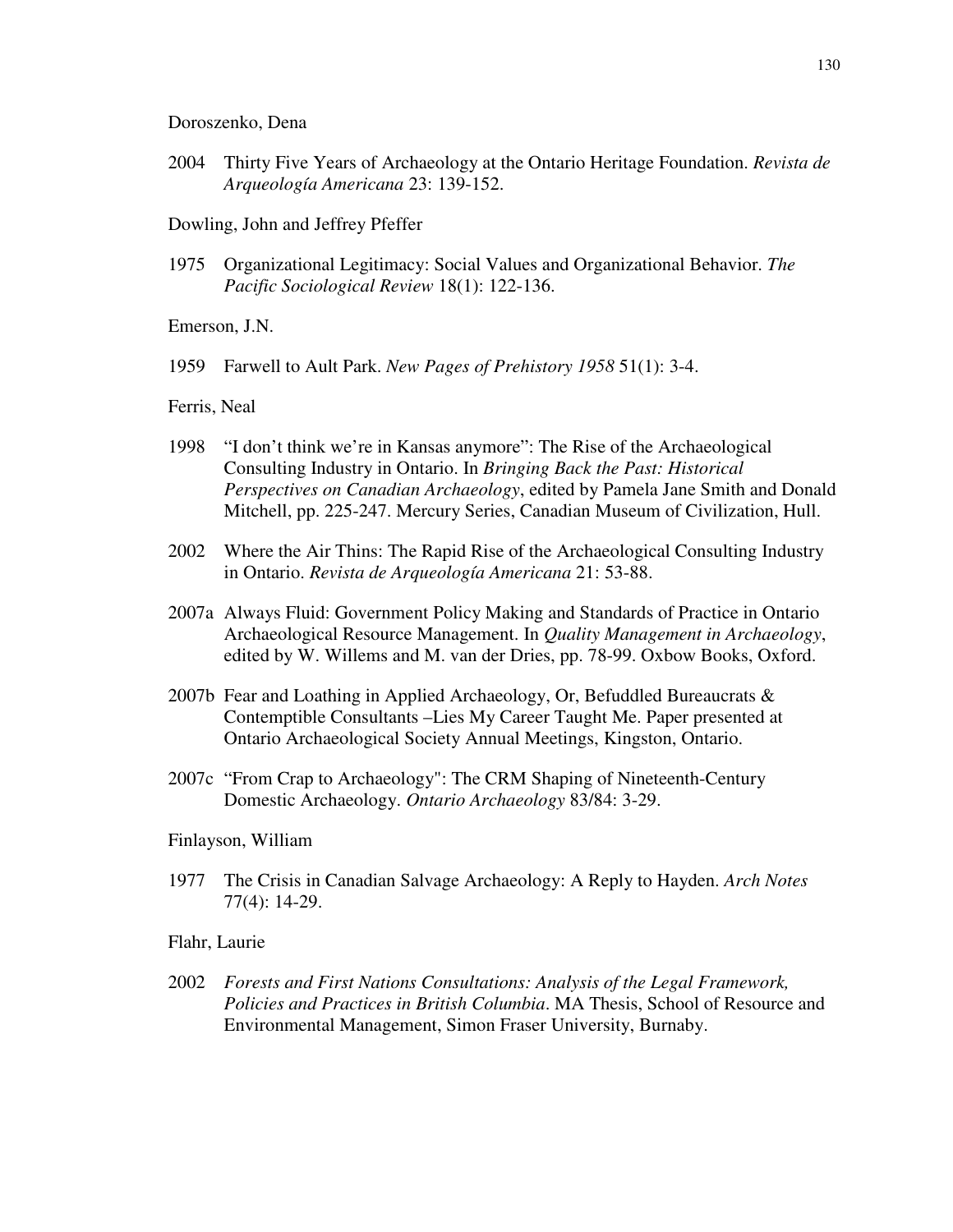Foucault, M.

1990 Governmentality. In *The Foucault Effect: Studies in Governmentality*, edited by G. Burchell, C. Gordon and P. Miller, pp. 87-104. Wheatsheaf Harvester, London.

### Fox, William

1986 Archaeological and Native Studies in Ontario. *Arch Notes* 86(1): 7-13.

Germann, Carlos

- 1981 *Guidelines for Heritage Resources Impact Assessment in British Columbia*. MA Thesis, Faculty of Interdisciplinary Studies, Simon Fraser University, Burnaby.
- 1982 *Guidelines for heritage resources impact assessment in British Columbia*. Heritage Conservation Branch, Victoria.
- 1987 *Guidelines for heritage resources impact assessment in British Columbia*. Heritage Conservation Branch, Victoria.
- Graham, Brian and Peter Howard
- 2008 Introduction: Heritage and Identity. In *The Ashgate Research Companion to Heritage and Identity*, edited by Brian Graham and Peter Howard, pp. 1-18. Ashgate, Burlington.

#### Gramann, James

- 1979 Current Issues in Archaeological Resource Management. *Lambda Alpha Journal of Man* 11(1): 3-40.
- Habkirk, Allison Margaret
- 1990 *Local Government Heritage Planning in British Columbia*. MA Thesis, School of Community and Regional Studies, University of British Columbia, Vancouver
- Hammond, Joanne
- 2009 *Archaeology Without Reserve: Indigenous Heritage Stewardship in British Columbia*. MA Thesis, Department of Archaeology, Simon Fraser University, Burnaby.

Harvey, David, C.

2008 The History of Heritage. In *The Ashgate Research Companion to Heritage and Identity*, edited by Brian Graham and Peter Howard, pp. 19-36. Ashgate, Burlington.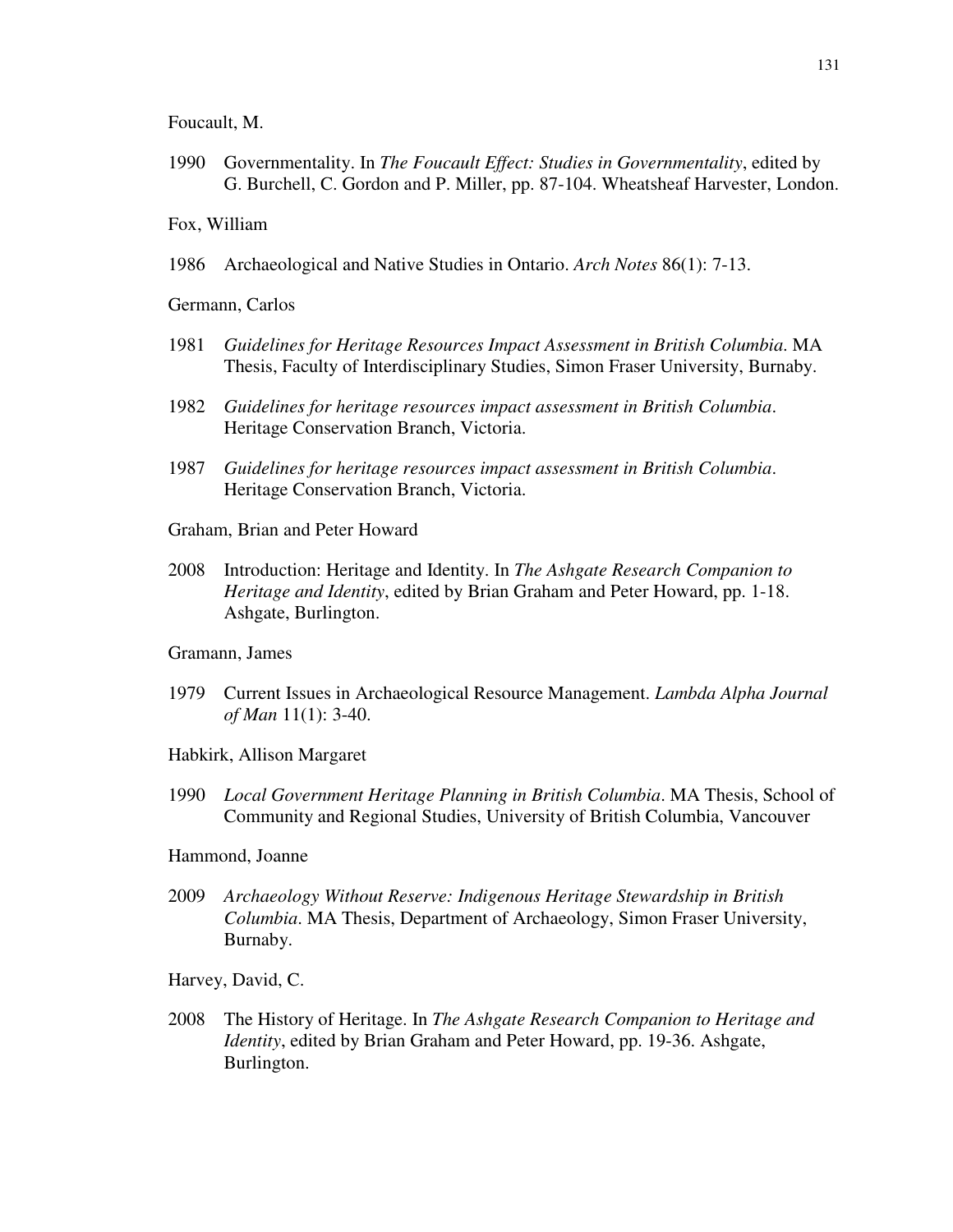Hayden, Brian

1976 The Crisis in Canadian Salvage Archaeology. *Arch Notes* 76(5): 7-11.

Hinshelwood, Andrew

2010 *Buried in Paper: Policy implementation networks and their role in shaping archaeology policy*. PhD. Dissertation. Lincoln University, Christchurch.

Holman, Leah Lyn

1996 *When It's Gone It's Gone: Assessing the Effectiveness of Heritage Conservation Support Tools in British Columbia*. MA Thesis, School of Community and Regional Studies, University of British Columbia, Vancouver.

Huot, William

- 1983 British Columbia Heritage Legislation. Unpublished. Heritage Conservation Branch, Victoria.
- 1985 Heritage Significance: Discussion Paper. Unpublished. Heritage Conservation Branch, Victoria.
- 1986 Indian Graves Ordinance, 1867: Briefing Notes. Unpublished.
- 1998 Heritage Conservation in BC over the next twenty years. Unpublished.

Jessop, B.

1990 *State Theory: Putting Capitalist States in their Places*. Polity Press, Cambridge.

Keddie, Grant

- 1972 *Chilcotin Archaeological and Ecological Survey Project. Final Report Permit 1972-018*. On file, Archaeology Branch. Victoria.
- King, Amanda
- 2008 *Archaeology and Local Governments: The Perspectives of First Nations and Municipal Councilors in the Fraser River Valley, B.C*. MA Thesis, Department of Archaeology, Simon Fraser University, Burnaby

King, Thomas F.

2006 Cultural Heritage Preservation and the Legal System with Specific Reference to Landscapes. In *Landscapes Under Pressure: Theory and Practice of Cultural Heritage Research and Preservation*, edited by Ludomir R. Lozny, pp. 237-248. Springer, New York.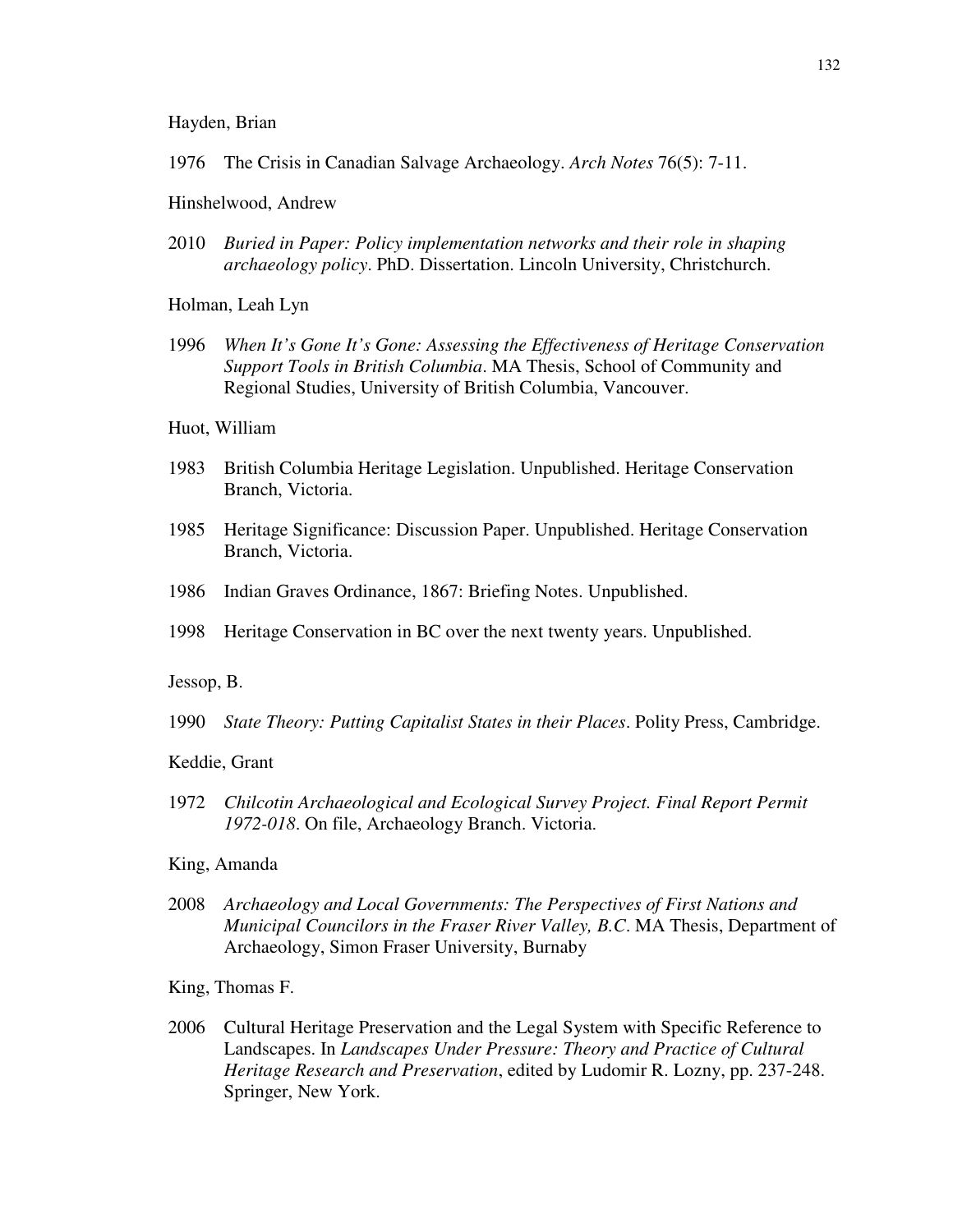Klassen, Michael, Rick Budhwa and Rudy Reimer/Yumks

- 2009 First Nations, Forestry and the Transformation of Archaeological Practice in British Columbia, Canada. *Heritage Management* 2(2): 199-238.
- Knechtel, Fritz
- 1960 Ontario Archaic and Our Nuclear Future. *New Pages of Prehistory 1959* 52(1): 14-15.

Lane, William

- 1993 Heritage's New Advisors. *The Midden* 25(2): 2.
- Loy, T. and G.R. Powell
- 1977 *Archaeological Data Recording Guide*. Heritage Record No. 3, British Columbia Provincial Museum, Victoria.
- McGuire, Randall H.
- 2008 *Archaeology as Political Action*. University of California Press, Los Angeles.
- MacLeod, Donald
- 1975 Peddle or Perish: Archaeological Marketing from Concept to Product Delivery. *Canadian Archaeological Association Collected Papers March 1975, Research Report 6.*Historical Sites Branch, Ontario.

McManamon, Francis

1991 The Many Publics for Archaeology. *American Antiquity* 56(1): 121-130.

Mayer, Robert

- 1994 A Critique of the Ontario Archaeological Assessment Technical Guidelines (Stages 1-3). *Arch Notes* 94(3): 36-40.
- 2000 Without Prejudice. *Arch Notes N.S.* 5(2):19-20.
- Mason, Andrew and Doris Zibauer
- 2012 Heritage Site Management Planning in British Columbia: Challenges and Opportunities. Paper presented at the Annual Meeting of the Canadian Archaeological Association, Montreal.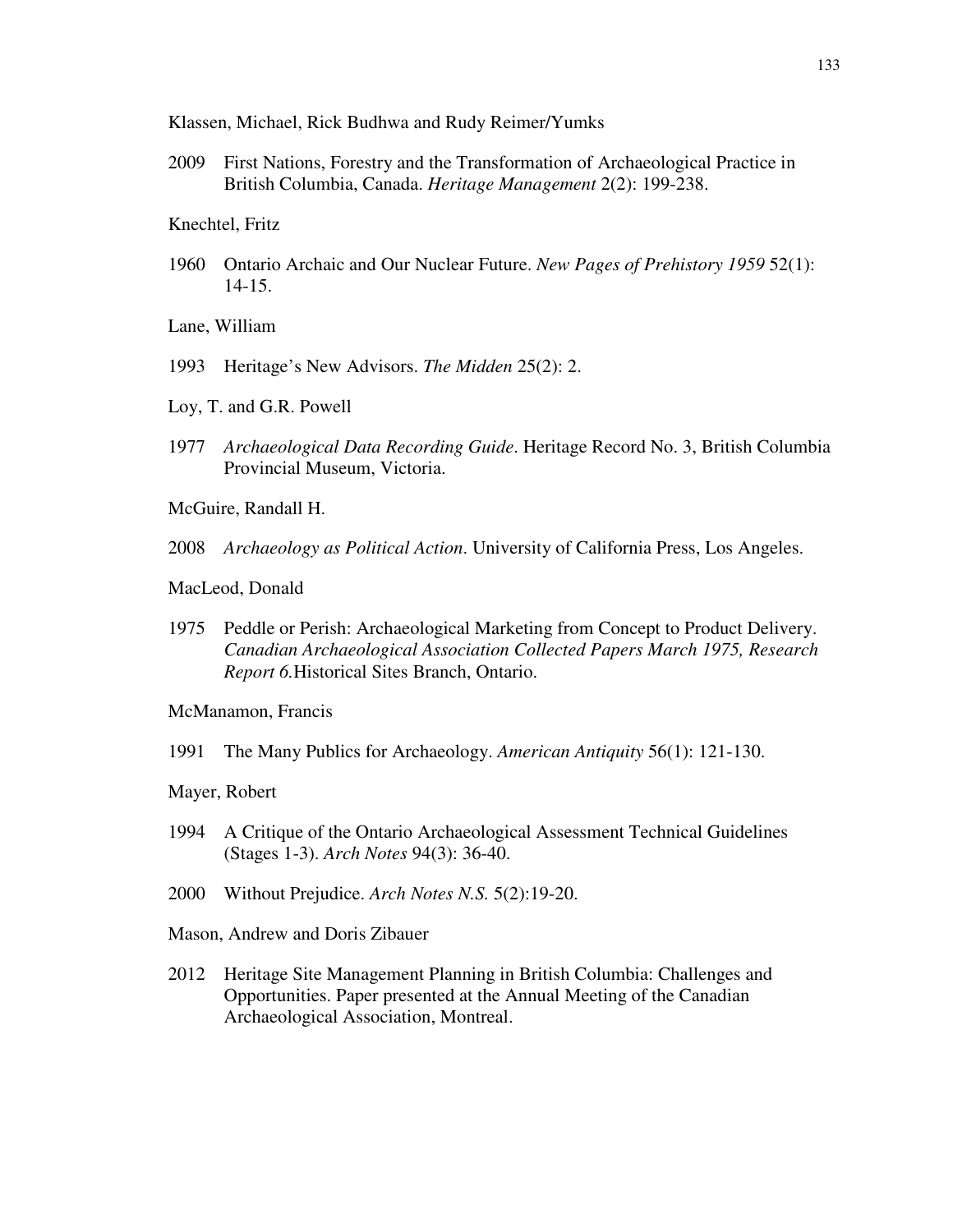Mohs, Gordon

- 1981 *An Assessment and Evaluation of Heritage Resources in the South Thompson River Valley of British Columbia*. Occasional Papers #8. Heritage Conservation Branch, Victoria.
- Nicholas, George
- 2006 Decolonizing the Archaeological Landscape: The Practice and Politics of Archaeology in British Columbia. *American Indian Quarterly* 30 (3-4): 350-380.
- Nicholas, George and Julie Hollowell
- 2007 Ethical Challenges to a Postcolonial Archaeology: The Legacy of Scientific Colonialism. In *Archaeology and Capitalism: From Ethics to Politics*, edited by Y. Hamilakis and P. Duke, pp. 59–82*.* Walnut Creek, USA: Left Coast Press.
- Noble, William
- 1977 The Noble Report: Licensing (Part 1). *Arch Notes* 77(2): 4-6.
- 1982 Potsherds, Potlids, and Politics: An Overview of Ontario Archaeology During the 1970s. *Canadian Journal of Archaeology* 6: 167-194.
- Ontario, Province of
- 1912 Royal Ontario Museum Act. R.S.O. 1912 c. 80.
- 1923 Archivists Act. R.S.O. 1923 c. 20.
- 1953 Archaeological and Historic Sites Protection Act. R.S.O. 1953 c. 4.
- 1967 Ontario Heritage Foundation Act. R.S.O. 1967 c. 65.
- 1975 Ontario Heritage Act. R.S.O. 1974 c. 122.
- 1980 *Guidelines on the Man-Made Heritage Component of Environmental Assessments*. Ministry of Culture and Recreation, Toronto.
- 1987 *Heritage: Giving our Past a Future*. Ministry of Citizenship and Culture, Toronto.
- 1988 *Summary of Public Submissions, Heritage: Giving our Past a Future*. Ministry of Culture and Communications, Toronto.
- 1993 *Cultural Heritage Resource Conservation Within the Land Use Planning Process in the Province of Ontario: Archaeological Assessment Technical Guidelines – Stage 1-3 Assessment and Reporting*. Ministry of Culture, Toronto.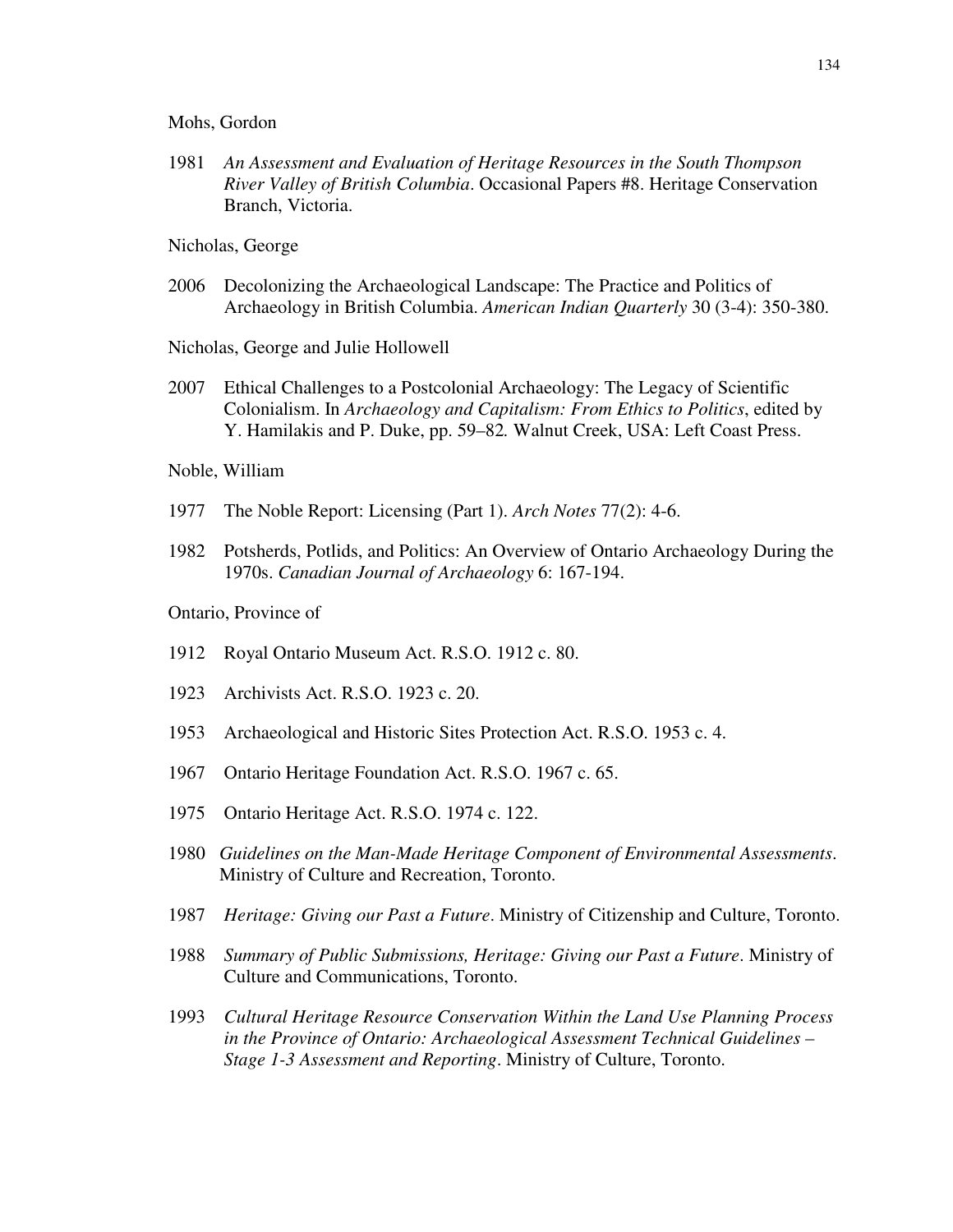Ontario, Province of (continued)

- 1997 *Cutting the red tape barriers to jobs and better government: final report of the Red Tape Review Commission*. The Commission, Toronto.
- 2002 Government Efficiency Act. S.O. 2002 c.18.
- 2005a Ontario Heritage Amendment Act. S.O. 2005 c. 6.
- 2005b *Provincial Policy Statement.* Ministry of Municipal Affairs and Housing, Toronto.
- 2010 *Engaging Aboriginal Communities in Archaeology: A Draft Technical Bulletin for Consultant Archaeologists in Ontario*. Ministry of Tourism and Culture, Toronto.
- 2011 *Standards and Guidelines for Consulting Archaeologists*. Ministry of Tourism and Culture, Toronto.
- Pearce, Robert J.
- 1989 Cultural Resource Management at the federal, provincial, municipal and corporate levels in southern Ontario, Canada. In *Archaeological Heritage Management in the Modern World*, edited by Henry Cleere, pp. 146-151. Unwin Hyman, London.
- Pokotylo, David and Andrew Mason
- 2010 Archaeological Heritage Protection in Canada; The Legislative Basis. In *Cultural Heritage Management: A Global Perspective*, edited by P. Messenger and G. Smith, pp. 48-69. University Press of Florida, Gainesville.
- Pokotylo, David and Neil Guppy
- 1999 Public Opinion and Archaeological Heritage: Views from Outside the Profession. *American Antiquity* 64(3): 400-416.
- Pollitt, Christopher
- 2008 *Time, Policy, Management: Governing with the Past*. Oxford University Press, New York.

Racher, Paul

2006 Up from the Muck: Towards a Truly Professional Archaeology in Ontario. *Arch Notes N.S.* 11(4): 7-11.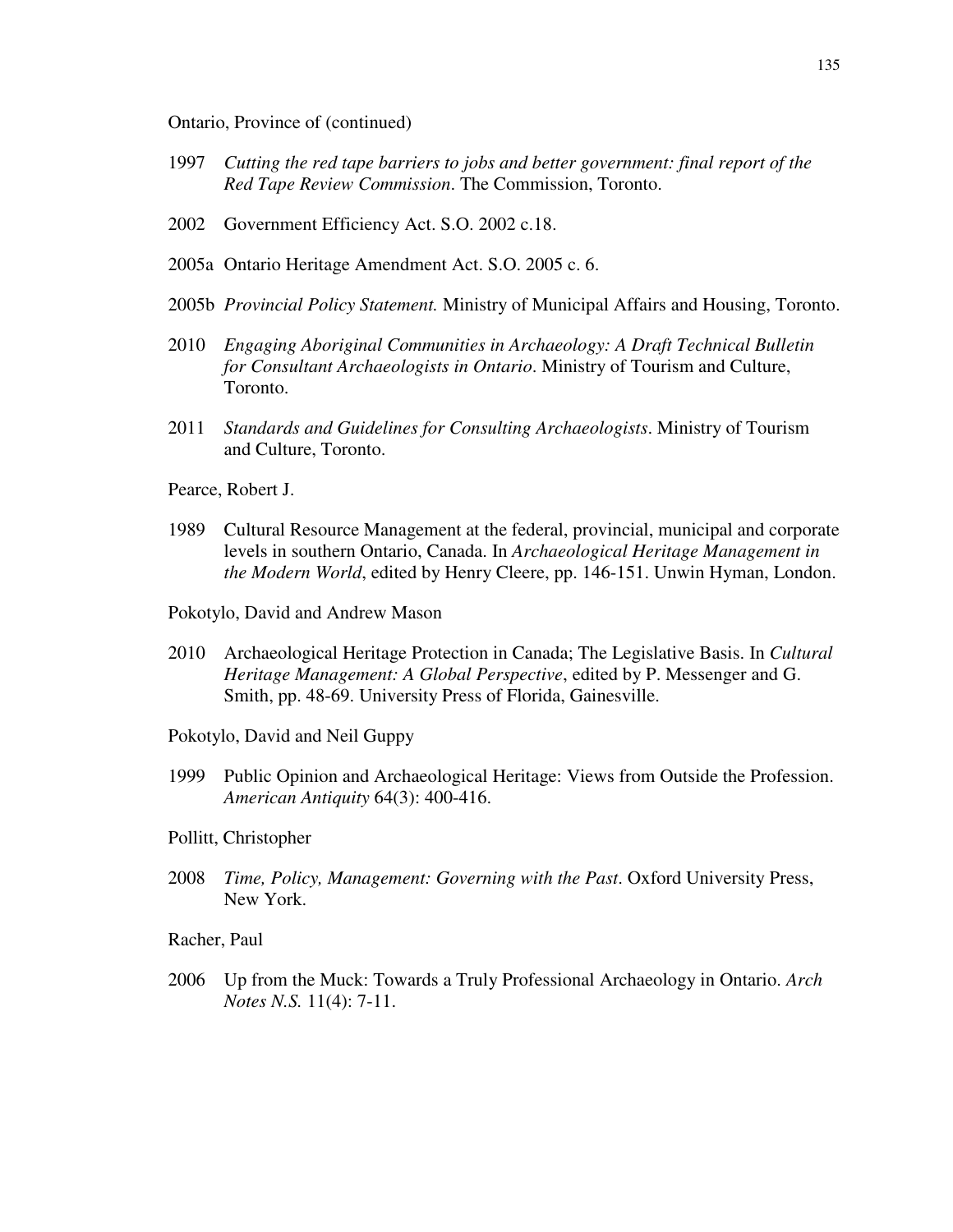Russell, N.

- 1978 New B.C. Heritage Groups Begin Work. *The Midden* 10 (1): 2.
- 1981 Former Provincial Archaeologist Explains Why He Quit. *The Midden* 13(5): 3.

Savage, Howard

- 1972 President's Page. *Arch Notes* 72(3): 3.
- Savoie, Timothy Leonard
- 1994 The Use of Heritage Conservation Tools in the Lower Mainland of British Columbia. MA Thesis, School of Community and Regional Studies, University of British Columbia, Vancouver.
- Schattschnieder, E.E.
- 1960 *The Semi-Sovereign people: A realist's view of democracy in America*. Holt, Rinehart, and Winston, New York.
- Schiffer, Michael and George Gumerman (editors)
- 1977 *Conservation Archaeology: A Guide for Cultural Resource Management Studies*. Academic Press, New York.

Smith, Laurajane

2004 *Archaeological Theory and the Politics of Cultural Heritage*. Routledge, New York.

2006 *Uses of Heritage*. Routledge, New York.

Spurling, Brian

- 1982 Hoist on Our Own Petard: Contract Archaeology and the Death of Research in Western Canada. In *Directions in Archaeology: A Question of Goals*. Proceedings of the Fourteenth Annual Chacmool Conference, edited by Peter D. Francis and Eric C.Poplin, pp. 47-64. Archaeological Association of the University of Calgary, Calgary.
- 1986 *Archaeological Resource Management in Western Canada: A Policy Science Approach*. PhD. Dissertation, Department of Archaeology, Simon Fraser University, Burnaby.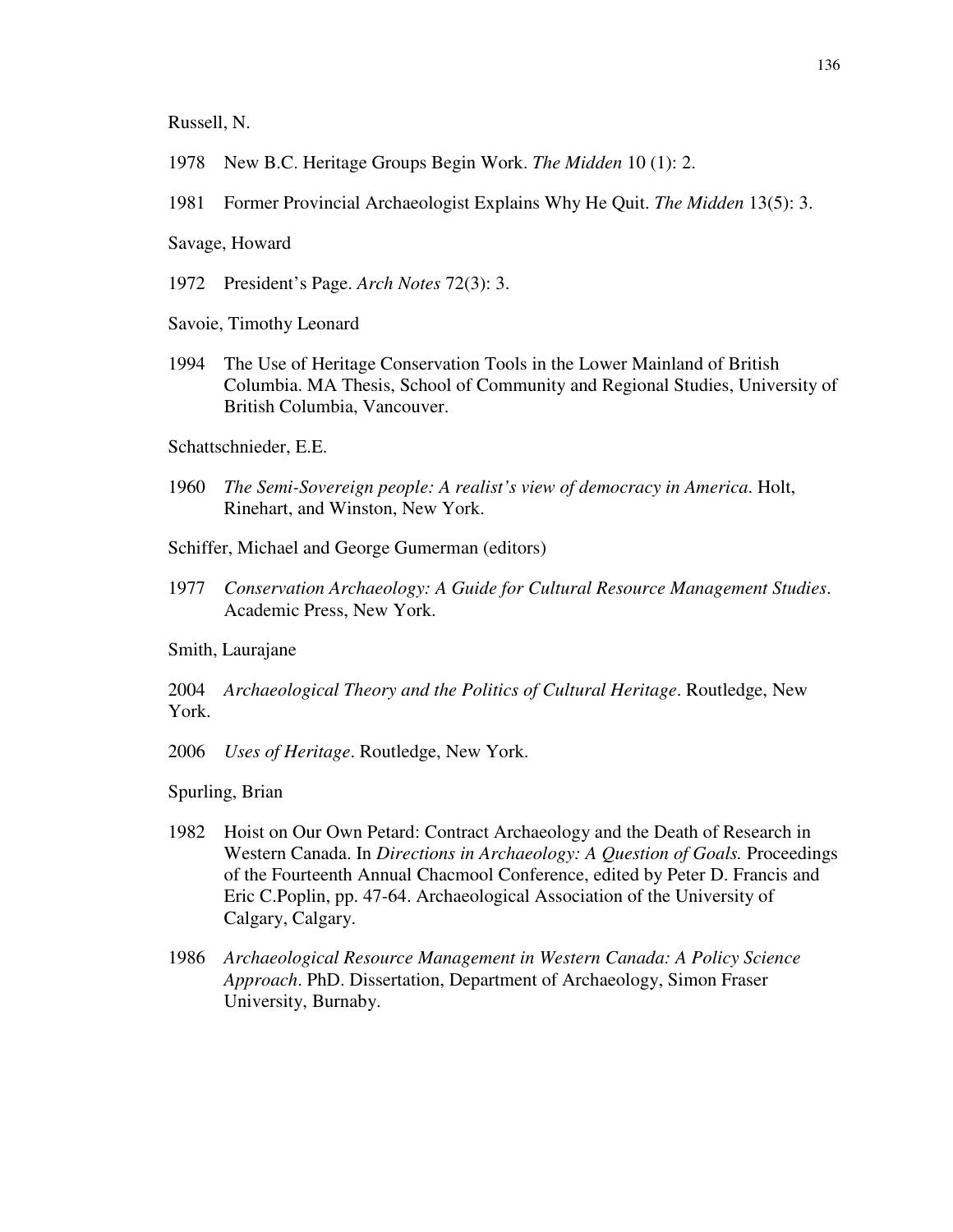#### Turnbull, Christopher

1976 Of Backdirt and Bureaucracy: The Role of Government in Canadian Archaeology. In *New Perspectives in Canadian Archaeology: Proceedings of a Symposium Sponsored by the Royal Society of Canada October 22-23, 1976*, edited by A.G. McKay, pp. 119-135. Royal Society of Canada.

Ward, R.

- 1988 Heritage Conservation in British Columbia. *U.B.C. Law Review* 22(1): 61-106
- West, Suzie, and Jacqueline Ansell
- 2010 A History of Heritage. In *Understanding Heritage in Practice*, edited by S. West, pp. 7-46. Manchester, University Press.
- Whitlam, Robert G.
- 1980 *Archaeological Investigations at Cache Creek (EeRh-3)*. Occasional Papers #5. Heritage Conservation Branch, Victoria.
- Wickwire, Wendy
- 1991 Ethnography and Archaeology as Ideology: The Case of the Stein River Valley. *BC Studies* 91/92 (Autumn/Winter): 51-78.

Wildesen, Leslie

- 1979 Getting US All Together: Cultural Resources Contracting in the Pacific Northwest. Paper presented at the 44th Annual Meeting of the Society for American Archaeology, Vancouver.
- Williamson, Ronald
- 2010 Planning for Ontario's Past: Accomplishments and Continuing Challenges. *Revista de Arqueología Americana* 28: 7-45.
- Zimmerman, L. J., C. Singleton and J. Welch
- 2010 Activism and Creating a Translational Archaeology of Homelessness. *World Archaeology* 42(3):443-454.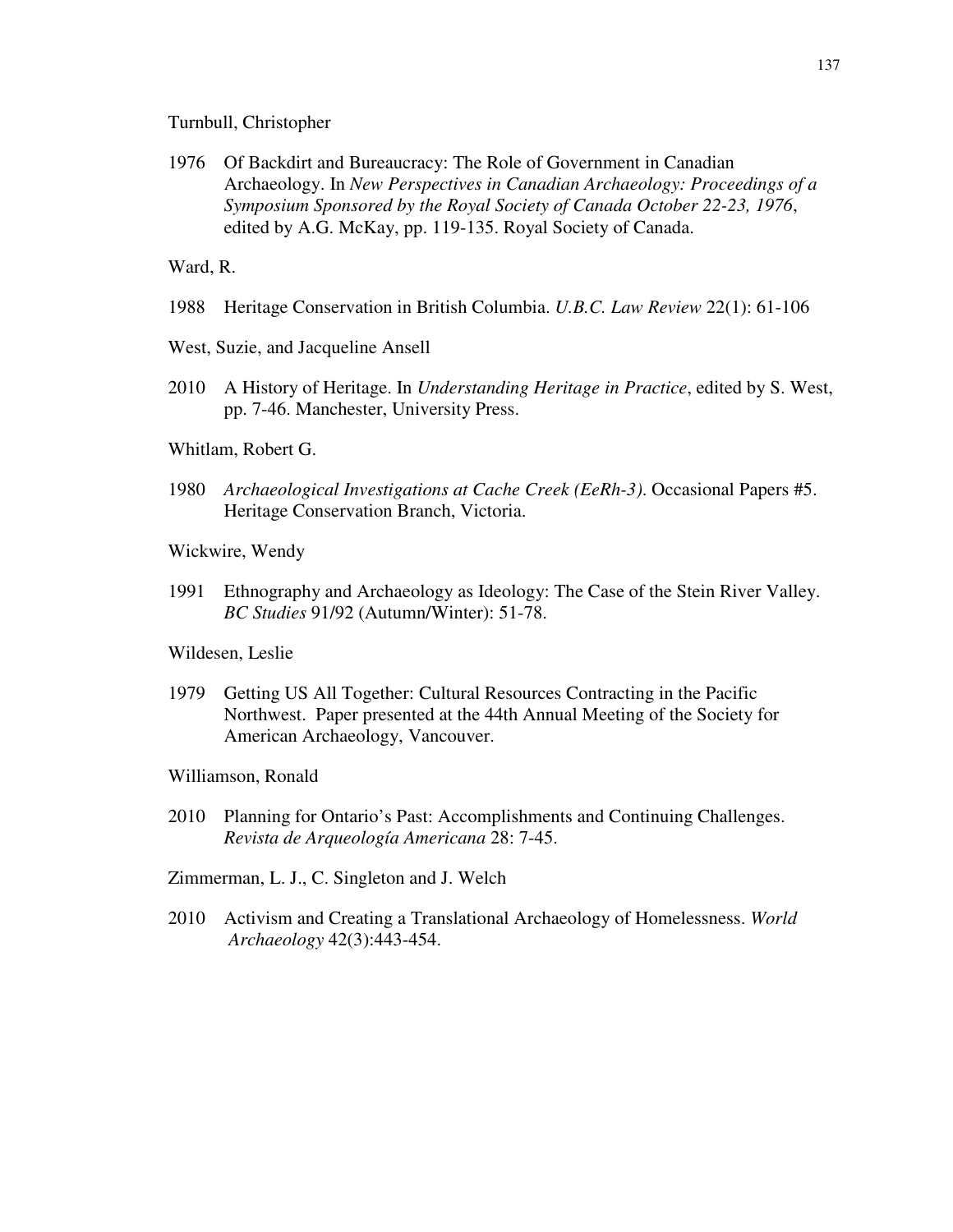## Appendices

### **Appendix 1: Ethics Approval**



Use of Human Participants - Ethics Approval Notice

Principal Investigator: Dr. Neal Ferris<br>Review Number: 18027S Review Level: Full Board Approved Local Adult Participants: 0 Approved Local Minor Participants: 0 Protocol Title: Origins and Goals of Contemporary Heritage Legislation in British Columbia and Ontario Department & Institution: Anthropology, University of Western Ontario Sponsor: Ethics Approval Date: July 12, 2011 Expiry Date: June 30, 2012

Documents Reviewed & Approved & Documents Received for Information:

| Document Name                   | Comments             | Version Date |
|---------------------------------|----------------------|--------------|
| UWO Protocol                    |                      |              |
| Letter of Information & Consent |                      |              |
| ther                            | <b>Email Scripti</b> |              |

This is to notify you that The University of Western Ontario Research Ethics Board for Non-Medical Research Involving Human Subjects (NMREB) which is organized and operates according to the Tri-Council Policy Statement: Ethical Conduct of Research Involving Humans and the applicable laws and regulations of Ontario has granted approval to the above named research study on the approval date noted above.

This approval shall remain valid until the expiry date noted above assuming timely and acceptable responses to the NMREB's periodic requests for surveillance and monitoring information. If you require an updated approval n must request it using the UWO Updated Approval Request Form.

Members of the NMREB who are named as investigators in research studies, or declare a conflict of interest, do not participate in discussions related to, nor vote on, such studies when they are presented to the NMREB.

The Chair of the NMREB is Dr. Riley Hinson. The UWO NMREB is registered with the U.S. Department of Health & inder the IRB red stration number IRB 00000941.



Ethics Officer to Contact for Further Information

Grace Kelly Janice Sutherland (grace.kelly@uwo.ca) (jsutherl@uwo.ca)

This is an official document. Please retain the original in your files.

The University of Western Ontario

Office of Research Ethics

Support Services Building Room 5150 . London, Ontario . CANADA - N6A 3K7 PH: 519-661-3036 • F: 519-850-2466 • ethics@uwo.ca • www.uwo.ca/research/ethics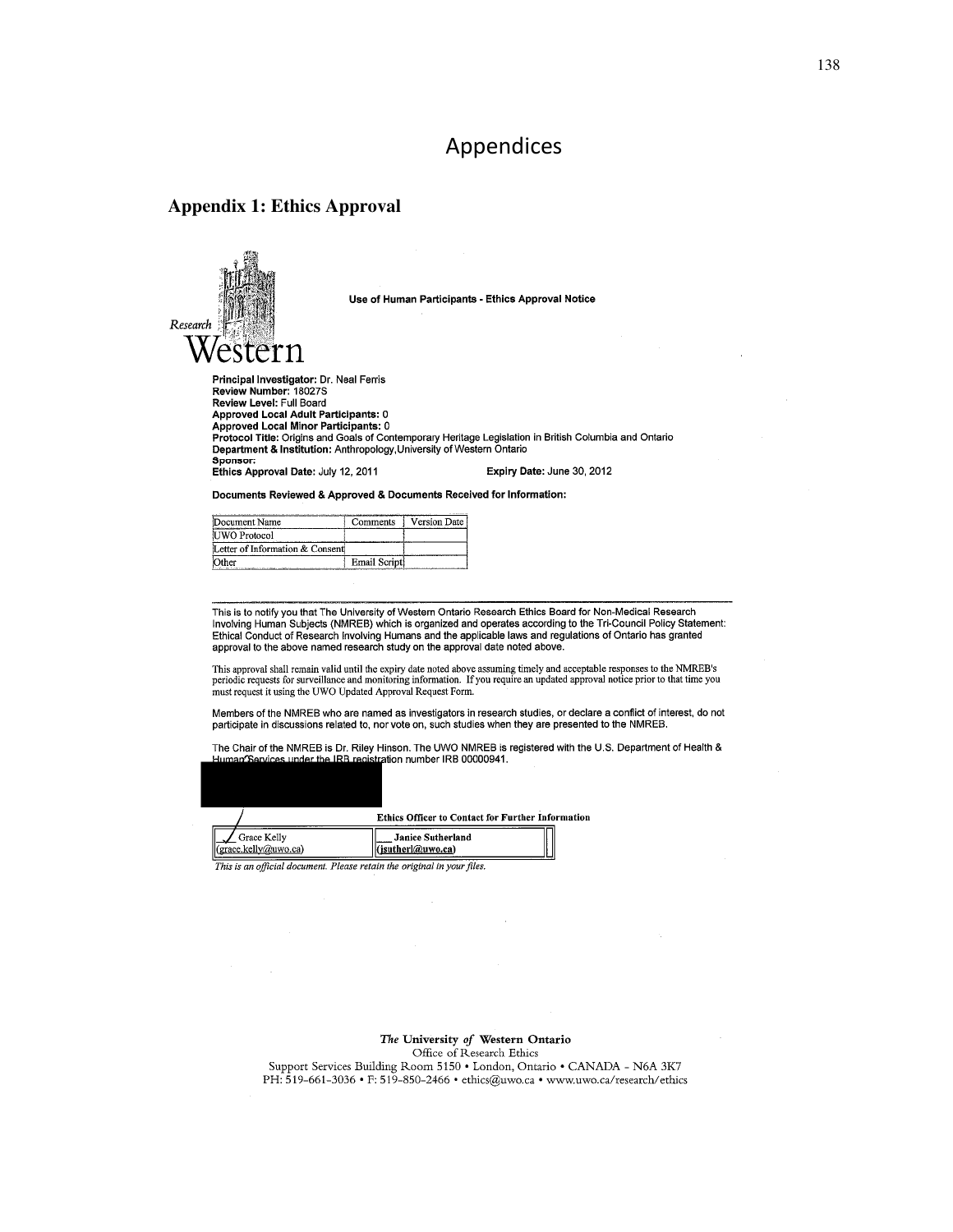### **Appendix 2: Interview Information/Consent Form**



### **Information and Consent Form Research Topic: Origins and Goals of Contemporary Heritage Legislation in British Columbia and Ontario**

**Researcher:** Joshua Dent BA, Master's Student, University of Western Ontario

Email:

**Supervisor:** Dr. Neal Ferris PhD, University of Western Ontario Email:

# **Introduction:**

My name is Joshua Dent, I am a master's student at the University of Western Ontario interested in studying the relationship between archaeology, heritage and government.

# **Purpose of Study:**

You are being invited to participate in a study looking at the following objectives:

- 1. to determine if the goals of heritage management are consistent between British Columbia and Ontario
- 2. to understand the processes of creating the heritage legislative framework
- 3. to express the different voices of heritage management in government
- 4. to identify any common stages in the progression of heritage management
- 5. to highlight the degree of influence non-governmental communities exert on heritage legislation and the forms that influence takes (ie legal, protest, consultative)
- 6. to highlight lessons learned and techniques developed by British Columbia and Ontario in managing heritage and question whether these lessons can be applied inter-provincially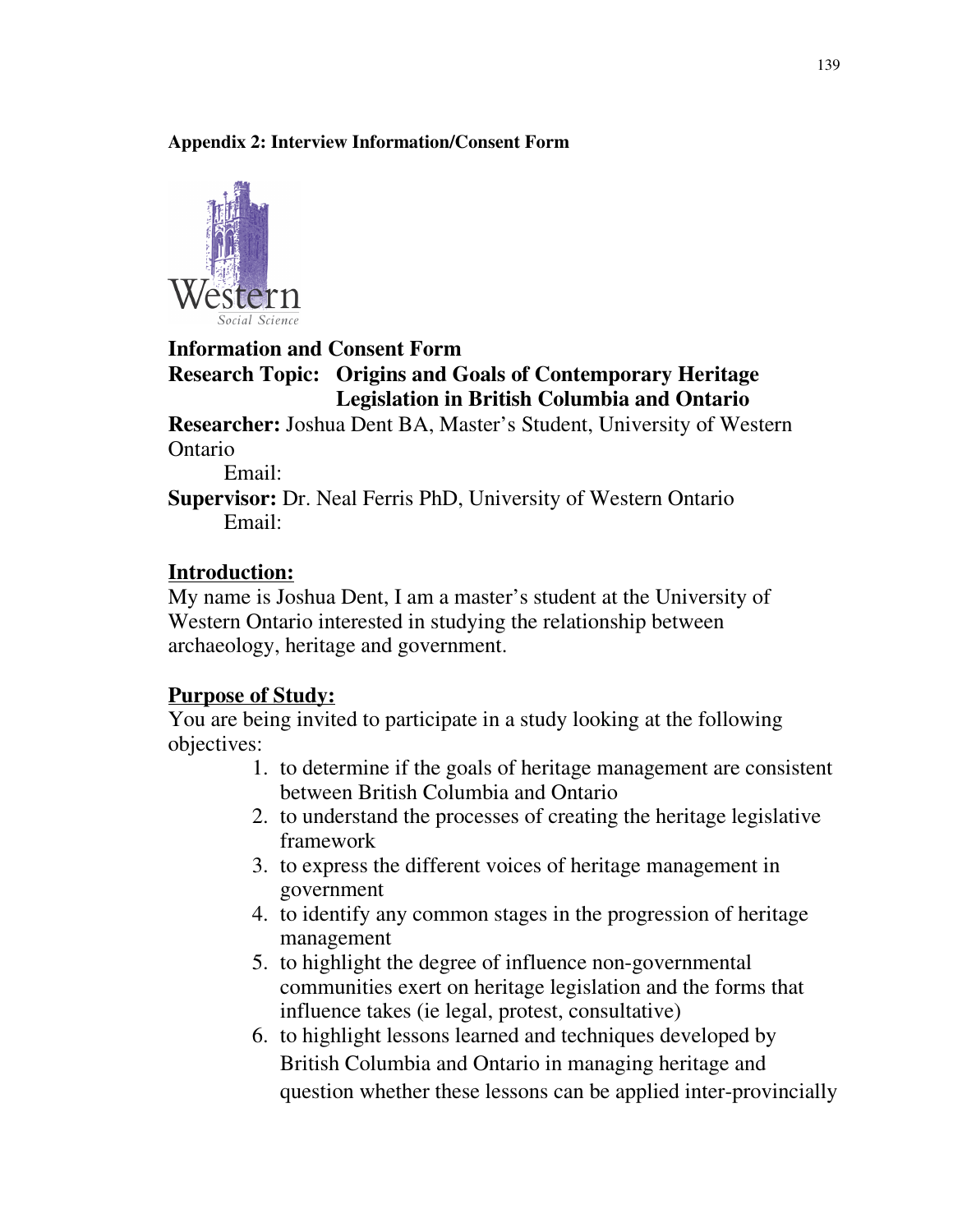Your help is requested in providing information relating to the above objectives. Should you choose to participate your contribution will take the form of a conversation with the researcher regarding the objectives above. The conversation will be digitally recorded. This recording will be erased after it is transcribed to text to ensure anonymity.

# **Confidentiality:**

Transcriptions will be stored in encrypted folders on a password protected laptop until such time as the project is complete (est. summer 2012) when the transcriptions will be consolidated into a single file removing any possible identifying statements and stored digitally for general future consultation by myself exclusively.

# **Participation:**

Participation in this study is voluntary. You may refuse to participate, refuse to answer any questions or withdraw from the study at any time with no effect.

# **Risks:**

There are no risks associated with this study, however should you feel at risk in any way please contact me.

# **Contact:**

If you have any questions about this study or your care/ treatment please contact:

Joshua Dent

If you have questions about research in general, please contact:

*The Office of Research Ethics The University of Western Ontario 519-661-3036*

**I have read the Information and Consent Form, have had the nature of the study explained to me and I agree to participate. All questions have been answered to my satisfaction.**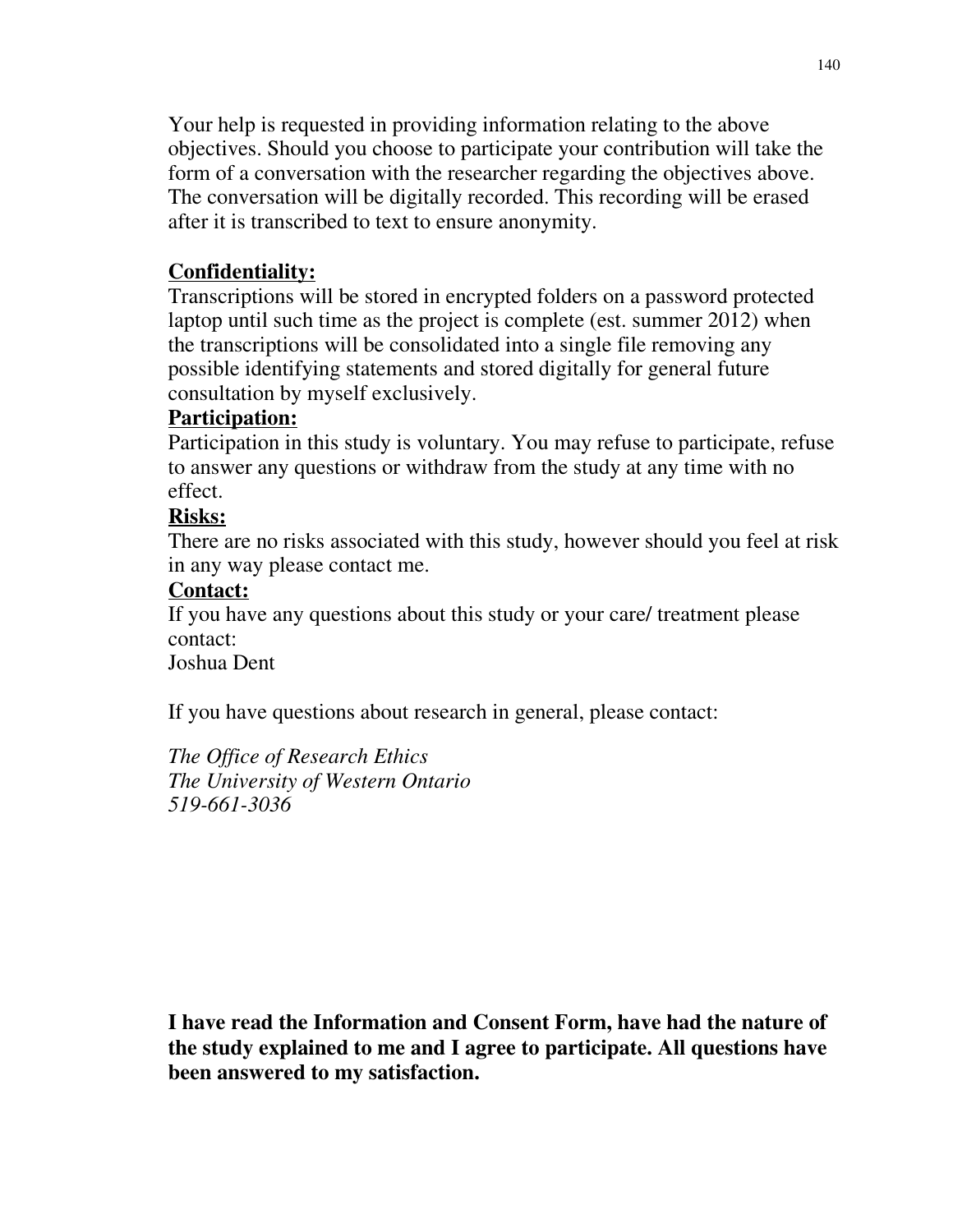Name:

Signature:

## **Conversation Consent (After):**

Name:

Signature:

You do not waive any legal rights by signing the consent form.

**Check this box ONLY** if you wish your name associated with your contribution, removing any anonymity and resulting in your name appearing in the final thesis.

\_\_\_\_\_\_\_\_\_\_\_\_\_\_\_\_\_\_\_\_\_\_\_\_\_\_\_\_\_\_\_\_\_\_\_\_\_\_\_\_\_\_\_\_\_\_\_\_\_\_\_\_\_\_\_\_\_

\_\_\_\_\_\_\_\_\_\_\_\_\_\_\_\_\_\_\_\_\_\_\_\_\_\_\_\_\_\_\_\_\_\_\_\_\_\_\_\_\_\_\_\_\_\_\_\_\_\_\_\_\_\_\_\_\_

\_\_\_\_\_\_\_\_\_\_\_\_\_\_\_\_\_\_\_\_\_\_\_\_\_\_\_\_\_\_\_\_\_\_\_\_\_\_\_\_\_\_\_\_\_\_\_\_\_\_\_\_\_\_\_\_\_

\_\_\_\_\_\_\_\_\_\_\_\_\_\_\_\_\_\_\_\_\_\_\_\_\_\_\_\_\_\_\_\_\_\_\_\_\_\_\_\_\_\_\_\_\_\_\_\_\_\_\_\_\_\_\_\_\_

Please retain your copy.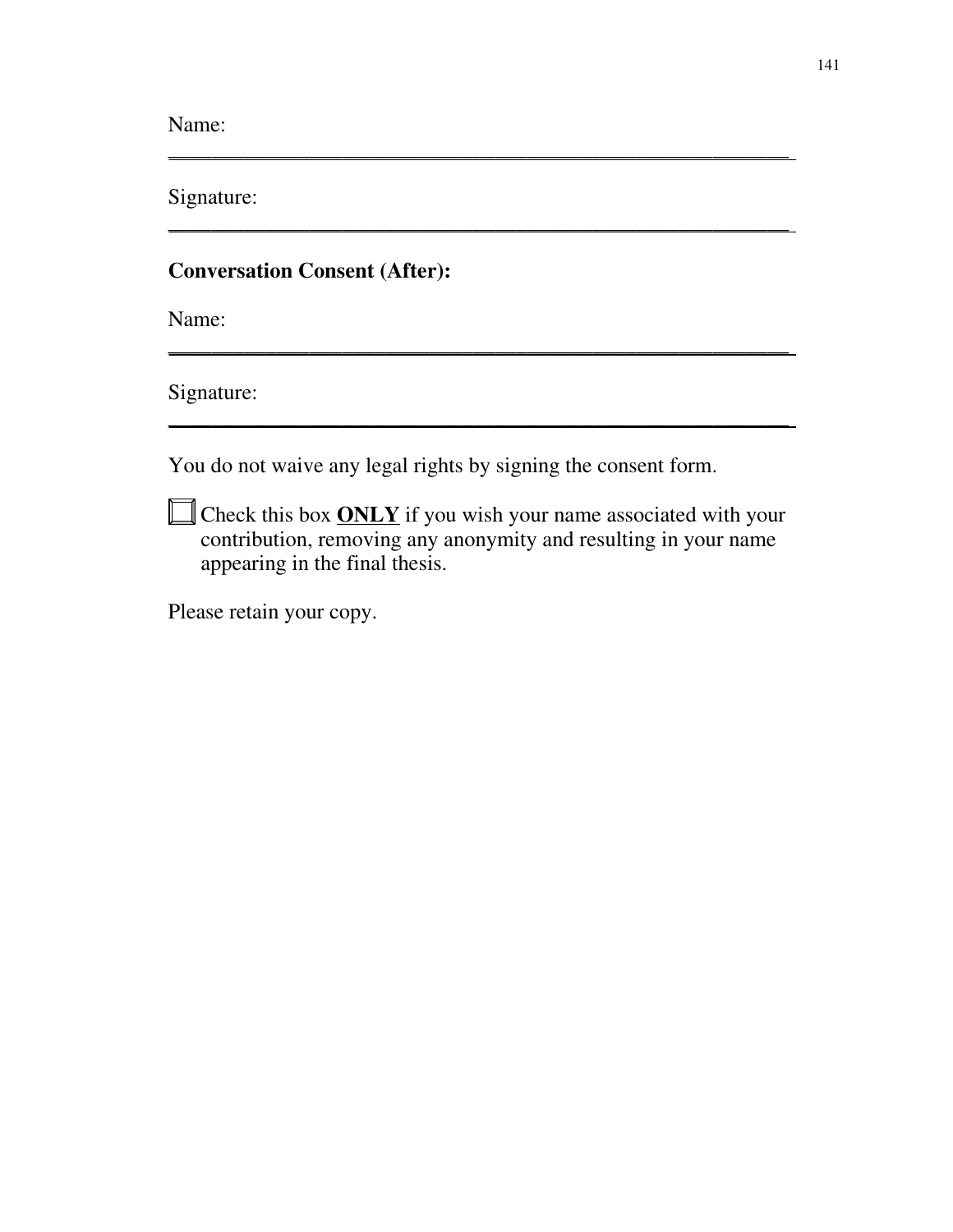# Curriculum Vitae

| Name:                                              | Joshua Dent                                                                              |
|----------------------------------------------------|------------------------------------------------------------------------------------------|
| Post-secondary<br><b>Education and</b><br>Degrees: | University of Victoria<br>Victoria, British Columbia, Canada<br>2002-2004 B.A.           |
| <b>Honours</b> and<br>Awards:                      | British Columbia Provincial Scholarship 2000<br>Keith Gordon Humanities Scholarship 2000 |
| <b>Related Work</b><br><b>Experience</b>           | Archaeological Field Technician<br><b>Norcan Consulting</b><br>2002                      |
|                                                    | Associate Archaeologist<br><b>Altamira Consulting</b><br>2007-2009                       |
|                                                    | British Columbia Field Director<br><b>Altamira Consulting</b><br>2009-2010               |
|                                                    | Archaeological Field Technician<br><b>Golder Associates</b><br>2011, 2012                |

### **Papers:**

### Dent, Joshua

- 2011 *False Frontiers: Archaeology and the Myth of the Canadian Wilderness*. Presented November 20, 2011 at the American Anthropological Association Annual Meeting, Montreal, QC.
- 2012 *Excavating Governance: Legislation and Policy as Diagnostic Artifacts*. Presented March 3, 2012 at the 1<sup>st</sup> Annual Western Anthropology Graduate Student Society Conference, London, ON.
- 2012 *Defining a Canadian Political Archaeology*. Presented May 17, 2012 at the Canadian Archaeological Association Annual Meeting, Montreal, QC.